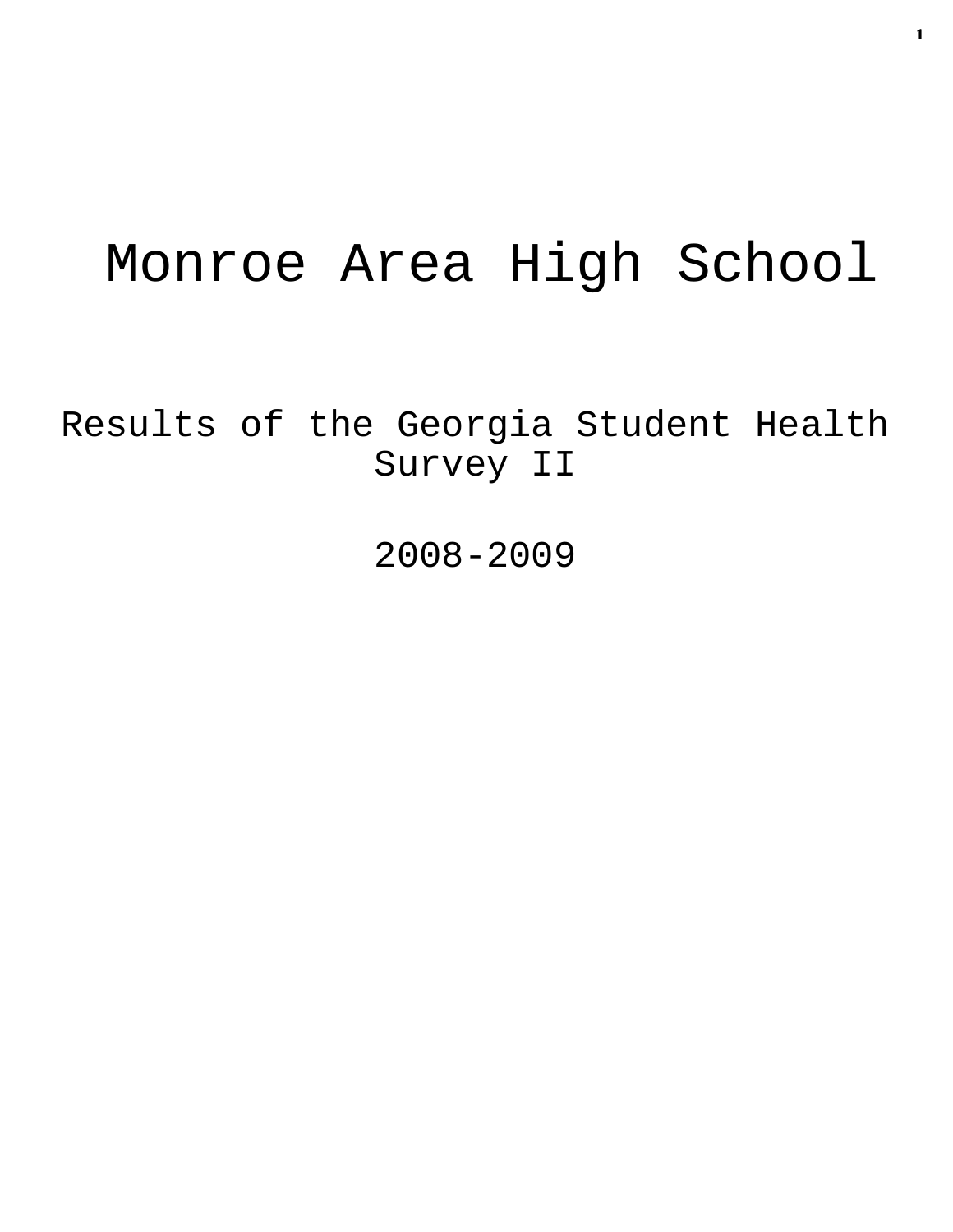# *Demographics* **2**

| Grade                    |  |  |
|--------------------------|--|--|
| <b>Grade   Frequency</b> |  |  |
| 10                       |  |  |
| 12                       |  |  |

| <b>Frequency</b> | <b>Table of Gender by Grade</b> |              |       |              |
|------------------|---------------------------------|--------------|-------|--------------|
| <b>Col Pct</b>   |                                 | Grade(Grade) |       |              |
|                  | Gender(Gender)                  | <b>10</b>    | 12    | <b>Total</b> |
|                  | <b>Female</b>                   | 83.33        | 14.29 | 6            |
|                  | <b>Male</b>                     | 16.67        | 85.71 |              |
|                  | <b>Total</b>                    | 6            |       | 13           |

**Total** 6 7 13

**10 12 Total**

4

9

1 14.29

6 85.71

| <b>Frequency</b> | <b>Table of Ethnicity by Grade</b> |              |      |  |
|------------------|------------------------------------|--------------|------|--|
| <b>Col Pct</b>   |                                    | Grade(Grade) |      |  |
|                  | <b>Ethnicity</b> (Ethnicity)       | 10           | 11   |  |
|                  | <b>Black</b>                       | 50.00        | 14.2 |  |
|                  | White                              | 50.00        | 85.7 |  |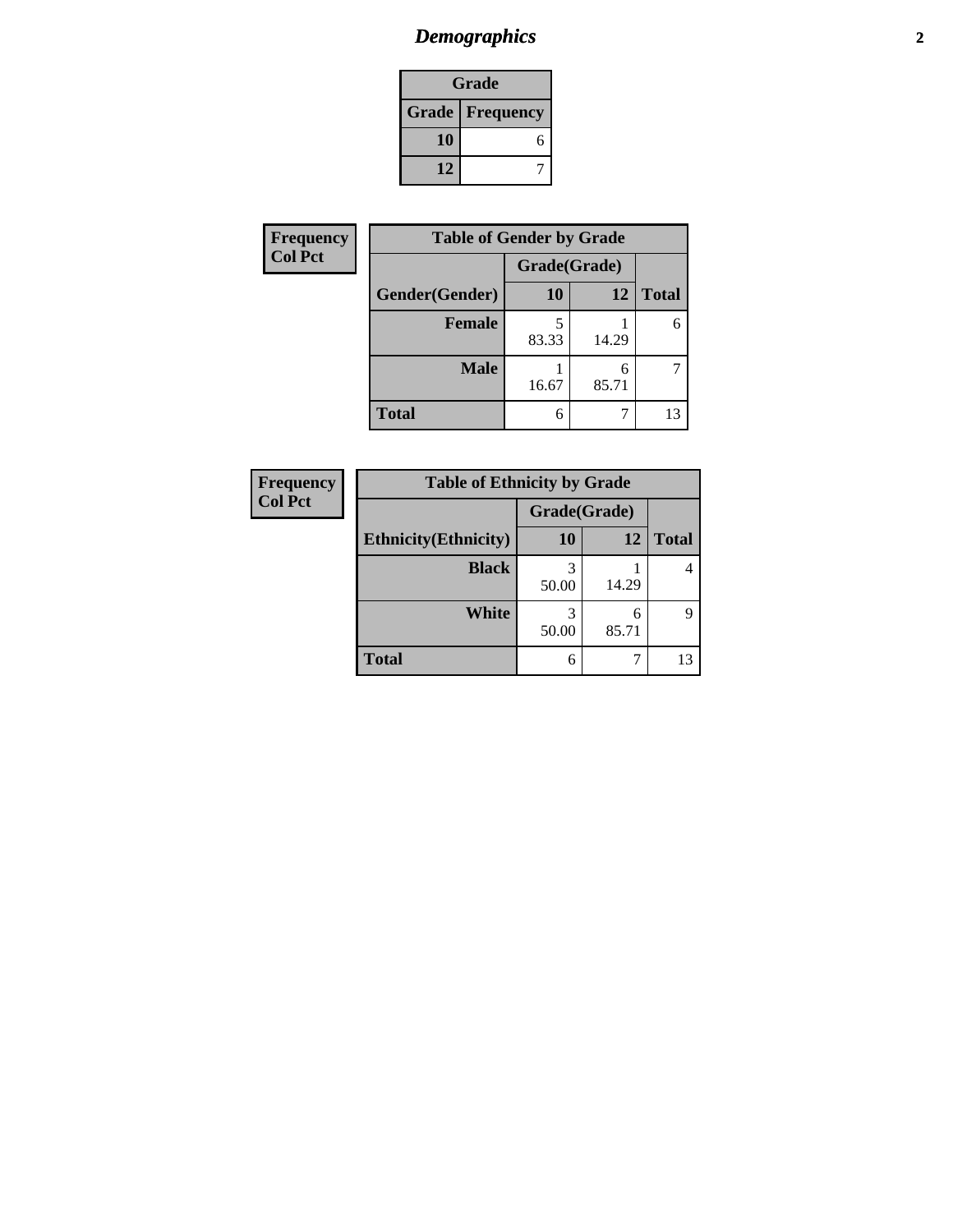#### *Title IV, Part A, Schedule A* **3** *Goal 1: Ensure that all schools are drug-free Baseline Data: Year 2008-2009 Prevalence of Drug Use*

| Frequency<br><b>Col Pct</b> | <b>Table of AlcoholAlt by Grade</b> |              |            |              |  |  |
|-----------------------------|-------------------------------------|--------------|------------|--------------|--|--|
|                             | AlcoholAlt(Alcohol                  | Grade(Grade) |            |              |  |  |
|                             | use, past 30 days)                  | 10           | 12         | <b>Total</b> |  |  |
|                             | <b>Yes</b>                          | 3<br>50.00   | 3<br>42.86 | 6            |  |  |
|                             | N <sub>0</sub>                      | 3<br>50.00   | 57.14      |              |  |  |
|                             | <b>Total</b>                        | 6            |            | 13           |  |  |

| Frequency      | <b>Table of TobaccoAny by Grade</b> |              |            |              |  |
|----------------|-------------------------------------|--------------|------------|--------------|--|
| <b>Col Pct</b> | TobaccoAny(Tobacco                  | Grade(Grade) |            |              |  |
|                | use, past 30 days)                  | <b>10</b>    | 12         | <b>Total</b> |  |
|                | Yes                                 | 3<br>50.00   | 3<br>42.86 |              |  |
|                | N <sub>0</sub>                      | 3<br>50.00   | 4<br>57.14 |              |  |
|                | <b>Total</b>                        | 6            |            | 13           |  |

| Frequency      | <b>Table of MarijuanaAlt by Grade</b> |              |           |              |  |
|----------------|---------------------------------------|--------------|-----------|--------------|--|
| <b>Col Pct</b> | MarijuanaAlt(Marijuana                | Grade(Grade) |           |              |  |
|                | use, past 30 days)                    | 10           | <b>12</b> | <b>Total</b> |  |
|                | <b>Yes</b>                            | 2<br>33.33   | 42.86     |              |  |
|                | N <sub>0</sub>                        | 4<br>66.67   | 57.14     | 8            |  |
|                | <b>Total</b>                          | 6            |           | 13           |  |

| <b>Frequency</b> | <b>Table of OtherDrugAny by Grade</b>  |              |            |              |
|------------------|----------------------------------------|--------------|------------|--------------|
| <b>Col Pct</b>   | <b>OtherDrugAny(Other</b><br>drug use, | Grade(Grade) |            |              |
|                  | past 30 days)                          | 10           | <b>12</b>  | <b>Total</b> |
|                  | <b>Yes</b>                             | 16.67        | 3<br>42.86 | 4            |
|                  | N <sub>0</sub>                         | 83.33        | 4<br>57.14 | 9            |
|                  | <b>Total</b>                           | 6            |            | 13           |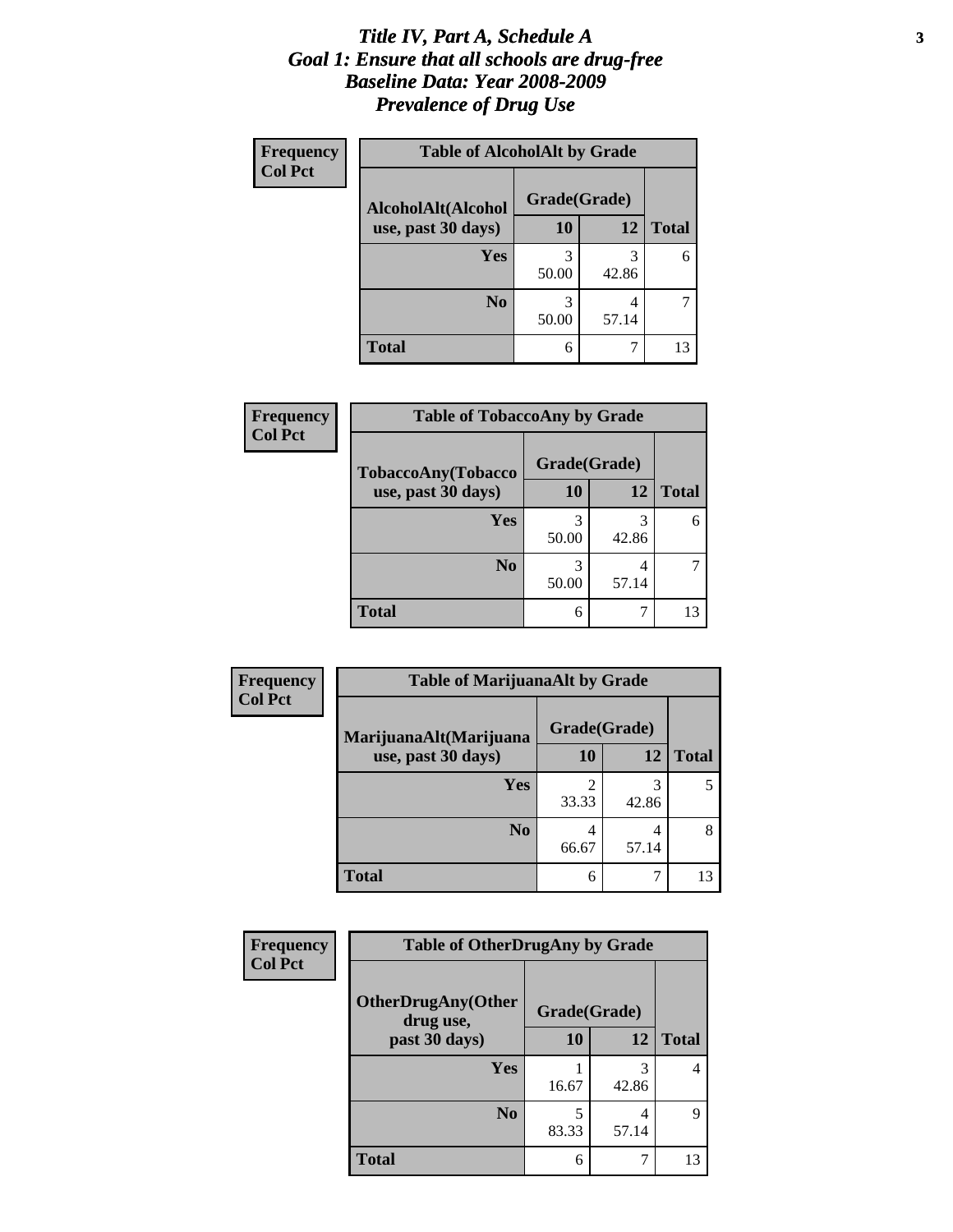#### *Average Age of Onset of Use* **4** *Results for "Average Age of Onset of Use" questions exclude students who said they did not use that substance*

| <b>Variable</b>    | Label                                                              | <b>Mean</b> |
|--------------------|--------------------------------------------------------------------|-------------|
| Alcoholinit2       | I started using alcohol when I was                                 | 14.13       |
| Cigarettesinit2    | I started smoking tobacco when I was                               | 14.17       |
| Smokelessinit2     | I started chewing tobacco when I was                               | 15.67       |
| Marijuanainit2     | I started using marijuana when I was                               | 14.17       |
| Cocaineinit2       | I started using cocaine when I was                                 | 17.00       |
| Inhalantsinit2     | I started using inhalants when I was                               | 10.00       |
| Steroidsinit2      | I started using steroids when I was                                |             |
| Ecstasyinit2       | I started using ecstasy when I was                                 | 14.50       |
| Methinit2          | I started using methamphetamines when I was                        |             |
| Hallucinogensinit2 | I started using hallucinogens when I was                           | 17.00       |
| Prescriptioninit2  | I started using prescription drugs not prescribed to me when I was | 13.50       |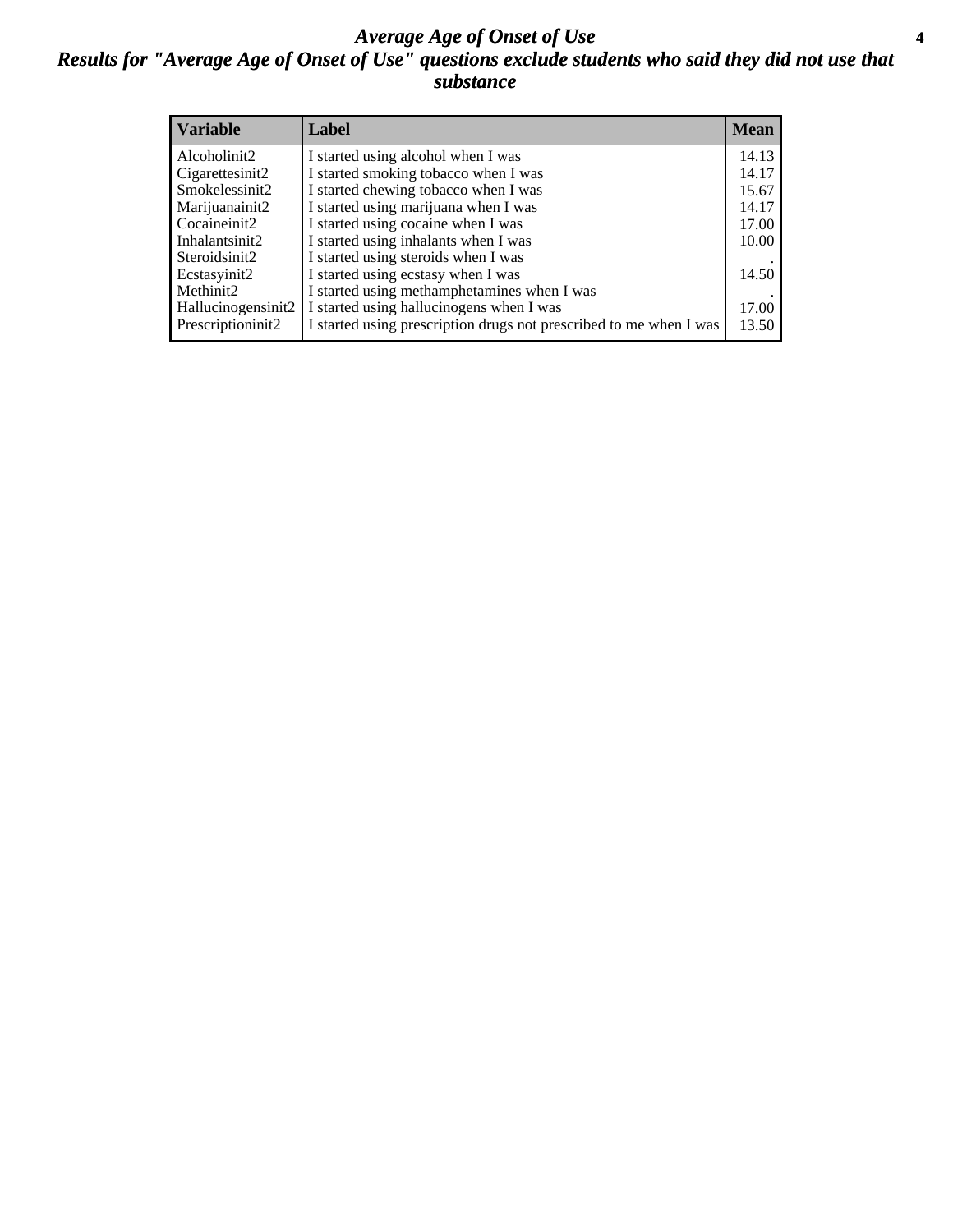# *Perception of Health Risk* **5**

| Frequency      | <b>Table of Alcoholharmdich by Grade</b> |              |            |              |
|----------------|------------------------------------------|--------------|------------|--------------|
| <b>Col Pct</b> | Alcoholharmdich(I<br>think alcohol is    | Grade(Grade) |            |              |
|                | harmful)                                 | 10           | 12         | <b>Total</b> |
|                | Yes                                      | 4            | 4          | 8            |
|                |                                          | 66.67        | 57.14      |              |
|                | N <sub>0</sub>                           | 2<br>33.33   | 3<br>42.86 | 5            |
|                | <b>Total</b>                             | 6            |            | 13           |

| <b>Frequency</b><br><b>Col Pct</b> | <b>Table of Tobaccoharmdich by Grade</b>          |                    |        |              |
|------------------------------------|---------------------------------------------------|--------------------|--------|--------------|
|                                    | Tobaccoharmdich(I<br>think tobacco is<br>harmful) | Grade(Grade)<br>10 | 12     | <b>Total</b> |
|                                    | Yes                                               | 6<br>100.00        | 100.00 | 13           |
|                                    | <b>Total</b>                                      | 6                  |        | 13           |

| <b>Frequency</b> | Table of Marijuanaharmdich by Grade       |              |               |              |  |
|------------------|-------------------------------------------|--------------|---------------|--------------|--|
| <b>Col Pct</b>   | Marijuanaharmdich(I<br>think marijuana is | Grade(Grade) |               |              |  |
|                  | harmful)                                  | 10           | 12            | <b>Total</b> |  |
|                  | <b>Yes</b>                                | 5<br>83.33   | 3<br>42.86    | 8            |  |
|                  | N <sub>o</sub>                            | 16.67        | 4<br>57.14    | $\sim$       |  |
|                  | <b>Total</b>                              | 6            | $\mathcal{L}$ | 13           |  |

| Frequency      | <b>Table of Otherdrugharmdich by Grade</b>   |              |            |              |
|----------------|----------------------------------------------|--------------|------------|--------------|
| <b>Col Pct</b> | Otherdrugharmdich(I<br>think other drugs are | Grade(Grade) |            |              |
|                | harmful)                                     | 10           | 12         | <b>Total</b> |
|                | Yes                                          | 6<br>100.00  | 6<br>85.71 | 12           |
|                | N <sub>0</sub>                               | 0.00         | 14.29      |              |
|                | <b>Total</b>                                 | 6            |            | 13           |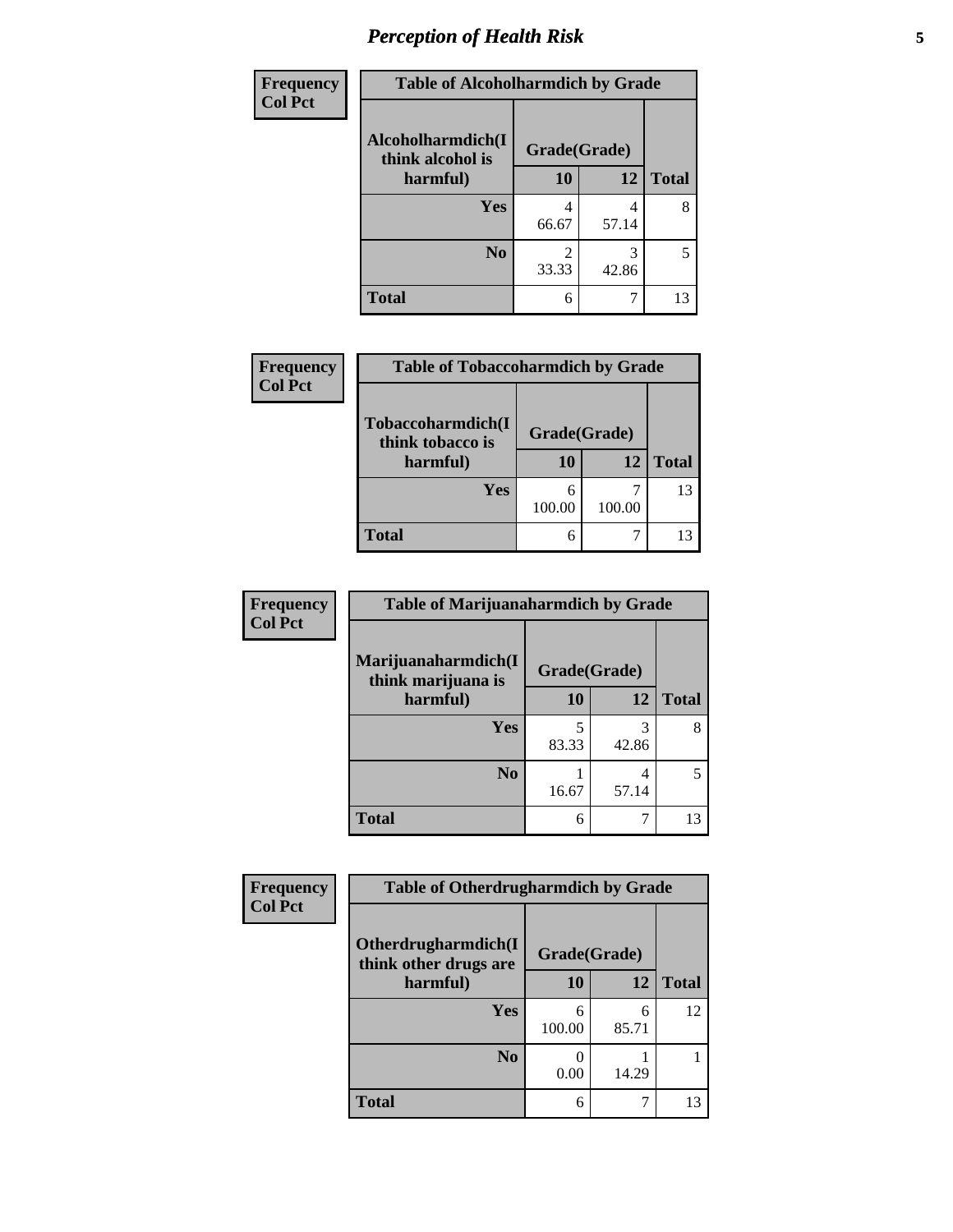# *Social Disapproval* **6**

| <b>Frequency</b> | <b>Table of Alcoholpeerdich by Grade</b>                    |                         |            |              |
|------------------|-------------------------------------------------------------|-------------------------|------------|--------------|
| <b>Col Pct</b>   | Alcoholpeerdich(My<br>friends would<br>disapprove if I used | Grade(Grade)            |            |              |
|                  | alcohol)                                                    | 10                      | 12         | <b>Total</b> |
|                  | <b>Yes</b>                                                  | 4<br>66.67              | 14.29      | 5            |
|                  | N <sub>0</sub>                                              | $\mathfrak{D}$<br>33.33 | 6<br>85.71 | 8            |
|                  | <b>Total</b>                                                | 6                       | 7          | 13           |

| <b>Frequency</b> |
|------------------|
| <b>Col Pct</b>   |

| <b>Table of Tobaccopeerdich by Grade</b>                            |                        |            |              |
|---------------------------------------------------------------------|------------------------|------------|--------------|
| <b>Tobaccopeerdich</b> (My<br>friends would<br>disapprove if I used | Grade(Grade)           |            |              |
| tobacco)                                                            | 10                     | 12         | <b>Total</b> |
| Yes                                                                 | 4<br>66.67             | 14.29      |              |
| N <sub>0</sub>                                                      | $\mathcal{L}$<br>33.33 | 6<br>85.71 |              |
| <b>Total</b>                                                        | 6                      |            | 13           |

| Frequency      | <b>Table of Marijuanapeerdich by Grade</b>                    |              |                       |              |
|----------------|---------------------------------------------------------------|--------------|-----------------------|--------------|
| <b>Col Pct</b> | Marijuanapeerdich(My<br>friends would<br>disapprove if I used | Grade(Grade) |                       |              |
|                | marijuana)                                                    | 10           | 12                    | <b>Total</b> |
|                | <b>Yes</b>                                                    | 4<br>66.67   | $\mathcal{L}$<br>0.00 | 4            |
|                | N <sub>0</sub>                                                | 2<br>33.33   | 100.00                | Q            |
|                | <b>Total</b>                                                  | 6            | ┑                     | 13           |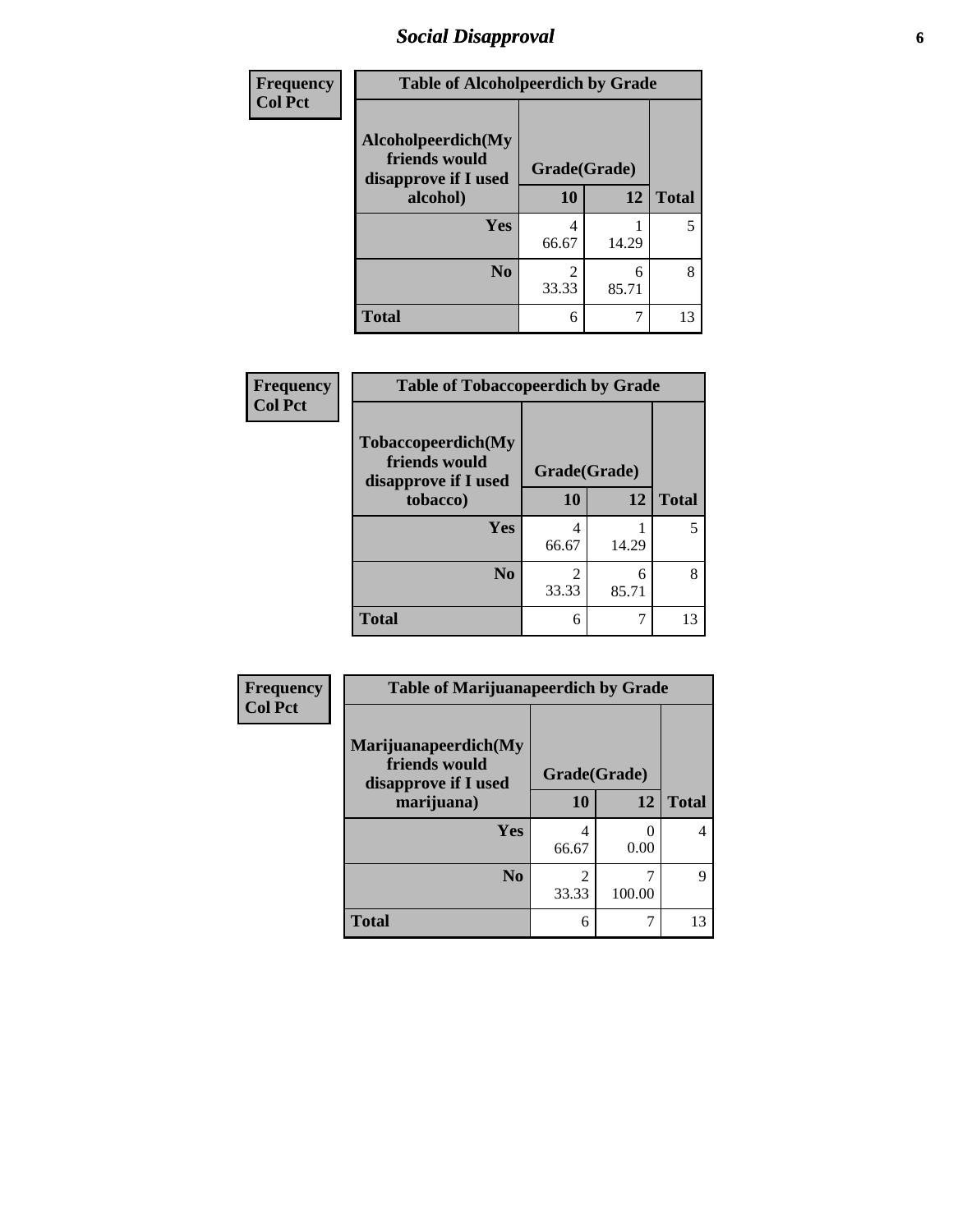# *Social Disapproval* **7**

| Frequency      | <b>Table of Otherdrugpeerdich by Grade</b>                    |              |            |              |
|----------------|---------------------------------------------------------------|--------------|------------|--------------|
| <b>Col Pct</b> | Otherdrugpeerdich(My<br>friends would<br>disapprove if I used | Grade(Grade) |            |              |
|                | other drugs)                                                  | 10           | 12         | <b>Total</b> |
|                | <b>Yes</b>                                                    | 4<br>66.67   | 2<br>28.57 | 6            |
|                | N <sub>0</sub>                                                | 33.33        | 5<br>71.43 | 7            |
|                | <b>Total</b>                                                  | 6            | 7          | 13           |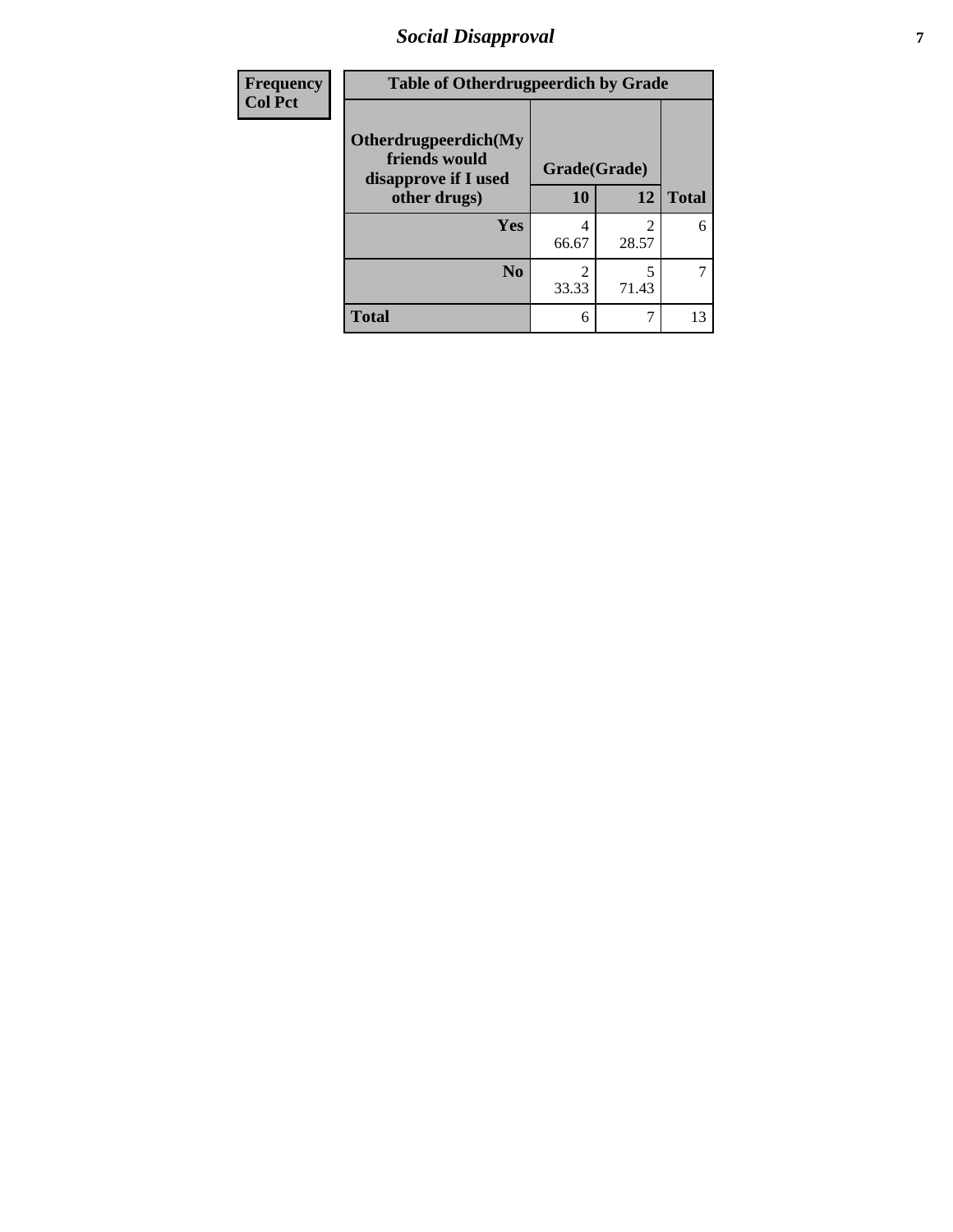#### Title IV, Part A, Schedule A **8** *Goal 2: To help ensure that all schools are safe and disciplined Baseline Data: Year 2008-2009 Student Involvement in Gang Activity*

| Frequency      | <b>Table of Gangself by Grade</b>                                                                 |                    |            |              |
|----------------|---------------------------------------------------------------------------------------------------|--------------------|------------|--------------|
| <b>Col Pct</b> | Gangself(I<br>have<br>participated<br>in illegal<br>gang<br>activities in<br>the past 30<br>days) | Grade(Grade)<br>10 | 12         | <b>Total</b> |
|                | Yes                                                                                               | 2<br>33.33         | 1<br>14.29 | 3            |
|                | N <sub>0</sub>                                                                                    | 4<br>66.67         | 6<br>85.71 | 10           |
|                | <b>Total</b>                                                                                      | 6                  | 7          | 13           |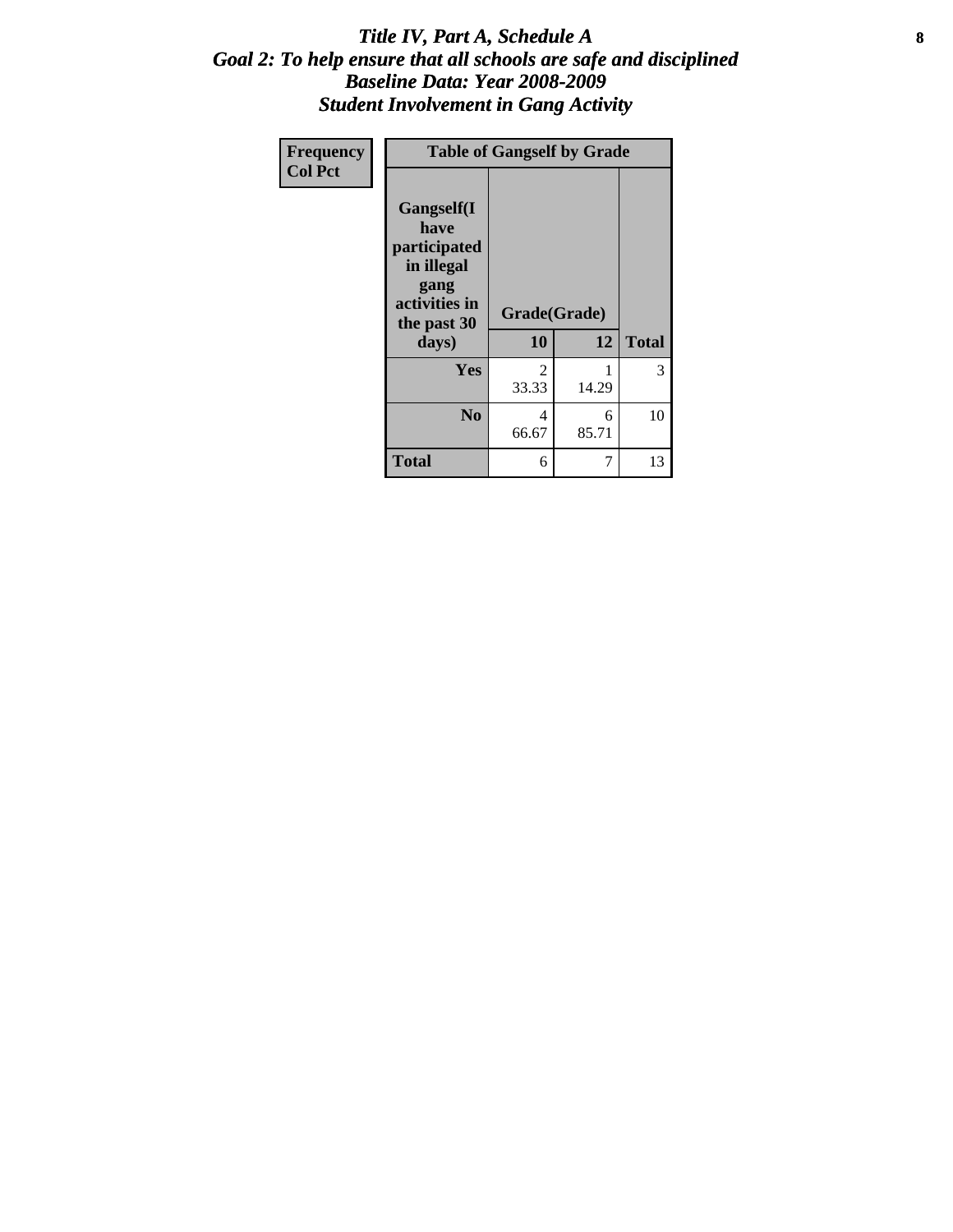# *Student Perception of School Safety* **9**

| <b>Frequency</b> |
|------------------|
| <b>Row Pct</b>   |

| <b>Table of Grade by Safeschool</b> |                                                        |                     |                             |                                    |              |
|-------------------------------------|--------------------------------------------------------|---------------------|-----------------------------|------------------------------------|--------------|
|                                     | Safeschool (School is a place at which I feel<br>safe) |                     |                             |                                    |              |
| Grade(Grade)                        | <b>Strongly</b><br>Agree                               | Somewhat  <br>Agree | <b>Somewhat</b><br>Disagree | <b>Strongly</b><br><b>Disagree</b> | <b>Total</b> |
| 10                                  | 16.67                                                  | 83.33               | 0.00                        | 0.00                               | 6            |
| 12                                  | 14.29                                                  | 4<br>57.14          | 14.29                       | 14.29                              |              |
| Total                               | 2                                                      | q                   |                             |                                    | 13           |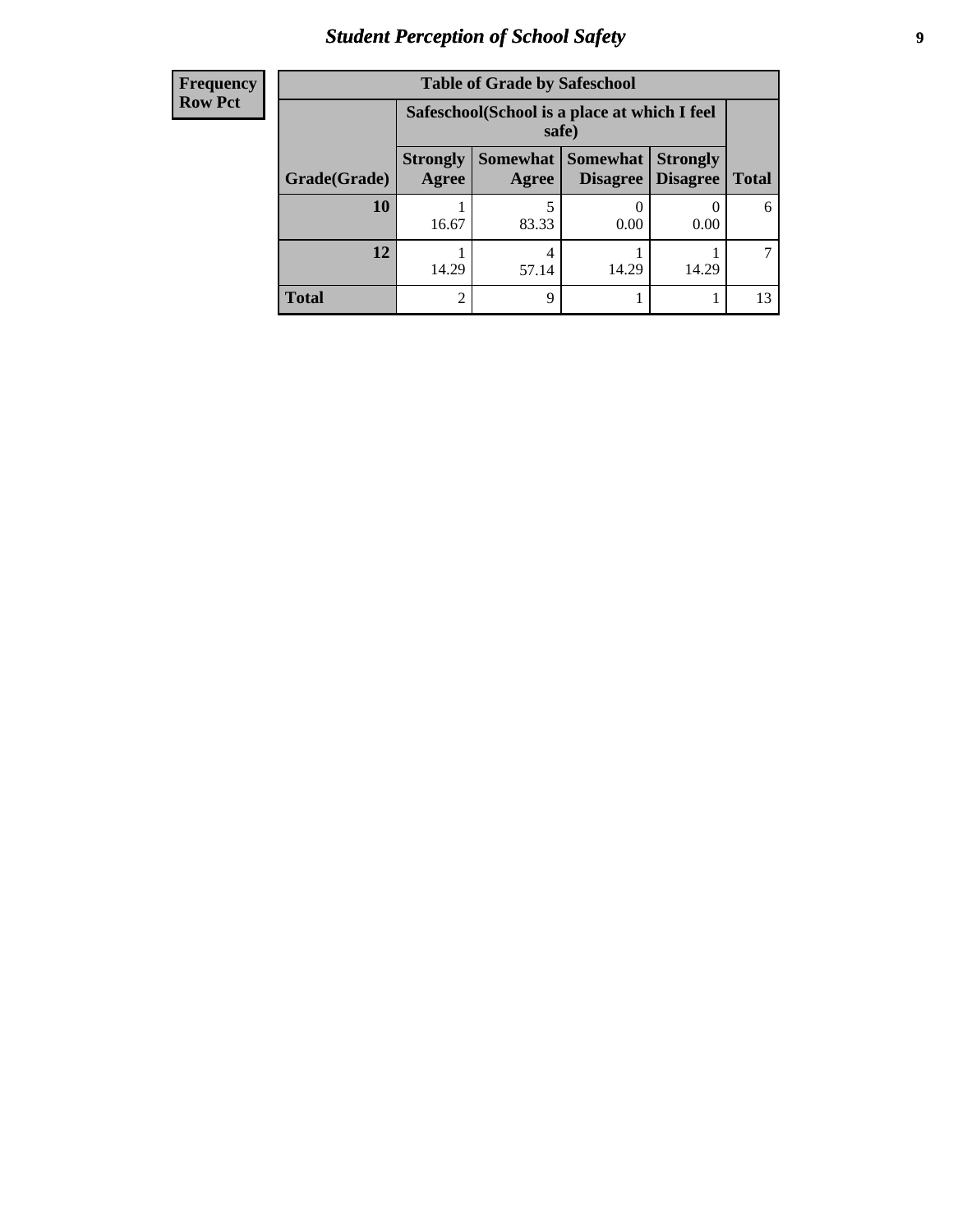#### *Students Who Have Been Bullied* **10**

| Frequency      | <b>Table of Grade by Bullied</b> |                                                                                              |           |              |
|----------------|----------------------------------|----------------------------------------------------------------------------------------------|-----------|--------------|
| <b>Row Pct</b> |                                  | <b>Bullied(I)</b><br>have been<br>bullied by<br>other<br>students in<br>the past 30<br>days) |           |              |
|                |                                  | $\bf{0}$                                                                                     | 6 to      |              |
|                | Grade(Grade)                     | <b>Days</b>                                                                                  | days      | <b>Total</b> |
|                | 10                               | 6<br>100.00                                                                                  | 0<br>0.00 | 6            |
|                | 12                               | 6<br>85.71                                                                                   | 14.29     | 7            |
|                | <b>Total</b>                     | 12                                                                                           | 1         | 13           |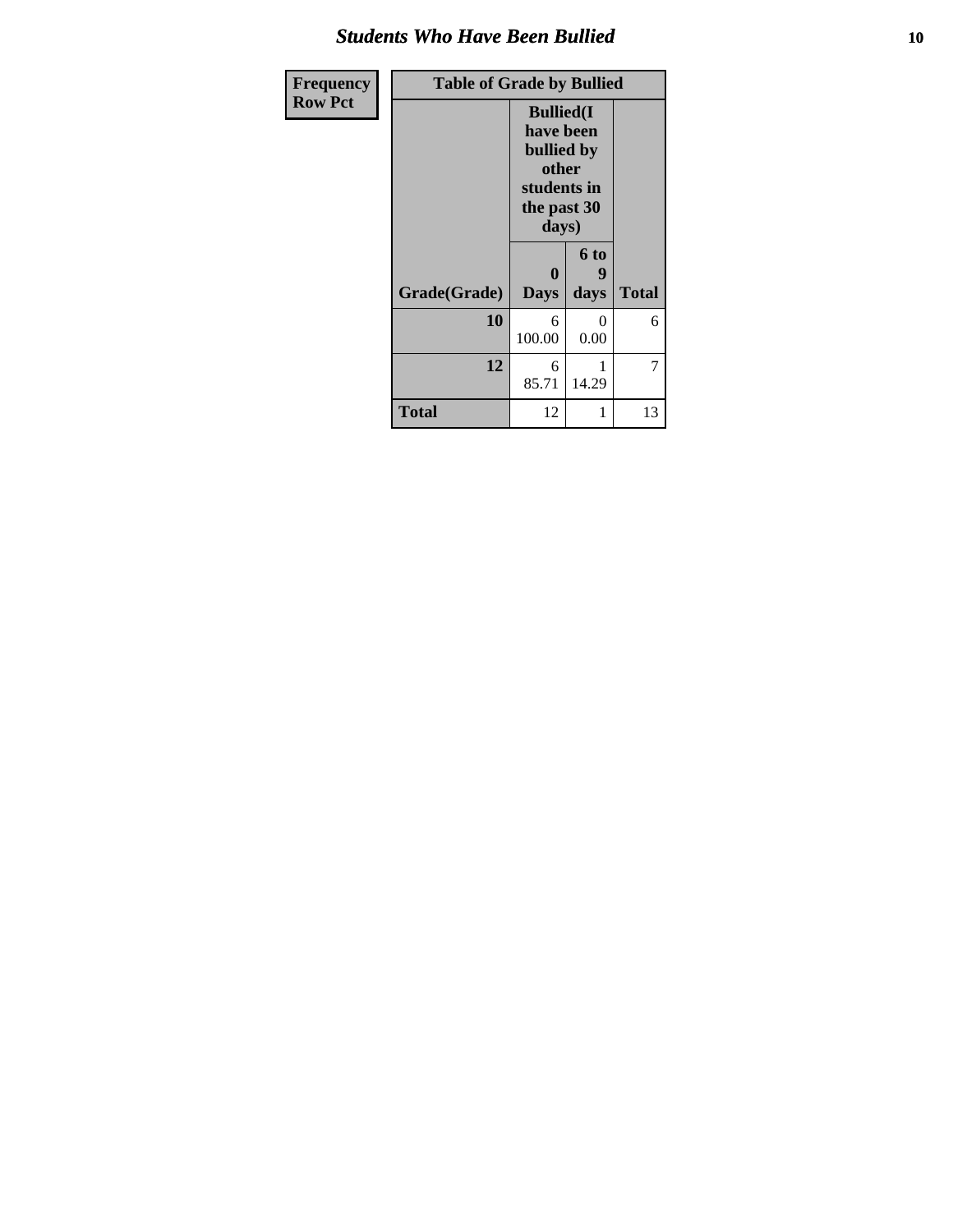#### *School Climate* **11**

| Frequency      | <b>Table of SchoolClimate1 by Grade</b> |              |            |                |
|----------------|-----------------------------------------|--------------|------------|----------------|
| <b>Col Pct</b> | SchoolClimate1(I                        | Grade(Grade) |            |                |
|                | like school)                            | 10           | 12         | <b>Total</b>   |
|                | <b>Strongly Agree</b>                   | 33.33        | 0.00       | $\overline{2}$ |
|                | <b>Somewhat Agree</b>                   | 4<br>66.67   | 6<br>85.71 | 10             |
|                | <b>Strongly Disagree</b>                | 0<br>0.00    | 14.29      |                |
|                | <b>Total</b>                            | 6            |            | 13             |

| Frequency      | <b>Table of SchoolClimate2 by Grade</b>           |                    |            |              |
|----------------|---------------------------------------------------|--------------------|------------|--------------|
| <b>Col Pct</b> | SchoolClimate2(I<br>feel successful at<br>school) | Grade(Grade)<br>10 | 12         | <b>Total</b> |
|                | <b>Strongly Agree</b>                             | 16.67              | 0<br>0.00  |              |
|                | <b>Somewhat Agree</b>                             | 5<br>83.33         | 5<br>71.43 | 10           |
|                | <b>Somewhat Disagree</b>                          | ∩<br>0.00          | 14.29      |              |
|                | <b>Strongly Disagree</b>                          | 0<br>0.00          | 14.29      |              |
|                | <b>Total</b>                                      | 6                  | 7          | 13           |

| <b>Frequency</b> |
|------------------|
| <b>Col Pct</b>   |

| <b>Table of SchoolClimate3 by Grade</b>               |              |            |              |
|-------------------------------------------------------|--------------|------------|--------------|
| SchoolClimate3(My<br>school has high<br>standards for | Grade(Grade) |            |              |
| achievement)                                          | 10           | 12         | <b>Total</b> |
| <b>Strongly Agree</b>                                 | 0<br>0.00    | 14.29      |              |
| <b>Somewhat Agree</b>                                 | 5<br>83.33   | 5<br>71.43 | 10           |
| <b>Somewhat Disagree</b>                              | 16.67        | 0.00       | 1            |
| <b>Strongly Disagree</b>                              | 0<br>0.00    | 14.29      |              |
| Total                                                 | 6            |            | 13           |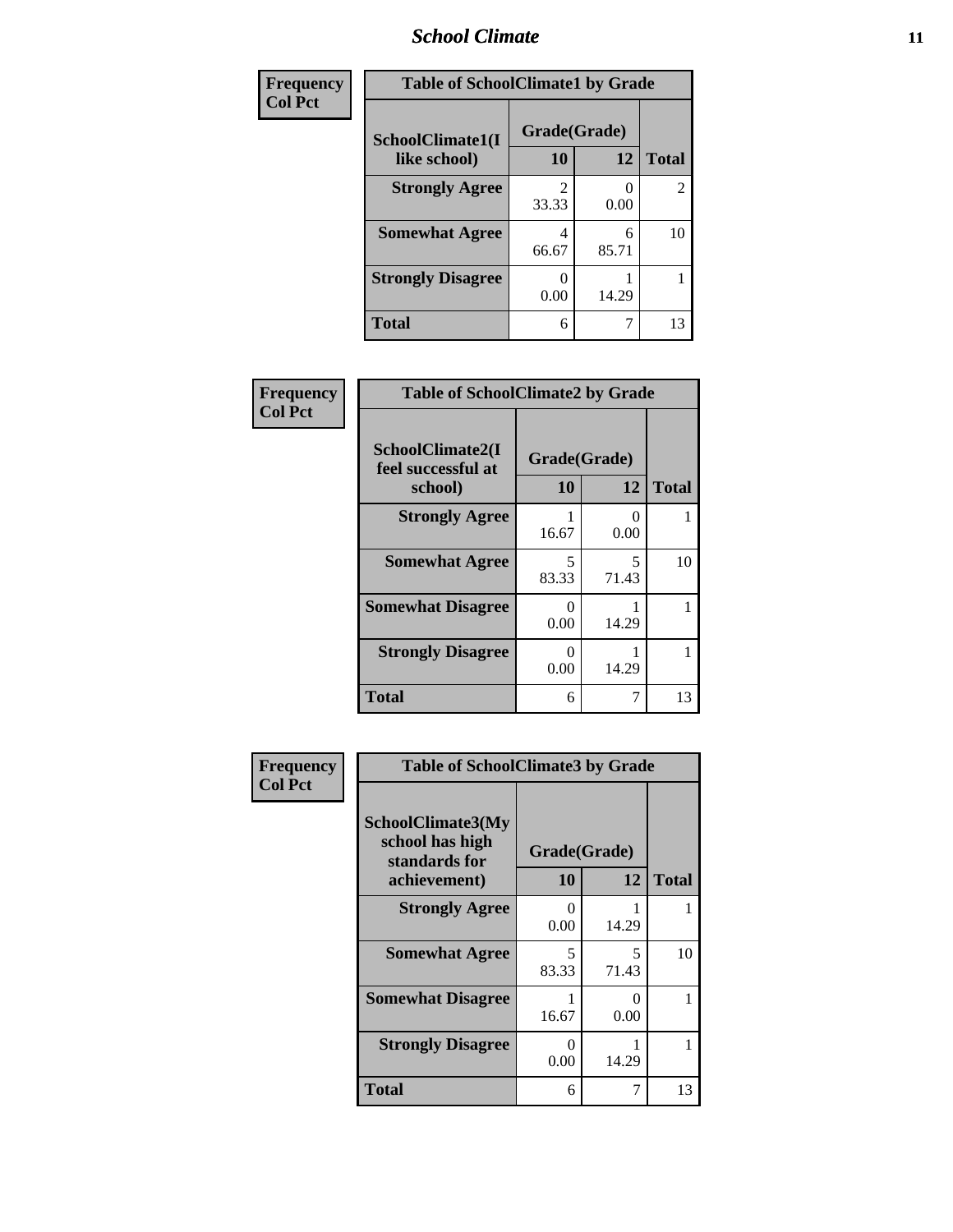#### *School Climate* **12**

| Frequency      | <b>Table of SchoolClimate4 by Grade</b>       |                                      |            |              |
|----------------|-----------------------------------------------|--------------------------------------|------------|--------------|
| <b>Col Pct</b> | <b>SchoolClimate4(My</b><br>school sets clear | Grade(Grade)                         |            |              |
|                | rules for behavior)                           | 10                                   | 12         | <b>Total</b> |
|                | <b>Strongly Agree</b>                         | $\mathfrak{D}$<br>33.33              | 28.57      | 4            |
|                | <b>Somewhat Agree</b>                         | $\mathcal{D}_{\mathcal{L}}$<br>33.33 | 5<br>71.43 | 7            |
|                | <b>Somewhat Disagree</b>                      | 2<br>33.33                           | 0.00       | 2            |
|                | Total                                         | 6                                    |            | 13           |

| Frequency      | <b>Table of SchoolClimate5 by Grade</b>                   |                  |            |              |
|----------------|-----------------------------------------------------------|------------------|------------|--------------|
| <b>Col Pct</b> | SchoolClimate5(I<br>know what to do in<br>an emergency at | Grade(Grade)     |            |              |
|                | school)                                                   | 10               | 12         | <b>Total</b> |
|                | <b>Strongly Agree</b>                                     | 4<br>66.67       | 2<br>28.57 | 6            |
|                | <b>Somewhat Agree</b>                                     | $\Omega$<br>0.00 | 3<br>42.86 | 3            |
|                | <b>Somewhat Disagree</b>                                  | 16.67            | 2<br>28.57 | 3            |
|                | <b>Strongly Disagree</b>                                  | 16.67            | 0<br>0.00  |              |
|                | Total                                                     | 6                | 7          | 13           |

| Frequency      | <b>Table of SchoolClimate6 by Grade</b>                  |                         |                                      |                |  |
|----------------|----------------------------------------------------------|-------------------------|--------------------------------------|----------------|--|
| <b>Col Pct</b> | <b>SchoolClimate6(Teachers</b><br>treat me with respect) | Grade(Grade)<br>10      | 12                                   | <b>Total</b>   |  |
|                | <b>Strongly Agree</b>                                    | 0<br>0.00               | $\mathcal{D}_{\mathcal{A}}$<br>28.57 | $\mathfrak{D}$ |  |
|                | <b>Somewhat Agree</b>                                    | 4<br>66.67              | 3<br>42.86                           |                |  |
|                | <b>Somewhat Disagree</b>                                 | $\mathfrak{D}$<br>33.33 | 14.29                                | 3              |  |
|                | <b>Strongly Disagree</b>                                 | 0<br>0.00               | 14.29                                |                |  |
|                | <b>Total</b>                                             | 6                       |                                      | 13             |  |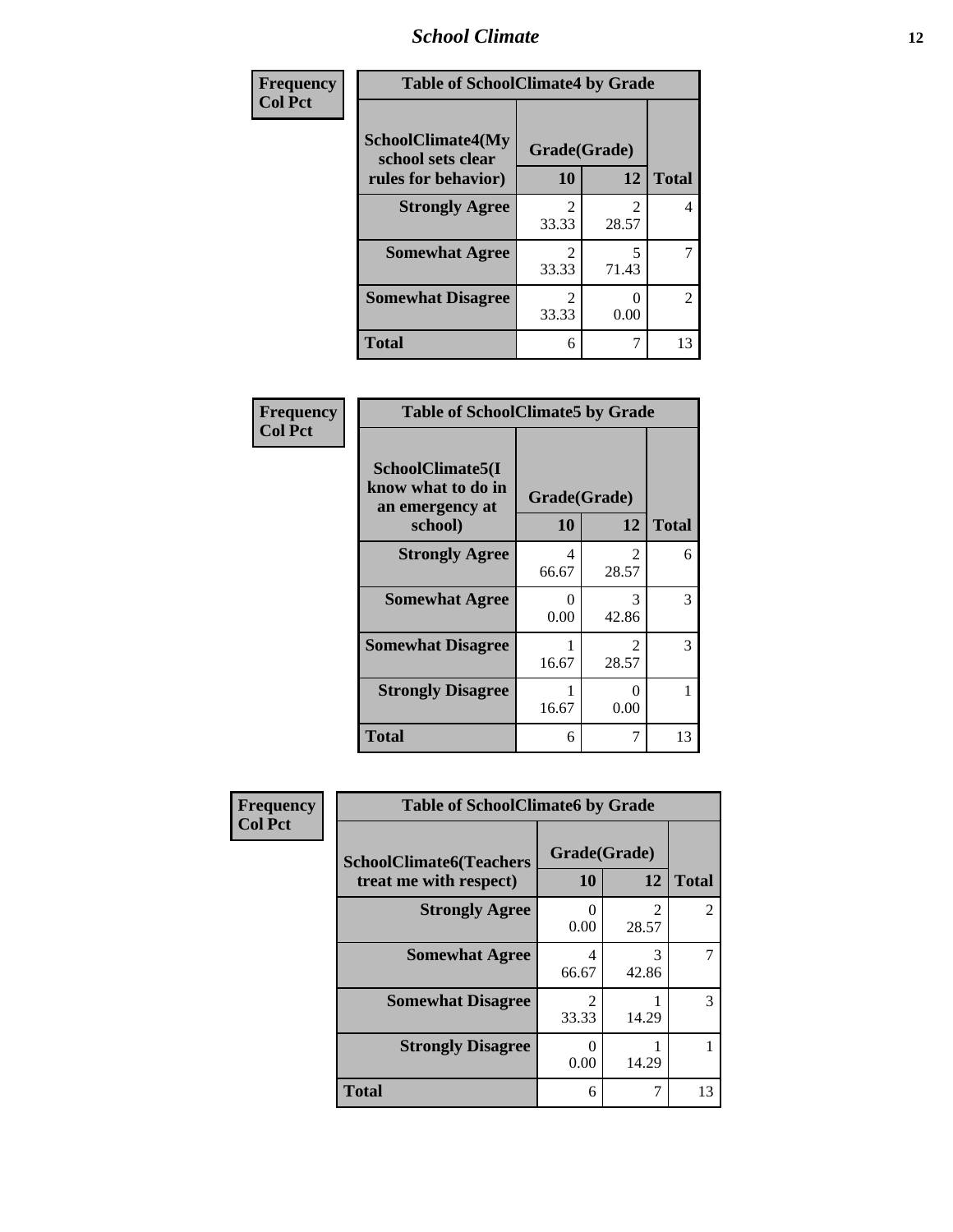#### *School Climate* **13**

| Frequency      | <b>Table of SchoolClimate7 by Grade</b>                                       |                    |                         |                |
|----------------|-------------------------------------------------------------------------------|--------------------|-------------------------|----------------|
| <b>Col Pct</b> | <b>SchoolClimate7(Behaviors</b><br>in my class allow the<br>teacher to teach) | Grade(Grade)<br>10 | 12                      | <b>Total</b>   |
|                | <b>Strongly Agree</b>                                                         | 3<br>50.00         | 14.29                   | 4              |
|                | <b>Somewhat Agree</b>                                                         | 1<br>16.67         | 3<br>42.86              | $\overline{4}$ |
|                | <b>Somewhat Disagree</b>                                                      | 1<br>16.67         | $\mathfrak{D}$<br>28.57 | 3              |
|                | <b>Strongly Disagree</b>                                                      | 1<br>16.67         | 14.29                   | $\mathfrak{D}$ |
|                | <b>Total</b>                                                                  | 6                  | $\overline{7}$          | 13             |

| Frequency      | <b>Table of SchoolClimate8 by Grade</b>                                              |                                      |                                      |                |
|----------------|--------------------------------------------------------------------------------------|--------------------------------------|--------------------------------------|----------------|
| <b>Col Pct</b> | <b>SchoolClimate8(Students</b><br>are frequently<br>recognized for good<br>behavior) | Grade(Grade)<br>10                   | 12                                   | <b>Total</b>   |
|                | <b>Strongly Agree</b>                                                                | 16.67                                | $\Omega$<br>0.00                     |                |
|                | <b>Somewhat Agree</b>                                                                | $\mathcal{D}_{\mathcal{L}}$<br>33.33 | 3<br>42.86                           | 5              |
|                | <b>Somewhat Disagree</b>                                                             | 3<br>50.00                           | $\mathfrak{D}$<br>28.57              | 5              |
|                | <b>Strongly Disagree</b>                                                             | $\Omega$<br>0.00                     | $\mathcal{D}_{\mathcal{L}}$<br>28.57 | $\mathfrak{D}$ |
|                | <b>Total</b>                                                                         | 6                                    |                                      | 13             |

| Frequency      | <b>Table of SchoolClimate9 by Grade</b>                                           |                         |                                      |              |
|----------------|-----------------------------------------------------------------------------------|-------------------------|--------------------------------------|--------------|
| <b>Col Pct</b> | SchoolClimate9(School<br>counselor would be<br>helpful if I needed<br>assistance) | Grade(Grade)<br>10      | 12                                   | <b>Total</b> |
|                | <b>Strongly Agree</b>                                                             | 3<br>50.00              | 3<br>42.86                           | 6            |
|                | <b>Somewhat Agree</b>                                                             | 16.67                   | $\mathcal{D}_{\mathcal{L}}$<br>28.57 | 3            |
|                | <b>Somewhat Disagree</b>                                                          | 0<br>0.00               | 14.29                                |              |
|                | <b>Strongly Disagree</b>                                                          | $\mathfrak{D}$<br>33.33 | 14.29                                | 3            |
|                | Total                                                                             | 6                       | 7                                    | 13           |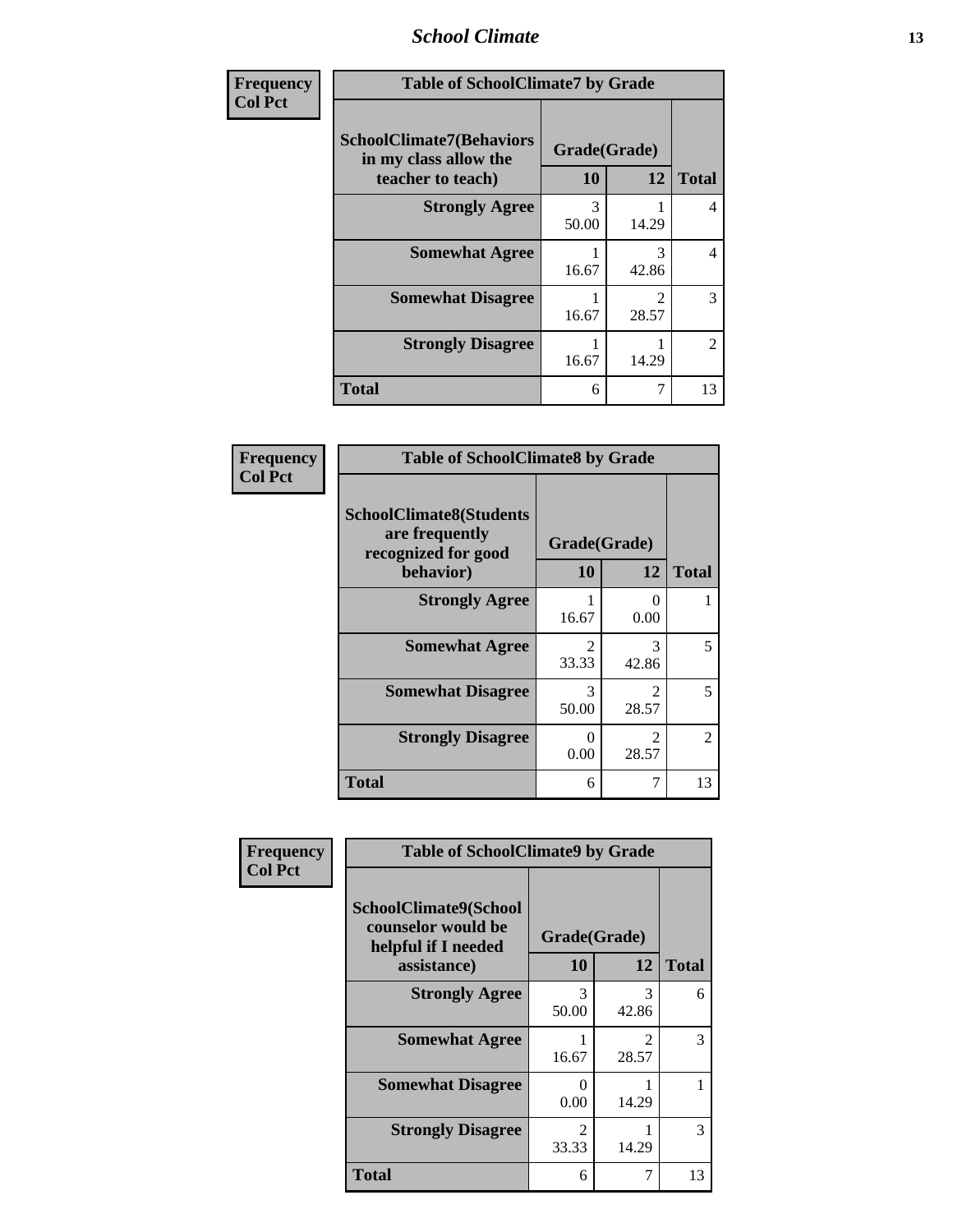#### *Reasons for Dropping Out* **14**

| <b>Frequency</b> | <b>Table of Dropoutreason by Grade</b>                                   |                         |            |              |
|------------------|--------------------------------------------------------------------------|-------------------------|------------|--------------|
| <b>Col Pct</b>   | Dropoutreason(If<br>I dropped out the<br>reason would<br>most likely be) | Grade(Grade)<br>10      | 12         | <b>Total</b> |
|                  | <b>Won't Drop out</b>                                                    | 3<br>50.00              | 5<br>71.43 | 8            |
|                  | <b>Bored</b>                                                             | 16.67                   | 0<br>0.00  | 1            |
|                  | <b>Family Reasons</b>                                                    | 0<br>0.00               | 14.29      |              |
|                  | <b>Being Bullied</b>                                                     | 0<br>0.00               | 14.29      | 1            |
|                  | <b>Other</b>                                                             | $\mathfrak{D}$<br>33.33 | 0<br>0.00  | 2            |
|                  | <b>Total</b>                                                             | 6                       | 7          | 13           |

| Frequency<br><b>Col Pct</b> | <b>Table of Dropout by Grade</b>                                       |                    |                                      |              |  |
|-----------------------------|------------------------------------------------------------------------|--------------------|--------------------------------------|--------------|--|
|                             | Dropout(I<br>have<br>thought<br>about<br>dropping<br>out of<br>school) | Grade(Grade)<br>10 | 12                                   | <b>Total</b> |  |
|                             | <b>Yes</b>                                                             | 5<br>83.33         | $\mathcal{D}_{\mathcal{L}}$<br>28.57 | 7            |  |
|                             | N <sub>0</sub>                                                         | 16.67              | 5<br>71.43                           | 6            |  |
|                             | <b>Total</b>                                                           | 6                  |                                      | 13           |  |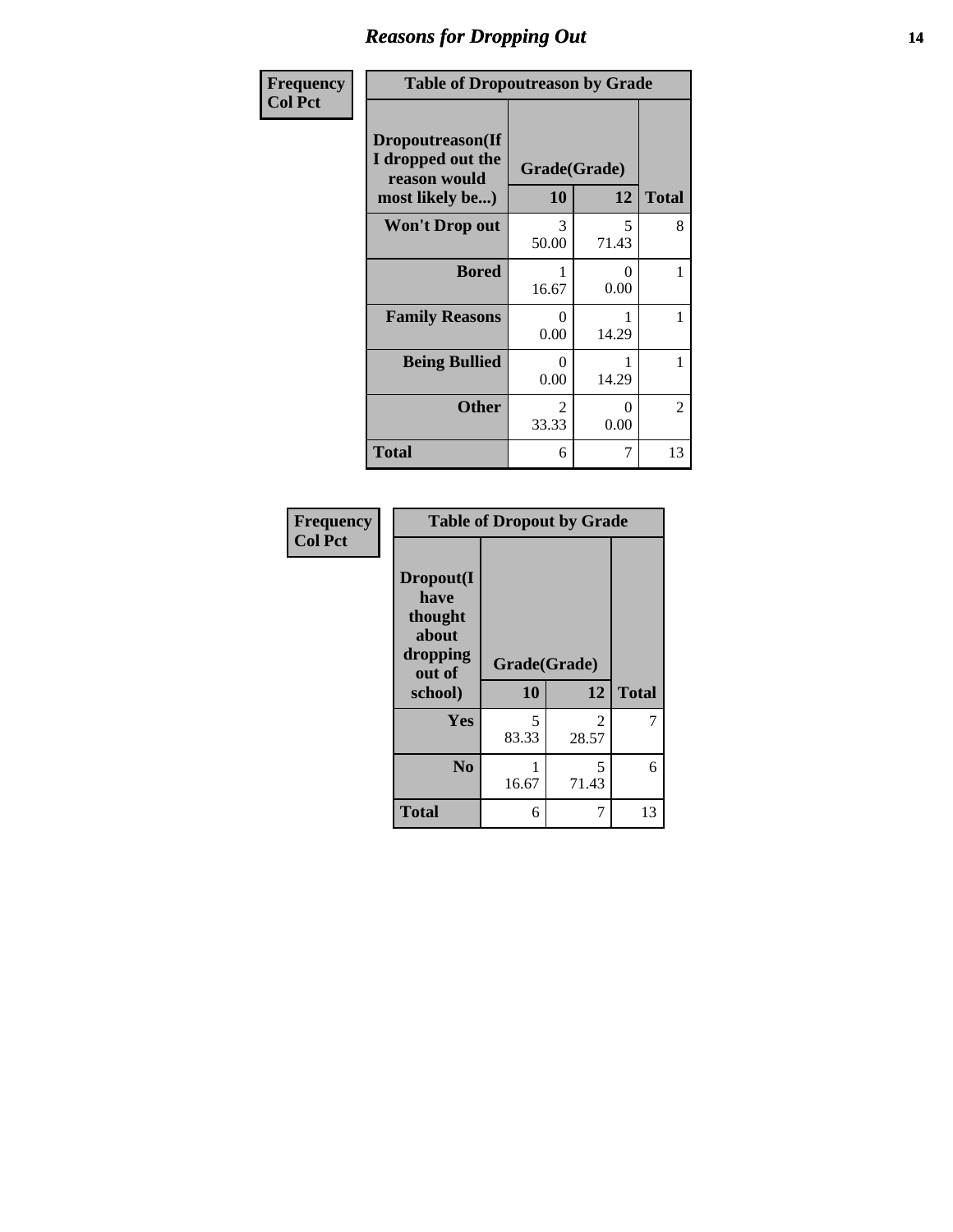*School Safety* **15**

| Frequency      | <b>Table of Gangself by Grade</b>                                                                 |                        |            |              |
|----------------|---------------------------------------------------------------------------------------------------|------------------------|------------|--------------|
| <b>Col Pct</b> | Gangself(I<br>have<br>participated<br>in illegal<br>gang<br>activities in<br>the past 30<br>days) | Grade(Grade)<br>10     | 12         | <b>Total</b> |
|                | Yes                                                                                               | $\mathcal{L}$<br>33.33 | 1<br>14.29 | 3            |
|                | N <sub>0</sub>                                                                                    | 4<br>66.67             | 6<br>85.71 | 10           |
|                | <b>Total</b>                                                                                      | 6                      | 7          | 13           |

| Frequency<br><b>Col Pct</b> | <b>Table of Gangpeers by Grade</b>                                                                                             |                    |                         |              |
|-----------------------------|--------------------------------------------------------------------------------------------------------------------------------|--------------------|-------------------------|--------------|
|                             | <b>Gangpeers</b> (I<br>have friends<br>who have<br>participated<br>in illegal<br>gang<br>activities in<br>the past 30<br>days) | Grade(Grade)<br>10 | 12                      | <b>Total</b> |
|                             | <b>Yes</b>                                                                                                                     | 3<br>50.00         | $\mathfrak{D}$<br>28.57 | 5            |
|                             | N <sub>0</sub>                                                                                                                 | 3<br>50.00         | 5<br>71.43              | 8            |
|                             | <b>Total</b>                                                                                                                   | 6                  | 7                       | 13           |

| Frequency      | <b>Table of Pickedon by Grade</b>                                  |       |              |                |
|----------------|--------------------------------------------------------------------|-------|--------------|----------------|
| <b>Col Pct</b> | <b>Pickedon(I have</b><br>been picked on or<br>teased at school in |       | Grade(Grade) |                |
|                | the past 30 days)                                                  | 10    | 12           | <b>Total</b>   |
|                | <b>Strongly Agree</b>                                              | 0.00  | 14.29        |                |
|                | <b>Somewhat Agree</b>                                              | 16.67 | 0<br>0.00    |                |
|                | <b>Somewhat Disagree</b>                                           | 16.67 | 14.29        | $\mathfrak{D}$ |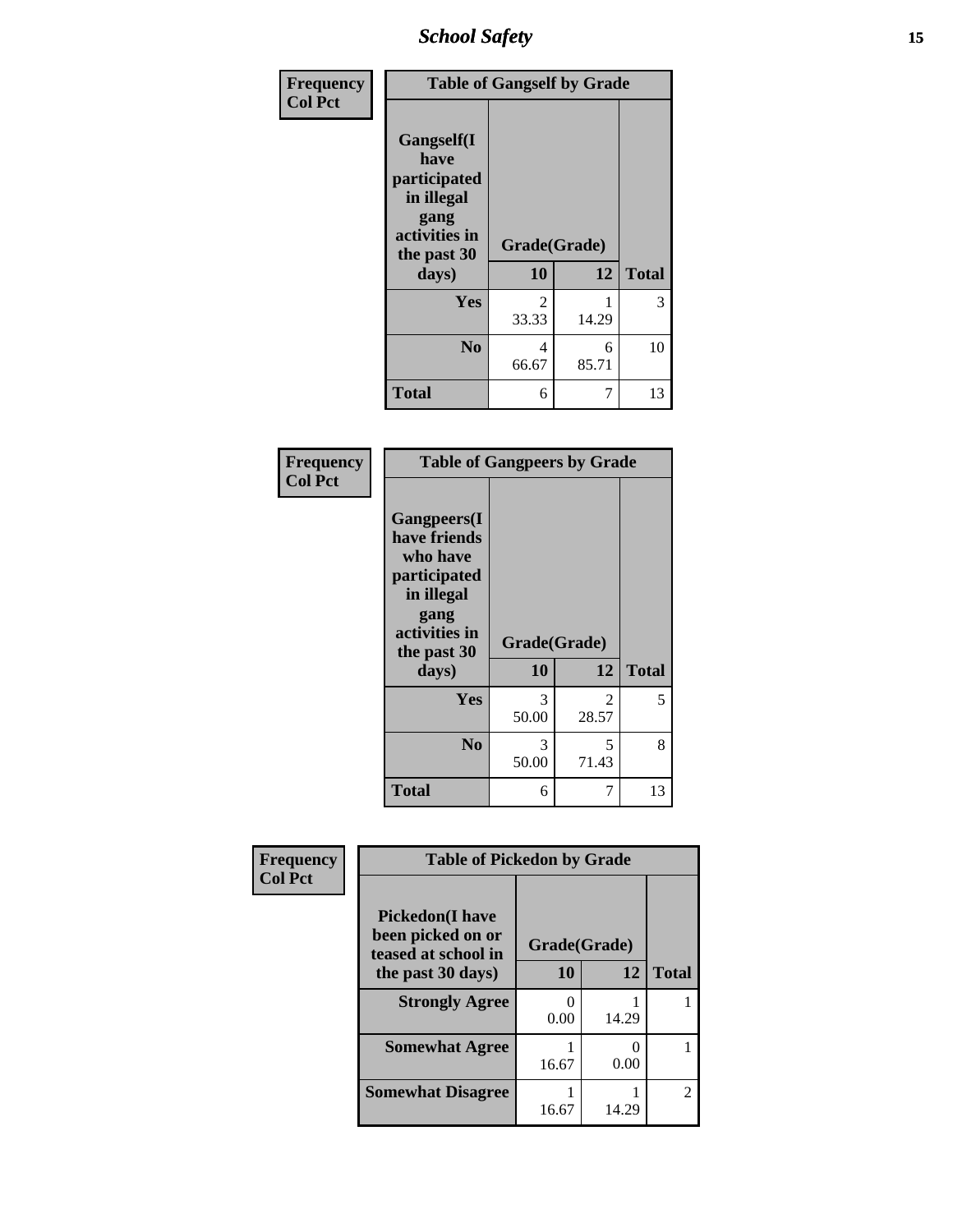*School Safety* **16**

| <b>Frequency</b> | <b>Table of Pickedon by Grade</b>                                                        |                    |       |              |  |  |
|------------------|------------------------------------------------------------------------------------------|--------------------|-------|--------------|--|--|
| <b>Col Pct</b>   | <b>Pickedon</b> (I have<br>been picked on or<br>teased at school in<br>the past 30 days) | Grade(Grade)<br>10 | 12    | <b>Total</b> |  |  |
|                  | <b>Strongly Disagree</b>                                                                 | 4<br>66.67         | 71.43 | 9            |  |  |
|                  | <b>Total</b>                                                                             | 6                  |       | 13           |  |  |

| Frequency      | <b>Table of Safeschool by Grade</b>                      |                    |            |              |  |  |  |
|----------------|----------------------------------------------------------|--------------------|------------|--------------|--|--|--|
| <b>Col Pct</b> | Safeschool(School<br>is a place at which I<br>feel safe) | Grade(Grade)<br>10 | 12         | <b>Total</b> |  |  |  |
|                | <b>Strongly Agree</b>                                    | 16.67              | 14.29      | 2            |  |  |  |
|                | <b>Somewhat Agree</b>                                    | 5<br>83.33         | 4<br>57.14 | 9            |  |  |  |
|                | <b>Somewhat Disagree</b>                                 | 0<br>0.00          | 14.29      |              |  |  |  |
|                | <b>Strongly Disagree</b>                                 | 0<br>0.00          | 14.29      |              |  |  |  |
|                | Total                                                    | 6                  | 7          | 13           |  |  |  |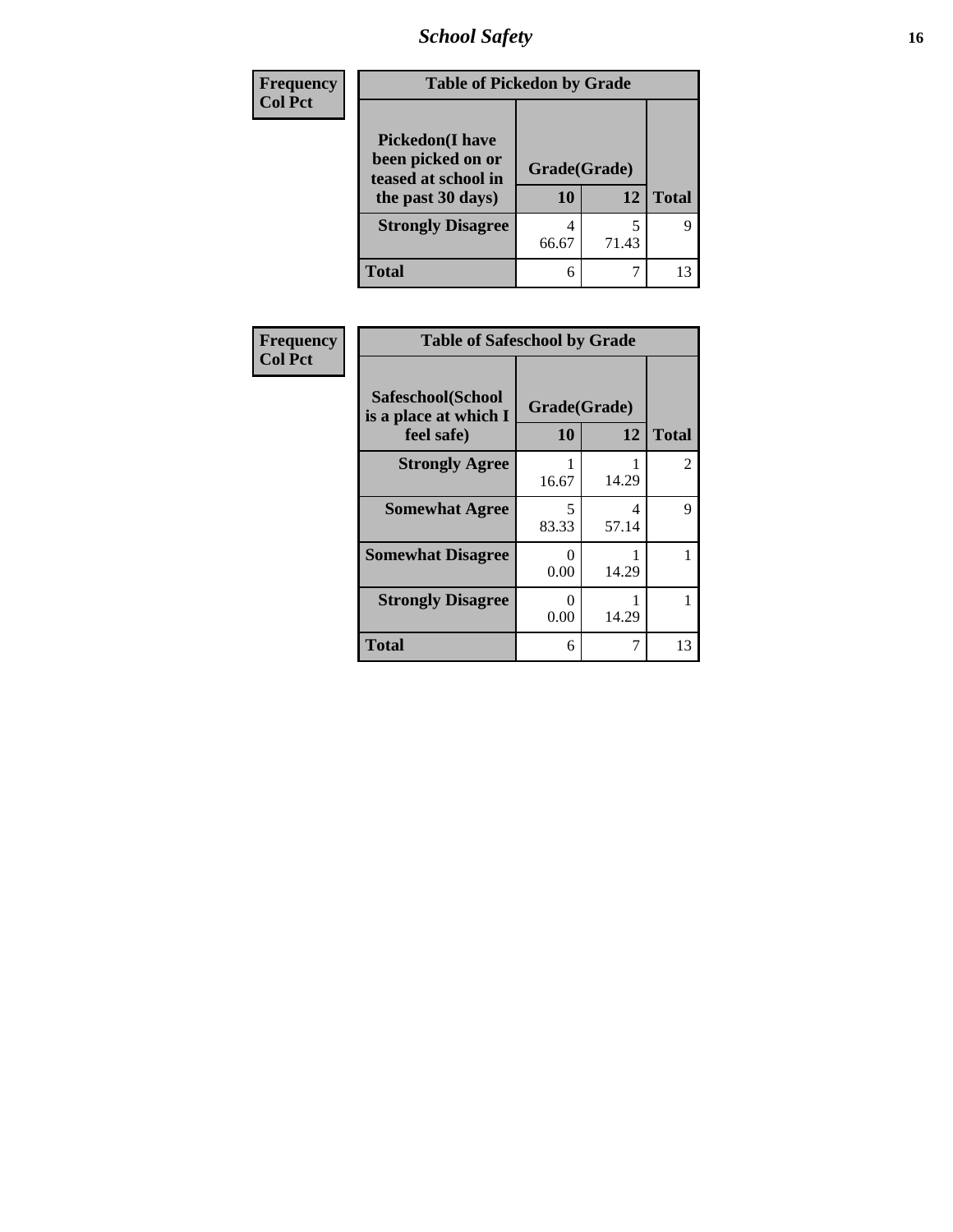*School Safety* **17**

| Frequency      | <b>Table of Grade by Bullied</b> |                                                                                              |                   |              |  |  |
|----------------|----------------------------------|----------------------------------------------------------------------------------------------|-------------------|--------------|--|--|
| <b>Row Pct</b> |                                  | <b>Bullied</b> (I<br>have been<br>bullied by<br>other<br>students in<br>the past 30<br>days) |                   |              |  |  |
|                | Grade(Grade)                     | 0<br><b>Days</b>                                                                             | 6 to<br>9<br>days | <b>Total</b> |  |  |
|                | 10                               | 6<br>100.00                                                                                  | $\Omega$<br>0.00  | 6            |  |  |
|                | 12                               | 6<br>85.71                                                                                   | 1<br>14.29        | 7            |  |  |
|                | <b>Total</b>                     | 12                                                                                           | 1                 | 13           |  |  |

| Frequency      | <b>Table of Grade by Bulliedothers</b> |                                                                   |                |              |  |  |
|----------------|----------------------------------------|-------------------------------------------------------------------|----------------|--------------|--|--|
| <b>Row Pct</b> |                                        | <b>Bulliedothers</b> (I<br>bullied others in<br>the past 30 days) |                |              |  |  |
|                | Grade(Grade)                           | 0 Days                                                            | 1 or 2<br>days | <b>Total</b> |  |  |
|                | 10                                     | 5<br>83.33                                                        | 16.67          | 6            |  |  |
|                | 12                                     | 6<br>85.71                                                        | 14.29          |              |  |  |
|                | <b>Total</b>                           | 11                                                                | 2              | 13           |  |  |

| Frequency      | <b>Table of Grade by Weaponschool</b> |                                                                                    |              |  |
|----------------|---------------------------------------|------------------------------------------------------------------------------------|--------------|--|
| <b>Row Pct</b> |                                       | <b>Weaponschool</b> (I<br>brought a<br>weapon to<br>school in the<br>past 30 days) |              |  |
|                | Grade(Grade)                          | 0 Days                                                                             | <b>Total</b> |  |
|                | 10                                    | 6<br>100.00                                                                        | 6            |  |
|                | 12                                    | 100.00                                                                             |              |  |
|                | Total                                 | 13                                                                                 | 13           |  |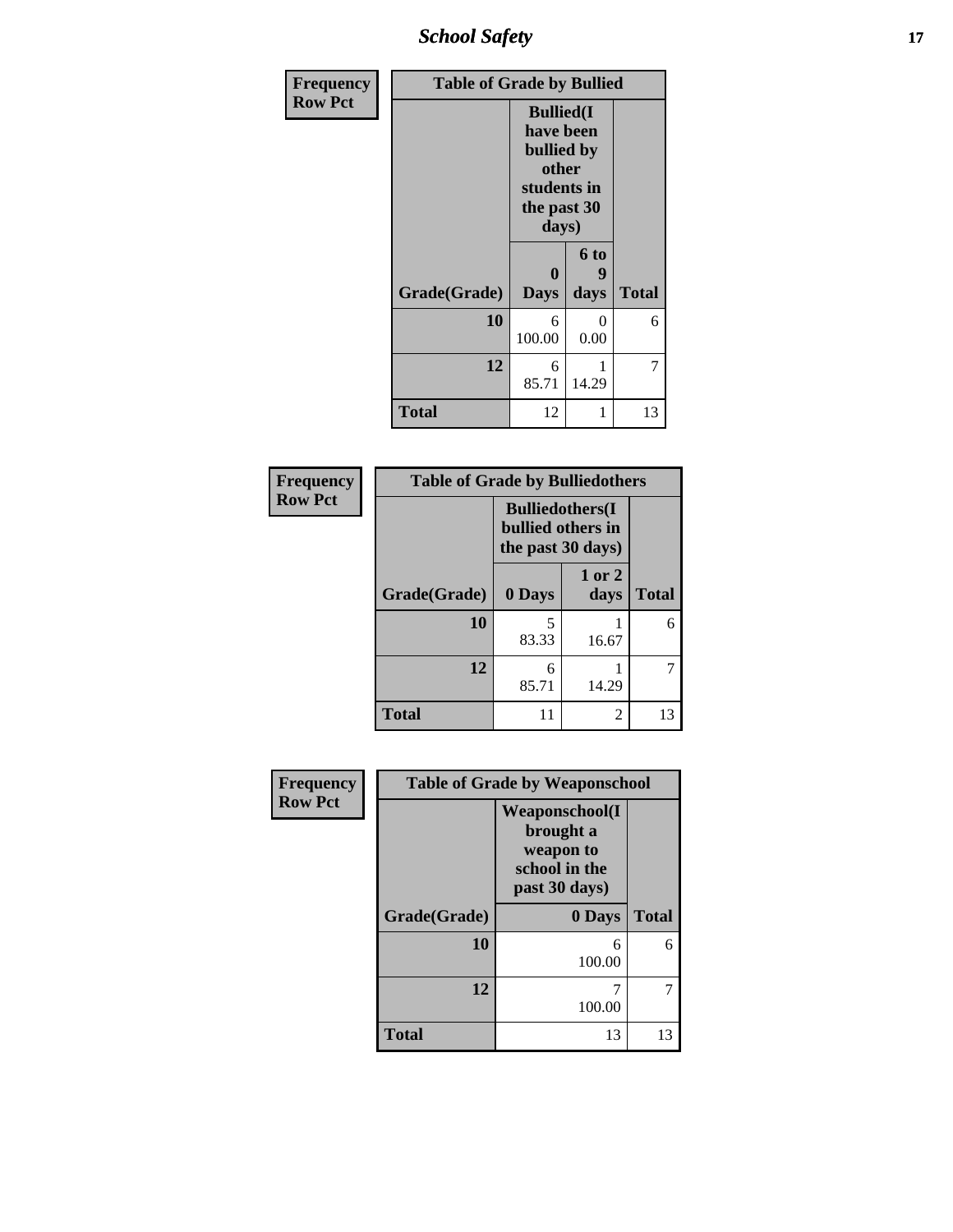*School Safety* **18**

| <b>Frequency</b> | <b>Table of Grade by Absentunsafe</b> |                                                                                           |                       |              |  |  |  |
|------------------|---------------------------------------|-------------------------------------------------------------------------------------------|-----------------------|--------------|--|--|--|
| <b>Row Pct</b>   |                                       | Absentunsafe(I)<br>have missed<br>school because I<br>felt unsafe in the<br>past 30 days) |                       |              |  |  |  |
|                  | Grade(Grade)                          | 0 Days                                                                                    | <b>All 30</b><br>days | <b>Total</b> |  |  |  |
|                  | 10                                    | 5<br>83.33                                                                                | 16.67                 | 6            |  |  |  |
|                  | 12                                    | 100.00                                                                                    | 0<br>0.00             | 7            |  |  |  |
|                  | <b>Total</b>                          | 12                                                                                        | 1                     | 13           |  |  |  |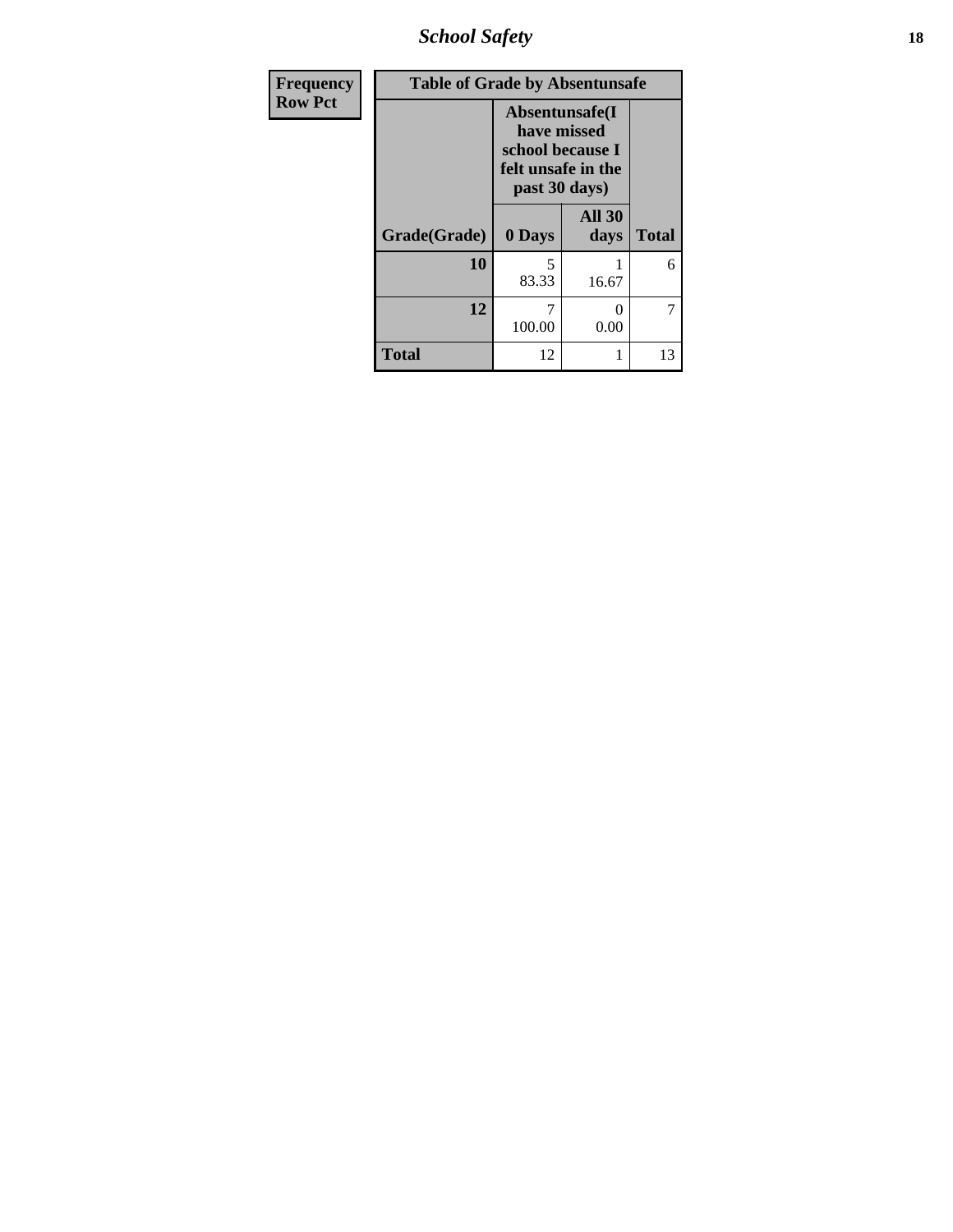# *Drug Use During Last 30 Days* **19**

| <b>Frequency</b> | <b>Table of Grade by Alcohol</b> |                                       |                 |                 |                   |                     |              |
|------------------|----------------------------------|---------------------------------------|-----------------|-----------------|-------------------|---------------------|--------------|
| <b>Row Pct</b>   |                                  | Alcohol(Alcohol use,<br>past 30 days) |                 |                 |                   |                     |              |
|                  | Grade(Grade)                     | <b>Did</b><br>not<br><b>use</b>       | $3 - 5$<br>days | $10-19$<br>days | $20 - 29$<br>days | <b>Every</b><br>day | <b>Total</b> |
|                  | 10                               | 3<br>50.00                            | 16.67           | 16.67           | 0<br>0.00         | 16.67               | 6            |
|                  | 12                               | 4<br>57.14                            | 14.29           | 0<br>0.00       | 14.29             | 14.29               | 7            |
|                  | <b>Total</b>                     | 7                                     | $\overline{2}$  | 1               |                   | $\overline{2}$      | 13           |

| Frequency      | <b>Table of Grade by Cigarettes</b> |                                 |                                                   |                  |                  |                   |                     |                |
|----------------|-------------------------------------|---------------------------------|---------------------------------------------------|------------------|------------------|-------------------|---------------------|----------------|
| <b>Row Pct</b> |                                     |                                 | Cigarettes (Smoking tobacco use,<br>past 30 days) |                  |                  |                   |                     |                |
|                | Grade(Grade)                        | <b>Did</b><br>not<br><b>use</b> | $1 - 2$<br>days                                   | $6-9$<br>days    | $10-19$<br>days  | $20 - 29$<br>days | <b>Every</b><br>day | <b>Total</b>   |
|                | 10                                  | 3<br>50.00                      | 16.67                                             | $\Omega$<br>0.00 | 16.67            | 0<br>0.00         | 16.67               | 6              |
|                | 12                                  | $\overline{4}$<br>57.14         | $\Omega$<br>0.00                                  | 14.29            | $\Omega$<br>0.00 | 14.29             | 14.29               | $\overline{7}$ |
|                | <b>Total</b>                        | 7                               |                                                   |                  |                  |                   | $\overline{2}$      | 13             |

| Frequency      |              | <b>Table of Grade by Smokeless</b> |                                           |              |
|----------------|--------------|------------------------------------|-------------------------------------------|--------------|
| <b>Row Pct</b> |              | past 30 days)                      | <b>Smokeless</b> (Chewing<br>tobacco use, |              |
|                | Grade(Grade) | Did not<br><b>use</b>              | <b>Every</b><br>day                       | <b>Total</b> |
|                | 10           | 5<br>83.33                         | 16.67                                     | 6            |
|                | 12           | 100.00                             | 0.00                                      |              |
|                | <b>Total</b> | 12                                 |                                           | 13           |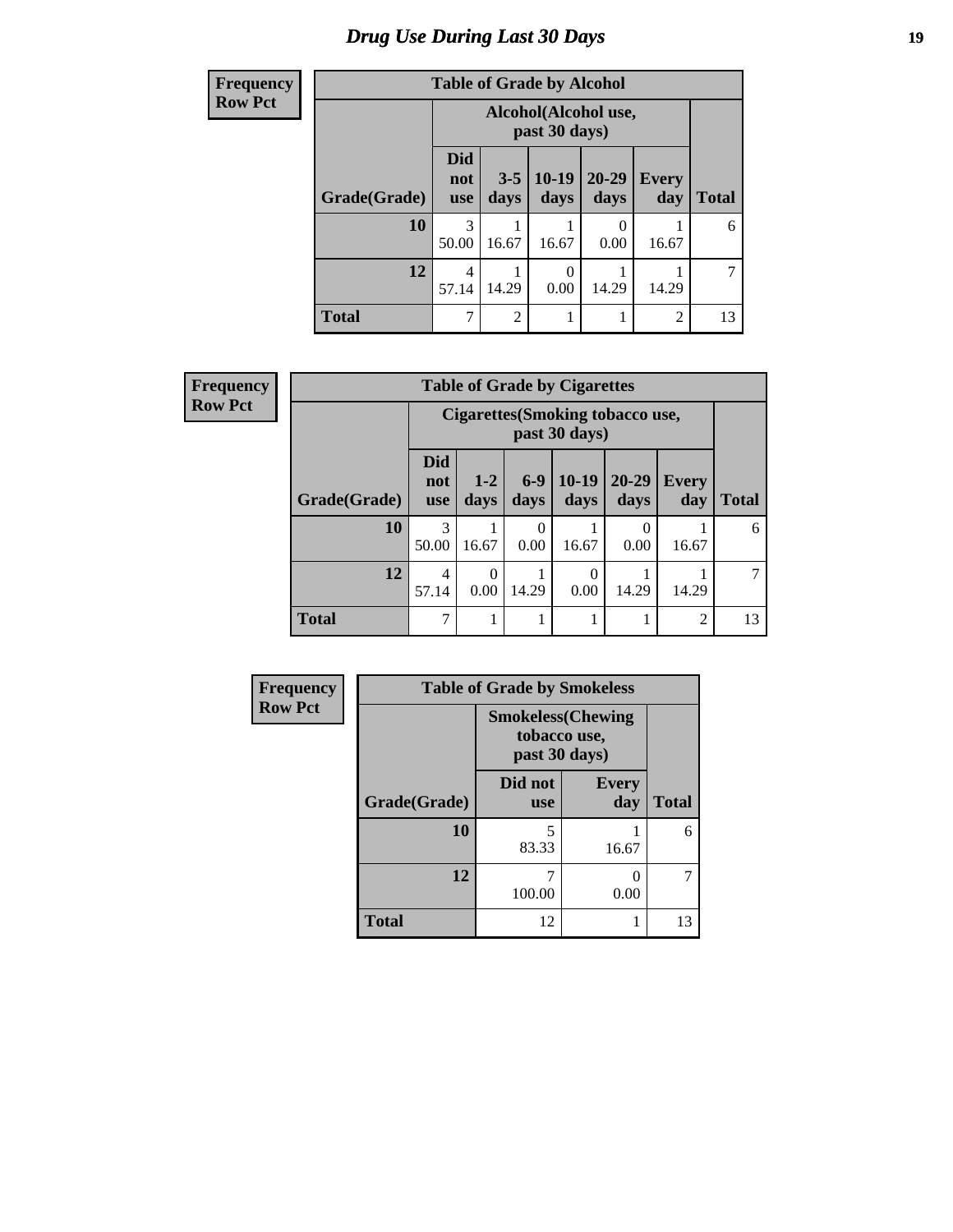# *Drug Use During Last 30 Days* 20

| <b>Frequency</b> | <b>Table of Grade by Marijuana</b> |                           |                  |                 |                     |              |
|------------------|------------------------------------|---------------------------|------------------|-----------------|---------------------|--------------|
| <b>Row Pct</b>   |                                    | Marijuana (Marijuana use, |                  |                 |                     |              |
|                  | Grade(Grade)                       | Did<br>not<br><b>use</b>  | $1 - 2$<br>days  | $3 - 5$<br>days | <b>Every</b><br>day | <b>Total</b> |
|                  | 10                                 | 4<br>66.67                | 16.67            | 0.00            | 16.67               | 6            |
|                  | 12                                 | 4<br>57.14                | $\Omega$<br>0.00 | 28.57           | 14.29               |              |
|                  | <b>Total</b>                       | 8                         |                  | $\mathfrak{D}$  | $\overline{c}$      | 13           |

| Frequency      | <b>Table of Grade by Cocaine</b> |                                               |                     |              |  |  |
|----------------|----------------------------------|-----------------------------------------------|---------------------|--------------|--|--|
| <b>Row Pct</b> |                                  | <b>Cocaine</b> (Cocaine<br>use, past 30 days) |                     |              |  |  |
|                | Grade(Grade)                     | Did not<br><b>use</b>                         | <b>Every</b><br>day | <b>Total</b> |  |  |
|                | 10                               | 6<br>100.00                                   | 0.00                | 6            |  |  |
|                | 12                               | 6<br>85.71                                    | 14.29               |              |  |  |
|                | <b>Total</b>                     | 12                                            |                     | 13           |  |  |

| Frequency      | <b>Table of Grade by Inhalants</b> |                                                  |              |  |  |  |
|----------------|------------------------------------|--------------------------------------------------|--------------|--|--|--|
| <b>Row Pct</b> |                                    | <b>Inhalants</b> (Inhalant<br>use, past 30 days) |              |  |  |  |
|                | Grade(Grade)                       | Did not use                                      | <b>Total</b> |  |  |  |
|                | 10                                 | 6<br>100.00                                      | 6            |  |  |  |
|                | 12                                 | 100.00                                           | 7            |  |  |  |
|                | <b>Total</b>                       | 13                                               | 13           |  |  |  |

| Frequency      | <b>Table of Grade by Steroids</b> |                                                   |              |  |
|----------------|-----------------------------------|---------------------------------------------------|--------------|--|
| <b>Row Pct</b> |                                   | <b>Steroids</b> (Steroid<br>use,<br>past 30 days) |              |  |
|                | Grade(Grade)                      | Did not use                                       | <b>Total</b> |  |
|                | 10                                | 6<br>100.00                                       | 6            |  |
|                | 12                                | 100.00                                            |              |  |
|                | <b>Total</b>                      | 13                                                | 13           |  |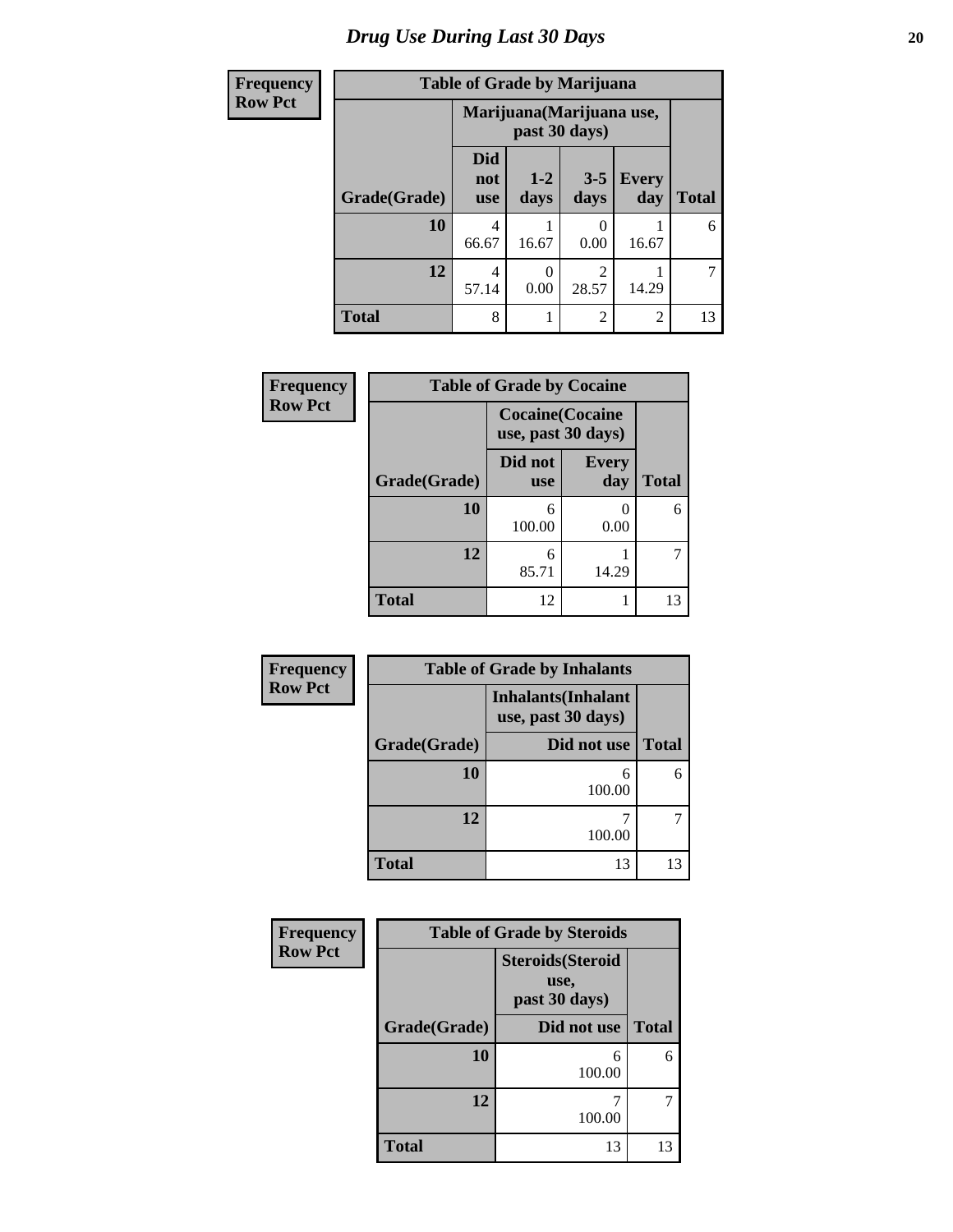# *Drug Use During Last 30 Days* **21**

| <b>Frequency</b> | <b>Table of Grade by Ecstasy</b> |                                               |                 |              |
|------------------|----------------------------------|-----------------------------------------------|-----------------|--------------|
| <b>Row Pct</b>   |                                  | <b>Ecstasy</b> (Ecstasy<br>use, past 30 days) |                 |              |
|                  | Grade(Grade)                     | Did not<br><b>use</b>                         | $3 - 5$<br>days | <b>Total</b> |
|                  | 10                               | 6<br>100.00                                   | 0.00            | 6            |
|                  | 12                               | 6<br>85.71                                    | 14.29           | 7            |
|                  | <b>Total</b>                     | 12                                            |                 | 13           |

| <b>Frequency</b> | <b>Table of Grade by Meth</b> |             |              |  |
|------------------|-------------------------------|-------------|--------------|--|
| <b>Row Pct</b>   |                               |             |              |  |
|                  | Grade(Grade)                  | Did not use | <b>Total</b> |  |
|                  | 10                            | 6<br>100.00 | 6            |  |
|                  | 12                            | 100.00      |              |  |
|                  | <b>Total</b>                  | 13          | 13           |  |

| <b>Frequency</b> | <b>Table of Grade by Hallucinogens</b> |                                                   |              |              |  |
|------------------|----------------------------------------|---------------------------------------------------|--------------|--------------|--|
| <b>Row Pct</b>   |                                        | Hallucinogens (Hallucinogen<br>use, past 30 days) |              |              |  |
|                  | Grade(Grade)                           | Did not use                                       | $20-29$ days | <b>Total</b> |  |
|                  | 10                                     | 6<br>100.00                                       | 0.00         | 6            |  |
|                  | 12                                     | 6<br>85.71                                        | 14.29        |              |  |
|                  | <b>Total</b>                           | 12                                                |              | 13           |  |

| Frequency      | <b>Table of Grade by Prescription</b> |                                                                                    |                 |                  |               |                  |              |
|----------------|---------------------------------------|------------------------------------------------------------------------------------|-----------------|------------------|---------------|------------------|--------------|
| <b>Row Pct</b> |                                       | <b>Prescription</b> (Prescription drugs)<br>not prescribed to me,<br>past 30 days) |                 |                  |               |                  |              |
|                | Grade(Grade)                          | <b>Did</b><br>not<br><b>use</b>                                                    | $1 - 2$<br>days | $3 - 5$<br>days  | $6-9$<br>days | $10-19$<br>days  | <b>Total</b> |
|                | 10                                    | 5<br>83.33                                                                         | 16.67           | $\Omega$<br>0.00 | 0<br>0.00     | $\Omega$<br>0.00 | 6            |
|                | 12                                    | 4<br>57.14                                                                         | 0<br>0.00       | 14.29            | 14.29         | 14.29            |              |
|                | <b>Total</b>                          | 9                                                                                  |                 |                  |               |                  | 13           |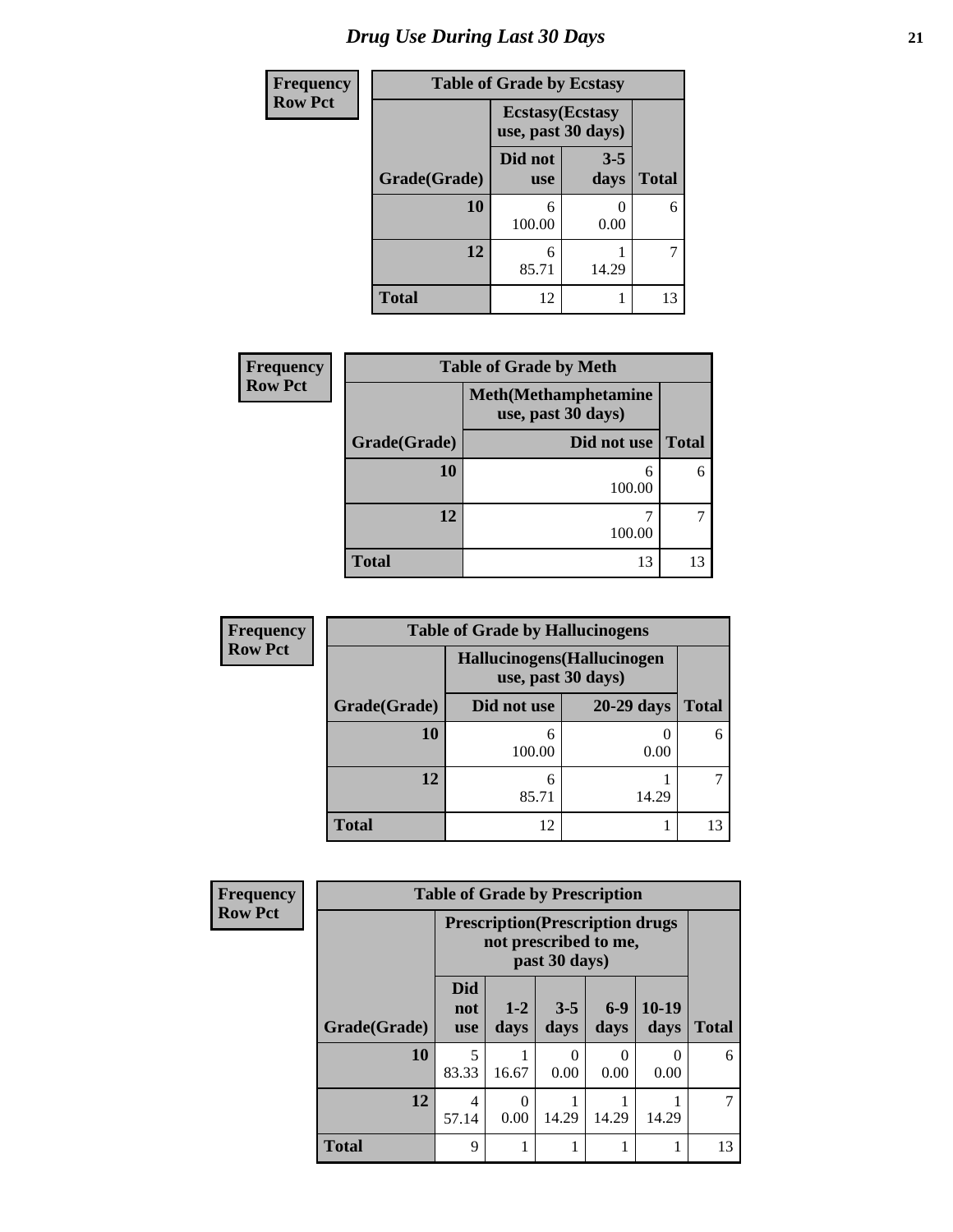| <b>Frequency</b> | <b>Table of Alcoholease by Grade</b>     |                |       |                |
|------------------|------------------------------------------|----------------|-------|----------------|
| <b>Col Pct</b>   | <b>Alcoholease</b> (It is<br>easy to get | Grade(Grade)   |       |                |
|                  | alcohol)                                 | 10             | 12    | <b>Total</b>   |
|                  | <b>Strongly Agree</b>                    | 3              | 5     | 8              |
|                  |                                          | 50.00          | 71.43 |                |
|                  | <b>Somewhat Agree</b>                    |                | っ     | 3              |
|                  |                                          | 16.67          | 28.57 |                |
|                  | <b>Strongly Disagree</b>                 | $\mathfrak{D}$ | 0     | $\overline{2}$ |
|                  |                                          | 33.33          | 0.00  |                |
|                  | <b>Total</b>                             | 6              |       | 13             |

| Frequency      | <b>Table of Cigarettesease by Grade</b> |                                      |                           |                |
|----------------|-----------------------------------------|--------------------------------------|---------------------------|----------------|
| <b>Col Pct</b> | Cigarettesease(It)<br>is easy to get    | Grade(Grade)                         |                           |                |
|                | smoking tobacco)                        | 10                                   | 12                        | <b>Total</b>   |
|                | <b>Strongly Agree</b>                   | 3<br>50.00                           | 5<br>71.43                | 8              |
|                | <b>Somewhat Agree</b>                   | 16.67                                | 2<br>28.57                | 3              |
|                | <b>Strongly Disagree</b>                | $\mathcal{D}_{\mathcal{A}}$<br>33.33 | $\mathbf{\Omega}$<br>0.00 | $\mathfrak{D}$ |
|                | <b>Total</b>                            | 6                                    |                           | 13             |

| Frequency      | <b>Table of Smokelessease by Grade</b>                         |                    |            |              |
|----------------|----------------------------------------------------------------|--------------------|------------|--------------|
| <b>Col Pct</b> | <b>Smokelessease</b> (It<br>is easy to get<br>chewing tobacco) | Grade(Grade)<br>10 | 12         | <b>Total</b> |
|                | <b>Strongly Agree</b>                                          | 3<br>50.00         | 5<br>71.43 | 8            |
|                | <b>Somewhat Agree</b>                                          | 16.67              | 2<br>28.57 | 3            |
|                | <b>Strongly Disagree</b>                                       | 2<br>33.33         | 0<br>0.00  | 2            |
|                | <b>Total</b>                                                   | 6                  | 7          | 13           |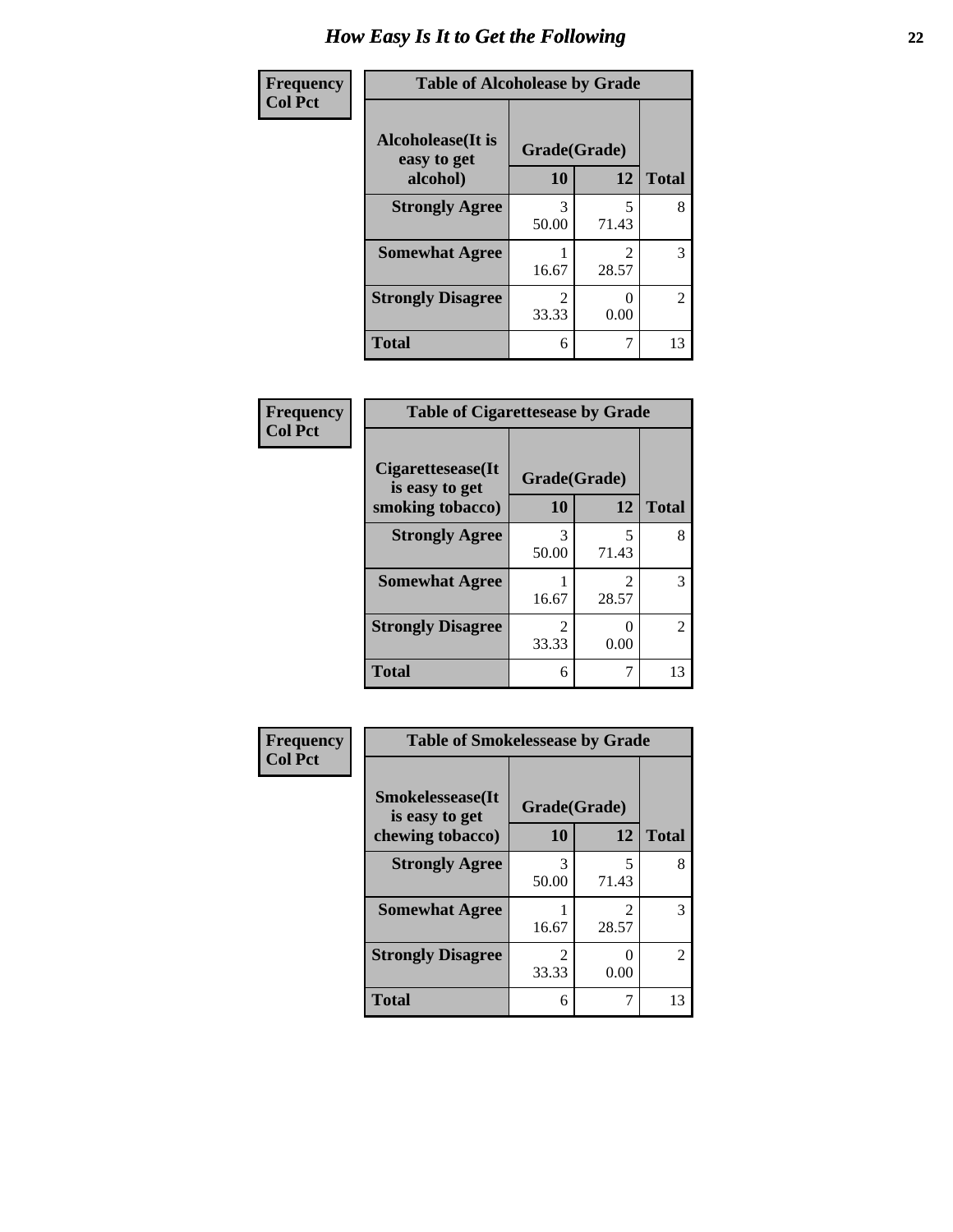| Frequency      | <b>Table of Marijuanaease by Grade</b>           |                           |                           |                |
|----------------|--------------------------------------------------|---------------------------|---------------------------|----------------|
| <b>Col Pct</b> | Marijuanaease(It is<br>easy to get<br>marijuana) | Grade(Grade)<br><b>10</b> | 12                        | <b>Total</b>   |
|                | <b>Strongly Agree</b>                            | 3<br>50.00                | 6<br>85.71                | 9              |
|                | <b>Somewhat Agree</b>                            | 16.67                     | $\mathbf{\Omega}$<br>0.00 |                |
|                | <b>Somewhat Disagree</b>                         | 0<br>0.00                 | 14.29                     |                |
|                | <b>Strongly Disagree</b>                         | $\mathfrak{D}$<br>33.33   | $\mathcal{O}$<br>0.00     | $\mathfrak{D}$ |
|                | <b>Total</b>                                     | 6                         |                           | 13             |

| Frequency<br>  Col Pct |
|------------------------|

| <b>Table of Cocaineease by Grade</b>              |                         |            |              |  |
|---------------------------------------------------|-------------------------|------------|--------------|--|
| <b>Cocaineease</b> (It is<br>easy to get cocaine) | Grade(Grade)<br>10      | 12         | <b>Total</b> |  |
| <b>Strongly Agree</b>                             | $\mathfrak{D}$<br>33.33 | 3<br>42.86 | 5            |  |
| <b>Somewhat Agree</b>                             | 16.67                   | 14.29      | 2            |  |
| <b>Somewhat Disagree</b>                          | 16.67                   | 0.00       |              |  |
| <b>Strongly Disagree</b>                          | 2<br>33.33              | 3<br>42.86 | 5            |  |
| <b>Total</b>                                      | 6                       |            | 13           |  |

| Frequency      | <b>Table of Inhalantsease by Grade</b>     |                                      |                                      |              |  |
|----------------|--------------------------------------------|--------------------------------------|--------------------------------------|--------------|--|
| <b>Col Pct</b> | <b>Inhalantsease</b> (It is<br>easy to get | Grade(Grade)                         |                                      |              |  |
|                | inhalants)                                 | 10                                   | 12                                   | <b>Total</b> |  |
|                | <b>Strongly Agree</b>                      | 16.67                                | 5<br>71.43                           | 6            |  |
|                | <b>Somewhat Agree</b>                      | 16.67                                | $\mathcal{D}_{\mathcal{L}}$<br>28.57 | 3            |  |
|                | <b>Somewhat Disagree</b>                   | $\mathcal{D}_{\mathcal{L}}$<br>33.33 | 0.00                                 | 2            |  |
|                | <b>Strongly Disagree</b>                   | $\mathfrak{D}$<br>33.33              | 0.00                                 | 2            |  |
|                | <b>Total</b>                               | 6                                    | 7                                    | 13           |  |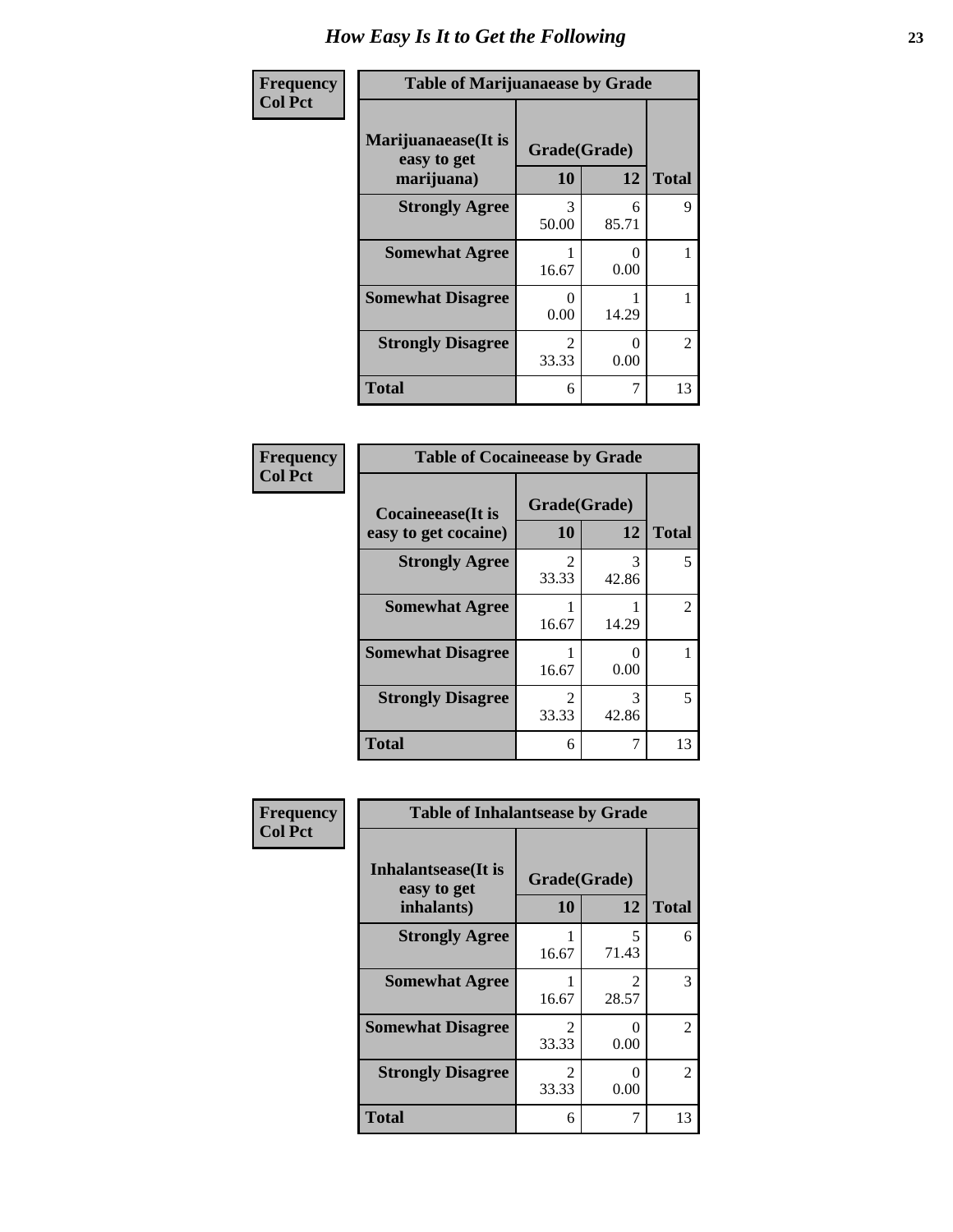| Frequency      | <b>Table of Steroidsease by Grade</b>               |                    |                                      |              |  |
|----------------|-----------------------------------------------------|--------------------|--------------------------------------|--------------|--|
| <b>Col Pct</b> | <b>Steroidsease</b> (It is<br>easy to get steroids) | Grade(Grade)<br>10 | 12                                   | <b>Total</b> |  |
|                | <b>Strongly Agree</b>                               | 16.67              | $\mathcal{D}_{\mathcal{L}}$<br>28.57 | 3            |  |
|                | <b>Somewhat Agree</b>                               | 16.67              | 3<br>42.86                           | 4            |  |
|                | <b>Somewhat Disagree</b>                            | 16.67              | 0.00                                 |              |  |
|                | <b>Strongly Disagree</b>                            | 3<br>50.00         | $\mathfrak{D}$<br>28.57              | 5            |  |
|                | <b>Total</b>                                        | 6                  |                                      | 13           |  |

| Frequency      | <b>Table of Ecstasyease by Grade</b>     |              |            |                |
|----------------|------------------------------------------|--------------|------------|----------------|
| <b>Col Pct</b> | <b>Ecstasyease</b> (It is<br>easy to get | Grade(Grade) |            |                |
|                | ecstasy)                                 | 10           | 12         | <b>Total</b>   |
|                | <b>Strongly Agree</b>                    | 2<br>33.33   | 3<br>42.86 | 5              |
|                | <b>Somewhat Agree</b>                    | 16.67        | 14.29      | $\overline{2}$ |
|                | <b>Strongly Disagree</b>                 | 3<br>50.00   | 3<br>42.86 | 6              |
|                | <b>Total</b>                             | 6            |            | 13             |

| Frequency      | <b>Table of Methease by Grade</b>                          |                                      |            |              |
|----------------|------------------------------------------------------------|--------------------------------------|------------|--------------|
| <b>Col Pct</b> | <b>Methease</b> (It is easy<br>to get<br>methamphetamines) | Grade(Grade)<br>10                   | 12         | <b>Total</b> |
|                | <b>Strongly Agree</b>                                      | $\mathcal{D}_{\mathcal{L}}$<br>33.33 | 3<br>42.86 | 5            |
|                | <b>Somewhat Agree</b>                                      | 16.67                                | 0<br>0.00  |              |
|                | <b>Somewhat Disagree</b>                                   | 16.67                                | 14.29      | 2            |
|                | <b>Strongly Disagree</b>                                   | $\mathfrak{D}$<br>33.33              | 3<br>42.86 | 5            |
|                | <b>Total</b>                                               | 6                                    | 7          | 13           |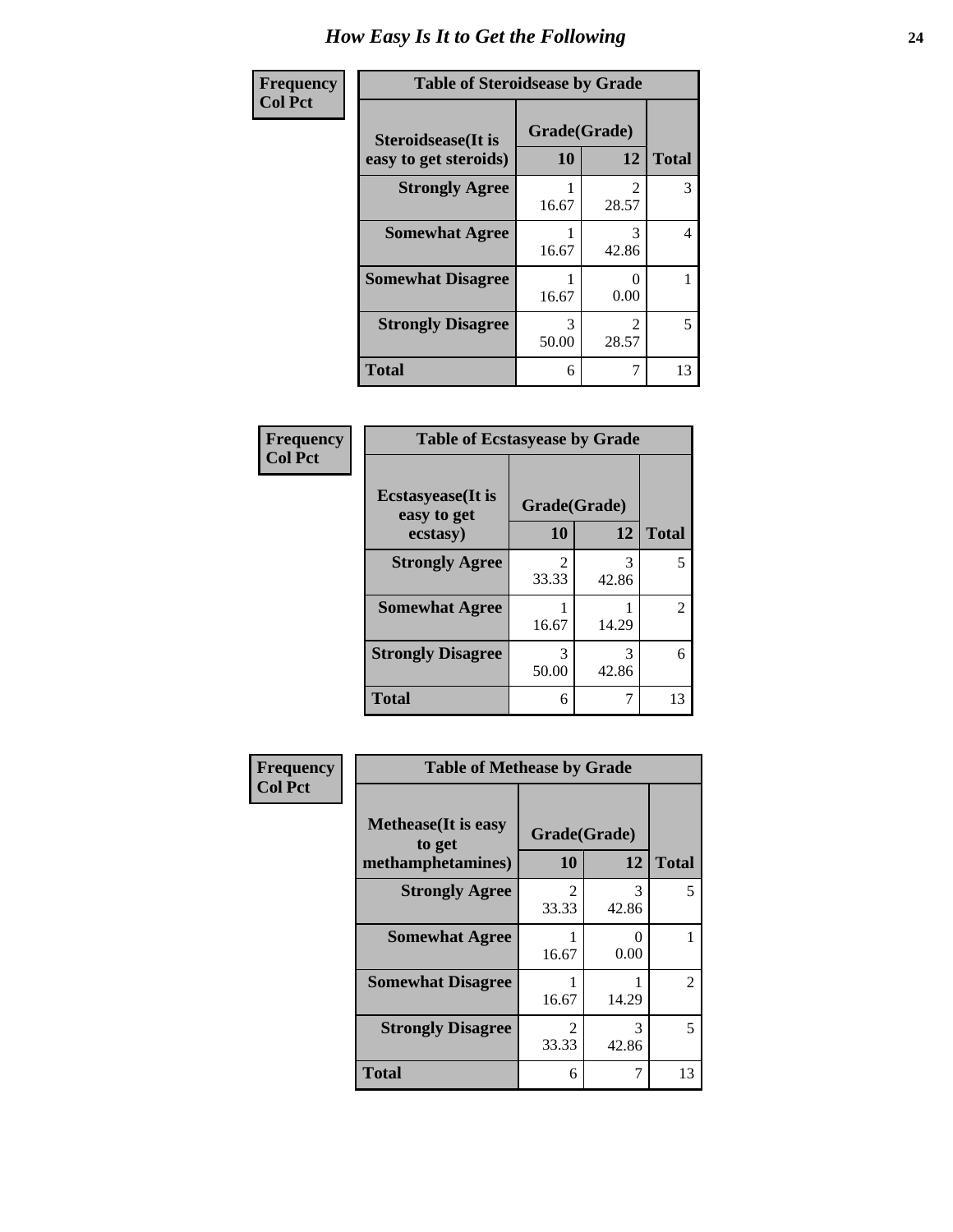| Frequency      | <b>Table of Hallucinogensease by Grade</b>               |                                      |            |                |
|----------------|----------------------------------------------------------|--------------------------------------|------------|----------------|
| <b>Col Pct</b> | Hallucinogensease(It<br>is easy to get<br>hallucinogens) | Grade(Grade)<br><b>10</b>            | 12         | <b>Total</b>   |
|                | <b>Strongly Agree</b>                                    | 16.67                                | 3<br>42.86 | $\overline{4}$ |
|                | <b>Somewhat Agree</b>                                    | 16.67                                | 0<br>0.00  |                |
|                | <b>Somewhat Disagree</b>                                 | $\mathcal{D}_{\mathcal{L}}$<br>33.33 | 28.57      | 4              |
|                | <b>Strongly Disagree</b>                                 | $\mathcal{D}_{\mathcal{L}}$<br>33.33 | 28.57      | 4              |
|                | <b>Total</b>                                             | 6                                    |            | 13             |

| Frequency<br>Col Pct |
|----------------------|
|                      |

| <b>Table of Prescriptionease by Grade</b>                                                |                                |                                      |              |  |  |
|------------------------------------------------------------------------------------------|--------------------------------|--------------------------------------|--------------|--|--|
| <b>Prescriptionease</b> (It<br>is easy to get<br>prescription drugs<br>not prescribed to | Grade(Grade)                   |                                      |              |  |  |
| me)                                                                                      | 10                             | 12                                   | <b>Total</b> |  |  |
| <b>Strongly Agree</b>                                                                    | 3<br>50.00                     | 5<br>71.43                           | 8            |  |  |
| <b>Somewhat Agree</b>                                                                    | 16.67                          | 0<br>0.00                            |              |  |  |
| <b>Somewhat Disagree</b>                                                                 | 0<br>0.00                      | $\mathcal{D}_{\mathcal{L}}$<br>28.57 | 2            |  |  |
| <b>Strongly Disagree</b>                                                                 | $\mathcal{D}_{\cdot}$<br>33.33 | 0.00                                 | 2            |  |  |
| Total                                                                                    | 6                              |                                      | 13           |  |  |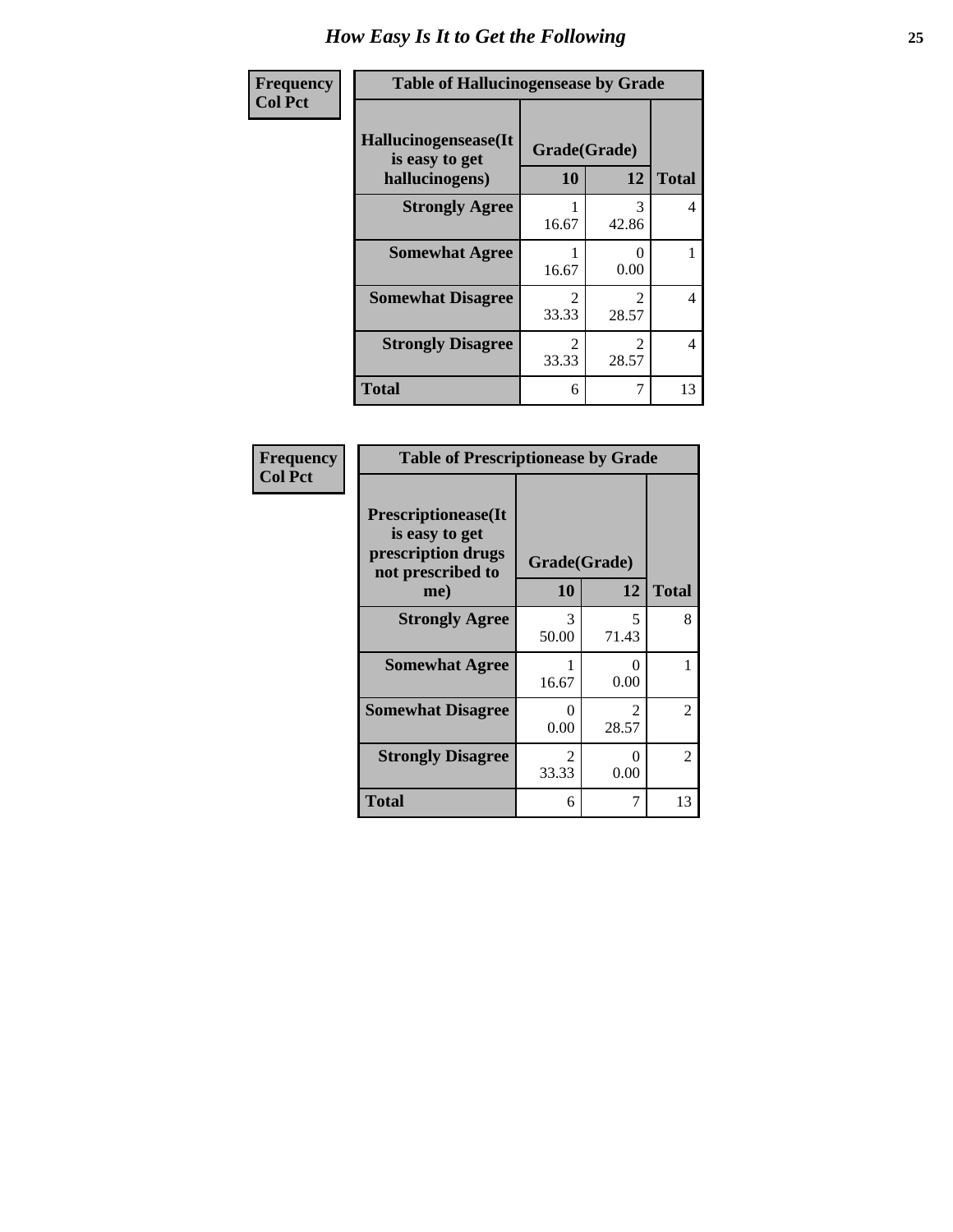#### *Age at Onset of Use* **26** *Results for "Age at Onset of Use" questions exclude students who said they did not use that substance*

| <b>Frequency</b> | <b>Table of Grade by Alcoholinit</b> |                                                     |                                           |       |                |                |       |
|------------------|--------------------------------------|-----------------------------------------------------|-------------------------------------------|-------|----------------|----------------|-------|
| <b>Row Pct</b>   |                                      | Alcoholinit (I started using<br>alcohol when I was) |                                           |       |                |                |       |
|                  | Grade(Grade)                         | 12                                                  | 13                                        | 14    | 15             | <b>16</b>      | Total |
|                  | 10                                   | 33.33                                               | 33.33                                     | 0.00  | 33.33          | 0.00           | 3     |
|                  | 12                                   | 20.00                                               | 0<br>0.00                                 | 20.00 | 20.00          | 2<br>40.00     | 5     |
|                  | <b>Total</b>                         | $\overline{c}$                                      |                                           |       | $\overline{2}$ | $\overline{2}$ | 8     |
|                  |                                      |                                                     | <b>Frequency Missing <math>=</math> 5</b> |       |                |                |       |

| Frequency      | <b>Table of Grade by Cigarettesinit</b> |                         |                                                               |           |              |
|----------------|-----------------------------------------|-------------------------|---------------------------------------------------------------|-----------|--------------|
| <b>Row Pct</b> |                                         |                         | Cigarettesinit(I<br>started smoking<br>tobacco when I<br>was) |           |              |
|                | Grade(Grade)                            | 12                      | 15                                                            | 16        | <b>Total</b> |
|                | 10                                      | $\mathfrak{D}$<br>66.67 | 0<br>0.00                                                     | 33.33     | 3            |
|                | 12                                      | 0<br>0.00               | 3<br>100.00                                                   | 0<br>0.00 | 3            |
|                | <b>Total</b>                            | 2                       | 3                                                             |           | 6            |
|                |                                         |                         | <b>Frequency Missing = 7</b>                                  |           |              |

| Frequency      | <b>Table of Grade by Smokelessinit</b> |                                                              |        |              |
|----------------|----------------------------------------|--------------------------------------------------------------|--------|--------------|
| <b>Row Pct</b> |                                        | Smokelessinit(I<br>started chewing<br>tobacco when I<br>was) |        |              |
|                | Grade(Grade)                           | 15                                                           | 16     | <b>Total</b> |
|                | 10                                     | 0.00                                                         | 100.00 |              |
|                | 12                                     | 50.00                                                        | 50.00  | 2            |
|                | <b>Total</b>                           |                                                              | 2      | 3            |
|                |                                        | <b>Frequency Missing <math>= 10</math></b>                   |        |              |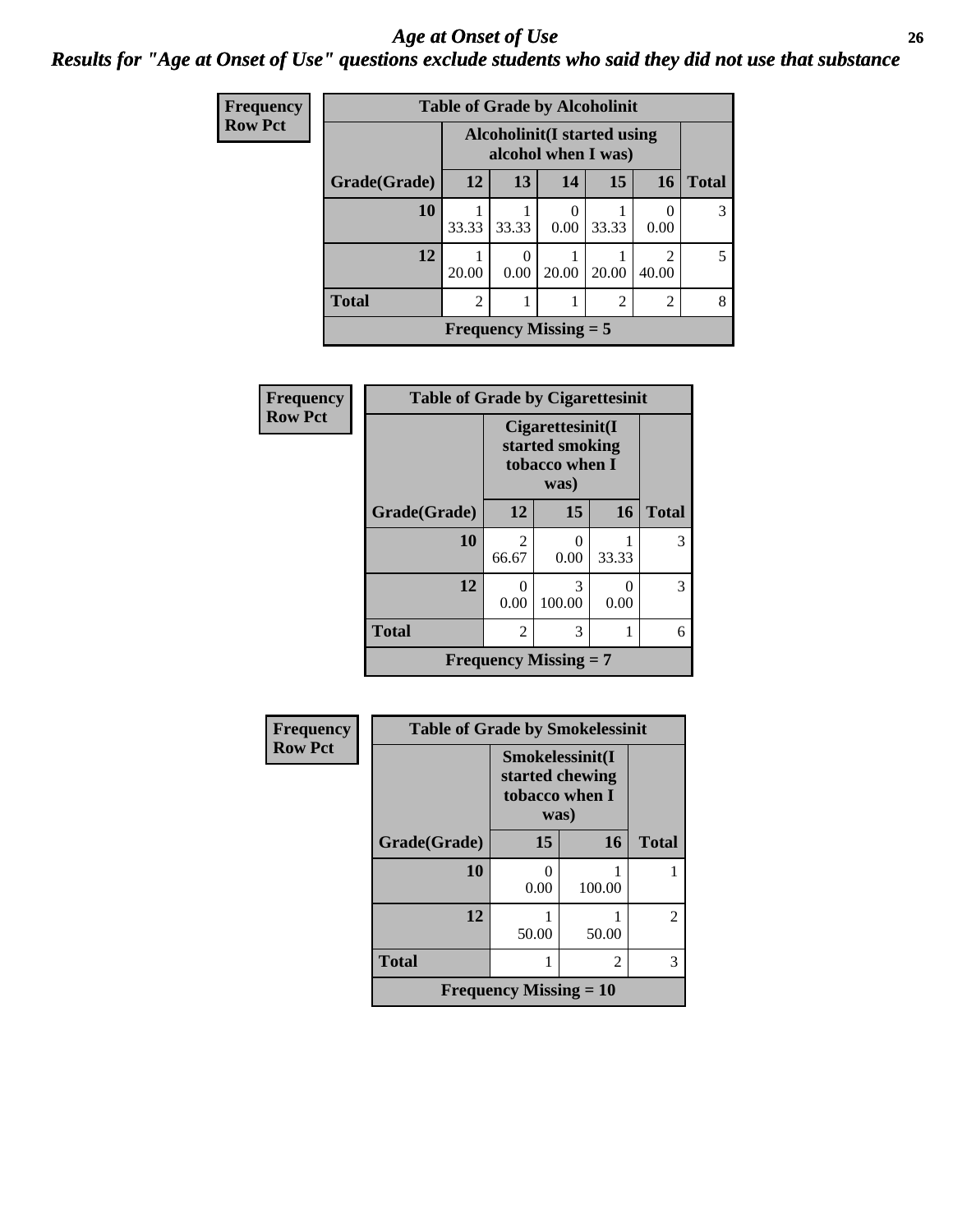#### *Age at Onset of Use* **27**

*Results for "Age at Onset of Use" questions exclude students who said they did not use that substance*

| <b>Frequency</b> | <b>Table of Grade by Marijuanainit</b> |                                                            |                              |       |                         |              |
|------------------|----------------------------------------|------------------------------------------------------------|------------------------------|-------|-------------------------|--------------|
| <b>Row Pct</b>   |                                        | Marijuanainit (I started<br>using marijuana when I<br>was) |                              |       |                         |              |
|                  | Grade(Grade)                           | 12                                                         | 13                           | 14    | 16                      | <b>Total</b> |
|                  | 10                                     | 33.33                                                      | 33.33                        | 33.33 | $\Omega$<br>0.00        | 3            |
|                  | 12                                     | 0<br>0.00                                                  | $\Omega$<br>0.00             | 33.33 | $\mathfrak{D}$<br>66.67 | 3            |
|                  | <b>Total</b>                           |                                                            |                              | 2     | 2                       | 6            |
|                  |                                        |                                                            | <b>Frequency Missing = 7</b> |       |                         |              |

| <b>Frequency</b> | <b>Table of Grade by Cocaineinit</b> |                                                          |              |  |
|------------------|--------------------------------------|----------------------------------------------------------|--------------|--|
| <b>Row Pct</b>   |                                      | Cocaineinit(I<br>started using<br>cocaine<br>when I was) |              |  |
|                  | Grade(Grade)                         | 17                                                       | <b>Total</b> |  |
|                  | 10                                   | ∩                                                        | 0            |  |
|                  | 12                                   | 100.00                                                   |              |  |
|                  | <b>Total</b>                         |                                                          |              |  |
|                  | <b>Frequency Missing = 12</b>        |                                                          |              |  |

| Frequency      | <b>Table of Grade by Inhalantsinit</b> |                                                                     |              |  |  |
|----------------|----------------------------------------|---------------------------------------------------------------------|--------------|--|--|
| <b>Row Pct</b> |                                        | Inhalantsinit(I<br>started using<br><i>inhalants</i><br>when I was) |              |  |  |
|                | Grade(Grade)                           | 10                                                                  | <b>Total</b> |  |  |
|                | 10                                     | 0                                                                   | ∩            |  |  |
|                | 12                                     | 100.00                                                              |              |  |  |
|                | <b>Total</b>                           |                                                                     |              |  |  |
|                | <b>Frequency Missing = 12</b>          |                                                                     |              |  |  |

*For Grade \* Steroidsinit all data are missing since all the levels of variable Steroidsinit are missing.*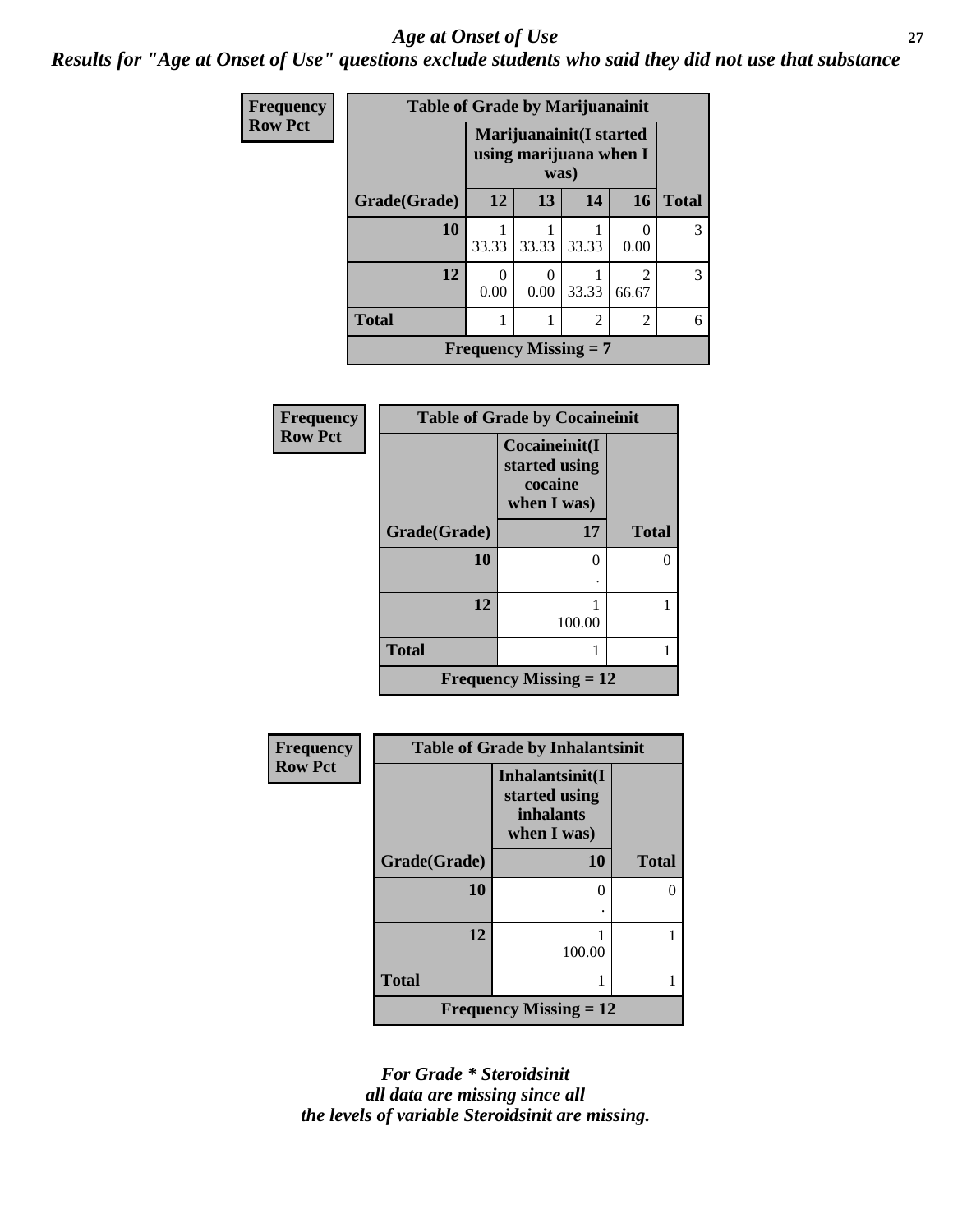#### *Age at Onset of Use* **28**

*Results for "Age at Onset of Use" questions exclude students who said they did not use that substance*

| Frequency      | <b>Table of Grade by Ecstasyinit</b> |                                                          |        |              |
|----------------|--------------------------------------|----------------------------------------------------------|--------|--------------|
| <b>Row Pct</b> |                                      | Ecstasyinit(I<br>started using<br>ecstasy when<br>I was) |        |              |
|                | Grade(Grade)                         | 13                                                       | 16     | <b>Total</b> |
|                | 10                                   | 100.00                                                   | 0.00   |              |
|                | 12                                   | 0<br>0.00                                                | 100.00 |              |
|                | <b>Total</b>                         |                                                          |        | 2            |
|                | <b>Frequency Missing = 11</b>        |                                                          |        |              |

#### *For Grade \* Methinit all data are missing since all the levels of variable Methinit are missing.*

| <b>Frequency</b> |              | <b>Table of Grade by Hallucinogensinit</b>                           |              |  |  |
|------------------|--------------|----------------------------------------------------------------------|--------------|--|--|
| <b>Row Pct</b>   |              | Hallucinogensinit(I<br>started using<br>hallucinogens<br>when I was) |              |  |  |
|                  | Grade(Grade) | 17                                                                   | <b>Total</b> |  |  |
|                  | 10           | 0                                                                    |              |  |  |
|                  | 12           | 100.00                                                               |              |  |  |
|                  | <b>Total</b> |                                                                      |              |  |  |
|                  |              | <b>Frequency Missing = 12</b>                                        |              |  |  |

| Frequency      | <b>Table of Grade by Prescriptioninit</b> |                                                                                                      |           |           |       |              |
|----------------|-------------------------------------------|------------------------------------------------------------------------------------------------------|-----------|-----------|-------|--------------|
| <b>Row Pct</b> |                                           | <b>Prescriptioninit(I started</b><br>using prescription drugs not<br>prescribed to me when I<br>was) |           |           |       |              |
|                | <b>Grade</b> (Grade)                      | 8 or<br>younger                                                                                      | <b>14</b> | 15        | 17    | <b>Total</b> |
|                | 10                                        | 0<br>0.00                                                                                            | 100.00    | 0<br>0.00 | 0.00  |              |
|                | 12                                        | 33.33                                                                                                | 0<br>0.00 | 33.33     | 33.33 | 3            |
|                | <b>Total</b>                              |                                                                                                      |           |           |       | 4            |
|                |                                           | <b>Frequency Missing = 9</b>                                                                         |           |           |       |              |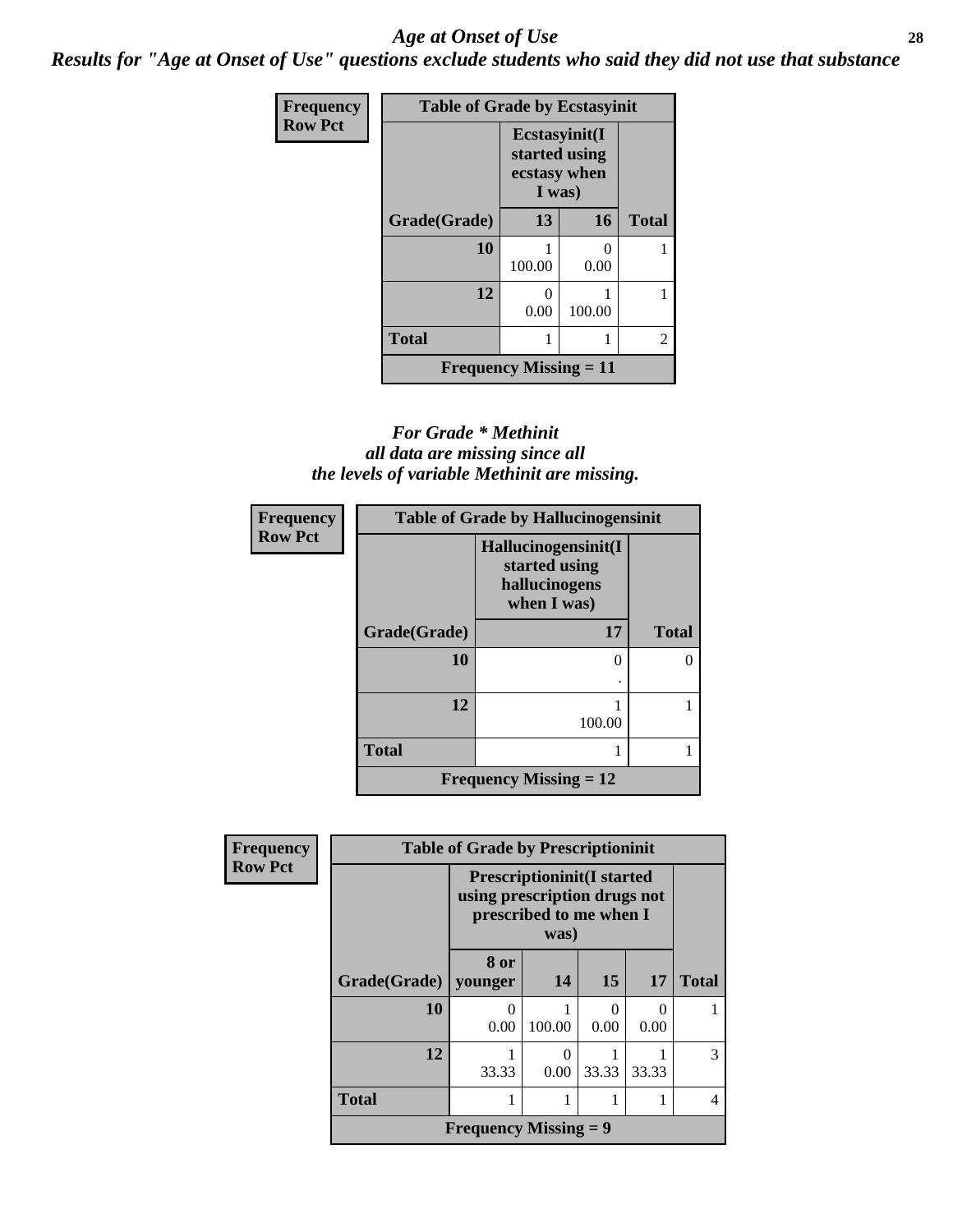| Frequency      | <b>Table of Alcoholharm by Grade</b>          |                          |            |              |
|----------------|-----------------------------------------------|--------------------------|------------|--------------|
| <b>Col Pct</b> | Alcoholharm(I<br>think alcohol is<br>harmful) | Grade(Grade)<br>12<br>10 |            | <b>Total</b> |
|                | <b>Strongly Agree</b>                         | 4<br>66.67               | 3<br>42.86 |              |
|                | <b>Somewhat Agree</b>                         | 0.00                     | 14.29      |              |
|                | <b>Somewhat Disagree</b>                      | $\mathfrak{D}$<br>33.33  | 3<br>42.86 | 5            |
|                | <b>Total</b>                                  | 6                        |            | 13           |

| Frequency      | <b>Table of Cigarettesharm by Grade</b>         |              |       |              |
|----------------|-------------------------------------------------|--------------|-------|--------------|
| <b>Col Pct</b> | Cigarettesharm(I<br>think smoking<br>tobacco is | Grade(Grade) |       |              |
|                | harmful)                                        | 10           | 12    | <b>Total</b> |
|                | <b>Strongly Agree</b>                           | 4<br>66.67   | 57.14 | 8            |
|                | <b>Somewhat Agree</b>                           | 2<br>33.33   | 42.86 | 5            |
|                | <b>Total</b>                                    | 6            |       | 13           |

| Frequency      | <b>Table of Smokelessharm by Grade</b> |                         |            |              |
|----------------|----------------------------------------|-------------------------|------------|--------------|
| <b>Col Pct</b> | Smokelessharm(I<br>think chewing       | Grade(Grade)            |            |              |
|                | tobacco is harmful)                    | 10                      | 12         | <b>Total</b> |
|                | <b>Strongly Agree</b>                  | 4<br>66.67              | 4<br>57.14 | 8            |
|                | <b>Somewhat Agree</b>                  | $\mathfrak{D}$<br>33.33 | 28.57      | 4            |
|                | <b>Somewhat Disagree</b>               | 0<br>0.00               | 14.29      |              |
|                | <b>Total</b>                           | 6                       | 7          | 13           |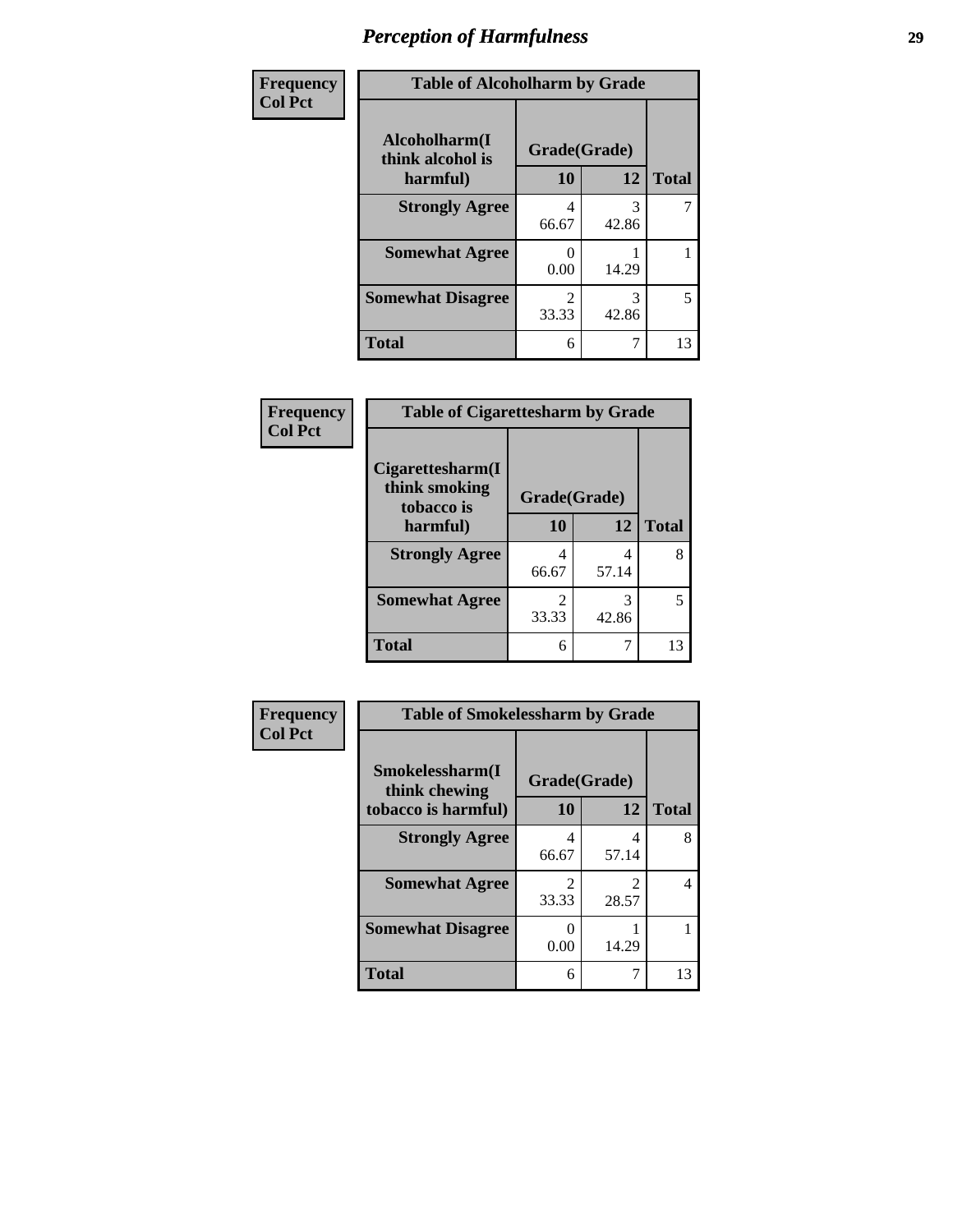| Frequency      | <b>Table of Marijuanaharm by Grade</b>            |                         |                                      |                |
|----------------|---------------------------------------------------|-------------------------|--------------------------------------|----------------|
| <b>Col Pct</b> | Marijuanaharm(I<br>think marijuana is<br>harmful) | Grade(Grade)<br>10      | 12                                   | <b>Total</b>   |
|                | <b>Strongly Agree</b>                             | 3<br>50.00              | $\mathcal{D}_{\mathcal{L}}$<br>28.57 | 5              |
|                | <b>Somewhat Agree</b>                             | $\mathfrak{D}$<br>33.33 | 14.29                                | 3              |
|                | <b>Somewhat Disagree</b>                          | $\mathbf{0}$<br>0.00    | $\mathcal{D}_{\mathcal{L}}$<br>28.57 | $\overline{2}$ |
|                | <b>Strongly Disagree</b>                          | 16.67                   | $\mathcal{D}_{\mathcal{L}}$<br>28.57 | 3              |
|                | <b>Total</b>                                      | 6                       |                                      | 13             |

#### **Frequency Col Pct**

| <b>Table of Cocaineharm by Grade</b> |              |            |              |  |  |
|--------------------------------------|--------------|------------|--------------|--|--|
| Cocaineharm(I<br>think cocaine is    | Grade(Grade) |            |              |  |  |
| harmful)                             | 10           | 12         | <b>Total</b> |  |  |
| <b>Strongly Agree</b>                | 5<br>83.33   | 6<br>85.71 | 11           |  |  |
| <b>Somewhat Agree</b>                | 16.67        | 0.00       |              |  |  |
| <b>Somewhat Disagree</b>             | 0.00         | 14.29      |              |  |  |
| <b>Total</b>                         | 6            |            | 13           |  |  |

| Frequency      | <b>Table of Inhalantsharm by Grade</b>  |                           |            |              |
|----------------|-----------------------------------------|---------------------------|------------|--------------|
| <b>Col Pct</b> | Inhalantsharm(I)<br>think inhalants are | Grade(Grade)              |            |              |
|                | harmful)                                | 10                        | 12         | <b>Total</b> |
|                | <b>Strongly Agree</b>                   | 6<br>100.00               | 6<br>85.71 | 12           |
|                | <b>Somewhat Disagree</b>                | $\mathbf{\Omega}$<br>0.00 | 14.29      |              |
|                | <b>Total</b>                            | 6                         |            | 13           |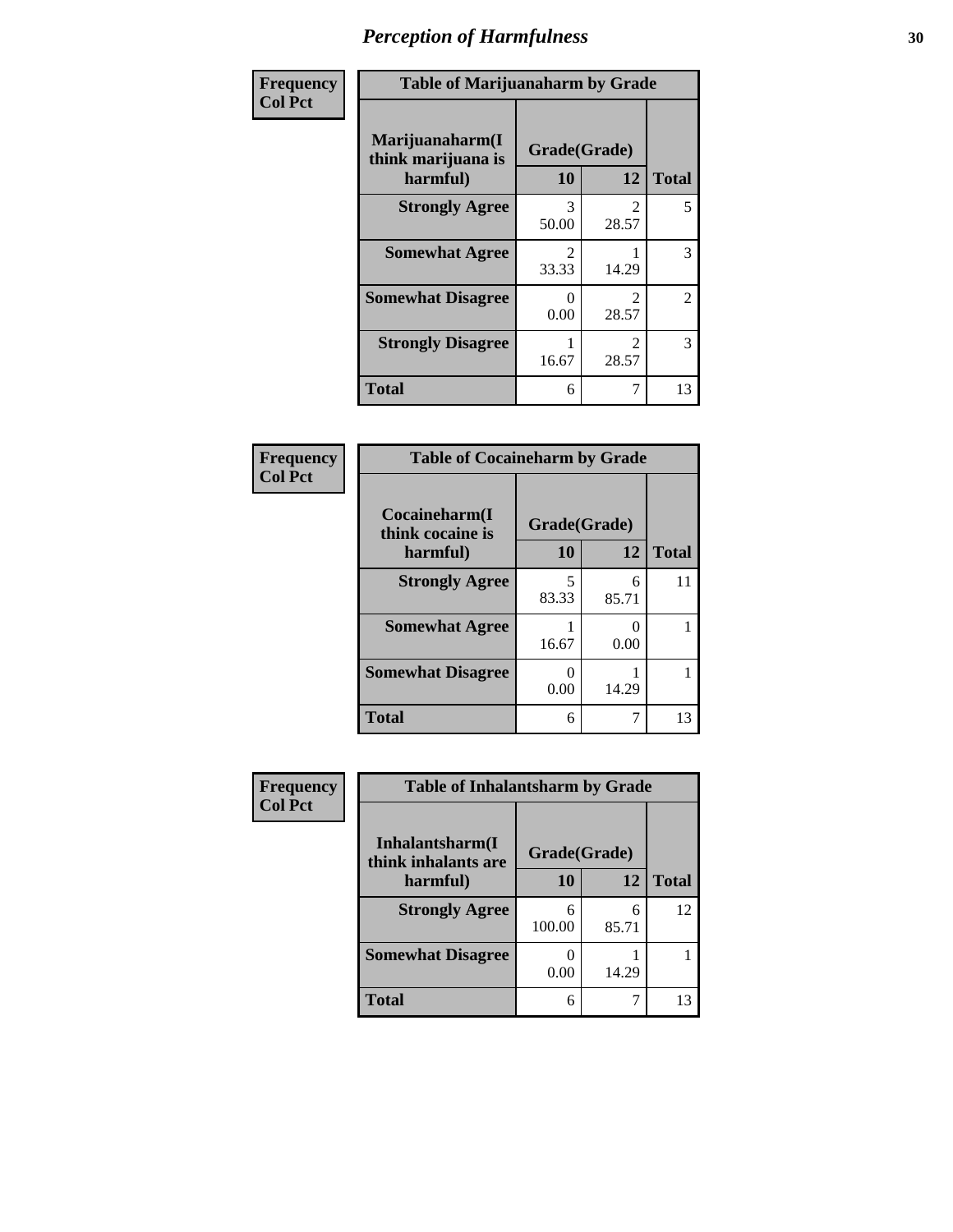| Frequency      | <b>Table of Steroidsharm by Grade</b> |              |            |              |  |
|----------------|---------------------------------------|--------------|------------|--------------|--|
| <b>Col Pct</b> | Steroidsharm(I<br>think steroids are  | Grade(Grade) |            |              |  |
|                | harmful)                              | 10           | 12         | <b>Total</b> |  |
|                | <b>Strongly Agree</b>                 | 6<br>100.00  | 5<br>71.43 | 11           |  |
|                | <b>Somewhat Agree</b>                 | 0<br>0.00    | 14.29      |              |  |
|                | <b>Somewhat Disagree</b>              | 0.00         | 14.29      |              |  |
|                | <b>Total</b>                          | 6            |            | 13           |  |

| Frequency      | <b>Table of Ecstasyharm by Grade</b> |              |            |              |  |
|----------------|--------------------------------------|--------------|------------|--------------|--|
| <b>Col Pct</b> | Ecstasyharm(I<br>think ecstasy is    | Grade(Grade) |            |              |  |
|                | harmful)                             | 10           | 12         | <b>Total</b> |  |
|                | <b>Strongly Agree</b>                | 5<br>83.33   | 4<br>57.14 | 9            |  |
|                | <b>Somewhat Agree</b>                | 16.67        | 2<br>28.57 | 3            |  |
|                | <b>Somewhat Disagree</b>             | ∩<br>0.00    | 14.29      |              |  |
|                | <b>Total</b>                         | 6            | 7          | 13           |  |

| Frequency      | <b>Table of Methharm by Grade</b>                            |             |            |              |
|----------------|--------------------------------------------------------------|-------------|------------|--------------|
| <b>Col Pct</b> |                                                              |             |            |              |
|                | <b>Methharm</b> (I think<br>Grade(Grade)<br>methamphetamines |             |            |              |
|                | are harmful)                                                 | <b>10</b>   | 12         | <b>Total</b> |
|                | <b>Strongly Agree</b>                                        | 6<br>100.00 | 6<br>85.71 | 12           |
|                | <b>Somewhat Disagree</b>                                     | 0<br>0.00   | 14.29      |              |
|                | <b>Total</b>                                                 | 6           |            | 13           |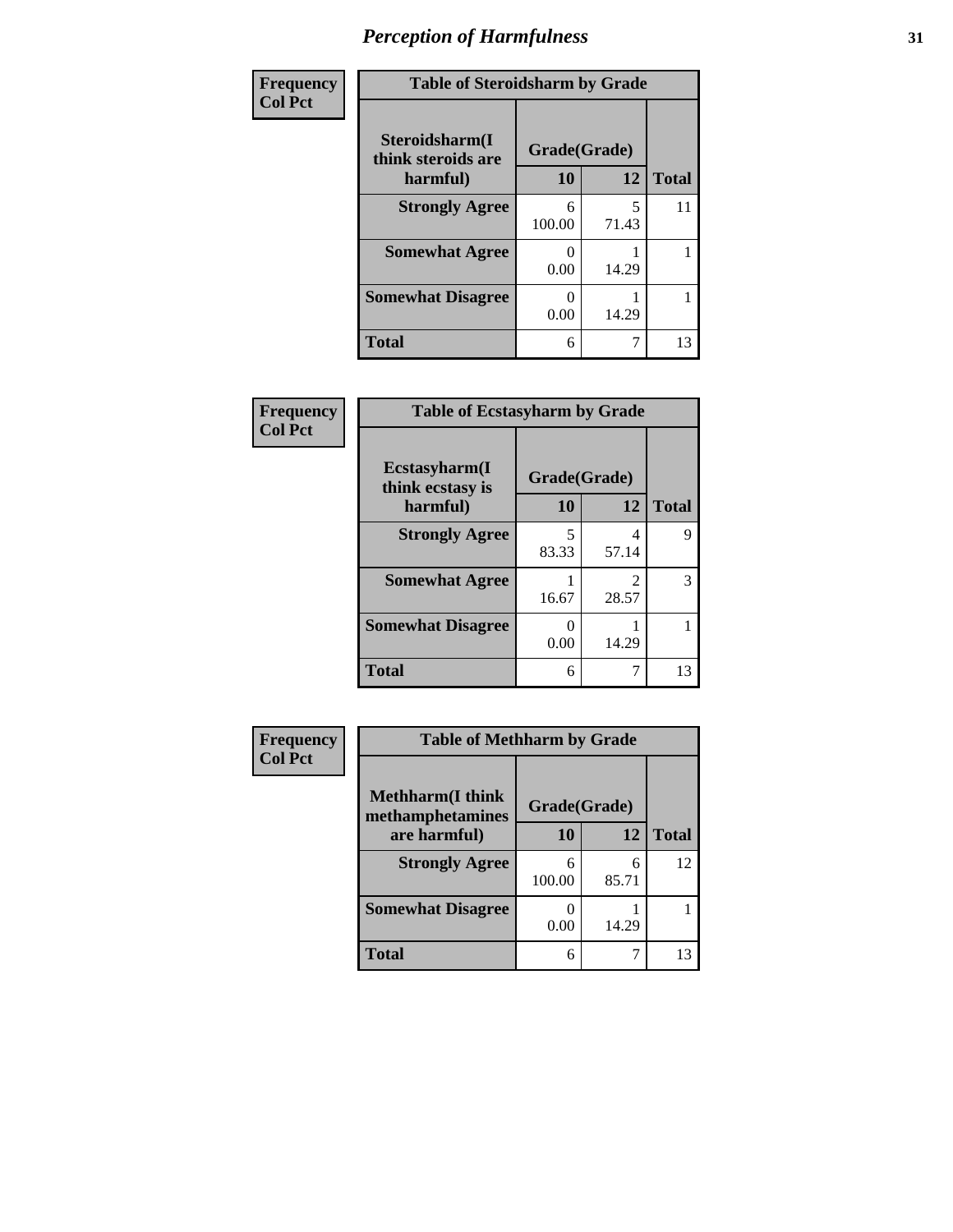| Frequency      | <b>Table of Hallucinogensharm by Grade</b>                 |                    |            |              |
|----------------|------------------------------------------------------------|--------------------|------------|--------------|
| <b>Col Pct</b> | Hallucinogensharm(I<br>think hallucinogens<br>are harmful) | Grade(Grade)<br>10 | 12         | <b>Total</b> |
|                | <b>Strongly Agree</b>                                      | 6<br>100.00        | 4<br>57.14 | 10           |
|                | <b>Somewhat Agree</b>                                      | 0<br>0.00          | 14.29      |              |
|                | <b>Somewhat Disagree</b>                                   | 0<br>0.00          | 14.29      |              |
|                | <b>Strongly Disagree</b>                                   | $\Omega$<br>0.00   | 14.29      |              |
|                | <b>Total</b>                                               | 6                  | 7          | 13           |

#### **Frequency Col Pct**

| <b>Table of Prescriptionharm by Grade</b>                                         |                         |                                |              |  |  |
|-----------------------------------------------------------------------------------|-------------------------|--------------------------------|--------------|--|--|
| <b>Prescriptionharm(I)</b><br>think prescription<br>drugs not<br>prescribed to me |                         | Grade(Grade)                   |              |  |  |
| are harmful)                                                                      | 10                      | 12                             | <b>Total</b> |  |  |
| <b>Strongly Agree</b>                                                             | 4<br>66.67              | 4<br>57.14                     | 8            |  |  |
| <b>Somewhat Agree</b>                                                             | $\mathfrak{D}$<br>33.33 | 14.29                          | 3            |  |  |
| <b>Somewhat Disagree</b>                                                          | 0<br>0.00               | $\mathcal{D}_{\cdot}$<br>28.57 | 2            |  |  |
| <b>Total</b>                                                                      | 6                       |                                | 13           |  |  |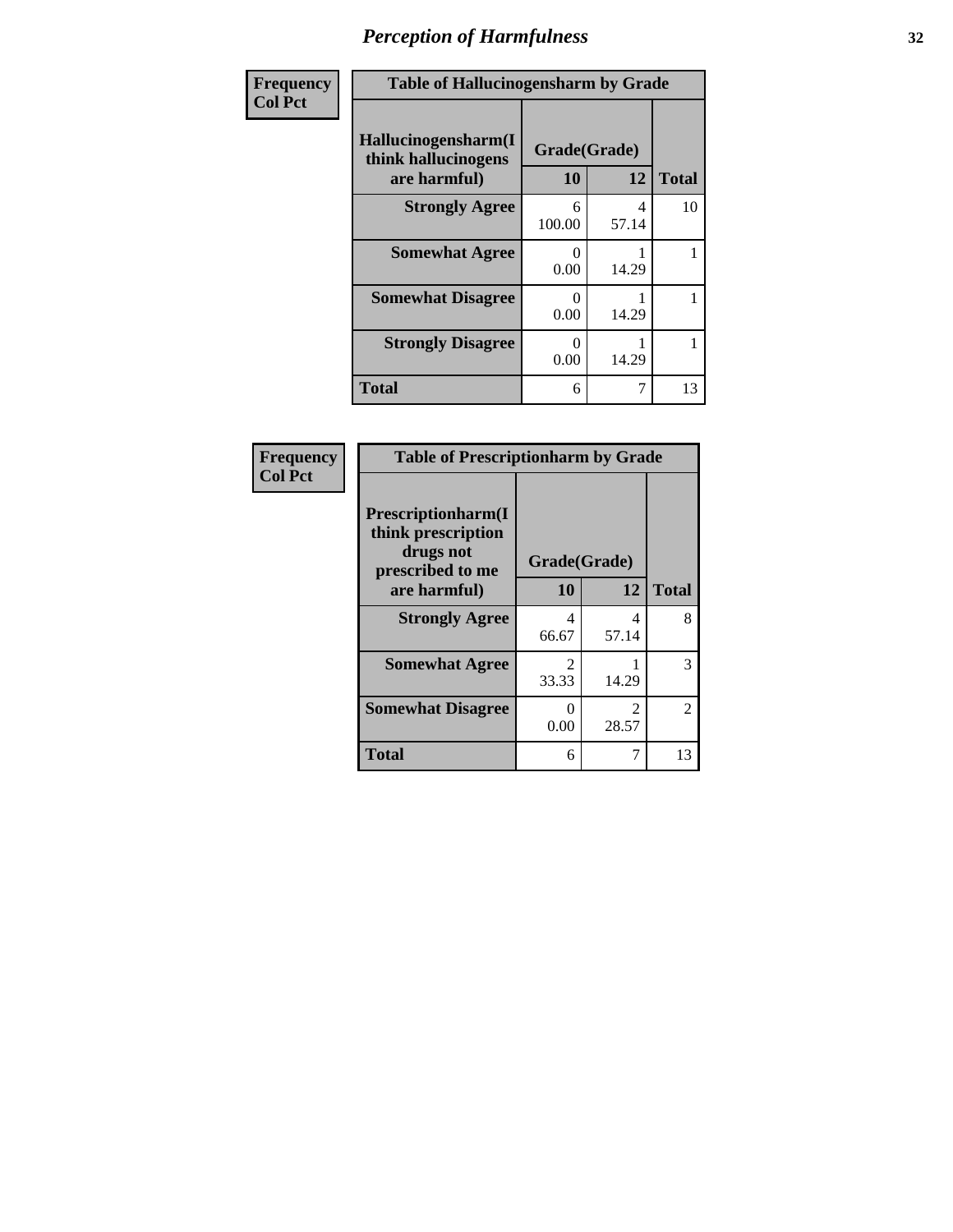# *Disapproval by Adults* **33**

| Frequency      | <b>Table of Alcoholadult by Grade</b>                                 |                         |            |              |  |
|----------------|-----------------------------------------------------------------------|-------------------------|------------|--------------|--|
| <b>Col Pct</b> | <b>Alcoholadult</b> (Adults<br>would disapprove if<br>I used alcohol) | Grade(Grade)<br>10      | 12         | <b>Total</b> |  |
|                | <b>Strongly Agree</b>                                                 | $\mathfrak{D}$<br>33.33 | 14.29      | 3            |  |
|                | <b>Somewhat Agree</b>                                                 | $\mathfrak{D}$<br>33.33 | 28.57      | 4            |  |
|                | <b>Somewhat Disagree</b>                                              | $\mathfrak{D}$<br>33.33 | 3<br>42.86 | 5            |  |
|                | <b>Strongly Disagree</b>                                              | 0<br>0.00               | 14.29      | 1            |  |
|                | <b>Total</b>                                                          | 6                       |            | 13           |  |

#### **Frequency Col Pct**

| <b>Table of Tobaccoadult by Grade</b>                                 |                          |                        |    |  |  |
|-----------------------------------------------------------------------|--------------------------|------------------------|----|--|--|
| <b>Tobaccoadult</b> (Adults<br>would disapprove if<br>I used tobacco) | Grade(Grade)<br>10<br>12 |                        |    |  |  |
| <b>Strongly Agree</b>                                                 | 3<br>50.00               | 4<br>57.14             |    |  |  |
| <b>Somewhat Agree</b>                                                 | 16.67                    | 14.29                  | 2  |  |  |
| <b>Somewhat Disagree</b>                                              | 16.67                    | $\mathcal{L}$<br>28.57 | 3  |  |  |
| <b>Strongly Disagree</b>                                              | 16.67                    | 0.00                   |    |  |  |
| <b>Total</b>                                                          | 6                        |                        | 13 |  |  |

| Frequency<br><b>Col Pct</b> | <b>Table of Marijuanaadult by Grade</b>                           |                    |            |              |
|-----------------------------|-------------------------------------------------------------------|--------------------|------------|--------------|
|                             | Marijuanaadult(Adults<br>would disapprove if I<br>used marijuana) | Grade(Grade)<br>10 | 12         | <b>Total</b> |
|                             | <b>Strongly Agree</b>                                             | 4<br>66.67         | 5<br>71.43 | $\mathbf Q$  |
|                             | <b>Somewhat Agree</b>                                             | 16.67              | 14.29      | 2            |
|                             | <b>Somewhat Disagree</b>                                          | 0<br>0.00          | 14.29      |              |
|                             | <b>Strongly Disagree</b>                                          | 16.67              | 0<br>0.00  |              |
|                             | <b>Total</b>                                                      | 6                  | 7          | 13           |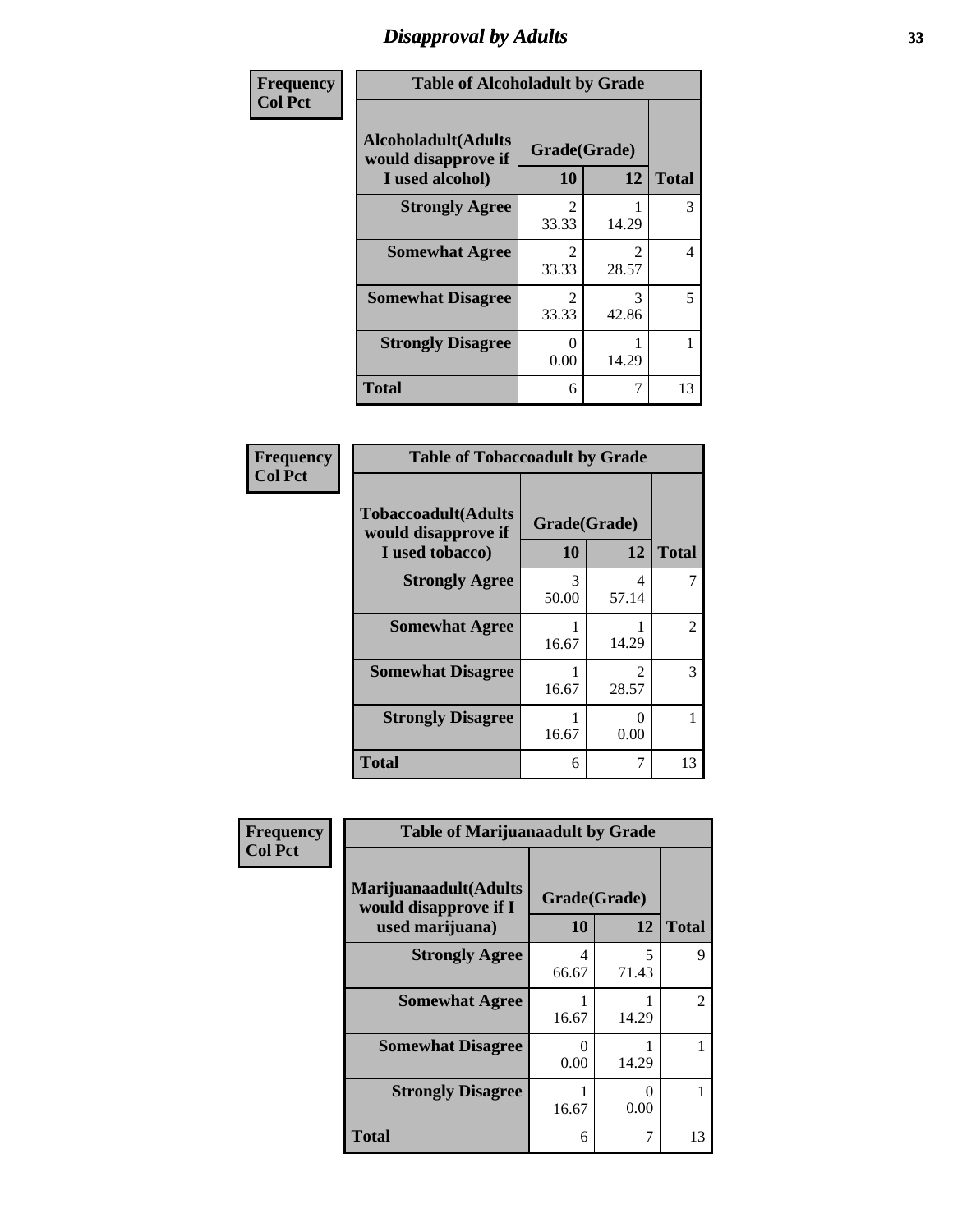# *Disapproval by Adults* **34**

| Frequency      | <b>Table of Otherdrugadult by Grade</b>                                     |                    |            |              |
|----------------|-----------------------------------------------------------------------------|--------------------|------------|--------------|
| <b>Col Pct</b> | <b>Otherdrugadult</b> (Adults<br>would disapprove if I<br>used other drugs) | Grade(Grade)<br>10 | 12         | <b>Total</b> |
|                | <b>Strongly Agree</b>                                                       | 83.33              | 6<br>85.71 | 11           |
|                | <b>Somewhat Agree</b>                                                       | 0.00               | 14.29      |              |
|                | <b>Somewhat Disagree</b>                                                    | 16.67              | 0<br>0.00  |              |
|                | <b>Total</b>                                                                | 6                  | 7          | 13           |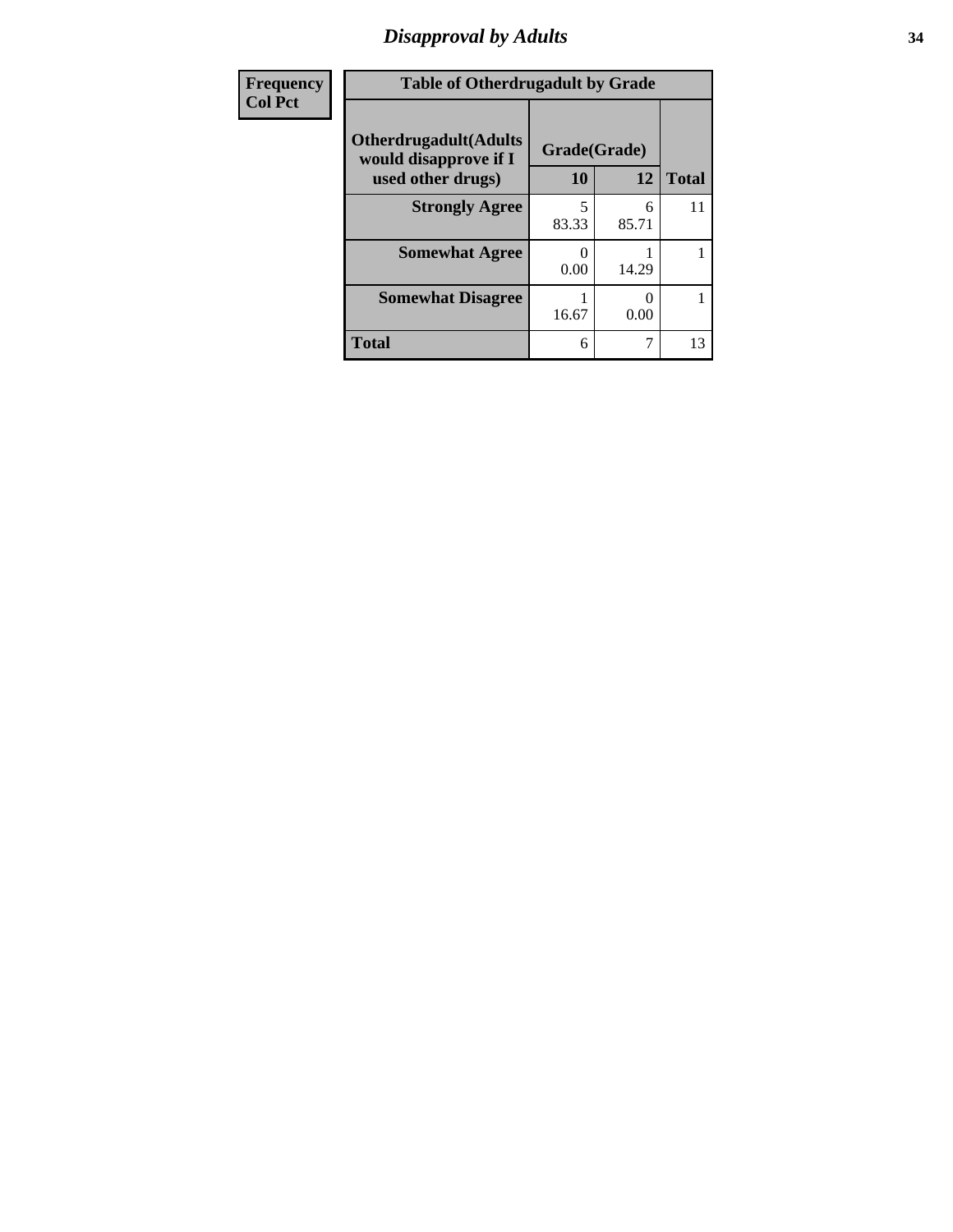# *Disapproval by Peers* **35**

| Frequency      | <b>Table of Alcoholpeer by Grade</b>                    |                           |                                      |              |
|----------------|---------------------------------------------------------|---------------------------|--------------------------------------|--------------|
| <b>Col Pct</b> | Alcoholpeer(My<br>friends would<br>disapprove if I used | Grade(Grade)              |                                      |              |
|                | alcohol)                                                | 10                        | 12                                   | <b>Total</b> |
|                | <b>Strongly Agree</b>                                   | 3<br>50.00                | $\Omega$<br>0.00                     | 3            |
|                | <b>Somewhat Agree</b>                                   | 16.67                     | 14.29                                | 2            |
|                | <b>Somewhat Disagree</b>                                | $\mathbf{\Omega}$<br>0.00 | $\mathcal{D}_{\mathcal{L}}$<br>28.57 | 2            |
|                | <b>Strongly Disagree</b>                                | $\mathfrak{D}$<br>33.33   | 4<br>57.14                           | 6            |
|                | Total                                                   | 6                         |                                      | 13           |

| Frequency      | <b>Table of Tobaccopeer by Grade</b>                                |                         |            |              |  |
|----------------|---------------------------------------------------------------------|-------------------------|------------|--------------|--|
| <b>Col Pct</b> | Tobaccopeer(My<br>friends would<br>disapprove if I used<br>tobacco) | Grade(Grade)<br>10      | 12         | <b>Total</b> |  |
|                | <b>Strongly Agree</b>                                               | 4<br>66.67              | 0<br>0.00  | 4            |  |
|                | <b>Somewhat Agree</b>                                               | 0<br>0.00               | 14.29      |              |  |
|                | <b>Somewhat Disagree</b>                                            | $\Omega$<br>0.00        | 3<br>42.86 | 3            |  |
|                | <b>Strongly Disagree</b>                                            | $\mathfrak{D}$<br>33.33 | 3<br>42.86 | 5            |  |
|                | <b>Total</b>                                                        | 6                       | 7          | 13           |  |

| Frequency      | <b>Table of Marijuanapeer by Grade</b> |              |              |   |
|----------------|----------------------------------------|--------------|--------------|---|
| <b>Col Pct</b> | Marijuanapeer(My<br>friends would      | Grade(Grade) |              |   |
|                | disapprove if I used<br>marijuana)     | 12<br>10     | <b>Total</b> |   |
|                | <b>Strongly Agree</b>                  | 3<br>50.00   | 0.00         | 3 |
|                | <b>Somewhat Agree</b>                  | 16.67        | 0<br>0.00    |   |
|                | <b>Somewhat Disagree</b>               | 0<br>0.00    | 4<br>57.14   | 4 |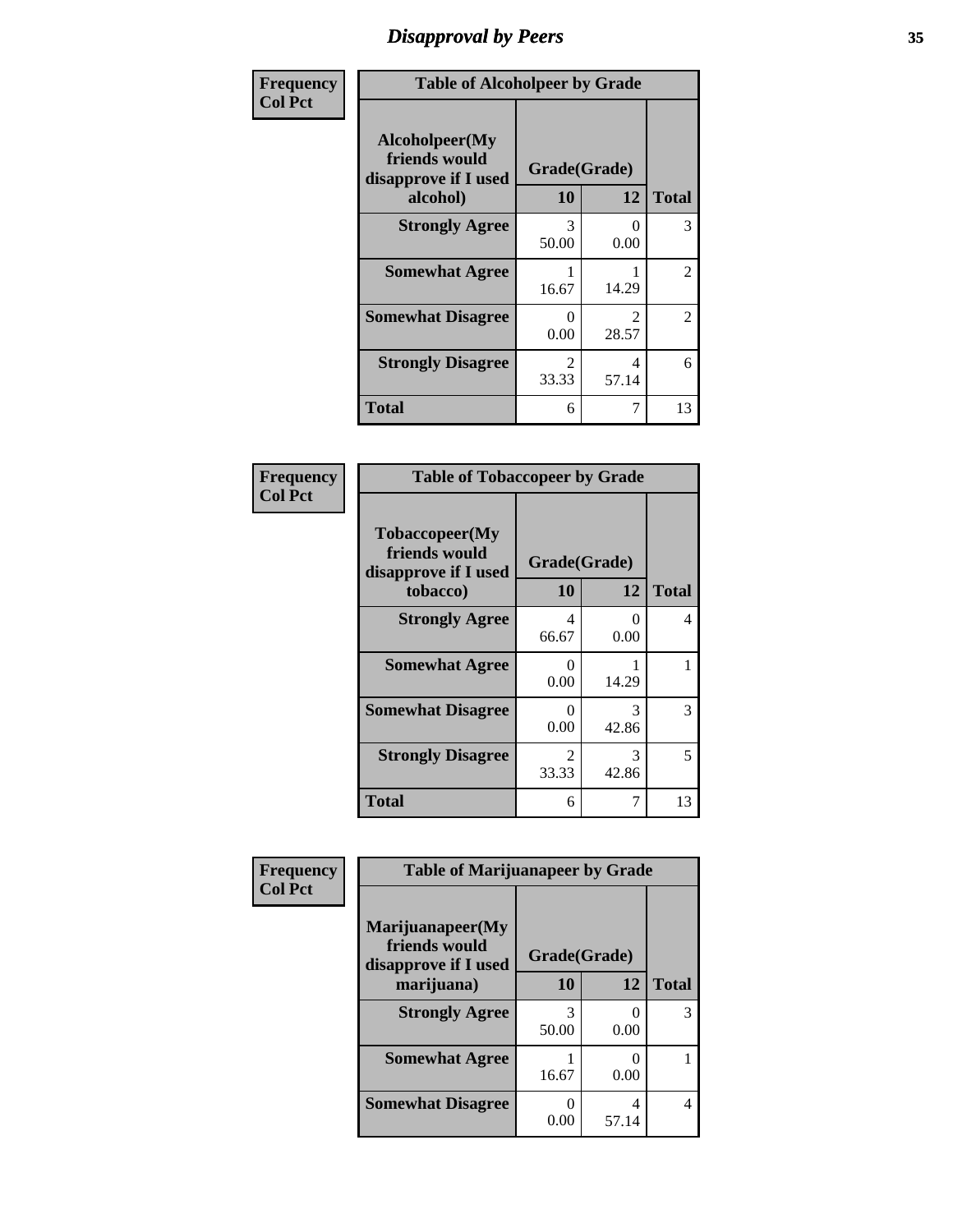# *Disapproval by Peers* **36**

| <b>Frequency</b> | <b>Table of Marijuanapeer by Grade</b>                                  |                          |       |              |  |
|------------------|-------------------------------------------------------------------------|--------------------------|-------|--------------|--|
| <b>Col Pct</b>   | Marijuanapeer(My<br>friends would<br>disapprove if I used<br>marijuana) | Grade(Grade)<br>10<br>12 |       | <b>Total</b> |  |
|                  | <b>Strongly Disagree</b>                                                | 33.33                    | 42.86 | 5            |  |
|                  | <b>Total</b>                                                            |                          |       | 13           |  |

| Frequency      | <b>Table of Otherdrugpeer by Grade</b>                    |                                      |                                      |              |
|----------------|-----------------------------------------------------------|--------------------------------------|--------------------------------------|--------------|
| <b>Col Pct</b> | Otherdrugpeer(My<br>friends would<br>disapprove if I used | Grade(Grade)                         |                                      |              |
|                | other drugs)                                              | 10                                   | 12                                   | <b>Total</b> |
|                | <b>Strongly Agree</b>                                     | 4<br>66.67                           | $\mathcal{D}_{\mathcal{L}}$<br>28.57 | 6            |
|                | <b>Somewhat Disagree</b>                                  | 0<br>0.00                            | 4<br>57.14                           | 4            |
|                | <b>Strongly Disagree</b>                                  | $\mathcal{D}_{\mathcal{A}}$<br>33.33 | 14.29                                | 3            |
|                | <b>Total</b>                                              | 6                                    | 7                                    | 13           |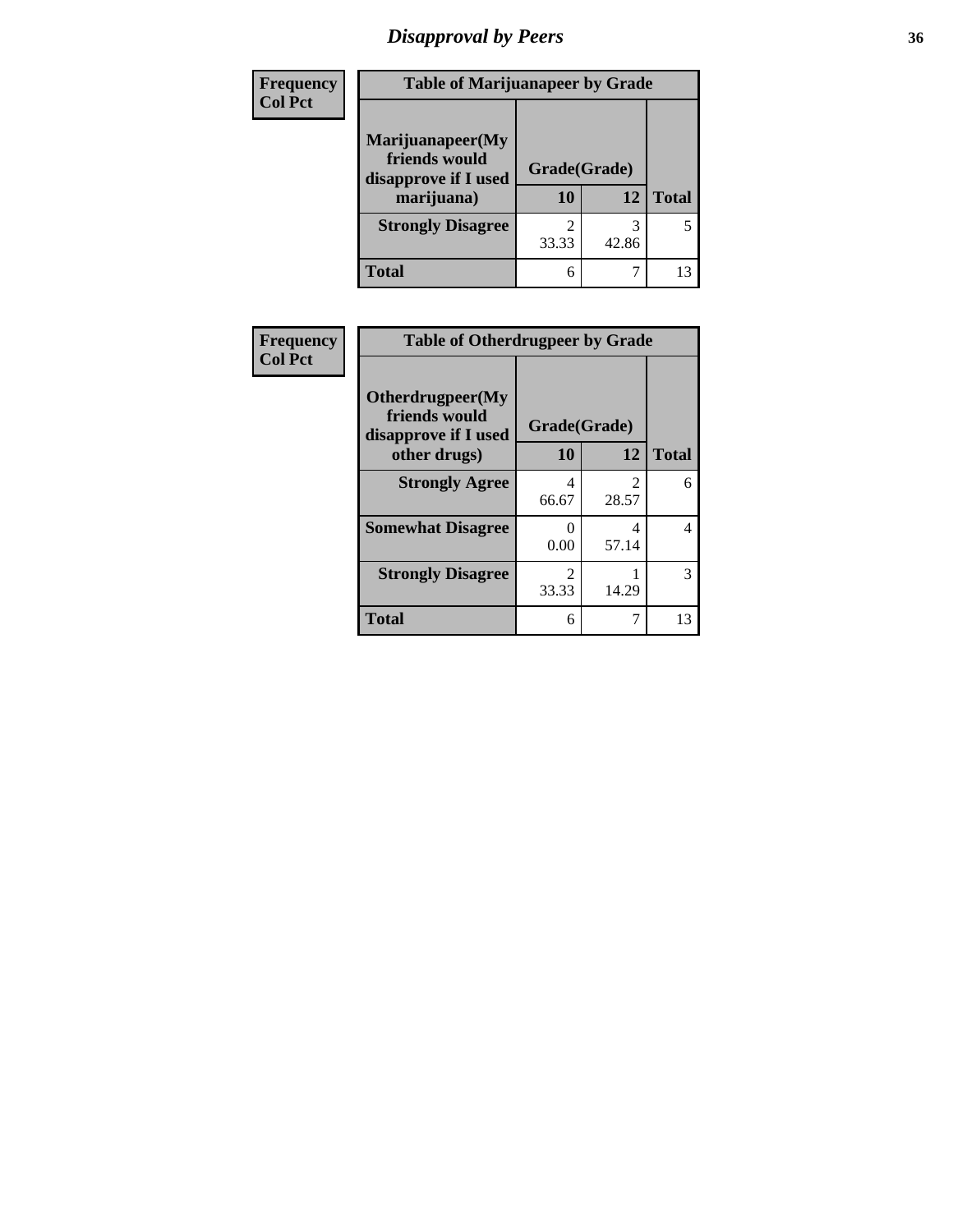| Frequency      | <b>Table of Alcohollocation1 by Grade</b> |              |            |              |  |
|----------------|-------------------------------------------|--------------|------------|--------------|--|
| <b>Col Pct</b> | <b>Alcohollocation1(Places</b>            | Grade(Grade) |            |              |  |
|                | <b>Friends Use Alcohol)</b>               | 10           | 12         | <b>Total</b> |  |
|                |                                           | 4<br>66.67   | 6<br>85.71 | 10           |  |
|                | Do Not Use                                | 33.33        | 14.29      | 3            |  |
|                | <b>Total</b>                              | 6            | ┑          | 13           |  |

| Frequency      | <b>Table of Alcohollocation2 by Grade</b>                     |                    |            |              |
|----------------|---------------------------------------------------------------|--------------------|------------|--------------|
| <b>Col Pct</b> | <b>Alcohollocation2(Places</b><br><b>Friends Use Alcohol)</b> | Grade(Grade)<br>10 | 12         | <b>Total</b> |
|                |                                                               |                    |            |              |
|                |                                                               | 50.00              | 42.86      |              |
|                | Home                                                          | 50.00              | 4<br>57.14 |              |
|                | <b>Total</b>                                                  | 6                  |            | 13           |

| Frequency<br><b>Col Pct</b> | <b>Table of Alcohollocation 3 by Grade</b>                    |                    |            |              |
|-----------------------------|---------------------------------------------------------------|--------------------|------------|--------------|
|                             | <b>Alcohollocation3(Places</b><br><b>Friends Use Alcohol)</b> | Grade(Grade)<br>10 | 12         | <b>Total</b> |
|                             |                                                               | 6<br>100.00        | 6<br>85.71 | 12           |
|                             | <b>School</b>                                                 | 0.00               | 14.29      |              |
|                             | <b>Total</b>                                                  | 6                  |            | 13           |

| Frequency      | <b>Table of Alcohollocation4 by Grade</b> |              |            |              |  |
|----------------|-------------------------------------------|--------------|------------|--------------|--|
| <b>Col Pct</b> | <b>Alcohollocation4(Places</b>            | Grade(Grade) |            |              |  |
|                | <b>Friends Use Alcohol)</b>               | 10           | 12         | <b>Total</b> |  |
|                |                                           | 4<br>66.67   | 6<br>85.71 | 10           |  |
|                | Car                                       | 33.33        | 14.29      | 3            |  |
|                | <b>Total</b>                              | 6            |            | 13           |  |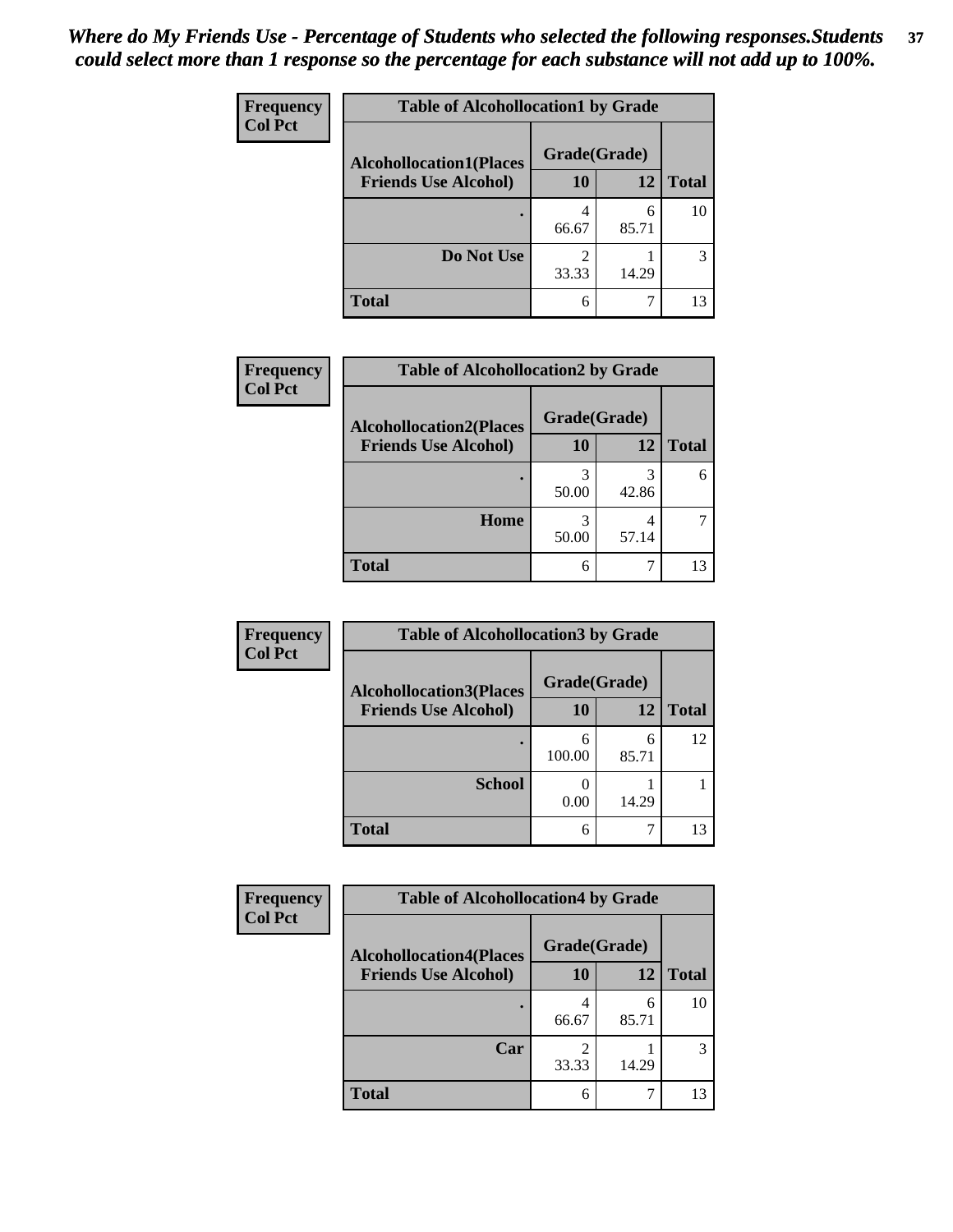| Frequency      | <b>Table of Alcohollocation5 by Grade</b> |              |            |              |  |
|----------------|-------------------------------------------|--------------|------------|--------------|--|
| <b>Col Pct</b> | <b>Alcohollocation5(Places</b>            | Grade(Grade) |            |              |  |
|                | <b>Friends Use Alcohol)</b>               | 10           | 12         | <b>Total</b> |  |
|                |                                           | 3<br>50.00   | 2<br>28.57 |              |  |
|                | <b>Friend's House</b>                     | 3<br>50.00   | 5<br>71.43 | 8            |  |
|                | <b>Total</b>                              | 6            | ┑          | 13           |  |

| Frequency      | <b>Table of Alcohollocation6 by Grade</b>                     |                           |       |              |
|----------------|---------------------------------------------------------------|---------------------------|-------|--------------|
| <b>Col Pct</b> | <b>Alcohollocation6(Places</b><br><b>Friends Use Alcohol)</b> | Grade(Grade)<br><b>10</b> | 12    | <b>Total</b> |
|                |                                                               |                           |       |              |
|                |                                                               | 66.67                     | 71.43 | 9            |
|                | <b>Other</b>                                                  | 33.33                     | 28.57 |              |
|                | <b>Total</b>                                                  | 6                         |       | 13           |

| <b>Frequency</b>            | <b>Table of Tobaccolocation1 by Grade</b> |              |              |    |
|-----------------------------|-------------------------------------------|--------------|--------------|----|
| <b>Col Pct</b>              | <b>Tobaccolocation1(Places</b>            | Grade(Grade) |              |    |
| <b>Friends Use Tobacco)</b> | 10                                        | 12           | <b>Total</b> |    |
|                             |                                           | 66.67        | h<br>85.71   | 10 |
|                             | Do Not Use                                | 33.33        | 14.29        |    |
|                             | <b>Total</b>                              | 6            |              | 13 |

| Frequency      | <b>Table of Tobaccolocation2 by Grade</b> |              |            |              |  |
|----------------|-------------------------------------------|--------------|------------|--------------|--|
| <b>Col Pct</b> | <b>Tobaccolocation2(Places</b>            | Grade(Grade) |            |              |  |
|                | <b>Friends Use Tobacco)</b>               | 10           | 12         | <b>Total</b> |  |
|                |                                           | ◠<br>33.33   | 14.29      |              |  |
|                | Home                                      | 66.67        | 6<br>85.71 | 10           |  |
|                | <b>Total</b>                              | 6            |            | 13           |  |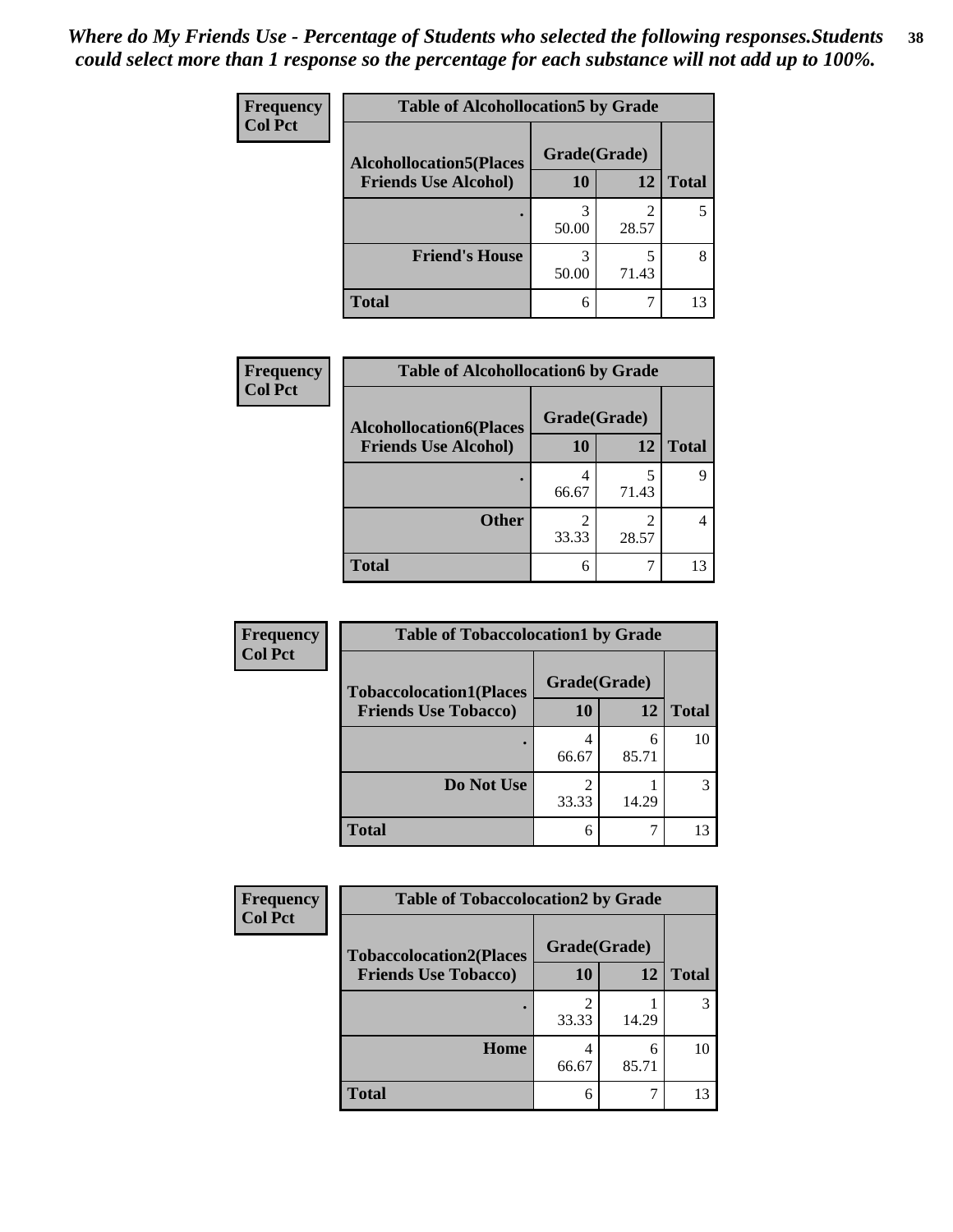| Frequency      | <b>Table of Tobaccolocation 3 by Grade</b> |              |            |              |
|----------------|--------------------------------------------|--------------|------------|--------------|
| <b>Col Pct</b> | <b>Tobaccolocation3(Places</b>             | Grade(Grade) |            |              |
|                | <b>Friends Use Tobacco)</b>                | 10           | 12         | <b>Total</b> |
|                |                                            | 4<br>66.67   | 4<br>57.14 | 8            |
|                | <b>School</b>                              | 2<br>33.33   | 3<br>42.86 |              |
|                | <b>Total</b>                               | 6            | ┑          | 13           |

| Frequency      | <b>Table of Tobaccolocation4 by Grade</b>                     |                    |           |              |
|----------------|---------------------------------------------------------------|--------------------|-----------|--------------|
| <b>Col Pct</b> | <b>Tobaccolocation4(Places</b><br><b>Friends Use Tobacco)</b> | Grade(Grade)<br>10 | <b>12</b> | <b>Total</b> |
|                |                                                               |                    |           |              |
|                |                                                               | 3<br>50.00         | 57.14     |              |
|                | Car                                                           | 50.00              | 42.86     | 6            |
|                | <b>Total</b>                                                  | 6                  |           | 13           |

| <b>Frequency</b> | <b>Table of Tobaccolocation5 by Grade</b> |              |       |              |
|------------------|-------------------------------------------|--------------|-------|--------------|
| <b>Col Pct</b>   | <b>Tobaccolocation5(Places</b>            | Grade(Grade) |       |              |
|                  | <b>Friends Use Tobacco)</b>               | 10           | 12    | <b>Total</b> |
|                  |                                           | 50.00        | 42.86 |              |
|                  | <b>Friend's House</b>                     | 50.00        | 57.14 |              |
|                  | <b>Total</b>                              | 6            |       | 13           |

| Frequency      | <b>Table of Tobaccolocation6 by Grade</b> |              |            |              |
|----------------|-------------------------------------------|--------------|------------|--------------|
| <b>Col Pct</b> | <b>Tobaccolocation6(Places</b>            | Grade(Grade) |            |              |
|                | <b>Friends Use Tobacco)</b>               | 10           | 12         | <b>Total</b> |
|                |                                           | 50.00        | 71.43      | 8            |
|                | <b>Other</b>                              | 50.00        | ာ<br>28.57 | 5            |
|                | <b>Total</b>                              | 6            |            | 13           |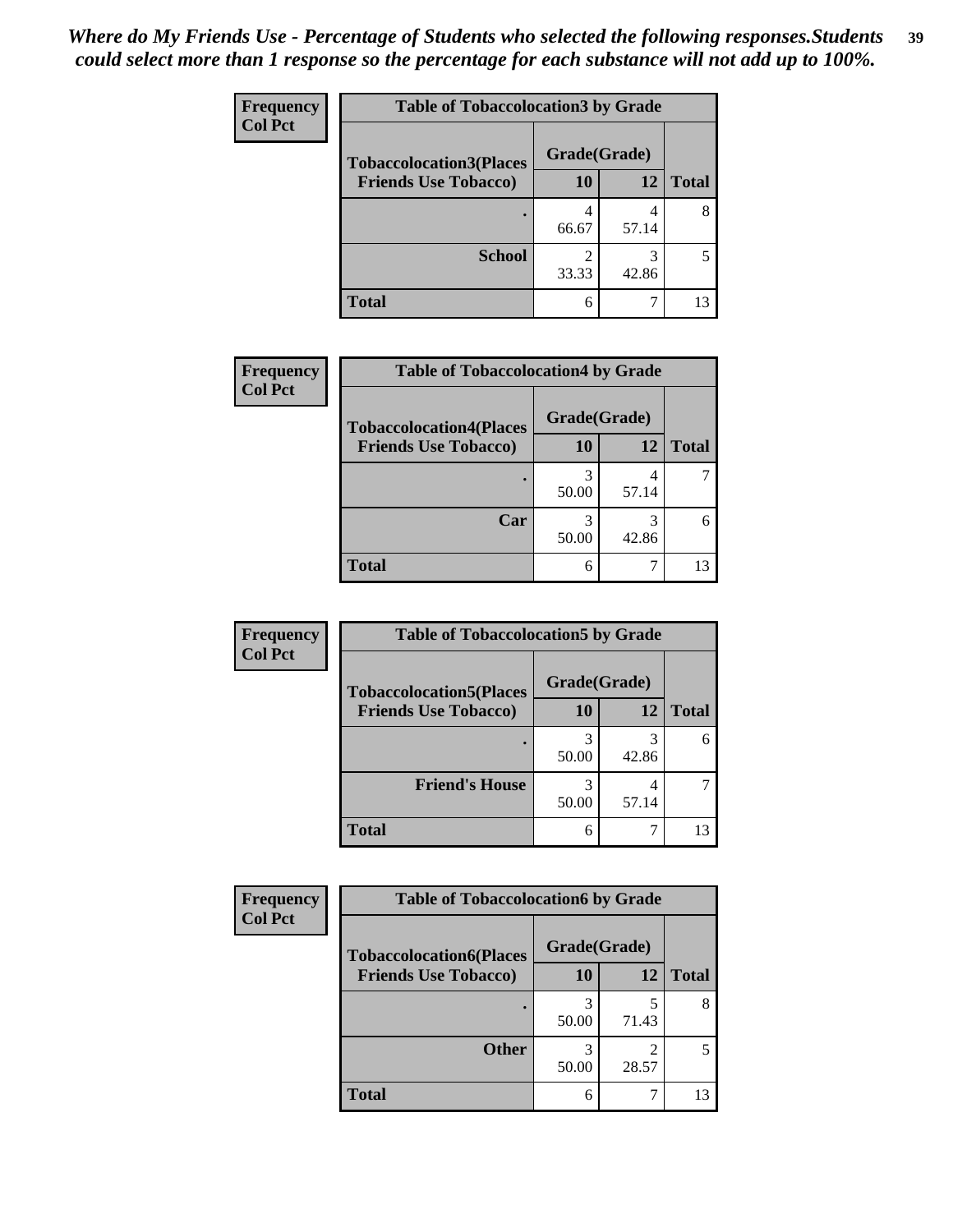| <b>Frequency</b> | <b>Table of Marijuanalocation1 by Grade</b> |              |            |              |
|------------------|---------------------------------------------|--------------|------------|--------------|
| <b>Col Pct</b>   | <b>Marijuanalocation1(Places</b>            | Grade(Grade) |            |              |
|                  | <b>Friends Use Marijuana</b> )              | 10           | 12         | <b>Total</b> |
|                  |                                             | 50.00        | 71.43      |              |
|                  | Do Not Use                                  | 50.00        | ◠<br>28.57 |              |
|                  | Total                                       | 6            |            | 13           |

| Frequency      | <b>Table of Marijuanalocation2 by Grade</b>                        |                    |       |              |
|----------------|--------------------------------------------------------------------|--------------------|-------|--------------|
| <b>Col Pct</b> | <b>Marijuanalocation2(Places</b><br><b>Friends Use Marijuana</b> ) | Grade(Grade)<br>10 | 12    | <b>Total</b> |
|                |                                                                    | 3<br>50.00         | 28.57 |              |
|                | Home                                                               | 3<br>50.00         | 71.43 |              |
|                | <b>Total</b>                                                       | 6                  |       | 13           |

| <b>Frequency</b> | <b>Table of Marijuanalocation3 by Grade</b> |              |       |              |
|------------------|---------------------------------------------|--------------|-------|--------------|
| <b>Col Pct</b>   | <b>Marijuanalocation3(Places</b>            | Grade(Grade) |       |              |
|                  | <b>Friends Use Marijuana</b> )              | <b>10</b>    | 12    | <b>Total</b> |
|                  |                                             | 83.33        | 57.14 |              |
|                  | <b>School</b>                               | 16.67        | 42.86 |              |
|                  | <b>Total</b>                                | 6            |       | 13           |

| Frequency      | <b>Table of Marijuanalocation4 by Grade</b> |              |       |              |
|----------------|---------------------------------------------|--------------|-------|--------------|
| <b>Col Pct</b> | <b>Marijuanalocation4(Places</b>            | Grade(Grade) |       |              |
|                | <b>Friends Use Marijuana</b> )              | <b>10</b>    | 12    | <b>Total</b> |
|                |                                             | 66.67        | 42.86 |              |
|                | Car                                         | ∍<br>33.33   | 57.14 | 6            |
|                | <b>Total</b>                                | 6            |       | 13           |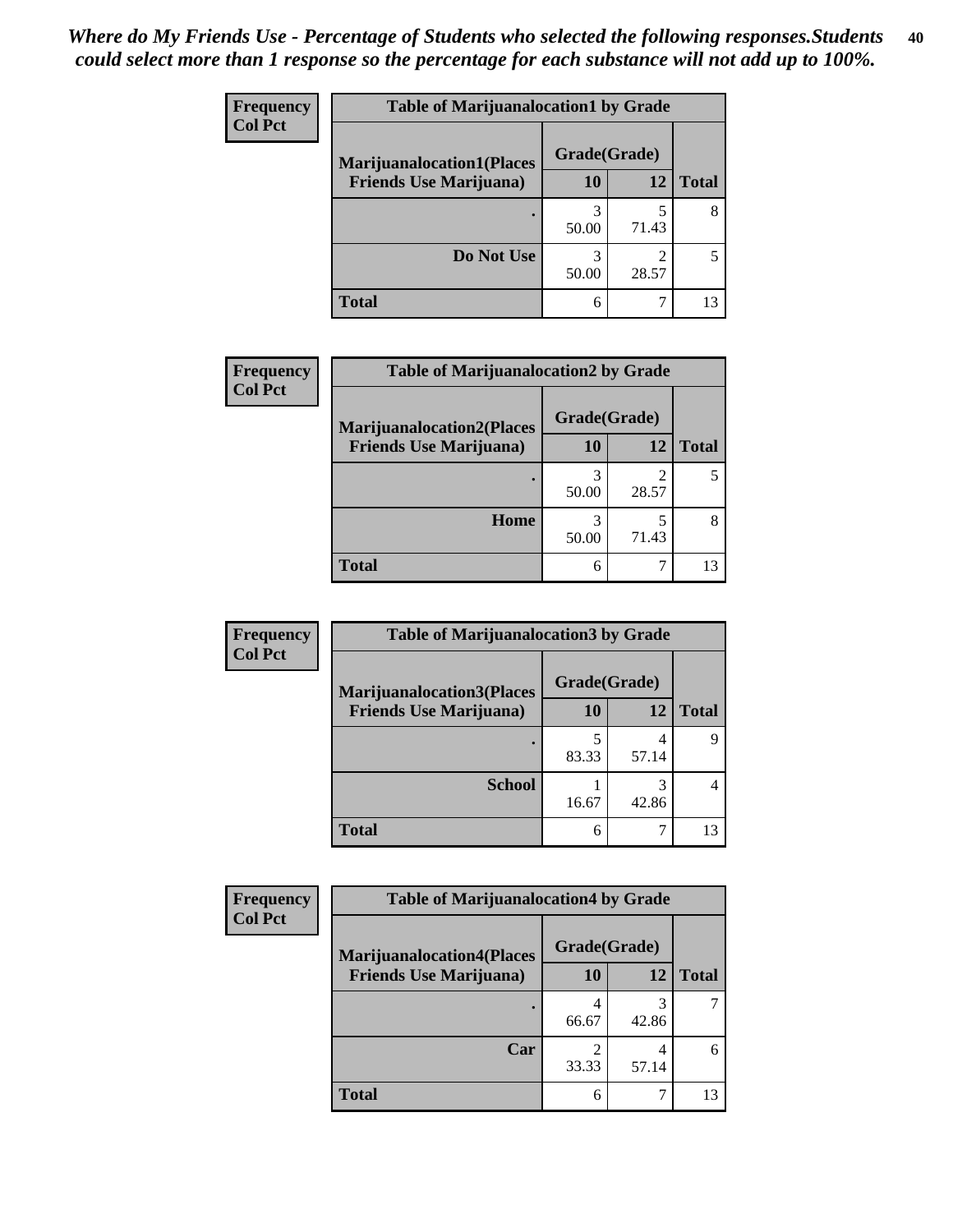| <b>Frequency</b> | <b>Table of Marijuanalocation5 by Grade</b> |              |       |              |
|------------------|---------------------------------------------|--------------|-------|--------------|
| <b>Col Pct</b>   | <b>Marijuanalocation5(Places)</b>           | Grade(Grade) |       |              |
|                  | <b>Friends Use Marijuana</b> )              | 10           | 12    | <b>Total</b> |
|                  |                                             | 4<br>66.67   | 42.86 |              |
|                  | <b>Friend's House</b>                       | 33.33        | 57.14 |              |
|                  | <b>Total</b>                                | 6            |       | 13           |

| Frequency      | <b>Table of Marijuanalocation6 by Grade</b>                        |                    |       |              |
|----------------|--------------------------------------------------------------------|--------------------|-------|--------------|
| <b>Col Pct</b> | <b>Marijuanalocation6(Places</b><br><b>Friends Use Marijuana</b> ) | Grade(Grade)<br>10 | 12    | <b>Total</b> |
|                |                                                                    | 66.67              | 71.43 |              |
|                | <b>Other</b>                                                       | ◠<br>33.33         | 28.57 |              |
|                | <b>Total</b>                                                       | 6                  |       | 13           |

| <b>Frequency</b> | <b>Table of Otherdruglocation1 by Grade</b>                          |              |                                                                                                                                                                          |              |
|------------------|----------------------------------------------------------------------|--------------|--------------------------------------------------------------------------------------------------------------------------------------------------------------------------|--------------|
| <b>Col Pct</b>   | <b>Otherdruglocation1(Places</b><br><b>Friends Use Other Illegal</b> | Grade(Grade) |                                                                                                                                                                          |              |
|                  | Drugs)                                                               | 10           | 12                                                                                                                                                                       | <b>Total</b> |
|                  |                                                                      | 33.33        | $\mathcal{D}_{\mathcal{A}}^{\mathcal{A}}(\mathcal{A})=\mathcal{D}_{\mathcal{A}}^{\mathcal{A}}(\mathcal{A})\mathcal{D}_{\mathcal{A}}^{\mathcal{A}}(\mathcal{A})$<br>28.57 | 4            |
|                  | Do Not Use                                                           | 4<br>66.67   | 71.43                                                                                                                                                                    | Q            |
|                  | <b>Total</b>                                                         | 6            |                                                                                                                                                                          | 13           |

| <b>Frequency</b> | <b>Table of Otherdruglocation2 by Grade</b>                          |              |            |              |
|------------------|----------------------------------------------------------------------|--------------|------------|--------------|
| <b>Col Pct</b>   | <b>Otherdruglocation2(Places</b><br><b>Friends Use Other Illegal</b> | Grade(Grade) |            |              |
|                  | Drugs)                                                               | 10           | 12         | <b>Total</b> |
|                  |                                                                      | 4<br>66.67   | 5<br>71.43 | 9            |
|                  | Home                                                                 | 33.33        | 2<br>28.57 | 4            |
|                  | <b>Total</b>                                                         | 6            |            | 13           |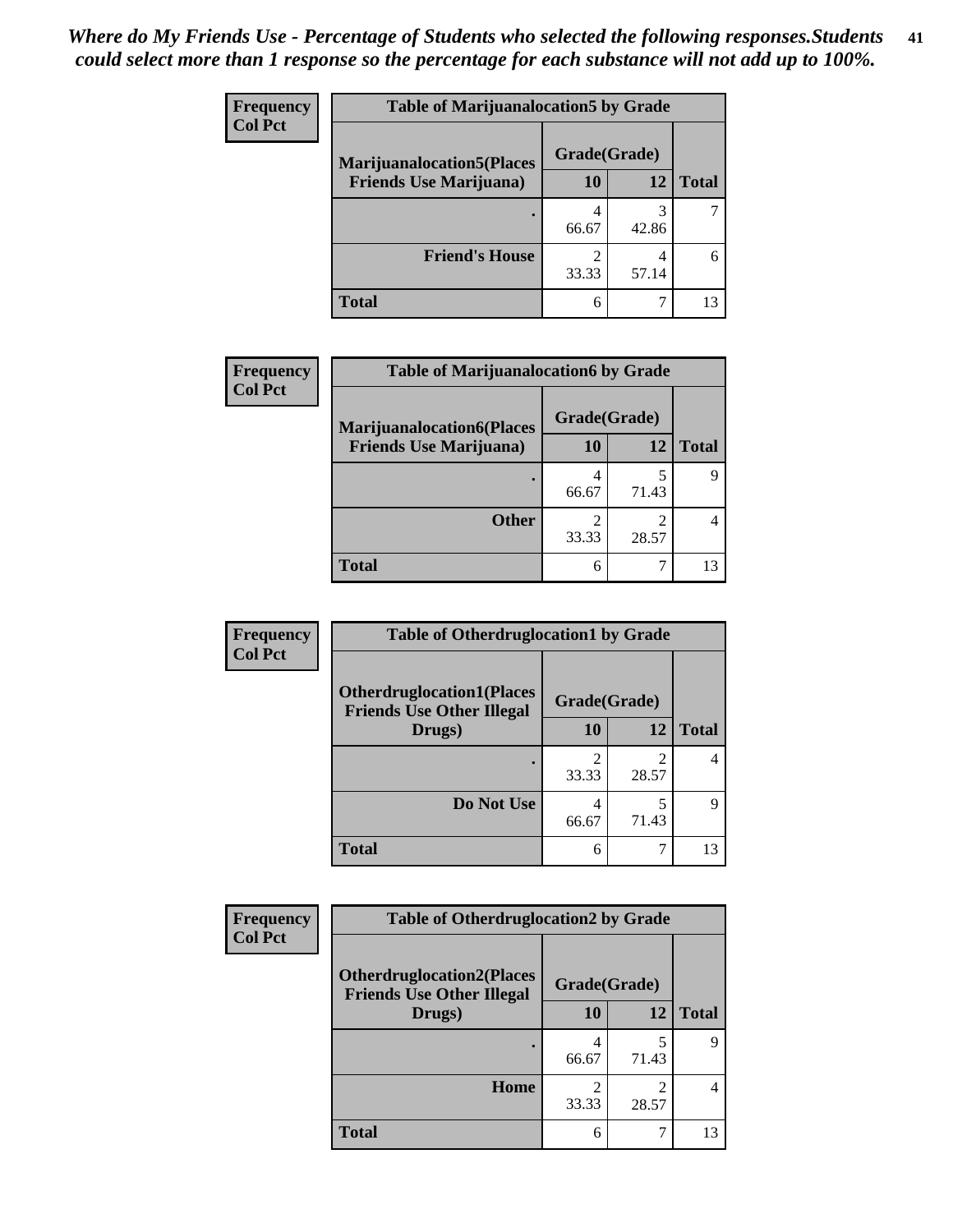| <b>Frequency</b> | <b>Table of Otherdruglocation 3 by Grade</b>                         |              |            |                             |
|------------------|----------------------------------------------------------------------|--------------|------------|-----------------------------|
| <b>Col Pct</b>   | <b>Otherdruglocation3(Places</b><br><b>Friends Use Other Illegal</b> | Grade(Grade) |            |                             |
|                  | Drugs)                                                               | 10           | 12         | <b>Total</b>                |
|                  |                                                                      | 83.33        | 6<br>85.71 | 11                          |
|                  | <b>School</b>                                                        | 16.67        | 14.29      | $\mathcal{D}_{\mathcal{L}}$ |
|                  | <b>Total</b>                                                         | 6            |            | 13                          |

| <b>Frequency</b> | <b>Table of Otherdruglocation4 by Grade</b>                          |              |            |              |
|------------------|----------------------------------------------------------------------|--------------|------------|--------------|
| <b>Col Pct</b>   | <b>Otherdruglocation4(Places</b><br><b>Friends Use Other Illegal</b> | Grade(Grade) |            |              |
|                  | Drugs)                                                               | 10           | 12         | <b>Total</b> |
|                  |                                                                      | 5<br>83.33   | 6<br>85.71 | 11           |
|                  | Car                                                                  | 16.67        | 14.29      | 2            |
|                  | <b>Total</b>                                                         | 6            |            | 13           |

| <b>Frequency</b> | <b>Table of Otherdruglocation5 by Grade</b>                          |              |            |              |
|------------------|----------------------------------------------------------------------|--------------|------------|--------------|
| <b>Col Pct</b>   | <b>Otherdruglocation5(Places</b><br><b>Friends Use Other Illegal</b> | Grade(Grade) |            |              |
|                  | Drugs)                                                               | 10           | 12         | <b>Total</b> |
|                  |                                                                      | 83.33        | 5<br>71.43 | 10           |
|                  | <b>Friend's House</b>                                                | 16.67        | っ<br>28.57 | 3            |
|                  | <b>Total</b>                                                         | 6            |            | 13           |

| <b>Frequency</b> | <b>Table of Otherdruglocation6 by Grade</b>                          |              |                                                                                                                                                                          |              |
|------------------|----------------------------------------------------------------------|--------------|--------------------------------------------------------------------------------------------------------------------------------------------------------------------------|--------------|
| <b>Col Pct</b>   | <b>Otherdruglocation6(Places</b><br><b>Friends Use Other Illegal</b> | Grade(Grade) |                                                                                                                                                                          |              |
|                  | Drugs)                                                               | 10           | 12                                                                                                                                                                       | <b>Total</b> |
|                  |                                                                      | 83.33        | 71.43                                                                                                                                                                    | 10           |
|                  | <b>Other</b>                                                         | 16.67        | $\mathcal{D}_{\mathcal{A}}^{\mathcal{A}}(\mathcal{A})=\mathcal{D}_{\mathcal{A}}^{\mathcal{A}}(\mathcal{A})\mathcal{D}_{\mathcal{A}}^{\mathcal{A}}(\mathcal{A})$<br>28.57 | 3            |
|                  | <b>Total</b>                                                         | 6            |                                                                                                                                                                          | 13           |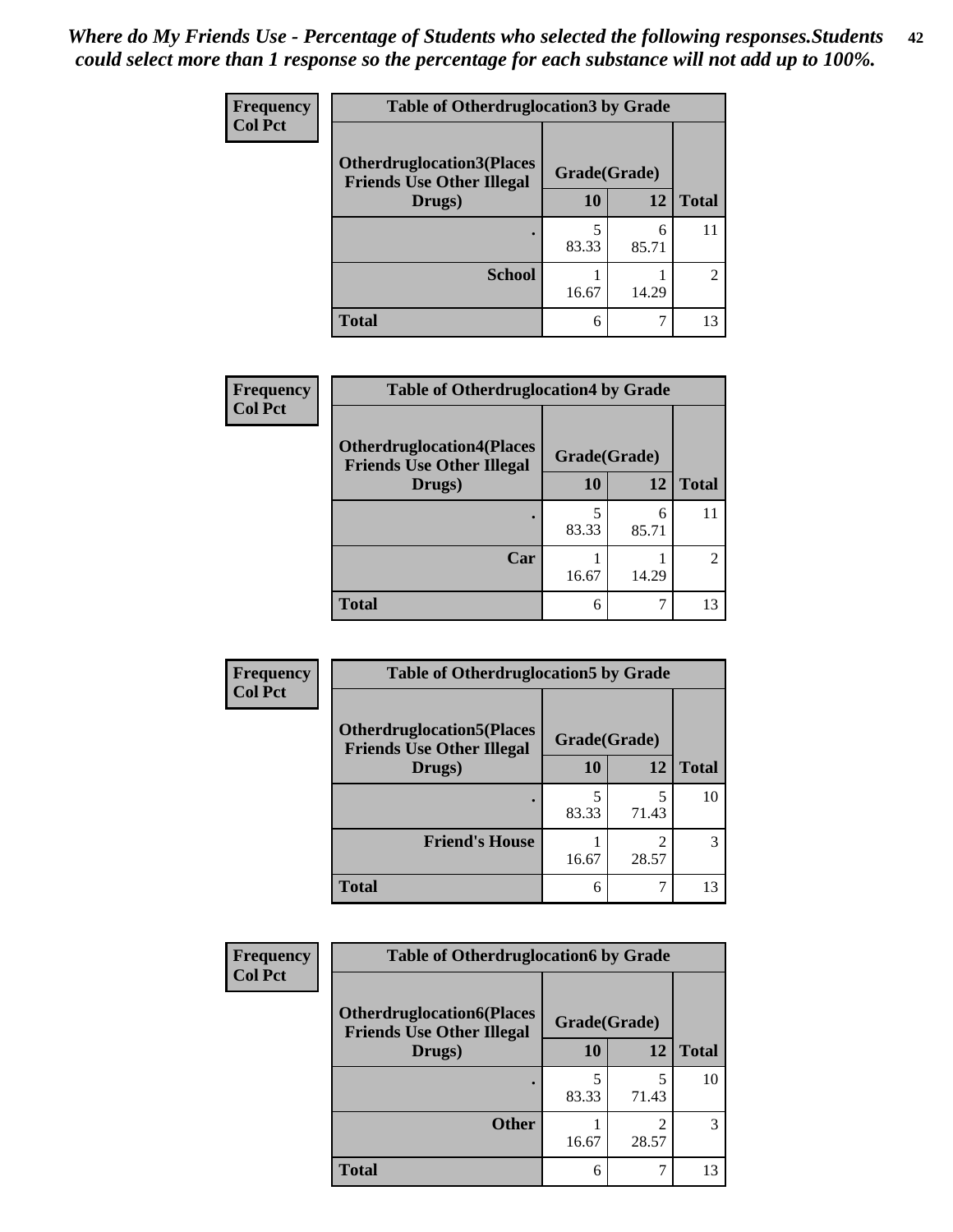| Frequency      | <b>Table of Alcoholtime1 by Grade</b>           |                         |        |                |
|----------------|-------------------------------------------------|-------------------------|--------|----------------|
| <b>Col Pct</b> | <b>Alcoholtime1(Times</b><br><b>Friends Use</b> | Grade(Grade)            |        |                |
|                | Alcohol)                                        | 10                      | 12     | <b>Total</b>   |
|                | ٠                                               | 4<br>66.67              | 100.00 | 11             |
|                | Do Not Use                                      | $\mathfrak{D}$<br>33.33 | 0.00   | $\mathfrak{D}$ |
|                | <b>Total</b>                                    | 6                       |        | 13             |

| Frequency      | <b>Table of Alcoholtime2 by Grade</b>           |              |        |              |
|----------------|-------------------------------------------------|--------------|--------|--------------|
| <b>Col Pct</b> | <b>Alcoholtime2(Times</b><br><b>Friends Use</b> | Grade(Grade) |        |              |
|                | Alcohol)                                        | 10           | 12     | <b>Total</b> |
|                |                                                 | 83.33        | 100.00 | 12           |
|                | <b>On Way to School</b>                         | 16.67        | 0.00   |              |
|                | <b>Total</b>                                    | 6            | 7      | 13           |

| Frequency      | <b>Table of Alcoholtime3 by Grade</b>           |              |        |              |
|----------------|-------------------------------------------------|--------------|--------|--------------|
| <b>Col Pct</b> | <b>Alcoholtime3(Times</b><br><b>Friends Use</b> | Grade(Grade) |        |              |
|                | Alcohol)                                        | 10           | 12     | <b>Total</b> |
|                |                                                 | 6<br>100.00  | 100.00 | 13           |
|                | <b>Total</b>                                    | 6            |        | 13           |

| Frequency      | <b>Table of Alcoholtime4 by Grade</b> |              |       |              |
|----------------|---------------------------------------|--------------|-------|--------------|
| <b>Col Pct</b> | <b>Alcoholtime4(Times</b>             | Grade(Grade) |       |              |
|                | <b>Friends Use Alcohol)</b>           | 10           | 12    | <b>Total</b> |
|                |                                       | 66.67        | 71.43 |              |
|                | <b>On Way Home From School</b>        | 33.33        | 28.57 |              |
|                | <b>Total</b>                          | 6            |       | 13           |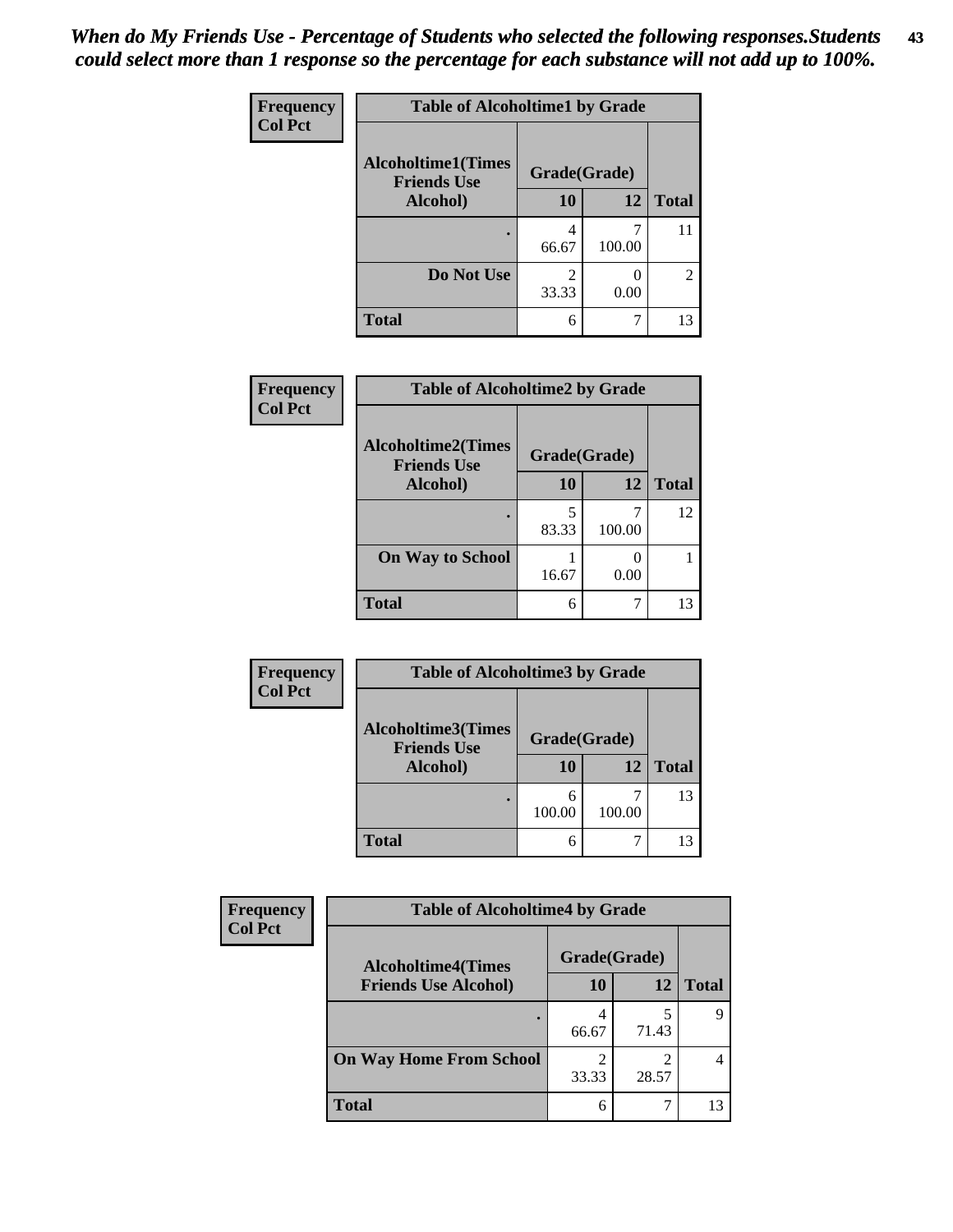*When do My Friends Use - Percentage of Students who selected the following responses.Students could select more than 1 response so the percentage for each substance will not add up to 100%.* **44**

| Frequency      | <b>Table of Alcoholtime5 by Grade</b>           |                         |            |              |
|----------------|-------------------------------------------------|-------------------------|------------|--------------|
| <b>Col Pct</b> | <b>Alcoholtime5(Times</b><br><b>Friends Use</b> | Grade(Grade)            |            |              |
|                | Alcohol)                                        | 10                      | <b>12</b>  | <b>Total</b> |
|                |                                                 | 4<br>66.67              | 6<br>85.71 | 10           |
|                | <b>Weeknights</b>                               | $\mathfrak{D}$<br>33.33 | 14.29      | 3            |
|                | <b>Total</b>                                    | 6                       | 7          | 13           |

| Frequency      | <b>Table of Alcoholtime6 by Grade</b>           |              |             |              |
|----------------|-------------------------------------------------|--------------|-------------|--------------|
| <b>Col Pct</b> | <b>Alcoholtime6(Times</b><br><b>Friends Use</b> | Grade(Grade) |             |              |
|                | Alcohol)                                        | 10           | 12          | <b>Total</b> |
|                |                                                 | 33.33        | 0.00        |              |
|                | Weekends                                        | 4<br>66.67   | ℸ<br>100.00 | 11           |
|                | <b>Total</b>                                    | 6            | 7           | 13           |

| <b>Frequency</b> | <b>Table of Tobaccotime1 by Grade</b>           |              |            |              |
|------------------|-------------------------------------------------|--------------|------------|--------------|
| <b>Col Pct</b>   | <b>Tobaccotime1(Times</b><br><b>Friends Use</b> | Grade(Grade) |            |              |
|                  | Tobacco)                                        | 10           | 12         | <b>Total</b> |
|                  |                                                 | 4<br>66.67   | 6<br>85.71 | 10           |
|                  | Do Not Use                                      | 2<br>33.33   | 14.29      | 3            |
|                  | <b>Total</b>                                    | 6            |            | 13           |

| Frequency      | <b>Table of Tobaccotime2 by Grade</b>           |              |            |              |
|----------------|-------------------------------------------------|--------------|------------|--------------|
| <b>Col Pct</b> | <b>Tobaccotime2(Times</b><br><b>Friends Use</b> | Grade(Grade) |            |              |
|                | Tobacco)                                        | 10           | 12         | <b>Total</b> |
|                | ٠                                               | 50.00        | 3<br>42.86 | 6            |
|                | <b>On Way to School</b>                         | 3<br>50.00   | 4<br>57.14 | 7            |
|                | <b>Total</b>                                    | 6            |            | 13           |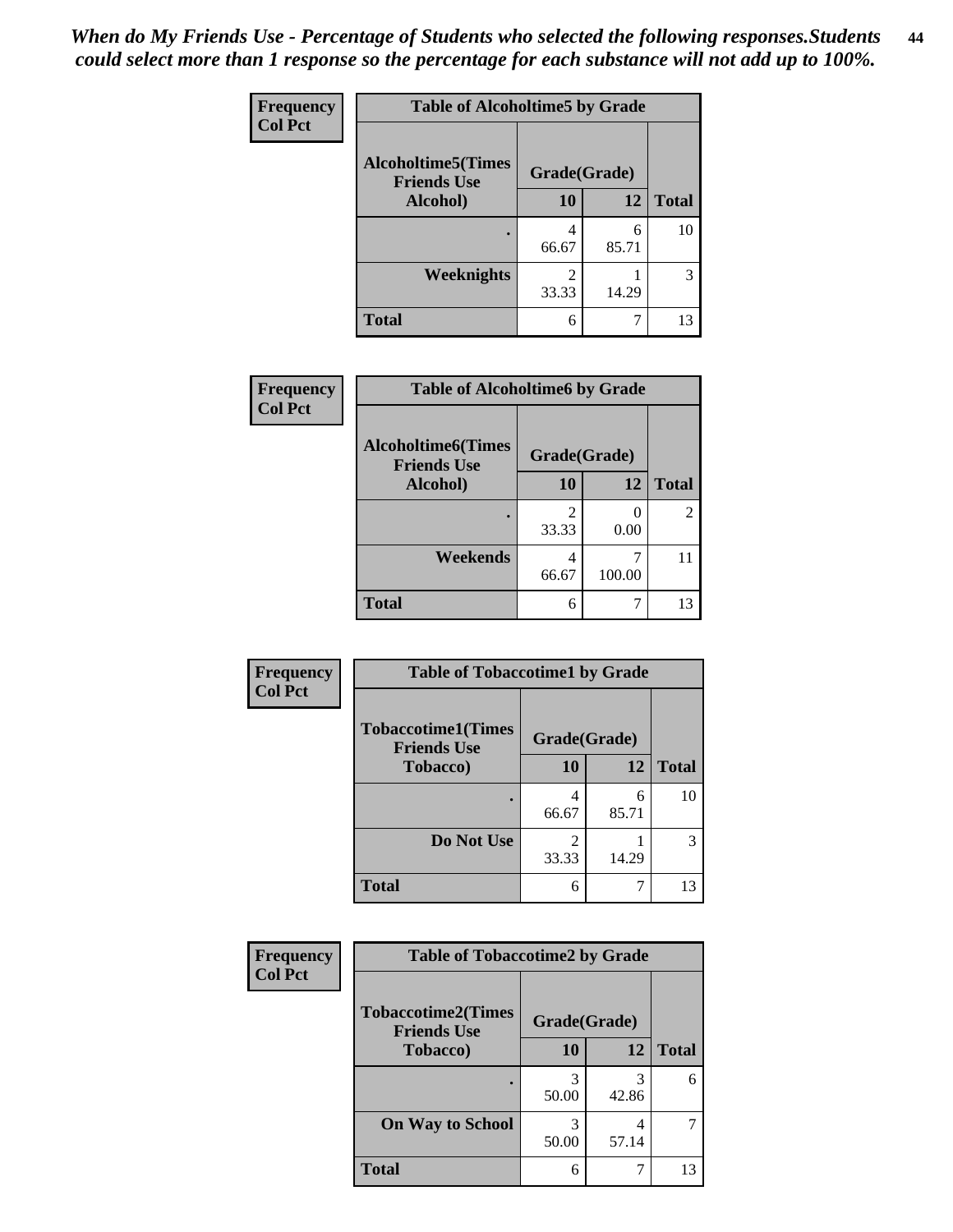| <b>Frequency</b> | <b>Table of Tobaccotime3 by Grade</b>           |              |            |              |
|------------------|-------------------------------------------------|--------------|------------|--------------|
| <b>Col Pct</b>   | <b>Tobaccotime3(Times</b><br><b>Friends Use</b> | Grade(Grade) |            |              |
|                  | <b>Tobacco</b> )                                | 10           | 12         | <b>Total</b> |
|                  | ٠                                               | 66.67        | 4<br>57.14 | 8            |
|                  | <b>During School</b>                            | 33.33        | 3<br>42.86 | 5            |
|                  | <b>Total</b>                                    | 6            |            | 13           |

| Frequency      | <b>Table of Tobaccotime4 by Grade</b> |              |       |              |
|----------------|---------------------------------------|--------------|-------|--------------|
| <b>Col Pct</b> | <b>Tobaccotime4(Times</b>             | Grade(Grade) |       |              |
|                | <b>Friends Use Tobacco)</b>           | 10           | 12    | <b>Total</b> |
|                |                                       | 4<br>66.67   | 71.43 |              |
|                | <b>On Way Home From School</b>        | 33.33        | 28.57 |              |
|                | <b>Total</b>                          | 6            |       | 13           |

| <b>Frequency</b> | <b>Table of Tobaccotime5 by Grade</b>           |              |            |              |
|------------------|-------------------------------------------------|--------------|------------|--------------|
| <b>Col Pct</b>   | <b>Tobaccotime5(Times</b><br><b>Friends Use</b> | Grade(Grade) |            |              |
|                  | <b>Tobacco</b> )                                | 10           | 12         | <b>Total</b> |
|                  |                                                 | 50.00        | 28.57      | 5            |
|                  | Weeknights                                      | 50.00        | 5<br>71.43 | 8            |
|                  | <b>Total</b>                                    | 6            | 7          | 13           |

| Frequency<br><b>Col Pct</b> | <b>Table of Tobaccotime6 by Grade</b>           |              |            |              |
|-----------------------------|-------------------------------------------------|--------------|------------|--------------|
|                             | <b>Tobaccotime6(Times</b><br><b>Friends Use</b> | Grade(Grade) |            |              |
|                             | <b>Tobacco</b> )                                | <b>10</b>    | 12         | <b>Total</b> |
|                             |                                                 | っ<br>33.33   | 3<br>42.86 | 5            |
|                             | Weekends                                        | 4<br>66.67   | 4<br>57.14 | 8            |
|                             | <b>Total</b>                                    | 6            |            | 13           |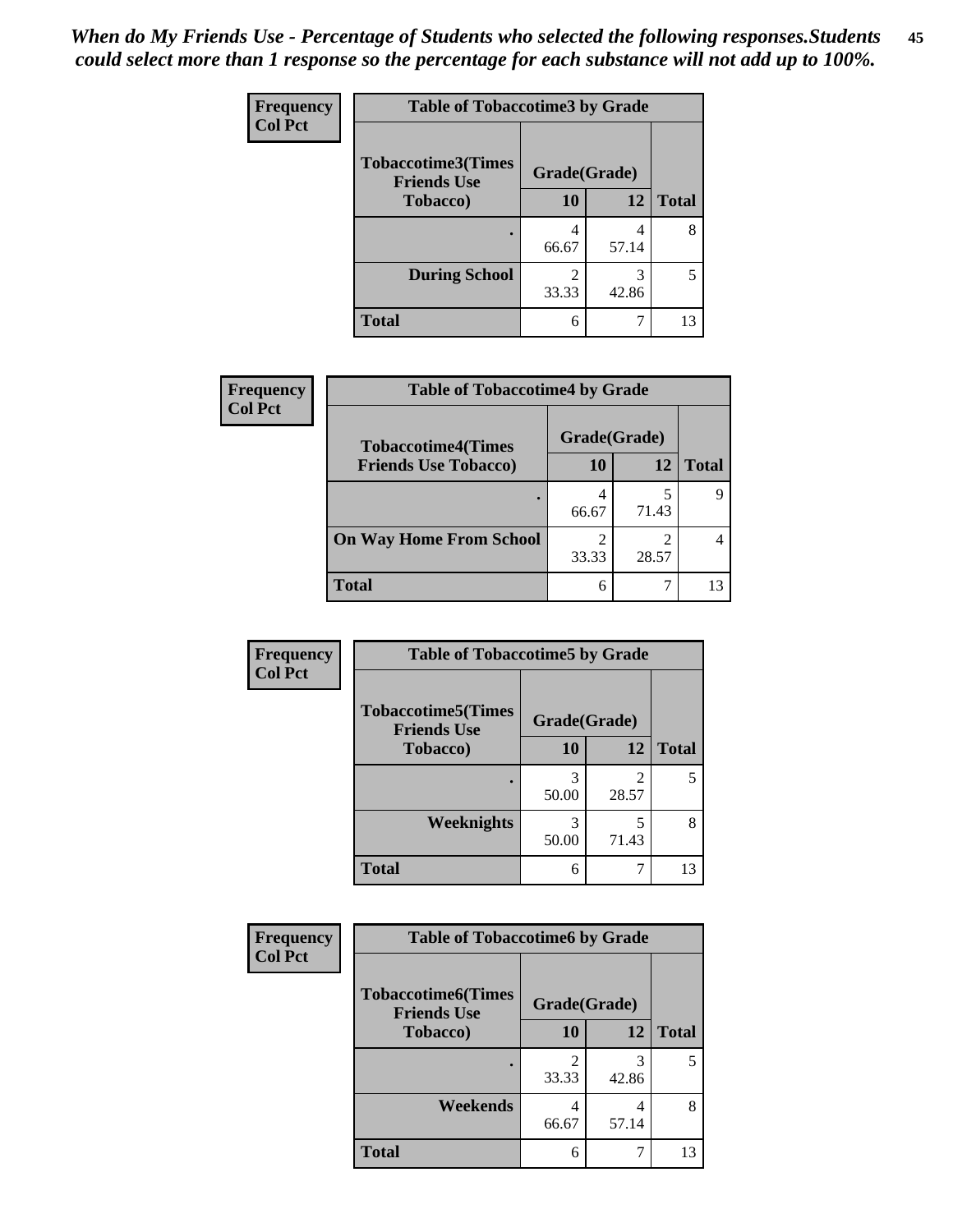| Frequency      | <b>Table of Marijuanatime1 by Grade</b>           |              |                         |              |
|----------------|---------------------------------------------------|--------------|-------------------------|--------------|
| <b>Col Pct</b> | <b>Marijuanatime1(Times</b><br><b>Friends Use</b> | Grade(Grade) |                         |              |
|                | Marijuana)                                        | 10           | 12                      | <b>Total</b> |
|                |                                                   | 3<br>50.00   | 5<br>71.43              | 8            |
|                | Do Not Use                                        | 3<br>50.00   | $\mathfrak{D}$<br>28.57 | 5            |
|                | <b>Total</b>                                      | 6            |                         | 13           |

| Frequency      | <b>Table of Marijuanatime2 by Grade</b>           |              |            |              |
|----------------|---------------------------------------------------|--------------|------------|--------------|
| <b>Col Pct</b> | <b>Marijuanatime2(Times</b><br><b>Friends Use</b> | Grade(Grade) |            |              |
|                | Marijuana)                                        | 10           | 12         | <b>Total</b> |
|                |                                                   | 4<br>66.67   | 3<br>42.86 |              |
|                | <b>On Way to School</b>                           | 2<br>33.33   | 4<br>57.14 | 6            |
|                | <b>Total</b>                                      | 6            |            | 13           |

| <b>Frequency</b> | <b>Table of Marijuanatime3 by Grade</b>    |              |            |              |
|------------------|--------------------------------------------|--------------|------------|--------------|
| <b>Col Pct</b>   | Marijuanatime3(Times<br><b>Friends Use</b> | Grade(Grade) |            |              |
|                  | Marijuana)                                 | 10           | 12         | <b>Total</b> |
|                  |                                            | 6<br>100.00  | 4<br>57.14 | 10           |
|                  | <b>During School</b>                       | 0.00         | 3<br>42.86 | 3            |
|                  | <b>Total</b>                               | 6            |            | 13           |

| <b>Frequency</b><br><b>Col Pct</b> | <b>Table of Marijuanatime4 by Grade</b> |              |       |              |
|------------------------------------|-----------------------------------------|--------------|-------|--------------|
|                                    | <b>Marijuanatime4(Times</b>             | Grade(Grade) |       |              |
|                                    | <b>Friends Use Marijuana</b> )          | 10           | 12    | <b>Total</b> |
|                                    |                                         | 66.67        | 28.57 |              |
|                                    | <b>On Way Home From School</b>          | 33.33        | 71.43 |              |
|                                    | <b>Total</b>                            | 6            |       | 13           |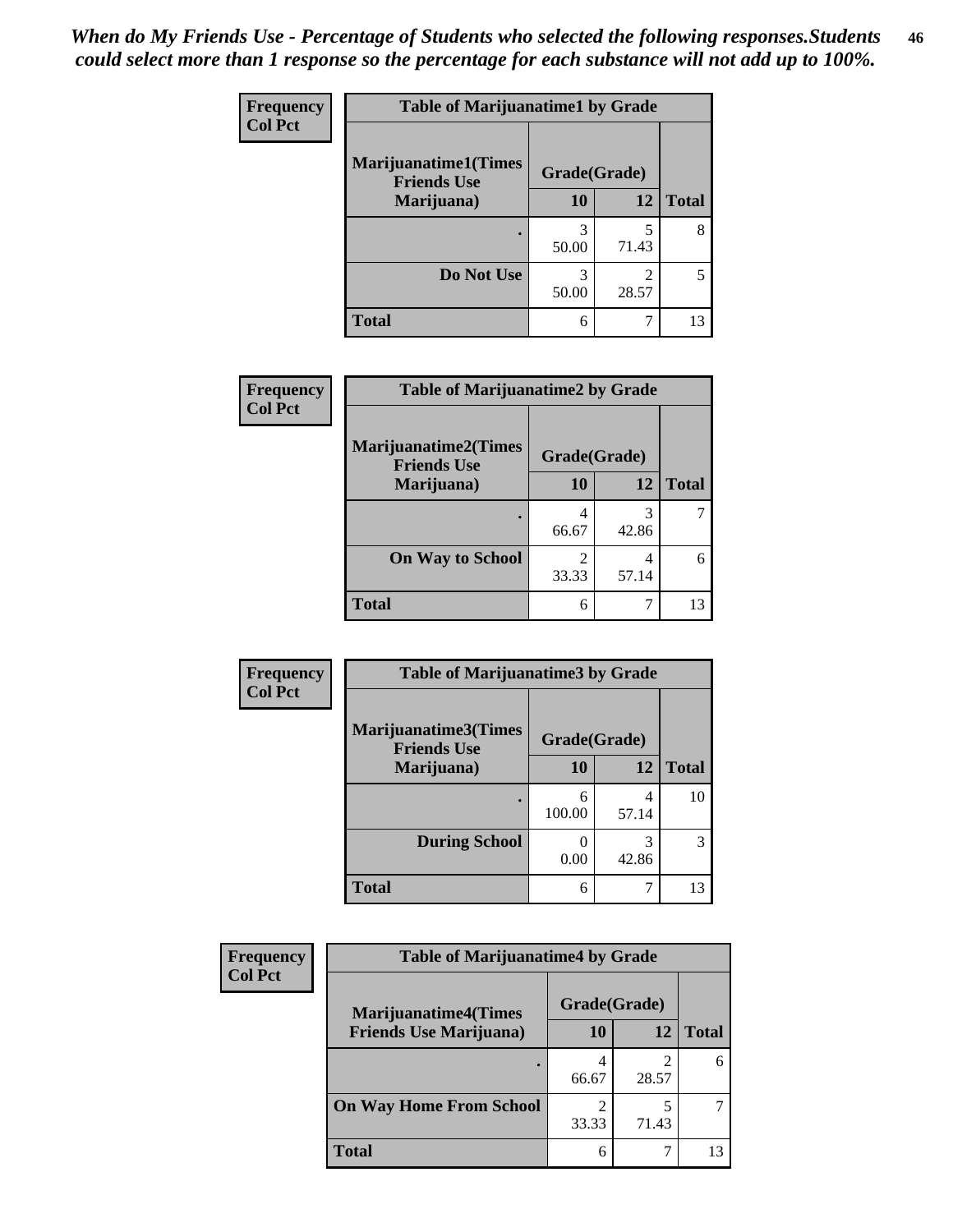| Frequency<br><b>Col Pct</b> | <b>Table of Marijuanatime5 by Grade</b>            |                         |            |              |
|-----------------------------|----------------------------------------------------|-------------------------|------------|--------------|
|                             | <b>Marijuanatime5</b> (Times<br><b>Friends Use</b> | Grade(Grade)            |            |              |
|                             | Marijuana)                                         | 10                      | 12         | <b>Total</b> |
|                             |                                                    | 4<br>66.67              | 3<br>42.86 |              |
|                             | Weeknights                                         | $\mathfrak{D}$<br>33.33 | 4<br>57.14 | 6            |
|                             | <b>Total</b>                                       | 6                       | ┑          | 13           |

| Frequency      | <b>Table of Marijuanatime6 by Grade</b>            |              |       |              |
|----------------|----------------------------------------------------|--------------|-------|--------------|
| <b>Col Pct</b> | <b>Marijuanatime6</b> (Times<br><b>Friends Use</b> | Grade(Grade) |       |              |
|                | Marijuana)                                         | 10           | 12    | <b>Total</b> |
|                |                                                    | 3<br>50.00   | 28.57 | 5            |
|                | <b>Weekends</b>                                    | 3<br>50.00   | 71.43 | 8            |
|                | <b>Total</b>                                       | 6            |       | 13           |

| <b>Frequency</b> | <b>Table of Otherdrugtime1 by Grade</b>                 |                         |                         |              |
|------------------|---------------------------------------------------------|-------------------------|-------------------------|--------------|
| <b>Col Pct</b>   | <b>Otherdrugtime1(Times</b><br><b>Friends Use Other</b> | Grade(Grade)            |                         |              |
|                  | <b>Illegal Drugs</b> )                                  | 10                      | 12                      | <b>Total</b> |
|                  |                                                         | $\mathfrak{D}$<br>33.33 | $\mathfrak{D}$<br>28.57 |              |
|                  | Do Not Use                                              | 4<br>66.67              | 5<br>71.43              | q            |
|                  | <b>Total</b>                                            | 6                       |                         | 13           |

| Frequency      | <b>Table of Otherdrugtime2 by Grade</b>                 |              |            |                |
|----------------|---------------------------------------------------------|--------------|------------|----------------|
| <b>Col Pct</b> | <b>Otherdrugtime2(Times</b><br><b>Friends Use Other</b> | Grade(Grade) |            |                |
|                | <b>Illegal Drugs</b> )                                  | 10           | 12         | <b>Total</b>   |
|                |                                                         | 5<br>83.33   | 6<br>85.71 | 11             |
|                | <b>On Way to School</b>                                 | 16.67        | 14.29      | $\mathfrak{D}$ |
|                | <b>Total</b>                                            | 6            | 7          | 13             |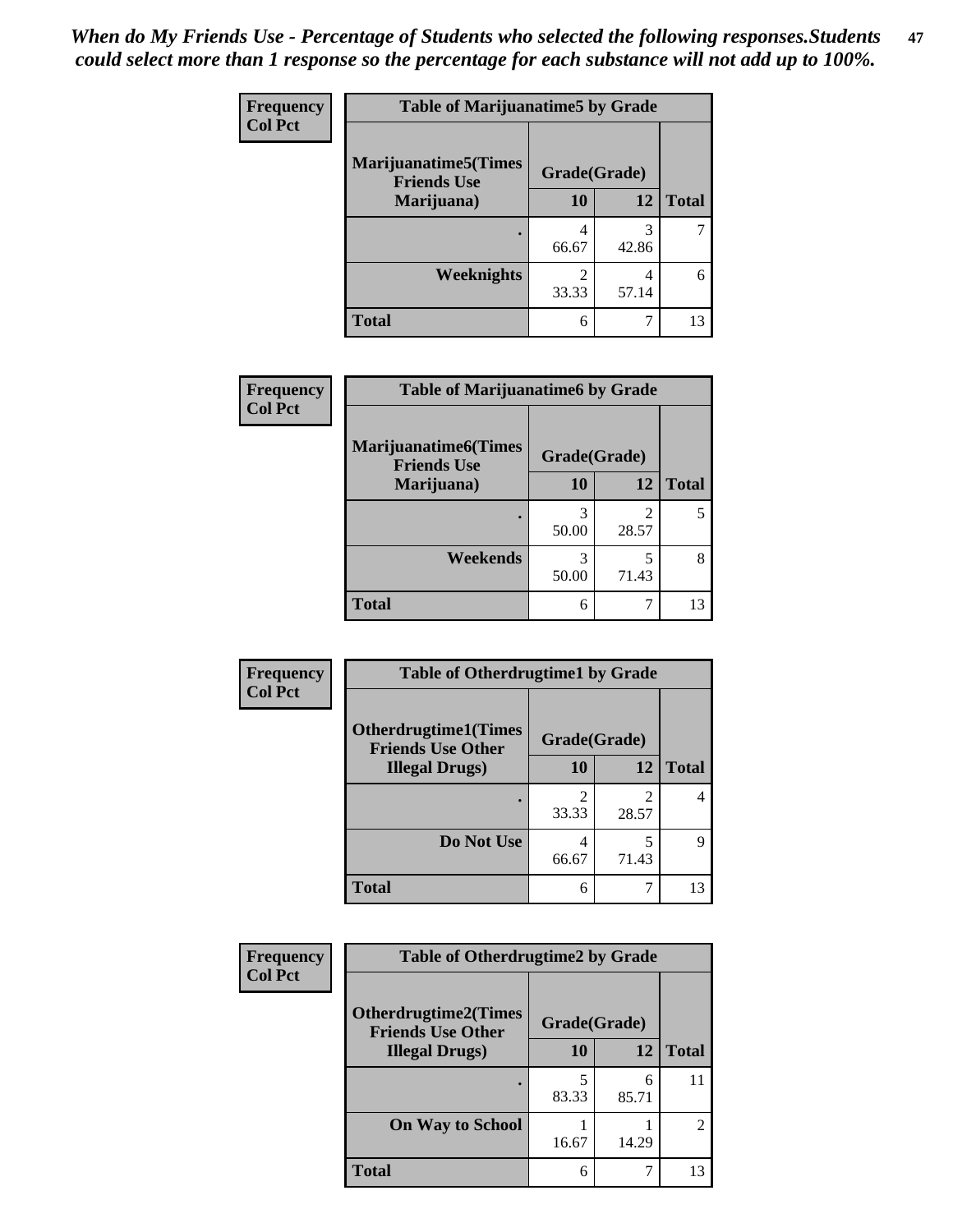| <b>Frequency</b> | <b>Table of Otherdrugtime3 by Grade</b>          |              |            |              |
|------------------|--------------------------------------------------|--------------|------------|--------------|
| <b>Col Pct</b>   | Otherdrugtime3(Times<br><b>Friends Use Other</b> | Grade(Grade) |            |              |
|                  | <b>Illegal Drugs</b> )                           | 10           | 12         | <b>Total</b> |
|                  |                                                  | 6<br>100.00  | 6<br>85.71 | 12           |
|                  | <b>During School</b>                             | 0.00         | 14.29      |              |
|                  | Total                                            | 6            | ┑          | 13           |

| Frequency      | <b>Table of Otherdrugtime4 by Grade</b>                         |              |            |               |
|----------------|-----------------------------------------------------------------|--------------|------------|---------------|
| <b>Col Pct</b> | <b>Otherdrugtime4(Times</b><br><b>Friends Use Other Illegal</b> | Grade(Grade) |            |               |
|                | Drugs)                                                          | 10           | 12         | <b>Total</b>  |
|                | $\bullet$                                                       | 5<br>83.33   | 6<br>85.71 |               |
|                | <b>On Way Home From School</b>                                  | 16.67        | 14.29      | $\mathcal{L}$ |
|                | <b>Total</b>                                                    | 6            |            | 13            |

| <b>Frequency</b> | <b>Table of Otherdrugtime5 by Grade</b>                  |              |            |                             |
|------------------|----------------------------------------------------------|--------------|------------|-----------------------------|
| <b>Col Pct</b>   | <b>Otherdrugtime5</b> (Times<br><b>Friends Use Other</b> | Grade(Grade) |            |                             |
|                  | <b>Illegal Drugs</b> )                                   | 10           | 12         | <b>Total</b>                |
|                  |                                                          | 5<br>83.33   | 6<br>85.71 | 11                          |
|                  | <b>Weeknights</b>                                        | 16.67        | 14.29      | $\mathcal{D}_{\mathcal{L}}$ |
|                  | <b>Total</b>                                             | 6            |            | 13                          |

| <b>Frequency</b> | <b>Table of Otherdrugtime6 by Grade</b>                 |                         |                         |              |
|------------------|---------------------------------------------------------|-------------------------|-------------------------|--------------|
| <b>Col Pct</b>   | <b>Otherdrugtime6(Times</b><br><b>Friends Use Other</b> | Grade(Grade)            |                         |              |
|                  | <b>Illegal Drugs</b> )                                  | 10                      | 12                      | <b>Total</b> |
|                  |                                                         | 66.67                   | 5<br>71.43              | 9            |
|                  | Weekends                                                | $\mathfrak{D}$<br>33.33 | $\mathfrak{D}$<br>28.57 | 4            |
|                  | Total                                                   | 6                       | 7                       | 13           |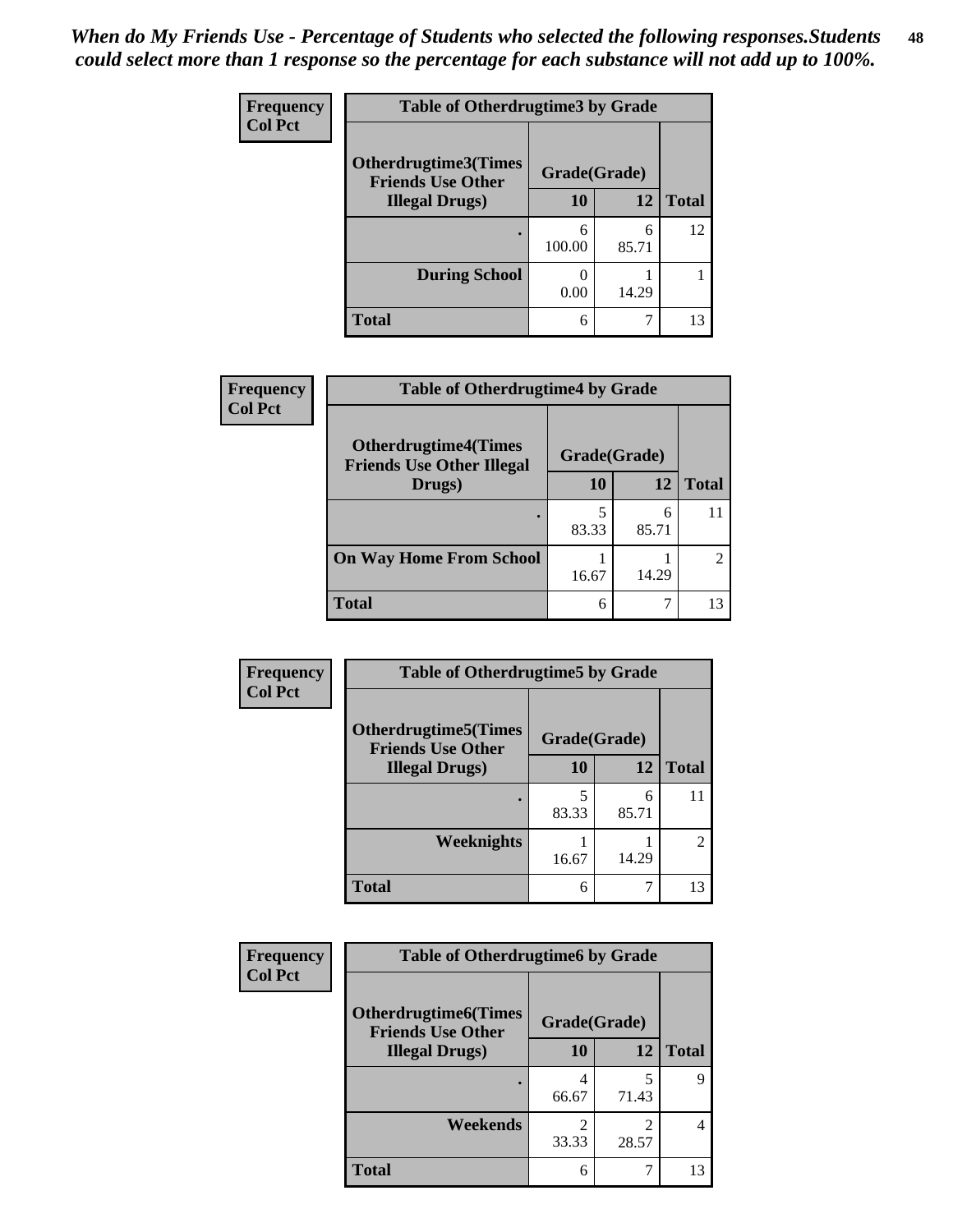| Frequency      |                                                                                                            |                                   | <b>Table of Educationalcohol by Grade</b> |              |  |  |
|----------------|------------------------------------------------------------------------------------------------------------|-----------------------------------|-------------------------------------------|--------------|--|--|
| <b>Col Pct</b> | Educationalcohol(I<br>have been taught<br>about alcohol,<br>tobacco,<br>and other drugs<br>within the last | Grade(Grade)                      |                                           |              |  |  |
|                | year at school)                                                                                            | 10                                | 12                                        | <b>Total</b> |  |  |
|                | Yes                                                                                                        | 4<br>66.67                        | $\mathcal{D}_{\mathcal{L}}$<br>28.57      | 6            |  |  |
|                | N <sub>0</sub>                                                                                             | $\overline{\mathcal{L}}$<br>33.33 | 5<br>71.43                                | 7            |  |  |
|                | <b>Total</b>                                                                                               | 6                                 | 7                                         | 13           |  |  |

| Frequency      | <b>Table of Eversmoked by Grade</b>         |            |            |              |
|----------------|---------------------------------------------|------------|------------|--------------|
| <b>Col Pct</b> | Eversmoked(I<br>Grade(Grade)<br>have smoked |            |            |              |
|                | a cigarette)                                | 10         | 12         | <b>Total</b> |
|                | <b>Yes</b>                                  | 4<br>66.67 | 3<br>42.86 |              |
|                | N <sub>0</sub>                              | 2<br>33.33 | 4<br>57.14 | 6            |
|                | <b>Total</b>                                | 6          | 7          | 13           |

| Frequency      | <b>Table of Drovedrinking by Grade</b>                                                                              |                    |            |              |
|----------------|---------------------------------------------------------------------------------------------------------------------|--------------------|------------|--------------|
| <b>Col Pct</b> | Drovedrinking(In<br>the past 30 days I<br>have driven a car<br>or other vehicle<br>while I was<br>drinking alcohol) | Grade(Grade)<br>10 | 12         | <b>Total</b> |
|                | <b>Yes</b>                                                                                                          | 16.67              | 3<br>42.86 | 4            |
|                | N <sub>0</sub>                                                                                                      | 5<br>83.33         | 4<br>57.14 | 9            |
|                | <b>Total</b>                                                                                                        | 6                  |            | 13           |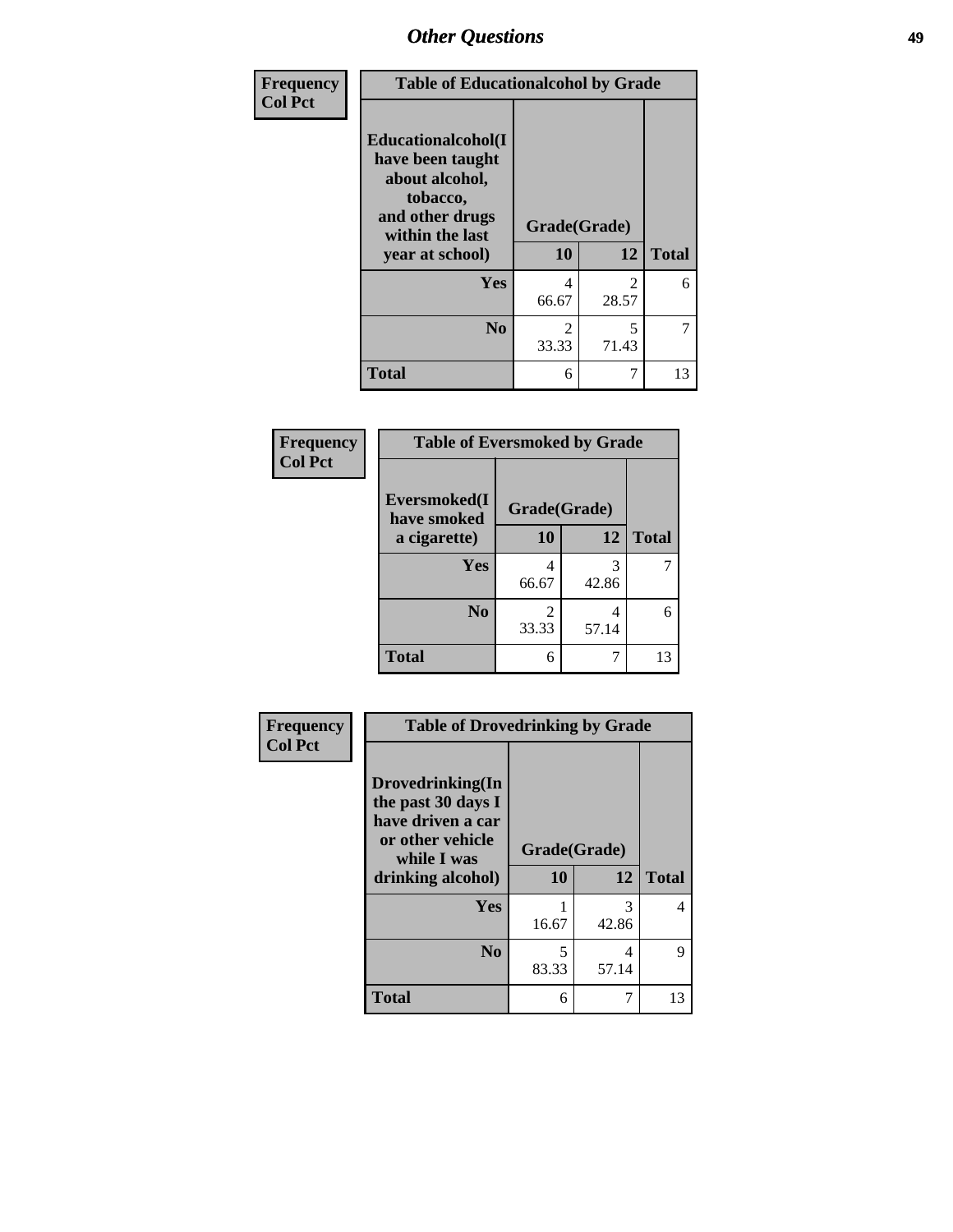| <b>Frequency</b> | <b>Table of Rodedrinking by Grade</b>                                                                      |              |            |              |
|------------------|------------------------------------------------------------------------------------------------------------|--------------|------------|--------------|
| <b>Col Pct</b>   | Rodedrinking(In<br>the past 30 days<br>I have ridden in<br>a car with a<br>driver who had<br>been drinking | Grade(Grade) |            |              |
|                  | alcohol)                                                                                                   | 10           | 12         | <b>Total</b> |
|                  | Yes                                                                                                        | 2<br>33.33   | 3<br>42.86 | 5            |
|                  | No                                                                                                         | 4<br>66.67   | 4<br>57.14 | 8            |
|                  | <b>Total</b>                                                                                               | 6            |            | 13           |

#### **Frequency Col Pct**

| <b>Table of Drugsschool by Grade</b>                                                                                      |              |            |              |  |  |
|---------------------------------------------------------------------------------------------------------------------------|--------------|------------|--------------|--|--|
| <b>Drugsschool</b> (During<br>the past 12 months,<br>I have been offered,<br>sold,<br>or given illegal<br>drugs on school | Grade(Grade) |            |              |  |  |
| property)                                                                                                                 | 10           | 12         | <b>Total</b> |  |  |
| Yes                                                                                                                       | 16.67        | 3<br>42.86 | 4            |  |  |
| N <sub>0</sub>                                                                                                            | 5<br>83.33   | 4<br>57.14 | 9            |  |  |
| <b>Total</b>                                                                                                              | 6            |            | 13           |  |  |

| Frequency      | <b>Table of Helpbullied by Grade</b>                 |                         |                                      |              |  |  |  |
|----------------|------------------------------------------------------|-------------------------|--------------------------------------|--------------|--|--|--|
| <b>Col Pct</b> | $Helpb$ ullied $(I$<br>would help<br>someone who was | Grade(Grade)            |                                      |              |  |  |  |
|                | being bullied)                                       | 10                      | 12                                   | <b>Total</b> |  |  |  |
|                | <b>Strongly Agree</b>                                | $\mathfrak{D}$<br>33.33 | $\mathfrak{D}$<br>28.57              | 4            |  |  |  |
|                | <b>Somewhat Agree</b>                                | 3<br>50.00              | 3<br>42.86                           | 6            |  |  |  |
|                | <b>Strongly Disagree</b>                             | 16.67                   | $\mathcal{D}_{\mathcal{A}}$<br>28.57 | 3            |  |  |  |
|                | <b>Total</b>                                         | 6                       | 7                                    | 13           |  |  |  |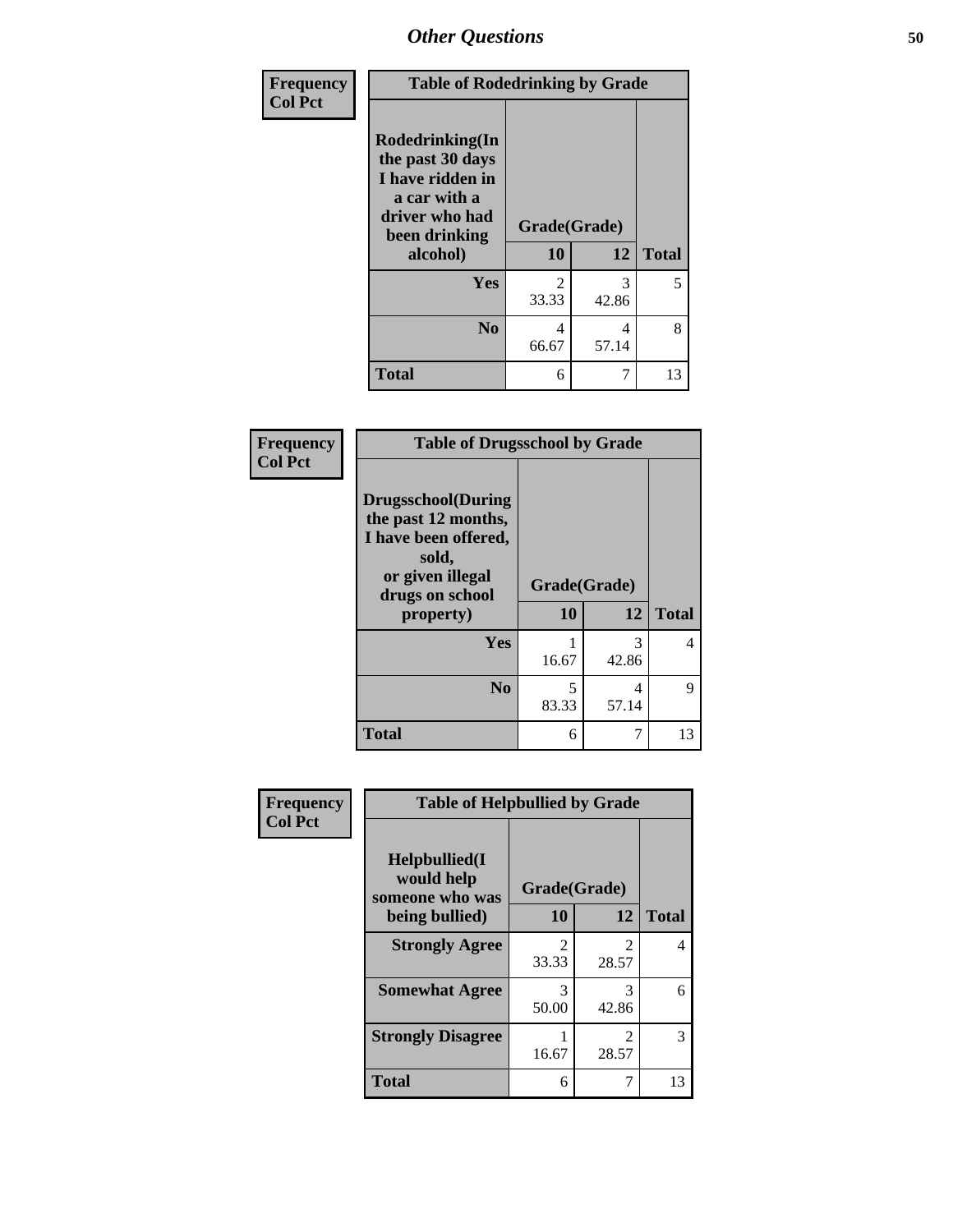| Frequency      |              | <b>Table of Grade by Bingedrinking</b> |                                                                                                                   |                          |                               |                   |              |
|----------------|--------------|----------------------------------------|-------------------------------------------------------------------------------------------------------------------|--------------------------|-------------------------------|-------------------|--------------|
| <b>Row Pct</b> |              |                                        | <b>Bingedrinking(I have drunk</b><br>five or more drinks of alcohol<br>at one sitting during the last 30<br>days) |                          |                               |                   |              |
|                | Grade(Grade) | 0<br><b>Days</b>                       | 3 <sub>to</sub><br>5<br>days                                                                                      | <b>6 to</b><br>9<br>days | <b>20</b><br>to<br>29<br>days | All<br>30<br>days | <b>Total</b> |
|                | 10           | $\mathcal{R}$<br>50.00                 | $\theta$<br>0.00                                                                                                  | $\mathcal{D}$<br>33.33   | $\theta$<br>0.00              | 16.67             | 6            |
|                | 12           | 4<br>57.14                             | 2<br>28.57                                                                                                        | 0<br>0.00                | 14.29                         | 0<br>0.00         | 7            |
|                | <b>Total</b> | 7                                      | $\overline{2}$                                                                                                    | $\overline{2}$           |                               |                   | 13           |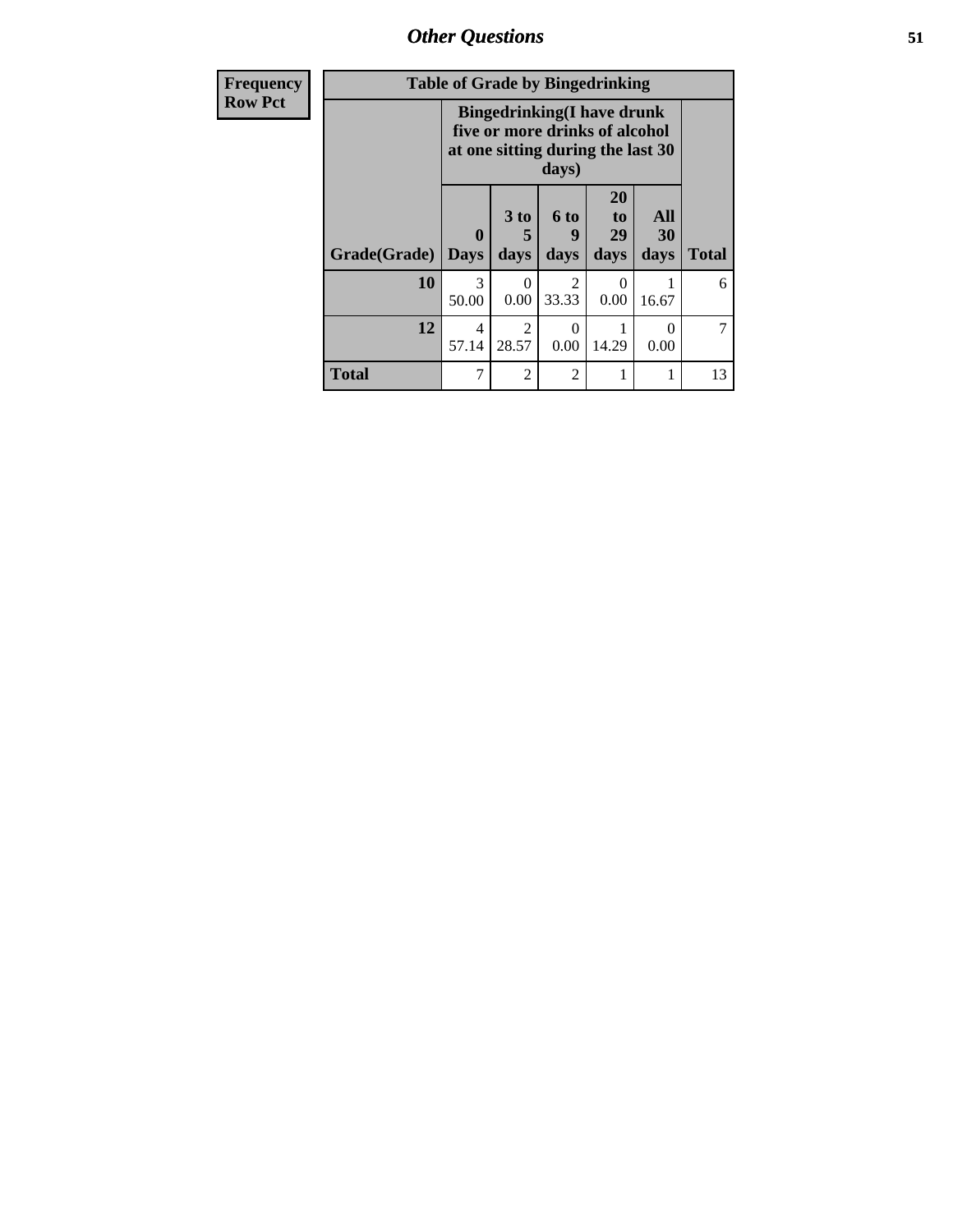## *Nutrition* **52**

| <b>Frequency</b> | <b>Table of Grade by Dairy</b> |                                                                 |                          |                                    |              |
|------------------|--------------------------------|-----------------------------------------------------------------|--------------------------|------------------------------------|--------------|
| <b>Row Pct</b>   |                                | Dairy (I eat at least 3 servings of<br>dairy products each day) |                          |                                    |              |
|                  | Grade(Grade)                   | <b>Strongly</b><br>Agree                                        | <b>Somewhat</b><br>Agree | <b>Somewhat</b><br><b>Disagree</b> | <b>Total</b> |
|                  | 10                             | 2<br>33.33                                                      | 4<br>66.67               | 0.00                               | 6            |
|                  | 12                             | 2<br>28.57                                                      | 3<br>42.86               | ി<br>28.57                         |              |
|                  | <b>Total</b>                   | 4                                                               |                          | 2                                  | 13           |

| Frequency      |              |                                                                          | <b>Table of Grade by Fruitveg</b> |                     |                                        |              |
|----------------|--------------|--------------------------------------------------------------------------|-----------------------------------|---------------------|----------------------------------------|--------------|
| <b>Row Pct</b> |              | Fruitveg(I eat at least 5 servings of fruits<br>and vegetables each day) |                                   |                     |                                        |              |
|                | Grade(Grade) | <b>Strongly</b><br>Agree                                                 | Agree                             | Somewhat   Somewhat | <b>Strongly</b><br>Disagree   Disagree | <b>Total</b> |
|                | 10           | 0.00                                                                     | 4<br>66.67                        | 33.33               | $\left($<br>0.00                       | 6            |
|                | 12           | 14.29                                                                    | 2<br>28.57                        | 42.86               | 14.29                                  |              |
|                | <b>Total</b> |                                                                          | 6                                 |                     |                                        | 13           |

| Frequency      |              |                          |                                                                       | <b>Table of Grade by Cafeteriahealthy</b> |                                    |              |
|----------------|--------------|--------------------------|-----------------------------------------------------------------------|-------------------------------------------|------------------------------------|--------------|
| <b>Row Pct</b> |              |                          | Cafeteriahealthy (School meals in my<br>school cafeteria are healthy) |                                           |                                    |              |
|                | Grade(Grade) | <b>Strongly</b><br>Agree | Agree                                                                 | Somewhat Somewhat<br><b>Disagree</b>      | <b>Strongly</b><br><b>Disagree</b> | <b>Total</b> |
|                | 10           | 16.67                    | າ<br>33.33                                                            | 16.67                                     | 33.33                              | 6            |
|                | 12           | 0.00                     | າ<br>28.57                                                            | 42.86                                     | 28.57                              |              |
|                | <b>Total</b> |                          | 4                                                                     |                                           | 4                                  | 13           |

| <b>Frequency</b> |              |                          |                                                                                           | <b>Table of Grade by Cafeterianutrition</b> |                                    |              |
|------------------|--------------|--------------------------|-------------------------------------------------------------------------------------------|---------------------------------------------|------------------------------------|--------------|
| <b>Row Pct</b>   |              |                          | <b>Cafeterianutrition</b> (Facts about nutrition<br>are available in my school cafeteria) |                                             |                                    |              |
|                  | Grade(Grade) | <b>Strongly</b><br>Agree | Agree                                                                                     | Somewhat Somewhat<br><b>Disagree</b>        | <b>Strongly</b><br><b>Disagree</b> | <b>Total</b> |
|                  | 10           | 16.67                    | $\mathfrak{D}$<br>33.33                                                                   | 16.67                                       | 33.33                              | 6            |
|                  | 12           | 0.00                     | 14.29                                                                                     | 3<br>42.86                                  | 3<br>42.86                         |              |
|                  | <b>Total</b> |                          | 3                                                                                         |                                             |                                    | 13           |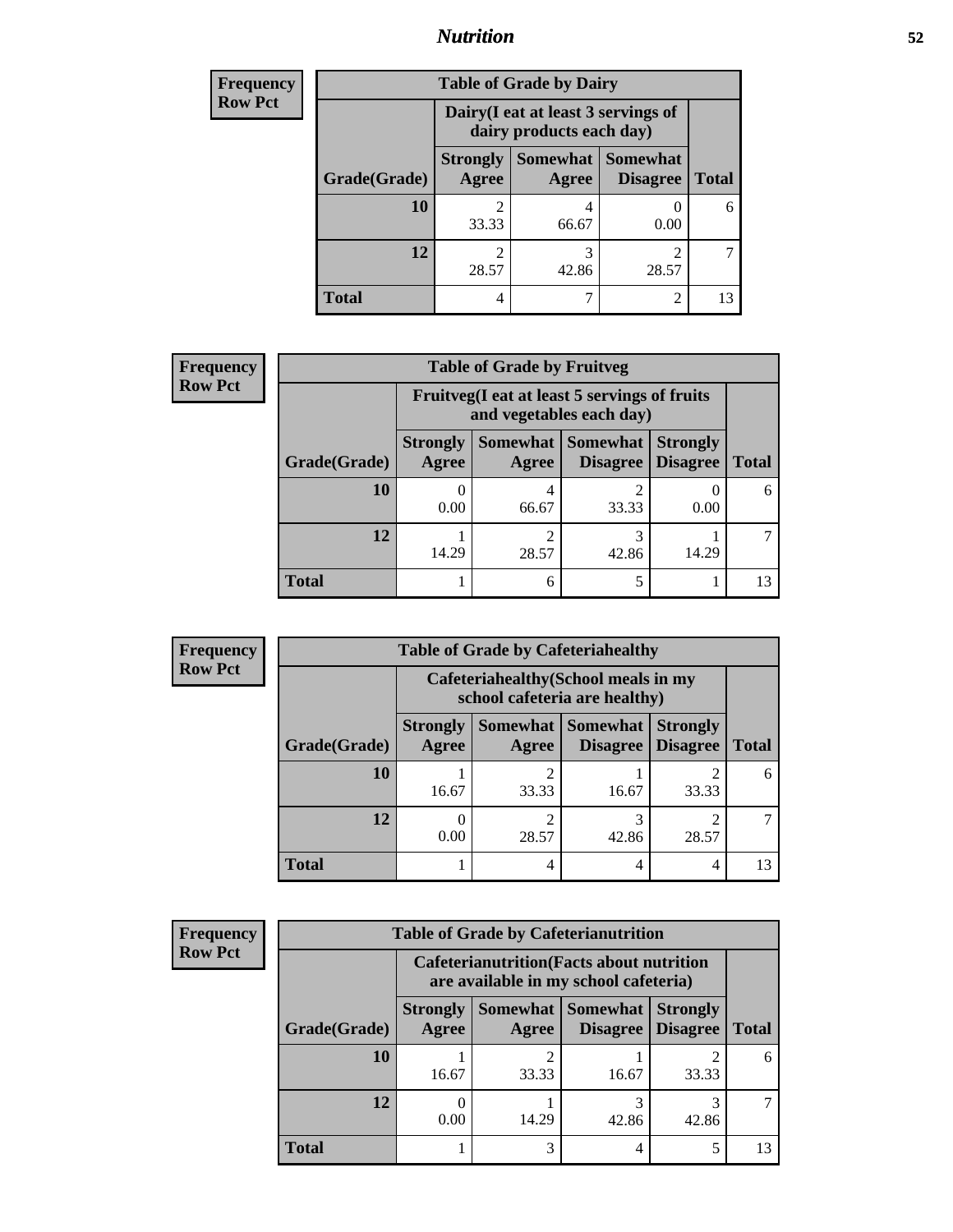## *Nutrition* **53**

| <b>Frequency</b> |
|------------------|
| Row Pct          |

| <b>Table of Grade by Schoollunch</b> |                          |                                                                                                     |       |       |    |  |  |
|--------------------------------------|--------------------------|-----------------------------------------------------------------------------------------------------|-------|-------|----|--|--|
|                                      |                          | Schoollunch(I eat school lunch three or<br>more times per week)                                     |       |       |    |  |  |
| Grade(Grade)                         | <b>Strongly</b><br>Agree | <b>Somewhat Somewhat</b><br><b>Strongly</b><br><b>Disagree</b><br><b>Total</b><br>Disagree<br>Agree |       |       |    |  |  |
| <b>10</b>                            | 3<br>50.00               | 16.67                                                                                               | 0.00  | 33.33 | 6  |  |  |
| 12                                   | 3<br>42.86               | 0.00                                                                                                | 14.29 | 42.86 |    |  |  |
| <b>Total</b>                         | 6                        |                                                                                                     |       | 5     | 13 |  |  |

| <b>Frequency</b> |  |
|------------------|--|
| <b>Row Pct</b>   |  |

| $\overline{\mathbf{y}}$ | <b>Table of Grade by Foodchoices</b> |                                                                     |                   |                 |                                               |              |  |
|-------------------------|--------------------------------------|---------------------------------------------------------------------|-------------------|-----------------|-----------------------------------------------|--------------|--|
|                         |                                      | Foodchoices (I make healthy food choices in<br>my school cafeteria) |                   |                 |                                               |              |  |
|                         | Grade(Grade)                         | <b>Strongly</b><br>Agree                                            | Somewhat<br>Agree | <b>Somewhat</b> | <b>Strongly</b><br><b>Disagree</b>   Disagree | <b>Total</b> |  |
|                         | 10                                   | 33.33                                                               | ി<br>33.33        | 16.67           | 16.67                                         | 6            |  |
|                         | 12                                   | 0.00                                                                | ി<br>28.57        | 28.57           | 42.86                                         |              |  |
|                         | <b>Total</b>                         | $\mathfrak{D}$                                                      | 4                 |                 | 4                                             | 13           |  |

| <b>Frequency</b> | <b>Table of Grade by Wholewheat</b> |                                                                                                             |            |                                        |                                    |              |
|------------------|-------------------------------------|-------------------------------------------------------------------------------------------------------------|------------|----------------------------------------|------------------------------------|--------------|
| <b>Row Pct</b>   |                                     | Wholewheat (There are whole wheat and<br>multigrain breads and cereals available in<br>my school cafeteria) |            |                                        |                                    |              |
|                  | Grade(Grade)                        | <b>Strongly</b><br>Agree                                                                                    | Agree      | Somewhat   Somewhat<br><b>Disagree</b> | <b>Strongly</b><br><b>Disagree</b> | <b>Total</b> |
|                  | 10                                  | 33.33                                                                                                       | 16.67      | 16.67                                  | 33.33                              | 6            |
|                  | 12                                  | 0.00                                                                                                        | 4<br>57.14 | 14.29                                  | 28.57                              |              |
|                  | <b>Total</b>                        | $\overline{c}$                                                                                              | 5          | 2                                      | $\overline{4}$                     | 13           |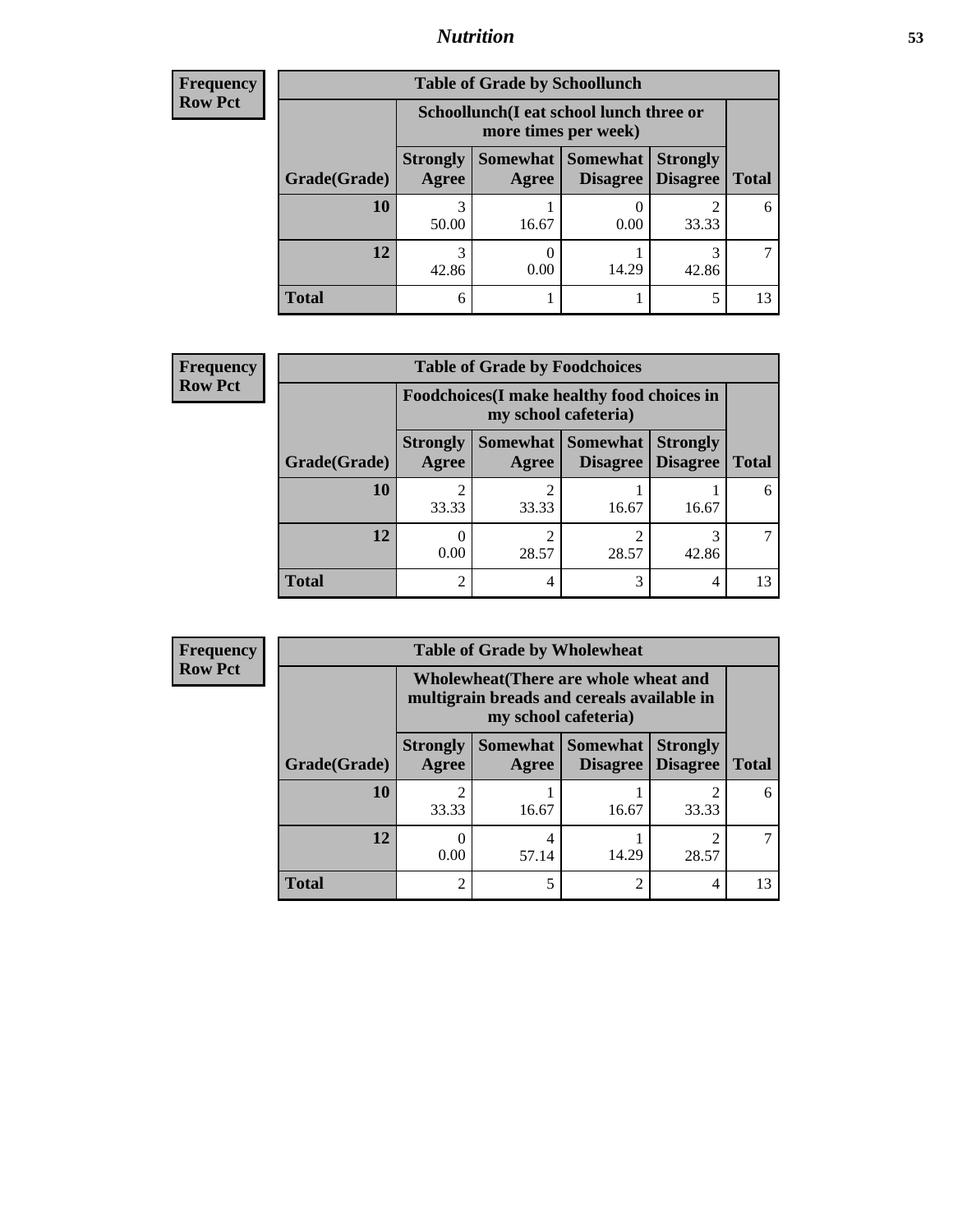## *Nutrition* **54**

**Frequency Row Pct**

| <b>Table of Grade by Healthyvending</b> |                                                                                                                                               |                   |                             |                                    |              |  |  |
|-----------------------------------------|-----------------------------------------------------------------------------------------------------------------------------------------------|-------------------|-----------------------------|------------------------------------|--------------|--|--|
|                                         | Healthyvending (If only healthy snacks and<br>beverages were available in the vending<br>machines during the school day,<br>I would buy them) |                   |                             |                                    |              |  |  |
| Grade(Grade)                            | <b>Strongly</b><br>Agree                                                                                                                      | Somewhat<br>Agree | <b>Somewhat</b><br>Disagree | <b>Strongly</b><br><b>Disagree</b> | <b>Total</b> |  |  |
| 10                                      | 16.67                                                                                                                                         | 4<br>66.67        | 0.00                        | 16.67                              | 6            |  |  |
| 12                                      | 0.00                                                                                                                                          | 3<br>42.86        | 14.29                       | 3<br>42.86                         |              |  |  |
| <b>Total</b>                            |                                                                                                                                               |                   |                             | 4                                  | 13           |  |  |

**Frequency Row Pct**

| <b>Table of Grade by Schoolbreakfast</b> |                                                                                                                                        |            |       |       |    |  |  |
|------------------------------------------|----------------------------------------------------------------------------------------------------------------------------------------|------------|-------|-------|----|--|--|
|                                          | Schoolbreakfast(If breakfast were<br>available at school,<br>but outside the cafeteria,<br>I would eat breakfast at school more often) |            |       |       |    |  |  |
| Grade(Grade)                             | Somewhat Somewhat<br><b>Strongly</b><br><b>Strongly</b><br><b>Disagree</b><br><b>Total</b><br>Agree<br>Disagree<br>Agree               |            |       |       |    |  |  |
| 10                                       | 2<br>33.33                                                                                                                             | 3<br>50.00 | 0.00  | 16.67 | 6  |  |  |
| 12                                       | 3<br>42.86                                                                                                                             | ി<br>28.57 | 14.29 | 14.29 |    |  |  |
| <b>Total</b>                             | 5                                                                                                                                      | 5          |       | 2     | 13 |  |  |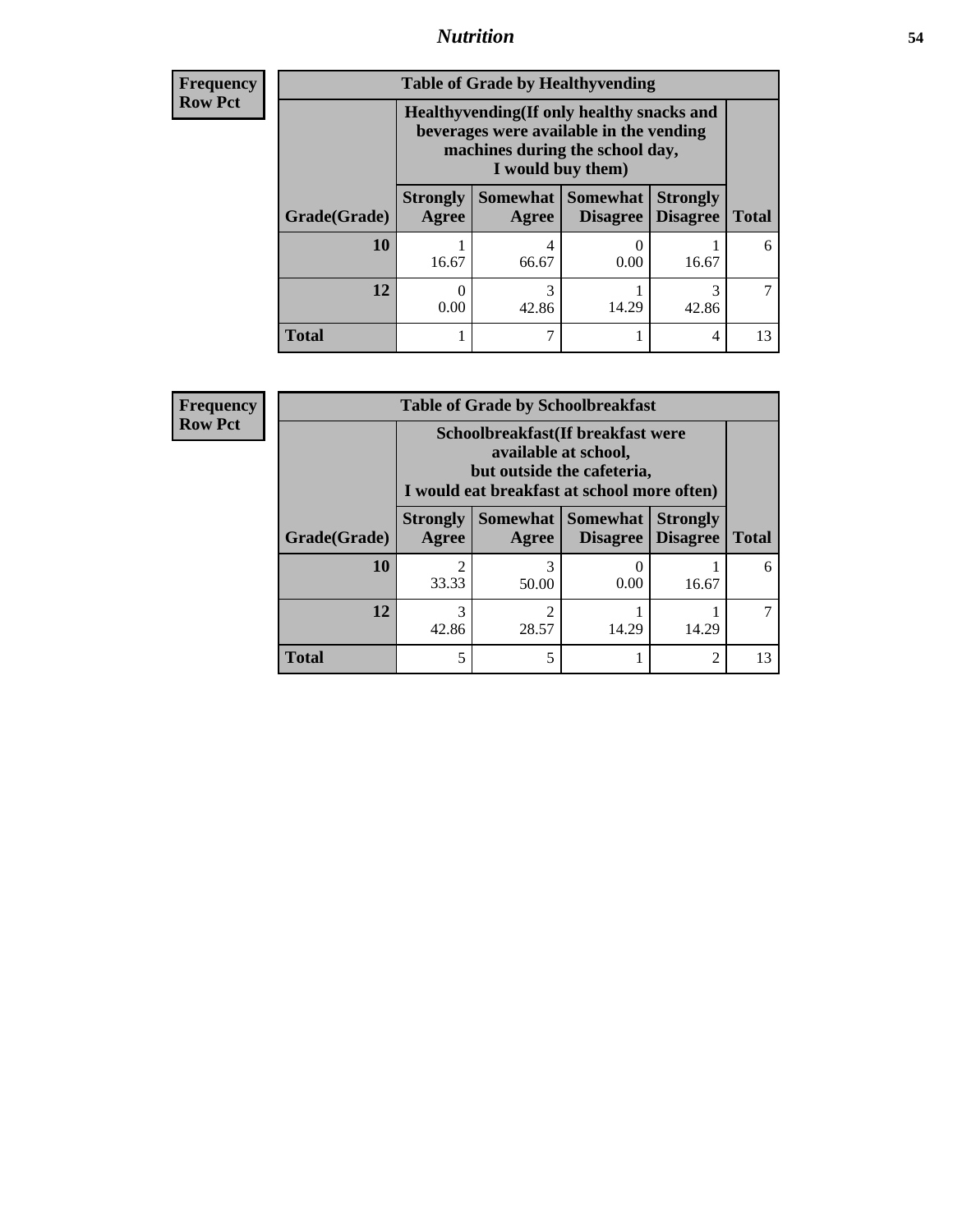| Frequency<br><b>Col Pct</b> | <b>Table of Educationaids by Grade</b>                                                                    |                         |                         |              |  |
|-----------------------------|-----------------------------------------------------------------------------------------------------------|-------------------------|-------------------------|--------------|--|
|                             | <b>Educationaids</b> (I<br>have been<br>taught about<br><b>HIV/AIDS</b> at<br>school in the<br>past year) | Grade(Grade)<br>10      | 12                      | <b>Total</b> |  |
|                             | <b>Yes</b>                                                                                                | 4<br>66.67              | $\mathfrak{D}$<br>28.57 | 6            |  |
|                             | N <sub>0</sub>                                                                                            | $\mathfrak{D}$<br>33.33 | 5<br>71.43              | 7            |  |
|                             | <b>Total</b>                                                                                              | 6                       | 7                       | 13           |  |

| Frequency      | <b>Table of Educationcharacter by Grade</b>                         |              |                         |              |  |  |
|----------------|---------------------------------------------------------------------|--------------|-------------------------|--------------|--|--|
| <b>Col Pct</b> | <b>Educationcharacter(I)</b><br>have been taught<br>about character | Grade(Grade) |                         |              |  |  |
|                | education in the past<br>year at school)                            | <b>10</b>    | 12                      | <b>Total</b> |  |  |
|                | Yes                                                                 | 5<br>83.33   | $\mathfrak{D}$<br>28.57 |              |  |  |
|                | N <sub>0</sub>                                                      | 16.67        | 5<br>71.43              | 6            |  |  |
|                | <b>Total</b>                                                        | 6            | 7                       | 13           |  |  |

| Frequency      | <b>Table of Gradcoach1 by Grade</b>              |              |            |              |  |
|----------------|--------------------------------------------------|--------------|------------|--------------|--|
| <b>Col Pct</b> | Gradcoach1(I<br>know who my<br><b>Graduation</b> | Grade(Grade) |            |              |  |
|                | Coach is)                                        | 10           | 12         | <b>Total</b> |  |
|                | Yes                                              | 16.67        | 2<br>28.57 | 3            |  |
|                | N <sub>0</sub>                                   | 5<br>83.33   | 5<br>71.43 | 10           |  |
|                | <b>Total</b>                                     | 6            | 7          | 13           |  |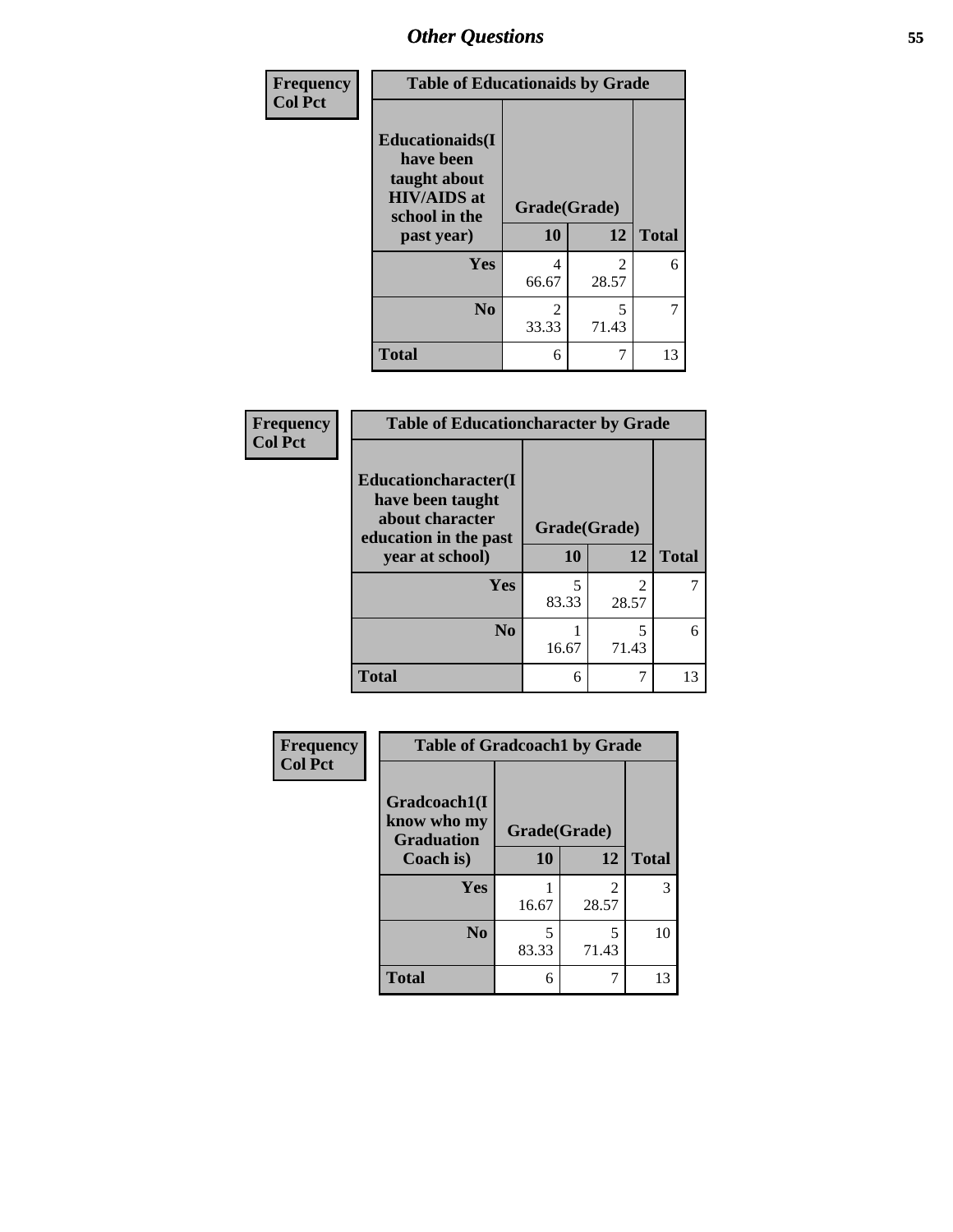| Frequency      | <b>Table of Gradcoach2 by Grade</b> |              |           |              |
|----------------|-------------------------------------|--------------|-----------|--------------|
| <b>Col Pct</b> |                                     |              |           |              |
|                | Gradcoach2(I<br>have                |              |           |              |
|                | contacted my<br><b>Graduation</b>   | Grade(Grade) |           |              |
|                | Coach)                              | 10           | 12        | <b>Total</b> |
|                | Yes                                 | 16.67        | 0<br>0.00 |              |
|                | N <sub>0</sub>                      | 5<br>83.33   | 100.00    | 12           |
|                | <b>Total</b>                        | 6            |           | 13           |

| Frequency<br><b>Col Pct</b> | <b>Table of Gradcoach3 by Grade</b>                                                   |                         |                         |              |  |  |
|-----------------------------|---------------------------------------------------------------------------------------|-------------------------|-------------------------|--------------|--|--|
|                             | Gradcoach3(I<br>have received<br>assistance<br>from my<br><b>Graduation</b><br>Coach) | Grade(Grade)<br>10      | 12                      | <b>Total</b> |  |  |
|                             | N <sub>0</sub>                                                                        | $\mathfrak{D}$<br>33.33 | $\mathfrak{D}$<br>28.57 | 4            |  |  |
|                             | Don't know                                                                            | 4<br>66.67              | 5<br>71.43              | 9            |  |  |
|                             | <b>Total</b>                                                                          | 6                       | 7                       | 13           |  |  |

| Frequency      | <b>Table of Selfharm by Grade</b>                                                                                                                                          |              |             |              |
|----------------|----------------------------------------------------------------------------------------------------------------------------------------------------------------------------|--------------|-------------|--------------|
| <b>Col Pct</b> | <b>Selfharm</b> (During<br>the past 12<br>months,<br>I harmed myself<br>on purpose<br><b>Suicideconsider</b><br>During the past<br>12 months,<br>I seriously<br>considered | Grade(Grade) |             |              |
|                | suicide)                                                                                                                                                                   | 10           | 12          | <b>Total</b> |
|                | No                                                                                                                                                                         | 6<br>100.00  | 7<br>100.00 | 13           |
|                | <b>Total</b>                                                                                                                                                               | 6            | 7           | 13           |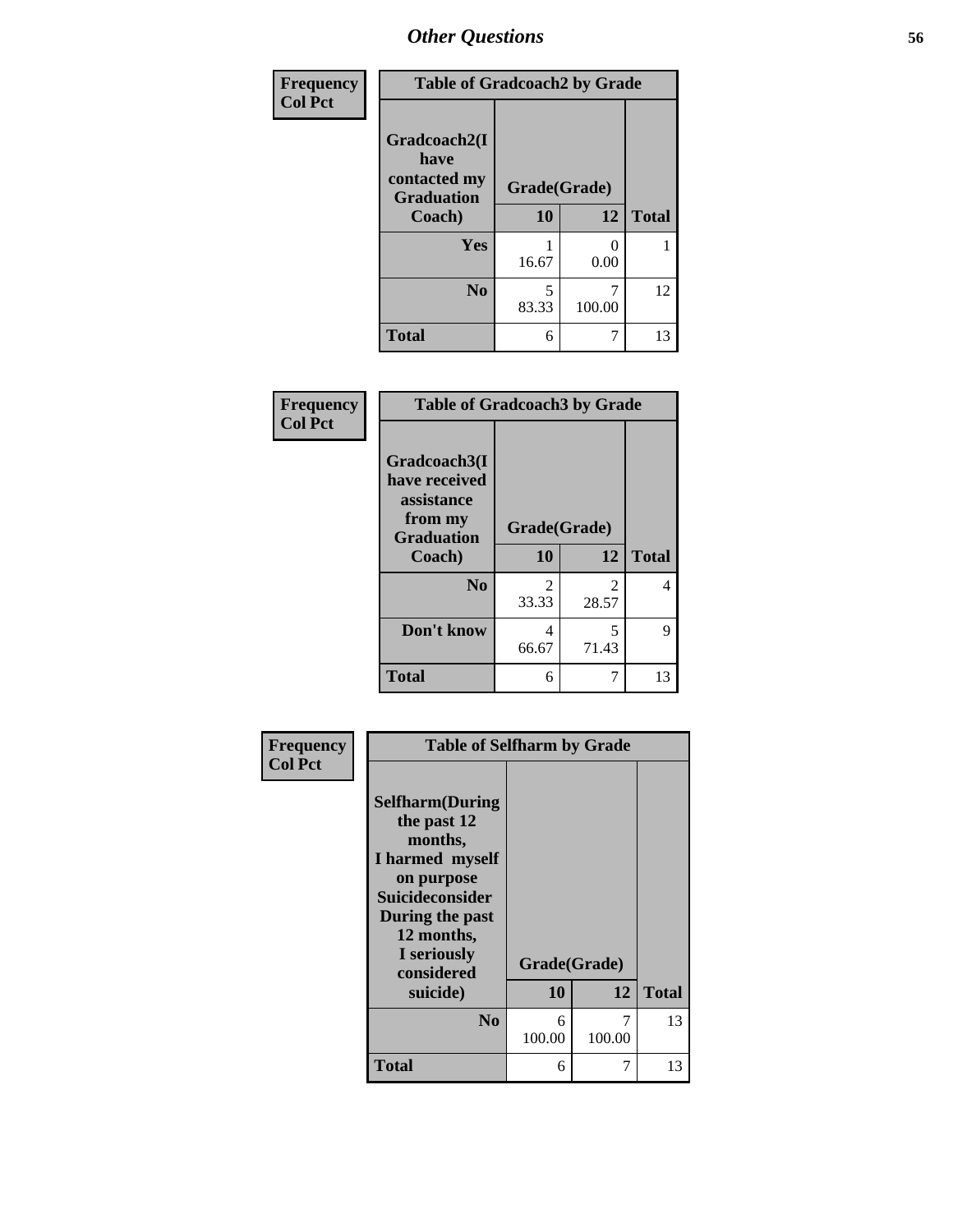| <b>Frequency</b> | <b>Table of Suicideconsider by Grade</b> |              |            |                |
|------------------|------------------------------------------|--------------|------------|----------------|
| <b>Col Pct</b>   |                                          | Grade(Grade) |            |                |
|                  | Suicideconsider                          | <b>10</b>    | 12         | <b>Total</b>   |
|                  | Yes                                      | 16.67        | 14.29      | $\overline{2}$ |
|                  | N <sub>0</sub>                           | 83.33        | 6<br>85.71 |                |
|                  | <b>Total</b>                             | 6            |            | 13             |

| Frequency      | <b>Table of Suicideattempt by Grade</b>              |              |            |              |
|----------------|------------------------------------------------------|--------------|------------|--------------|
| <b>Col Pct</b> | Suicideattempt(I<br>have attempted<br>suicide in the | Grade(Grade) |            |              |
|                | last year)                                           | 10           | 12         | <b>Total</b> |
|                | Yes                                                  | 0<br>0.00    | 14.29      |              |
|                | N <sub>0</sub>                                       | 6<br>100.00  | 6<br>85.71 | 12           |
|                | <b>Total</b>                                         | 6            |            | 13           |

| Frequency      | <b>Table of Instantmessaged by Grade</b>                       |              |            |              |  |  |  |  |
|----------------|----------------------------------------------------------------|--------------|------------|--------------|--|--|--|--|
| <b>Col Pct</b> | <b>Instantmessaged</b> (I<br>have instant<br>messaged people I | Grade(Grade) |            |              |  |  |  |  |
|                | do not even know)                                              | 10           | 12         | <b>Total</b> |  |  |  |  |
|                | Yes                                                            | 2<br>33.33   | 4<br>57.14 |              |  |  |  |  |
|                | No                                                             | 4<br>66.67   | 3<br>42.86 |              |  |  |  |  |
|                | <b>Total</b>                                                   | 6            | 7          | 13           |  |  |  |  |

| Frequency<br><b>Col Pct</b> | <b>Table of Getsalong by Grade</b>                  |              |            |              |
|-----------------------------|-----------------------------------------------------|--------------|------------|--------------|
|                             | Getsalong(I get<br>along with other<br>students and | Grade(Grade) |            |              |
|                             | adults)                                             | 10           | 12         | <b>Total</b> |
|                             | <b>Strongly Agree</b>                               | 3<br>50.00   | 3<br>42.86 | 6            |
|                             | <b>Somewhat Agree</b>                               | 50.00        | 4<br>57.14 | 7            |
|                             | <b>Total</b>                                        | 6            |            | 13           |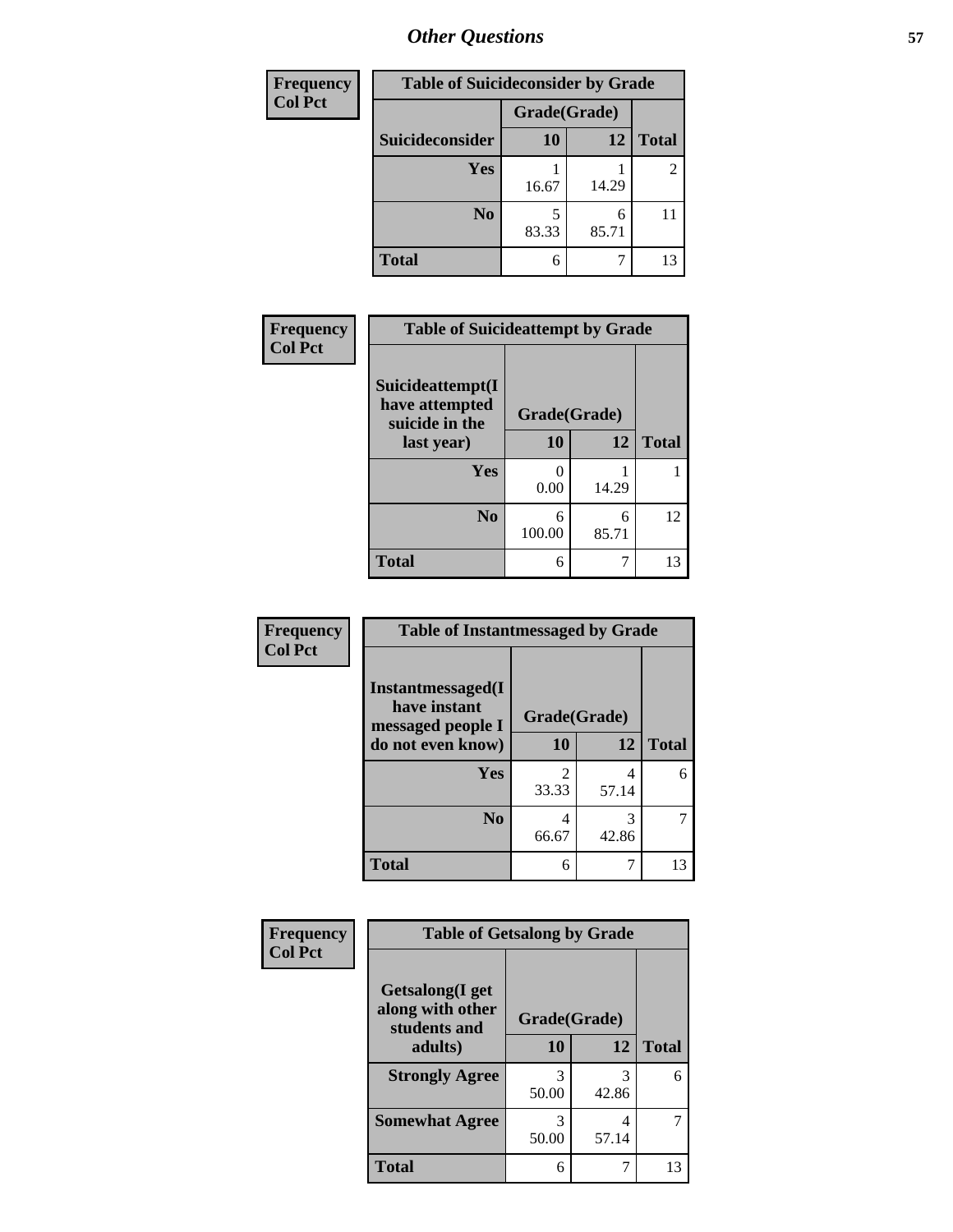| Frequency      | <b>Table of Safehome by Grade</b> |              |       |              |  |  |  |
|----------------|-----------------------------------|--------------|-------|--------------|--|--|--|
| <b>Col Pct</b> | Safehome(I feel                   | Grade(Grade) |       |              |  |  |  |
|                | safe at home)                     | 10           | 12    | <b>Total</b> |  |  |  |
|                | <b>Strongly Agree</b>             | 83.33        | 57.14 | 9            |  |  |  |
|                | <b>Somewhat Agree</b>             | 16.67        | 42.86 | 4            |  |  |  |
|                | Total                             | 6            |       | 13           |  |  |  |

| Frequency<br><b>Col Pct</b> |                                                                                                    | <b>Table of Adulttalk by Grade</b> |                         |              |
|-----------------------------|----------------------------------------------------------------------------------------------------|------------------------------------|-------------------------|--------------|
|                             | <b>Adulttalk</b> (I<br>know an<br>adult at<br>school that<br>I can talk<br>with if I<br>need help) | Grade(Grade)<br>10                 | 12                      | <b>Total</b> |
|                             |                                                                                                    |                                    |                         |              |
|                             | Yes                                                                                                | 4<br>66.67                         | 5<br>71.43              | 9            |
|                             | N <sub>0</sub>                                                                                     | $\mathfrak{D}$<br>33.33            | $\mathfrak{D}$<br>28.57 | 4            |
|                             | <b>Total</b>                                                                                       | 6                                  | 7                       | 13           |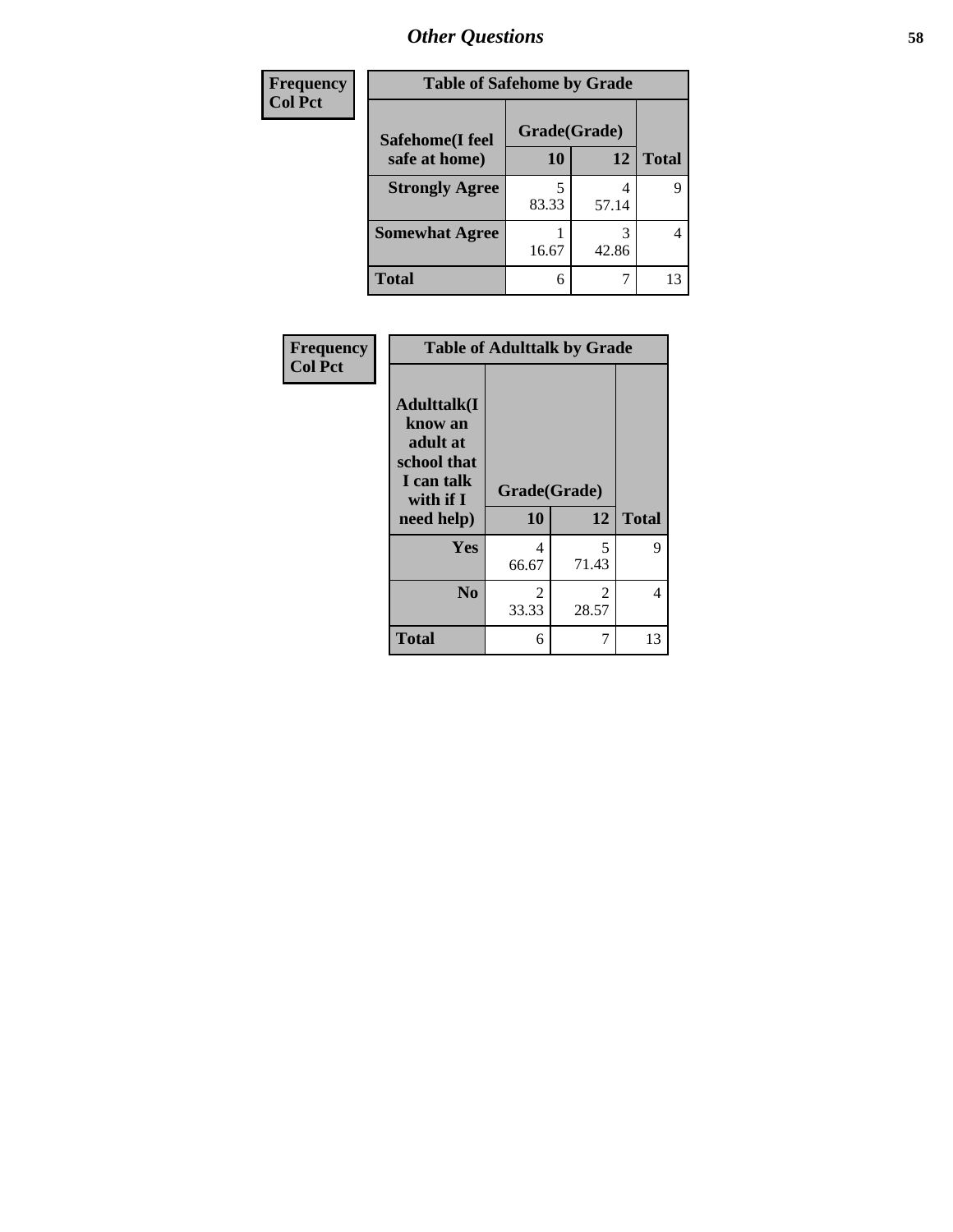### **Frequency Row Pct**

| <b>Table of Grade by Tytime</b> |       |                                                                                           |                      |                      |                   |              |  |  |  |
|---------------------------------|-------|-------------------------------------------------------------------------------------------|----------------------|----------------------|-------------------|--------------|--|--|--|
|                                 |       | Tvtime (On an average school day,<br>how much unsupervised time do I spend watching<br>TV |                      |                      |                   |              |  |  |  |
| Grade(Grade)                    |       | None   hour/day                                                                           | $2 - 3$<br>hours/day | $4 - 5$<br>hours/day | $6+$<br>hours/day | <b>Total</b> |  |  |  |
| <b>10</b>                       | 0.00  | 16.67                                                                                     | 33.33                | 33.33                | 16.67             | 6            |  |  |  |
| 12                              | 14.29 | 14.29                                                                                     | 28.57                | 14.29                | 28.57             |              |  |  |  |
| <b>Total</b>                    |       | $\overline{c}$                                                                            | 4                    | 3                    | 3                 | 13           |  |  |  |

| Frequency      |                         | <b>Table of Grade by Computertime</b> |                                                                                                      |                      |                                  |           |              |  |  |
|----------------|-------------------------|---------------------------------------|------------------------------------------------------------------------------------------------------|----------------------|----------------------------------|-----------|--------------|--|--|
| <b>Row Pct</b> |                         |                                       | Computertime (On an average school day,<br>how much unsupervised time do I spend on the<br>computer) |                      |                                  |           |              |  |  |
|                | Grade(Grade)   hour/day | <b>Less that</b>                      | hour/day                                                                                             | $2 - 3$<br>hours/day | $4 - 5$<br>hours/day   hours/day | $6+$      | <b>Total</b> |  |  |
|                | 10                      | ↑<br>33.33                            | 0.00                                                                                                 | 50.00                | 16.67                            | 0<br>0.00 | 6            |  |  |
|                | 12                      | 14.29                                 | 28.57                                                                                                | 42.86                | 0.00                             | 14.29     |              |  |  |
|                | <b>Total</b>            | 3                                     |                                                                                                      | h                    |                                  |           | 13           |  |  |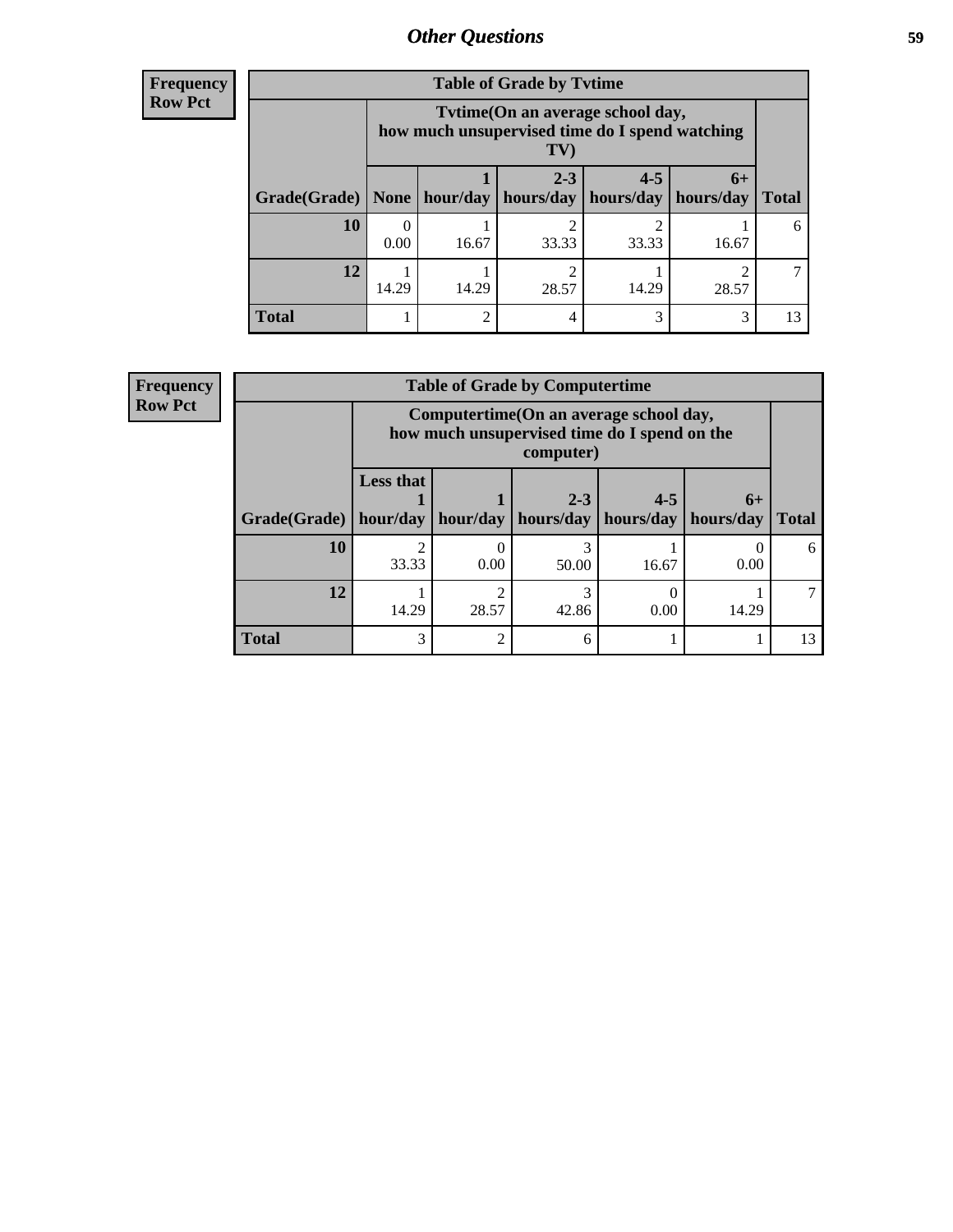### *Questions about Driving Laws* **60** *Driving Questions were asked only of high school students.*

| <b>Frequency</b> |
|------------------|
| <b>Row Pct</b>   |

| <b>Table of Grade by License1</b> |                                                                                                                                           |                                     |           |        |                      |              |  |  |  |
|-----------------------------------|-------------------------------------------------------------------------------------------------------------------------------------------|-------------------------------------|-----------|--------|----------------------|--------------|--|--|--|
|                                   | License1(During the first 6 months of driving<br>with a provisional license,<br>the only passengers who can ride with the<br>driver are:) |                                     |           |        |                      |              |  |  |  |
| Grade(Grade)                      | <b>Parent or</b>                                                                                                                          | Family<br><b>Guardian</b>   Members | Friends   | Anyone | Don't<br><b>Know</b> | <b>Total</b> |  |  |  |
| 10                                | 16.67                                                                                                                                     | $\mathfrak{D}$<br>33.33             | 16.67     | 0.00   | 2<br>33.33           | 6            |  |  |  |
| 12                                | ⌒<br>28.57                                                                                                                                | 4<br>57.14                          | 0<br>0.00 | 14.29  | 0.00                 |              |  |  |  |
| <b>Total</b>                      | 3                                                                                                                                         | 6                                   |           |        | $\overline{2}$       | 13           |  |  |  |

| <b>Frequency</b> |              | <b>Table of Grade by License2</b>                                                                           |                  |                                                      |                        |              |
|------------------|--------------|-------------------------------------------------------------------------------------------------------------|------------------|------------------------------------------------------|------------------------|--------------|
| <b>Row Pct</b>   |              | License2(17 yr old drivers with<br>a provisional driver's license<br>cannot drive between the hours<br>of:) |                  |                                                      |                        |              |
|                  | Grade(Grade) | <b>Midnight</b><br>to 6am                                                                                   | 1am<br>to<br>5am | N <sub>0</sub><br>curfew<br>for $17$<br>year<br>olds | Don't<br><b>Know</b>   | <b>Total</b> |
|                  | 10           | っ<br>33.33                                                                                                  | 16.67            | 16.67                                                | $\mathcal{D}$<br>33.33 | 6            |
|                  | 12           | 4<br>57.14                                                                                                  | 14.29            | 14.29                                                | 14.29                  |              |
|                  | <b>Total</b> | 6                                                                                                           | $\overline{c}$   | $\mathcal{D}$                                        | 3                      | 13           |

| <b>Frequency</b> | <b>Table of Grade by License3</b> |                                                            |                         |           |                         |               |              |  |
|------------------|-----------------------------------|------------------------------------------------------------|-------------------------|-----------|-------------------------|---------------|--------------|--|
| <b>Row Pct</b>   |                                   | License3(For drivers under the<br>what level of alcohol is |                         |           |                         |               |              |  |
|                  | Grade(Grade)                      | 0.02                                                       | 0.04                    | 0.06      | 0.08                    | Don't<br>know | <b>Total</b> |  |
|                  | 10                                | $\Omega$<br>0.00                                           | $\overline{2}$<br>33.33 | 0<br>0.00 | $\mathfrak{D}$<br>33.33 | 2<br>33.33    | 6            |  |
|                  | 12                                | 3<br>42.86                                                 | 14.29                   | 14.29     | 14.29                   | 14.29         | 7            |  |
|                  | Total                             | 3                                                          | 3                       |           | 3                       | 3             | 13           |  |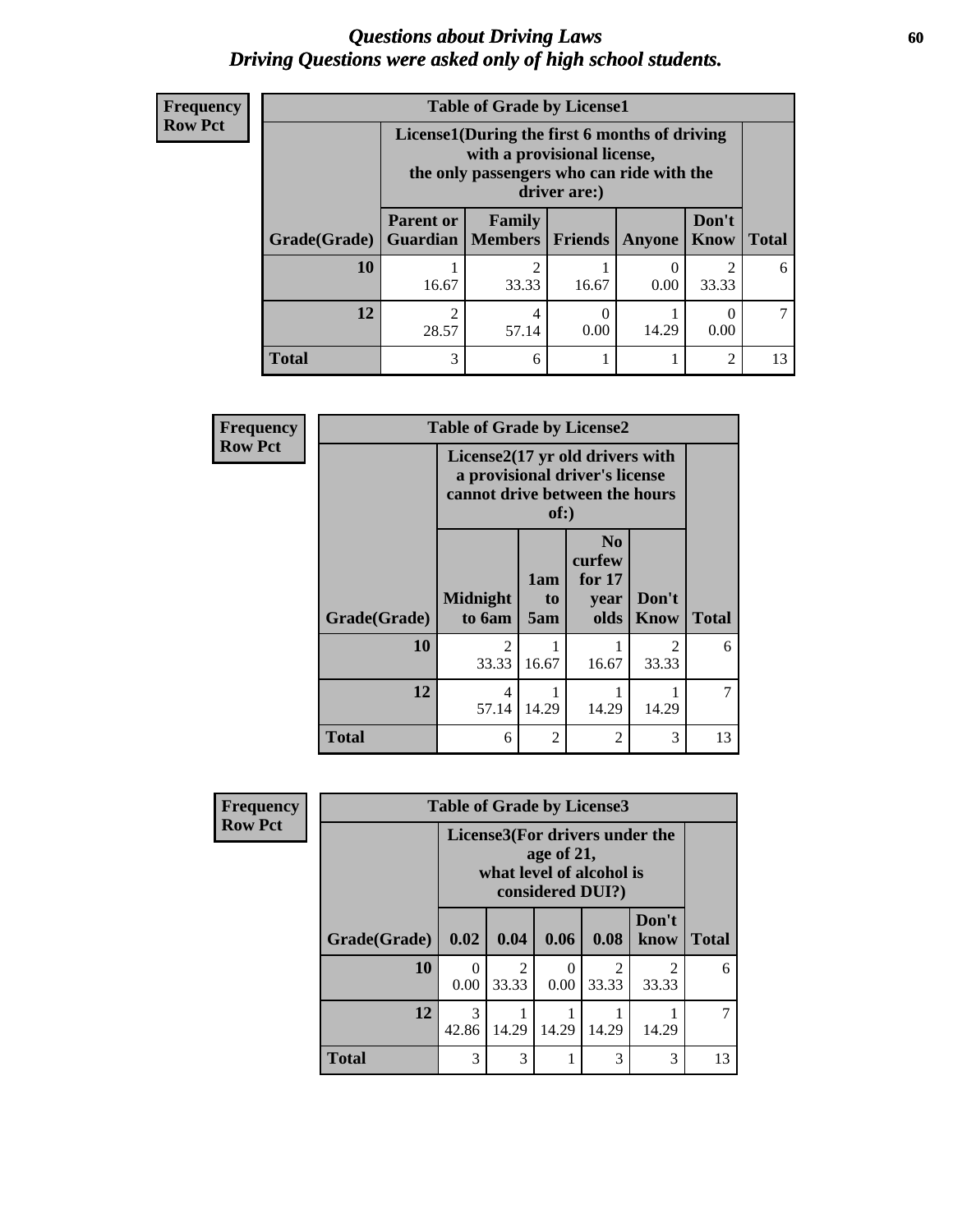### *Questions about Driving Laws* **61** *Driving Questions were asked only of high school students.*

| <b>Frequency</b> | <b>Table of Grade by License4</b> |                                                                                                           |              |                         |                               |                  |              |
|------------------|-----------------------------------|-----------------------------------------------------------------------------------------------------------|--------------|-------------------------|-------------------------------|------------------|--------------|
| <b>Row Pct</b>   |                                   | License4(A driver under 21<br>automatically loses his/her license if<br>caught exceeding the posted speet |              |                         |                               |                  |              |
|                  | Grade(Grade)                      | $15+$<br>mph                                                                                              | $25+$<br>mph | $35+$<br>mph            | <b>Depends</b><br>on<br>judge | Don't<br>know    | <b>Total</b> |
|                  | 10                                | 16.67                                                                                                     | 0<br>0.00    | $\mathfrak{D}$<br>33.33 | 0<br>0.00                     | 3<br>50.00       | 6            |
|                  | 12                                | $\theta$<br>0.00                                                                                          | 3<br>42.86   | 14.29                   | 3<br>42.86                    | $\Omega$<br>0.00 |              |
|                  | <b>Total</b>                      | 1                                                                                                         | 3            | 3                       | 3                             | 3                | 13           |

| Frequency      | <b>Table of Grade by License5</b> |                                                                                                                                                             |                        |                        |              |
|----------------|-----------------------------------|-------------------------------------------------------------------------------------------------------------------------------------------------------------|------------------------|------------------------|--------------|
| <b>Row Pct</b> |                                   | License5(A)<br>Georgia teenager<br>with family<br>connections or a<br>good lawyer can<br>break a teen<br>driving law and<br>keep their driver's<br>license) |                        |                        |              |
|                | Grade(Grade)                      | <b>Yes</b>                                                                                                                                                  | N <sub>0</sub>         | Don't<br>know          | <b>Total</b> |
|                | 10                                | 16.67                                                                                                                                                       | 16.67                  | 4<br>66.67             | 6            |
|                | 12                                | 3<br>42.86                                                                                                                                                  | $\mathcal{L}$<br>28.57 | $\mathcal{L}$<br>28.57 | 7            |
|                | Total                             | 4                                                                                                                                                           | 3                      | 6                      | 13           |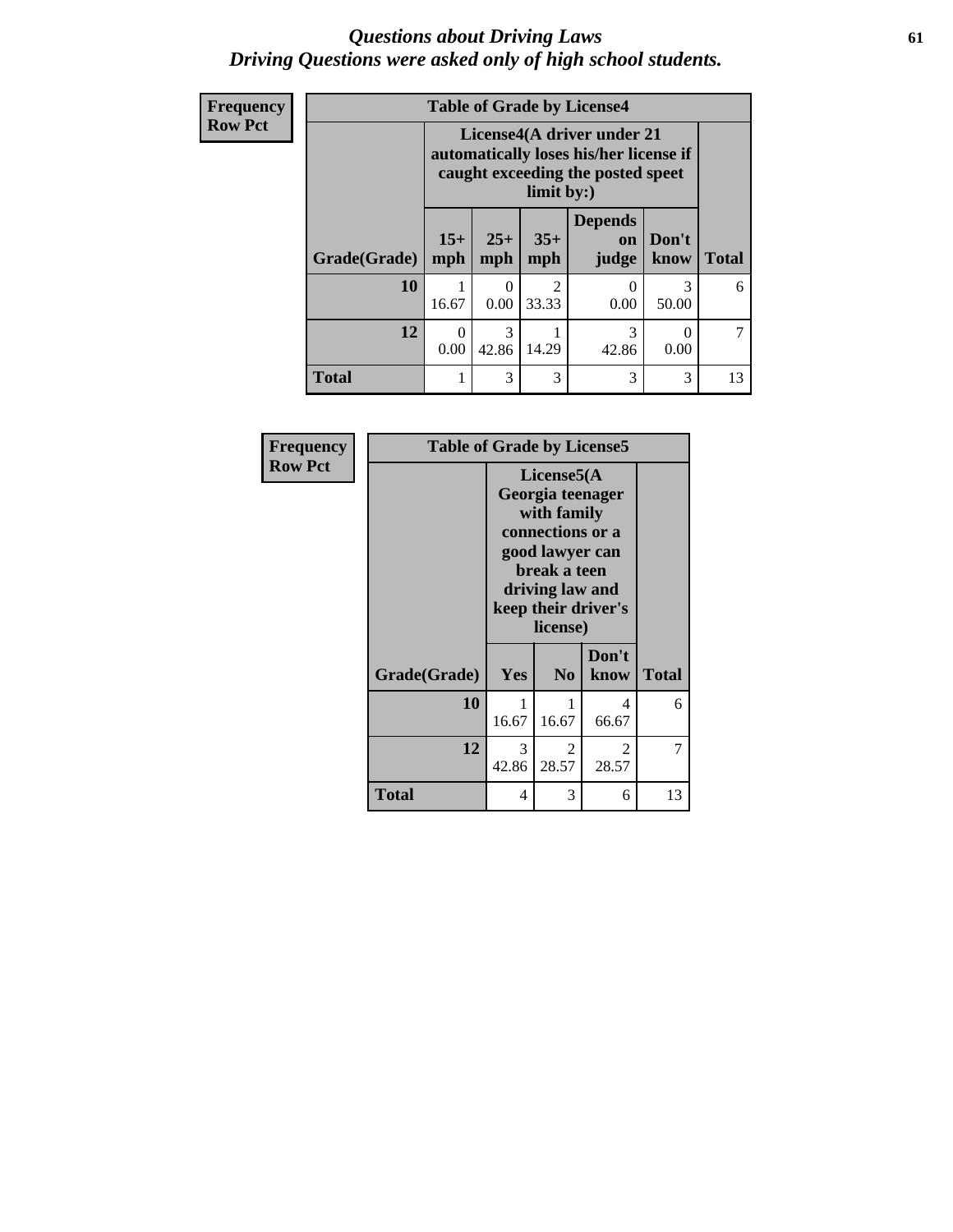### *Questions about Driving Laws* **62** *Driving Questions were asked only of high school students.*

| Frequency      | <b>Table of Grade by License6</b> |                                                                                                                                                        |                |               |       |
|----------------|-----------------------------------|--------------------------------------------------------------------------------------------------------------------------------------------------------|----------------|---------------|-------|
| <b>Row Pct</b> |                                   | License <sub>6</sub> (I know a<br>friend or<br><b>classmate that</b><br>broke a teen<br>driving law,<br>but was allowed to<br>keep his/her<br>license) |                |               |       |
|                | Grade(Grade)                      | <b>Yes</b>                                                                                                                                             | N <sub>0</sub> | Don't<br>know | Total |
|                | 10                                | 1<br>16.67                                                                                                                                             | 2<br>33.33     | 3<br>50.00    | 6     |
|                | 12                                | 4<br>57.14                                                                                                                                             | 2<br>28.57     | 14.29         | 7     |
|                | <b>Total</b>                      | 5                                                                                                                                                      | 4              | 4             | 13    |

| Frequency<br><b>Row Pct</b> |              | <b>Table of Grade by License7</b><br>License7(A)<br>student under the<br>age of 18 cam<br>loser his/her<br>driving privileges<br>if he or she:) |                        |              |
|-----------------------------|--------------|-------------------------------------------------------------------------------------------------------------------------------------------------|------------------------|--------------|
|                             | Grade(Grade) | Drop out<br>without<br>graduating                                                                                                               | All of<br>the<br>above | <b>Total</b> |
|                             | 10           | 33.33                                                                                                                                           | 4<br>66.67             | 6            |
|                             | 12           | 14.29                                                                                                                                           | 6<br>85.71             | 7            |
|                             | <b>Total</b> | 3                                                                                                                                               | 10                     | 13           |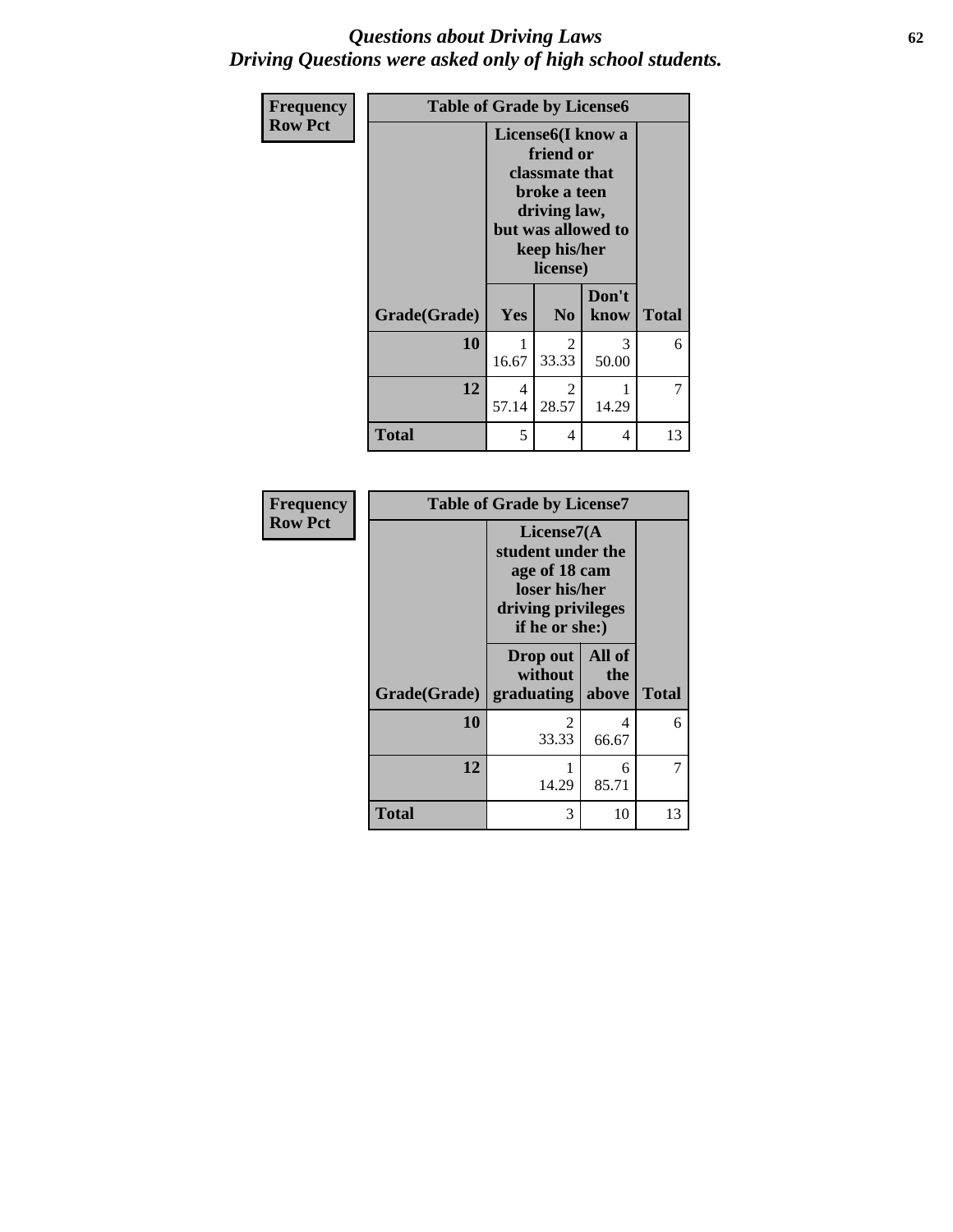# *Select Results by Gender* **63**

| Frequency      | <b>Table of SchoolClimate2 by Gender</b>          |                                 |                           |              |  |
|----------------|---------------------------------------------------|---------------------------------|---------------------------|--------------|--|
| <b>Col Pct</b> | SchoolClimate2(I<br>feel successful at<br>school) | Gender(Gender)<br><b>Female</b> | <b>Male</b>               | <b>Total</b> |  |
|                | <b>Strongly Agree</b>                             | 16.67                           | $\mathbf{\Omega}$<br>0.00 |              |  |
|                | <b>Somewhat Agree</b>                             | 5<br>83.33                      | 5<br>71.43                | 10           |  |
|                | <b>Somewhat Disagree</b>                          | $\mathbf{\Omega}$<br>0.00       | 14.29                     |              |  |
|                | <b>Strongly Disagree</b>                          | $\mathbf{0}$<br>0.00            | 14.29                     |              |  |
|                | <b>Total</b>                                      | 6                               | 7                         | 13           |  |

| <b>Frequency</b> | <b>Table of SchoolClimate6 by Gender</b>                 |                         |             |                             |  |  |
|------------------|----------------------------------------------------------|-------------------------|-------------|-----------------------------|--|--|
| <b>Col Pct</b>   | <b>SchoolClimate6(Teachers</b><br>treat me with respect) | Gender(Gender)          |             |                             |  |  |
|                  |                                                          | Female                  | <b>Male</b> | <b>Total</b>                |  |  |
|                  | <b>Strongly Agree</b>                                    | 16.67                   | 14.29       | $\mathcal{D}_{\mathcal{L}}$ |  |  |
|                  | <b>Somewhat Agree</b>                                    | $\overline{4}$<br>66.67 | 3<br>42.86  |                             |  |  |
|                  | <b>Somewhat Disagree</b>                                 | 16.67                   | っ<br>28.57  | 3                           |  |  |
|                  | <b>Strongly Disagree</b>                                 | ∩<br>0.00               | 14.29       |                             |  |  |
|                  | <b>Total</b>                                             | 6                       |             | 13                          |  |  |

| Frequency<br><b>Col Pct</b> | <b>Table of SchoolClimate8 by Gender</b>                                |                         |                                      |              |  |
|-----------------------------|-------------------------------------------------------------------------|-------------------------|--------------------------------------|--------------|--|
|                             | <b>SchoolClimate8(Students</b><br>are frequently<br>recognized for good | Gender(Gender)          |                                      |              |  |
|                             | behavior)                                                               | <b>Female</b>           | <b>Male</b>                          | <b>Total</b> |  |
|                             | <b>Strongly Agree</b>                                                   | 16.67                   | $\Omega$<br>0.00                     |              |  |
|                             | <b>Somewhat Agree</b>                                                   | 3<br>50.00              | $\mathcal{D}$<br>28.57               | 5            |  |
|                             | <b>Somewhat Disagree</b>                                                | $\mathfrak{D}$<br>33.33 | $\mathcal{R}$<br>42.86               | 5            |  |
|                             | <b>Strongly Disagree</b>                                                | 0<br>0.00               | $\mathcal{D}_{\mathcal{L}}$<br>28.57 | 2            |  |
|                             | Total                                                                   | 6                       | 7                                    | 13           |  |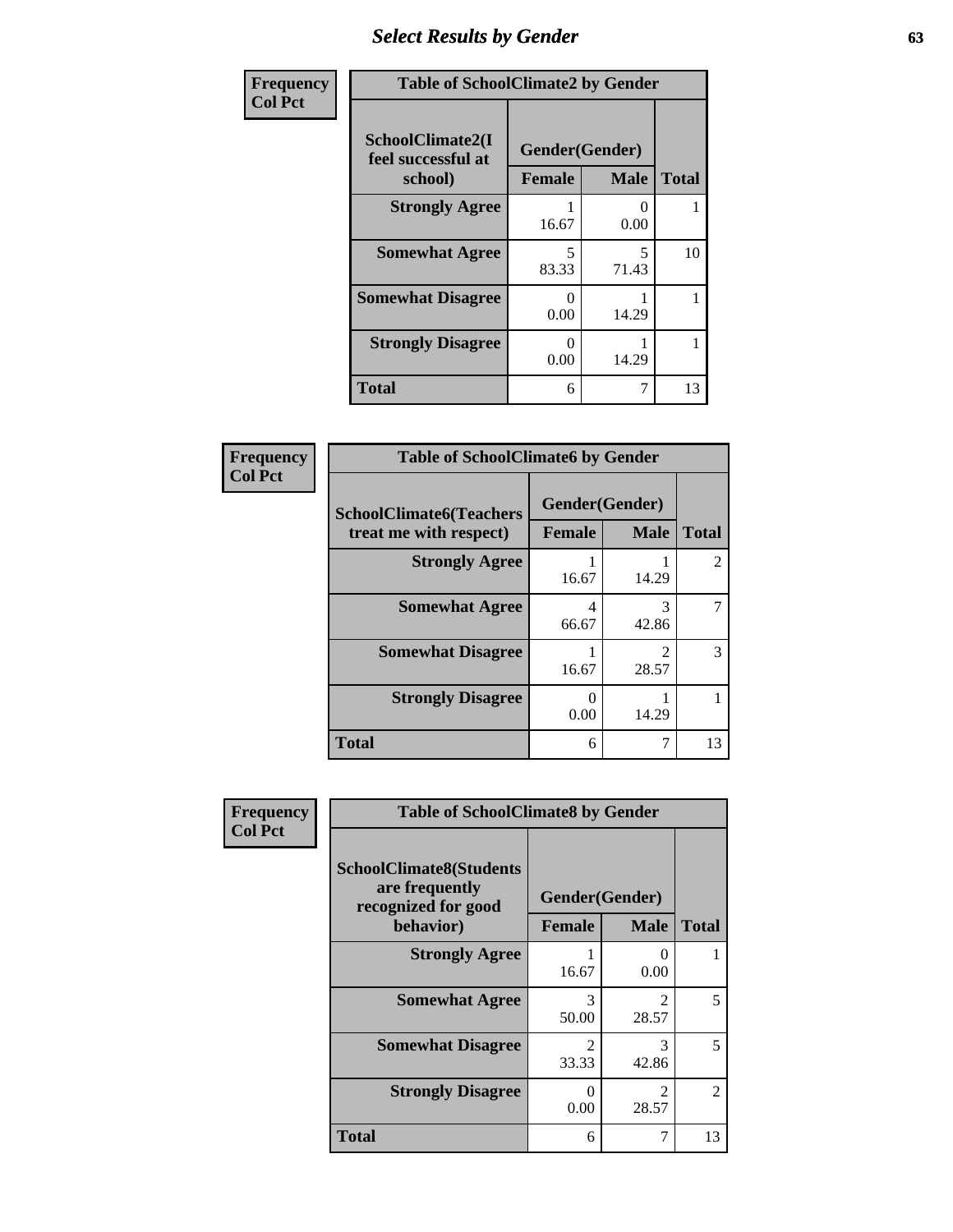# *Select Results by Gender* **64**

| Frequency      | <b>Table of Gender by Dropout</b> |                                                                        |                |              |
|----------------|-----------------------------------|------------------------------------------------------------------------|----------------|--------------|
| <b>Row Pct</b> |                                   | Dropout(I<br>have<br>thought<br>about<br>dropping<br>out of<br>school) |                |              |
|                | Gender(Gender)                    | Yes                                                                    | N <sub>0</sub> | <b>Total</b> |
|                | <b>Female</b>                     | 4<br>66.67                                                             | 2<br>33.33     | 6            |
|                | <b>Male</b>                       | 3<br>42.86                                                             | 4<br>57.14     | 7            |
|                | <b>Total</b>                      | 7                                                                      | 6              | 13           |

| Frequency      | <b>Table of Gender by Dropoutreason</b> |                                                                    |              |                          |                                |                |              |
|----------------|-----------------------------------------|--------------------------------------------------------------------|--------------|--------------------------|--------------------------------|----------------|--------------|
| <b>Row Pct</b> |                                         | Dropoutreason(If I dropped out the<br>reason would most likely be) |              |                          |                                |                |              |
|                | <b>Gender</b> (Gender)                  | Won't<br><b>Drop</b><br>out                                        | <b>Bored</b> | Family<br><b>Reasons</b> | <b>Being</b><br><b>Bullied</b> | <b>Other</b>   | <b>Total</b> |
|                | <b>Female</b>                           | 4<br>66.67                                                         | 16.67        | 0.00                     | 0.00                           | 16.67          | 6            |
|                | <b>Male</b>                             | $\overline{4}$<br>57.14                                            | 0<br>0.00    | 14.29                    | 14.29                          | 14.29          |              |
|                | <b>Total</b>                            | 8                                                                  |              |                          |                                | $\overline{c}$ | 13           |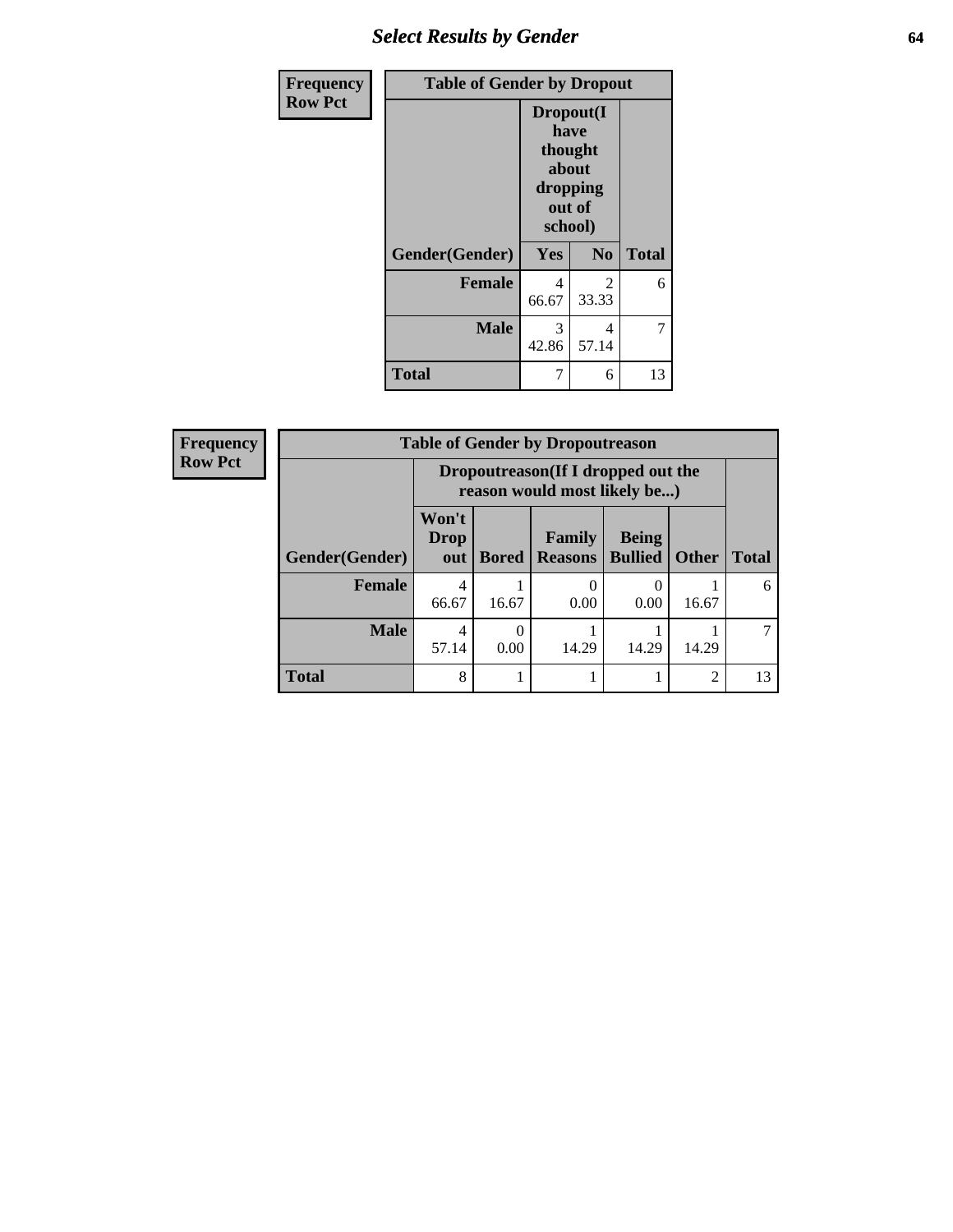*School Safety* **65**

| Frequency      | <b>Table of Gender by Bullied2</b> |                 |                |              |  |  |
|----------------|------------------------------------|-----------------|----------------|--------------|--|--|
| <b>Row Pct</b> |                                    | <b>Bullied2</b> |                |              |  |  |
|                | Gender(Gender)                     | Yes             | N <sub>0</sub> | <b>Total</b> |  |  |
|                | <b>Female</b>                      | 0.00            | 6<br>100.00    | 6            |  |  |
|                | <b>Male</b>                        | 14.29           | 6<br>85.71     |              |  |  |
|                | <b>Total</b>                       |                 | 12             | 13           |  |  |

| Frequency      | <b>Table of Gender by Bulliedothers2</b> |                       |                |              |
|----------------|------------------------------------------|-----------------------|----------------|--------------|
| <b>Row Pct</b> |                                          | <b>Bulliedothers2</b> |                |              |
|                | Gender(Gender)                           | <b>Yes</b>            | N <sub>0</sub> | <b>Total</b> |
|                | <b>Female</b>                            | 0.00                  | 6<br>100.00    | 6            |
|                | <b>Male</b>                              | 2<br>28.57            | 71.43          |              |
|                | Total                                    | 2                     | 11             | 13           |

| Frequency      | <b>Table of Gender by Weaponschool2</b> |                      |              |  |  |
|----------------|-----------------------------------------|----------------------|--------------|--|--|
| <b>Row Pct</b> |                                         | <b>Weaponschool2</b> |              |  |  |
|                | Gender(Gender)                          | N <sub>0</sub>       | <b>Total</b> |  |  |
|                | <b>Female</b>                           | 6<br>100.00          |              |  |  |
|                | <b>Male</b>                             | 100.00               |              |  |  |
|                | <b>Total</b>                            | 13                   |              |  |  |

| Frequency      | <b>Table of Gender by Absentunsafe2</b> |               |                |              |
|----------------|-----------------------------------------|---------------|----------------|--------------|
| <b>Row Pct</b> |                                         | Absentunsafe2 |                |              |
|                | Gender(Gender)                          | Yes           | N <sub>0</sub> | <b>Total</b> |
|                | <b>Female</b>                           | 0.00          | 6<br>100.00    | 6            |
|                | <b>Male</b>                             | 14.29         | 6<br>85.71     |              |
|                | <b>Total</b>                            |               | 12             | 13           |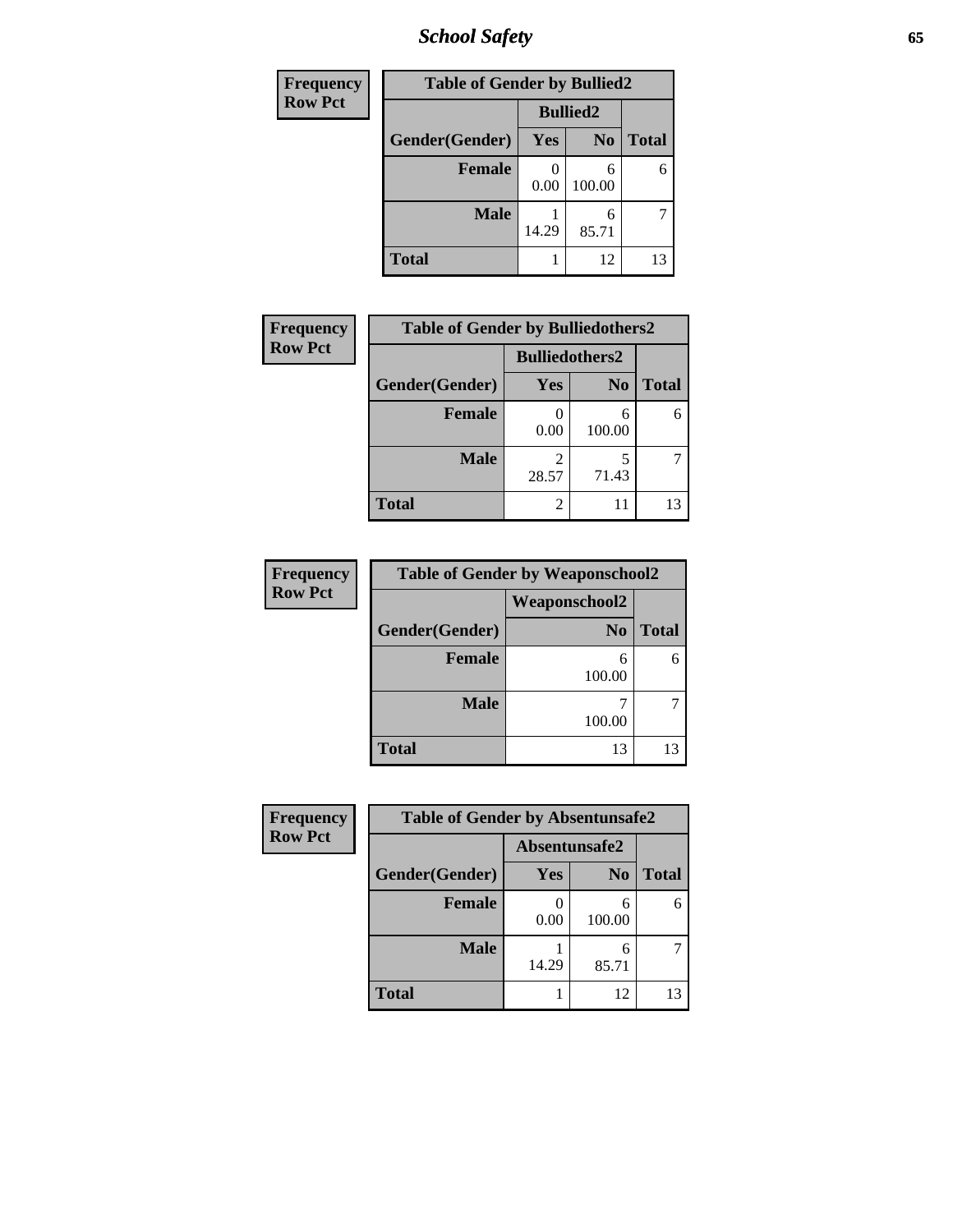*School Safety* **66**

| Frequency      | <b>Table of Gender by Gangself</b> |                                                                                                |                |              |
|----------------|------------------------------------|------------------------------------------------------------------------------------------------|----------------|--------------|
| <b>Row Pct</b> |                                    | Gangself(I<br>have<br>participated<br>in illegal gang<br>activities in<br>the past 30<br>days) |                |              |
|                | Gender(Gender)                     | Yes                                                                                            | N <sub>0</sub> | <b>Total</b> |
|                | <b>Female</b>                      | 2<br>33.33                                                                                     | 4<br>66.67     | 6            |
|                | <b>Male</b>                        | 14.29                                                                                          | 6<br>85.71     | 7            |
|                | <b>Total</b>                       | 3                                                                                              | 10             | 13           |

| Frequency      | <b>Table of Gender by Gangpeers</b> |                                                                                                                             |                |              |
|----------------|-------------------------------------|-----------------------------------------------------------------------------------------------------------------------------|----------------|--------------|
| <b>Row Pct</b> |                                     | <b>Gangpeers</b> (I<br>have friends<br>who have<br>participated<br>in illegal gang<br>activities in<br>the past 30<br>days) |                |              |
|                | Gender(Gender)                      | <b>Yes</b>                                                                                                                  | N <sub>0</sub> | <b>Total</b> |
|                | <b>Female</b>                       | 3<br>50.00                                                                                                                  | 3<br>50.00     | 6            |
|                | <b>Male</b>                         | 2<br>28.57                                                                                                                  | 5<br>71.43     | 7            |
|                | Total                               | 5                                                                                                                           | 8              | 13           |

| Frequency      | <b>Table of Gender by Pickedon2</b> |                |                |              |
|----------------|-------------------------------------|----------------|----------------|--------------|
| <b>Row Pct</b> |                                     | Pickedon2      |                |              |
|                | Gender(Gender)                      | <b>Yes</b>     | N <sub>0</sub> | <b>Total</b> |
|                | <b>Female</b>                       | 16.67          | 83.33          | 6            |
|                | <b>Male</b>                         | 14.29          | 6<br>85.71     |              |
|                | <b>Total</b>                        | $\mathfrak{D}$ | 11             | 13           |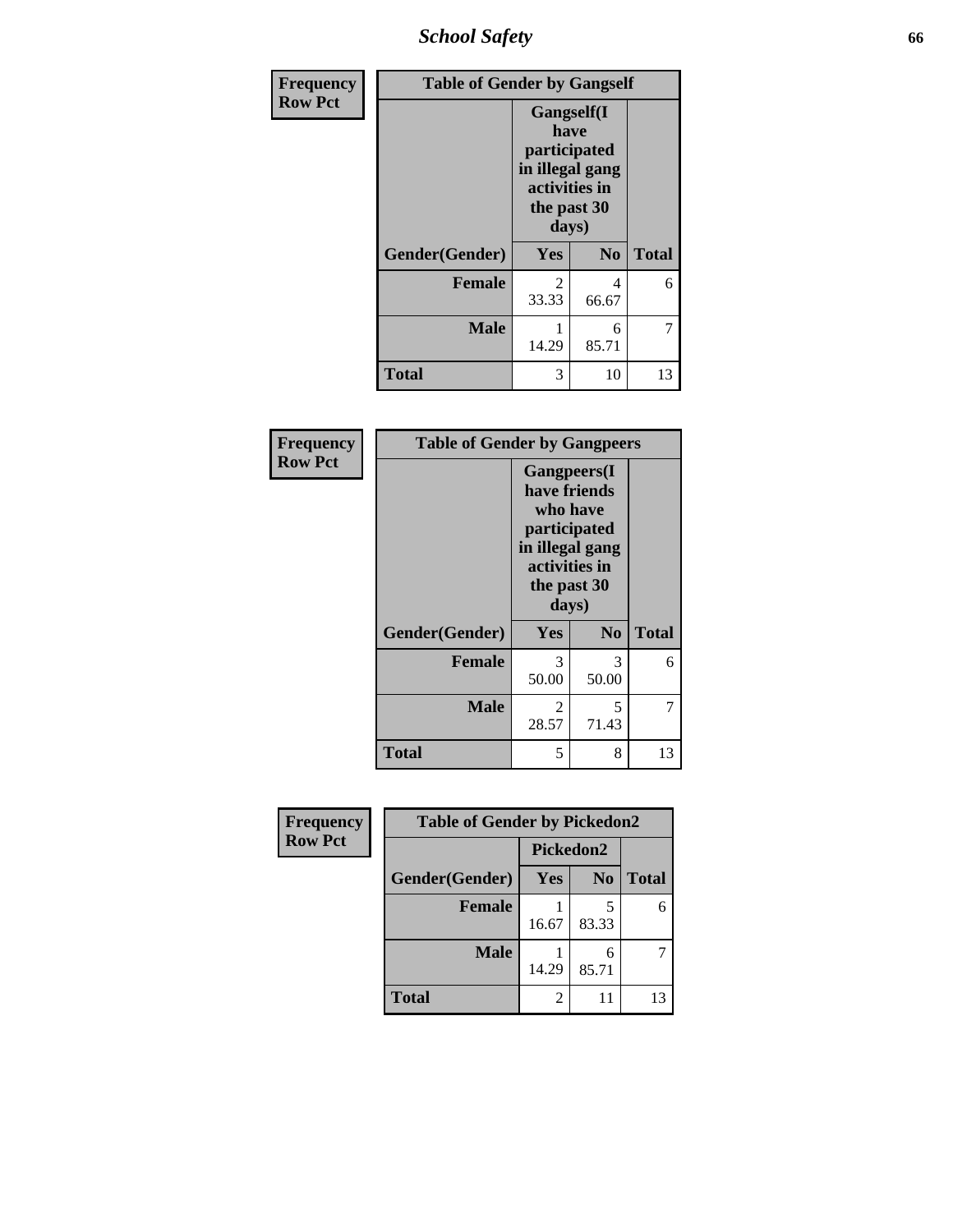*School Safety* **67**

| <b>Frequency</b> | <b>Table of Gender by Safeschool2</b> |             |                |              |
|------------------|---------------------------------------|-------------|----------------|--------------|
| <b>Row Pct</b>   |                                       | Safeschool2 |                |              |
|                  | Gender(Gender)                        | <b>Yes</b>  | N <sub>0</sub> | <b>Total</b> |
|                  | <b>Female</b>                         | 6<br>100.00 | 0.00           | 6            |
|                  | <b>Male</b>                           | 71.43       | 2<br>28.57     |              |
|                  | <b>Total</b>                          |             | $\overline{2}$ | 13           |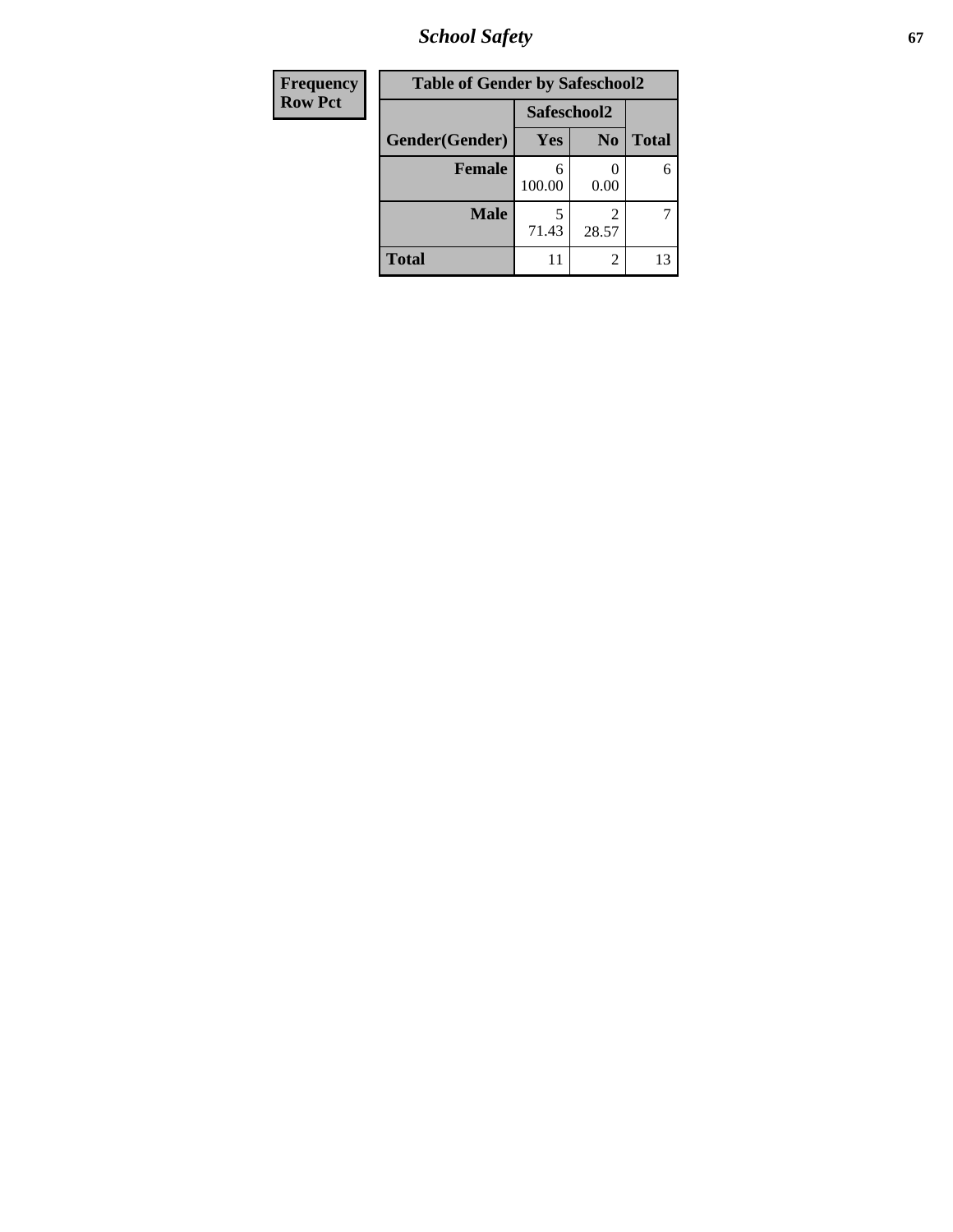# *Incidence of Drug Use* 68

| <b>Frequency</b> |                | <b>Table of Gender by AlcoholAlt</b>     |                |              |
|------------------|----------------|------------------------------------------|----------------|--------------|
| <b>Row Pct</b>   |                | AlcoholAlt(Alcohol<br>use, past 30 days) |                |              |
|                  | Gender(Gender) | Yes                                      | N <sub>0</sub> | <b>Total</b> |
|                  | <b>Female</b>  | 2<br>33.33                               | 4<br>66.67     | 6            |
|                  | <b>Male</b>    | 4<br>57.14                               | 3<br>42.86     | 7            |
|                  | <b>Total</b>   | 6                                        | 7              | 13           |

| <b>Frequency</b> |                | <b>Table of Gender by TobaccoAny</b>     |                |              |
|------------------|----------------|------------------------------------------|----------------|--------------|
| <b>Row Pct</b>   |                | TobaccoAny(Tobacco<br>use, past 30 days) |                |              |
|                  | Gender(Gender) | Yes                                      | N <sub>0</sub> | <b>Total</b> |
|                  | Female         | $\mathfrak{D}$<br>33.33                  | 4<br>66.67     | 6            |
|                  | <b>Male</b>    | 4<br>57.14                               | 3<br>42.86     |              |
|                  | <b>Total</b>   | 6                                        |                | 13           |

| <b>Frequency</b> | <b>Table of Gender by MarijuanaAlt</b> |                                              |                |              |
|------------------|----------------------------------------|----------------------------------------------|----------------|--------------|
| <b>Row Pct</b>   |                                        | MarijuanaAlt(Marijuana<br>use, past 30 days) |                |              |
|                  | Gender(Gender)                         | <b>Yes</b>                                   | N <sub>0</sub> | <b>Total</b> |
|                  | <b>Female</b>                          | 33.33                                        | 4<br>66.67     | 6            |
|                  | <b>Male</b>                            | 3<br>42.86                                   | 4<br>57.14     |              |
|                  | <b>Total</b>                           | 5                                            | 8              |              |

| <b>Frequency</b> | <b>Table of Gender by OtherDrugAny</b> |                                                      |                |              |
|------------------|----------------------------------------|------------------------------------------------------|----------------|--------------|
| <b>Row Pct</b>   |                                        | <b>OtherDrugAny(Other</b><br>drug use, past 30 days) |                |              |
|                  | Gender(Gender)                         | Yes                                                  | N <sub>0</sub> | <b>Total</b> |
|                  | <b>Female</b>                          | 16.67                                                | 83.33          | 6            |
|                  | <b>Male</b>                            | 3<br>42.86                                           | 4<br>57.14     |              |
|                  | <b>Total</b>                           | 4                                                    | 9              | 13           |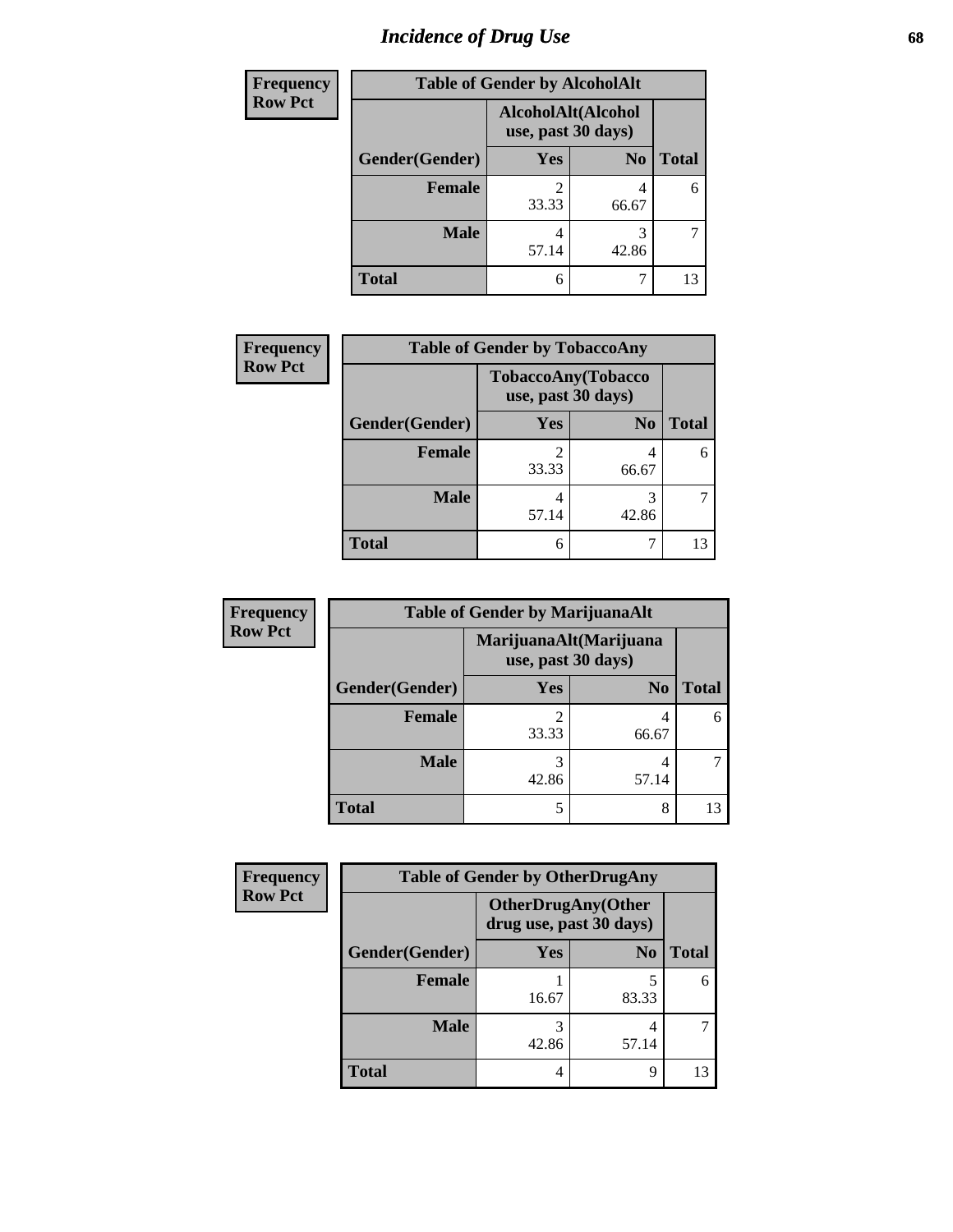### *Average Age at Onset of Use* **69** *Results for "Average Age at Onset of Use" questions exclude students who said they did not use that substance*

#### **Gender=Female**

| <i><b>Variable</b></i> | <b>Label</b>                                                       | <b>Mean</b> |
|------------------------|--------------------------------------------------------------------|-------------|
| Alcoholinit2           | I started using alcohol when I was                                 | 12.50       |
| Cigarettesinit2        | I started smoking tobacco when I was                               | 12.00       |
| Smokelessinit2         | I started chewing tobacco when I was                               |             |
| Marijuanainit2         | I started using marijuana when I was                               | 12.50       |
| Cocaineinit2           | I started using cocaine when I was                                 |             |
| Inhalantsinit2         | I started using inhalants when I was                               |             |
| Steroidsinit2          | I started using steroids when I was                                |             |
| Ecstasyinit2           | I started using ecstasy when I was                                 | 13.00       |
| Methinit2              | I started using methamphetamines when I was                        |             |
| Hallucinogensinit2     | I started using hallucinogens when I was                           |             |
| Prescription in t2     | I started using prescription drugs not prescribed to me when I was | 14.00       |

#### **Gender=Male**

| <b>Variable</b>                 | Label                                                              | <b>Mean</b> |
|---------------------------------|--------------------------------------------------------------------|-------------|
| Alcoholinit2                    | I started using alcohol when I was                                 | 14.67       |
| Cigarettesinit2                 | I started smoking tobacco when I was                               | 15.25       |
| Smokelessinit2                  | I started chewing tobacco when I was                               | 15.67       |
| Marijuanainit2                  | I started using marijuana when I was                               | 15.00       |
| Cocaineinit2                    | I started using cocaine when I was                                 | 17.00       |
| Inhalantsinit2                  | I started using inhalants when I was                               | 10.00       |
| Steroidsinit2                   | I started using steroids when I was                                |             |
| Ecstasyinit2                    | I started using ecstasy when I was                                 | 16.00       |
| Methinit2                       | I started using methamphetamines when I was                        |             |
| Hallucinogensinit2              | I started using hallucinogens when I was                           | 17.00       |
| Prescription in it <sub>2</sub> | I started using prescription drugs not prescribed to me when I was | 13.33       |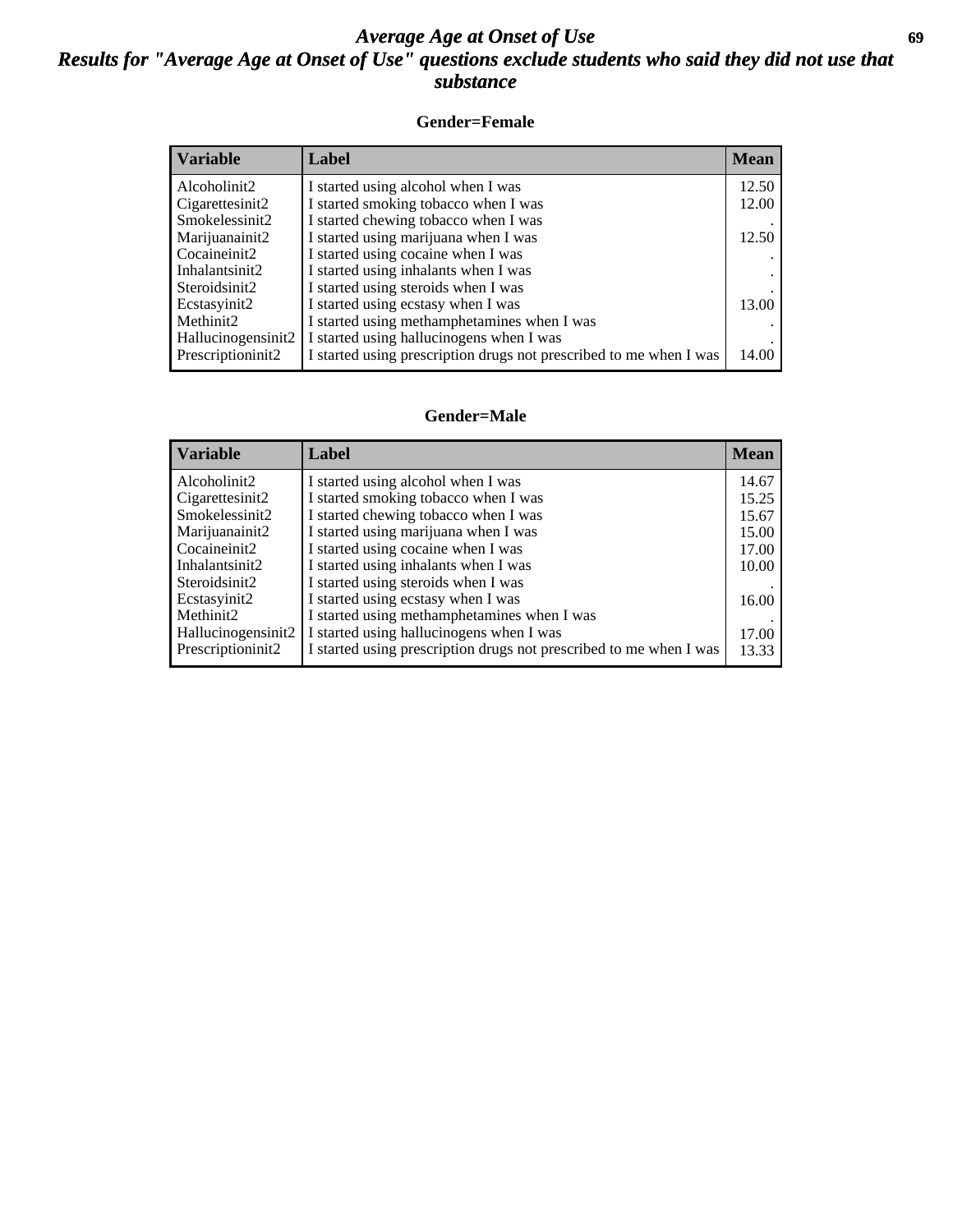# *I Think These Drugs are Harmful* **70**

| Frequency      | <b>Table of Gender by Alcoholharmdich</b> |                                                   |                |              |
|----------------|-------------------------------------------|---------------------------------------------------|----------------|--------------|
| <b>Row Pct</b> |                                           | Alcoholharmdich(I<br>think alcohol is<br>harmful) |                |              |
|                | Gender(Gender)                            | <b>Yes</b>                                        | N <sub>0</sub> | <b>Total</b> |
|                | <b>Female</b>                             | 5<br>83.33                                        | 16.67          | 6            |
|                | <b>Male</b>                               | 3<br>42.86                                        | 4<br>57.14     |              |
|                | <b>Total</b>                              | 8                                                 | 5              | 13           |

| <b>Frequency</b> | <b>Table of Gender by Tobaccoharmdich</b> |                                                   |              |  |
|------------------|-------------------------------------------|---------------------------------------------------|--------------|--|
| <b>Row Pct</b>   |                                           | Tobaccoharmdich(I<br>think tobacco is<br>harmful) |              |  |
|                  | Gender(Gender)                            | <b>Yes</b>                                        | <b>Total</b> |  |
|                  | <b>Female</b>                             | 6<br>100.00                                       | 6            |  |
|                  | <b>Male</b>                               | 100.00                                            |              |  |
|                  | <b>Total</b>                              | 13                                                | 13           |  |

| Frequency      | <b>Table of Gender by Marijuanaharmdich</b> |                                                       |                |              |
|----------------|---------------------------------------------|-------------------------------------------------------|----------------|--------------|
| <b>Row Pct</b> |                                             | Marijuanaharmdich(I<br>think marijuana is<br>harmful) |                |              |
|                | Gender(Gender)                              | <b>Yes</b>                                            | N <sub>0</sub> | <b>Total</b> |
|                | <b>Female</b>                               | 83.33                                                 | 16.67          | 6            |
|                | <b>Male</b>                                 | 3<br>42.86                                            | 4<br>57.14     |              |
|                | <b>Total</b>                                | 8                                                     | 5              | 13           |

| Frequency      | <b>Table of Gender by Otherdrugharmdich</b> |                                   |                     |              |  |
|----------------|---------------------------------------------|-----------------------------------|---------------------|--------------|--|
| <b>Row Pct</b> |                                             | think other drugs are<br>harmful) | Otherdrugharmdich(I |              |  |
|                | Gender(Gender)                              | <b>Yes</b>                        | N <sub>0</sub>      | <b>Total</b> |  |
|                | Female                                      | 6<br>100.00                       | 0.00                | 6            |  |
|                | <b>Male</b>                                 | 6<br>85.71                        | 14.29               |              |  |
|                | <b>Total</b>                                | 12                                |                     | 13           |  |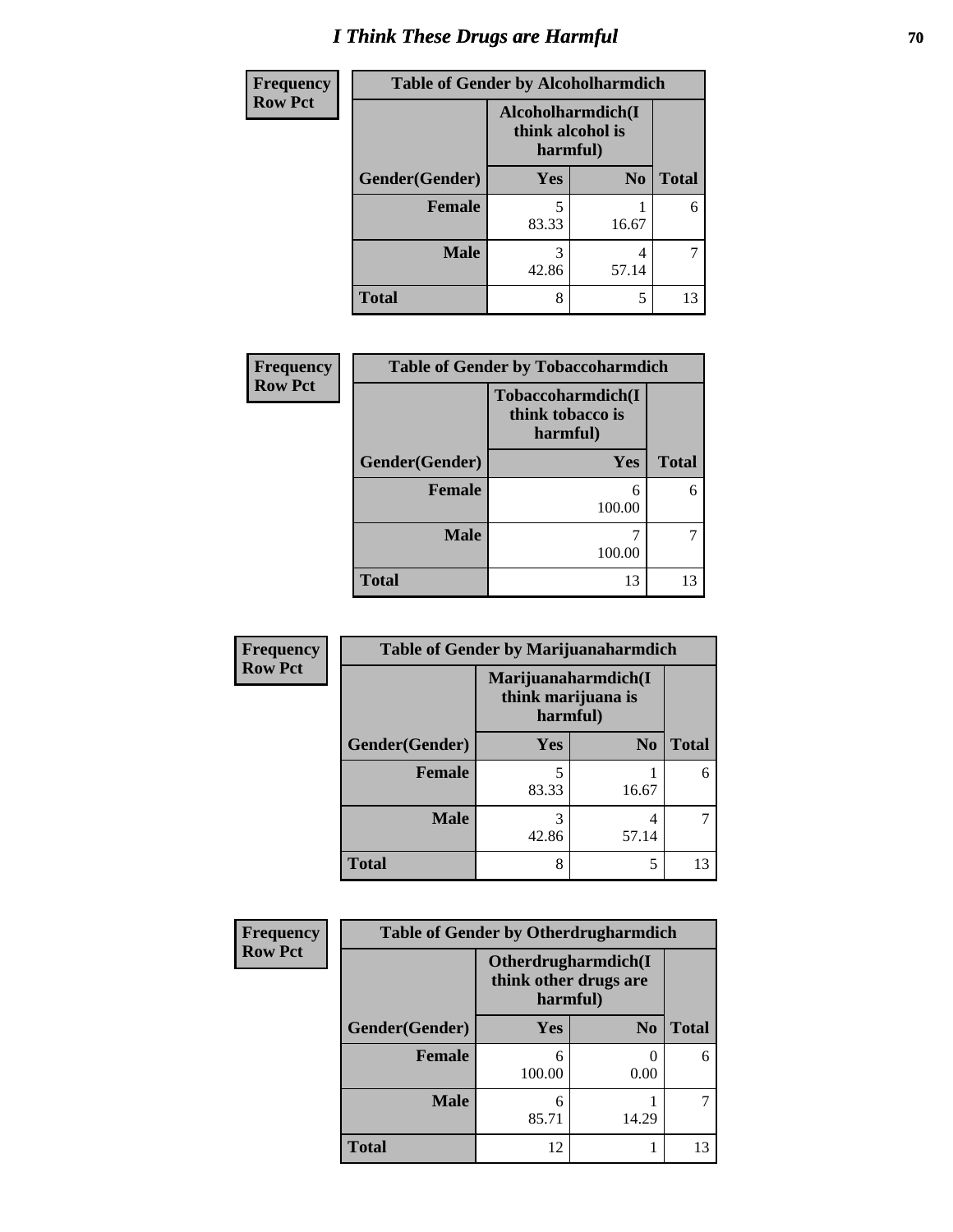| <b>Frequency</b> | <b>Table of Gender by Alcohollocation1</b> |                                                               |            |              |  |
|------------------|--------------------------------------------|---------------------------------------------------------------|------------|--------------|--|
| <b>Row Pct</b>   |                                            | <b>Alcohollocation1(Places</b><br><b>Friends Use Alcohol)</b> |            |              |  |
|                  | Gender(Gender)                             |                                                               | Do Not Use | <b>Total</b> |  |
|                  | <b>Female</b>                              | 66.67                                                         | 33.33      | 6            |  |
|                  | <b>Male</b>                                | 6<br>85.71                                                    | 14.29      |              |  |
|                  | Total                                      | 10                                                            | 3          | 13           |  |

| <b>Frequency</b> | <b>Table of Gender by Alcohollocation2</b> |                                                               |             |              |  |
|------------------|--------------------------------------------|---------------------------------------------------------------|-------------|--------------|--|
| <b>Row Pct</b>   |                                            | <b>Alcohollocation2(Places</b><br><b>Friends Use Alcohol)</b> |             |              |  |
|                  | Gender(Gender)                             |                                                               | <b>Home</b> | <b>Total</b> |  |
|                  | <b>Female</b>                              | 33.33                                                         | 66.67       | 6            |  |
|                  | <b>Male</b>                                | 4<br>57.14                                                    | 42.86       |              |  |
|                  | <b>Total</b>                               | 6                                                             |             |              |  |

| Frequency      | <b>Table of Gender by Alcohollocation3</b> |             |                                                               |              |
|----------------|--------------------------------------------|-------------|---------------------------------------------------------------|--------------|
| <b>Row Pct</b> |                                            |             | <b>Alcohollocation3(Places</b><br><b>Friends Use Alcohol)</b> |              |
|                | Gender(Gender)                             |             | <b>School</b>                                                 | <b>Total</b> |
|                | <b>Female</b>                              | 6<br>100.00 | 0.00                                                          | 6            |
|                | <b>Male</b>                                | 6<br>85.71  | 14.29                                                         |              |
|                | <b>Total</b>                               | 12          |                                                               | 13           |

| Frequency      | <b>Table of Gender by Alcohollocation4</b> |                                                               |       |              |  |
|----------------|--------------------------------------------|---------------------------------------------------------------|-------|--------------|--|
| <b>Row Pct</b> |                                            | <b>Alcohollocation4(Places</b><br><b>Friends Use Alcohol)</b> |       |              |  |
|                | Gender(Gender)                             |                                                               | Car   | <b>Total</b> |  |
|                | <b>Female</b>                              | 66.67                                                         | 33.33 | 6            |  |
|                | <b>Male</b>                                | 6<br>85.71                                                    | 14.29 |              |  |
|                | <b>Total</b>                               | 10                                                            | 3     | 13           |  |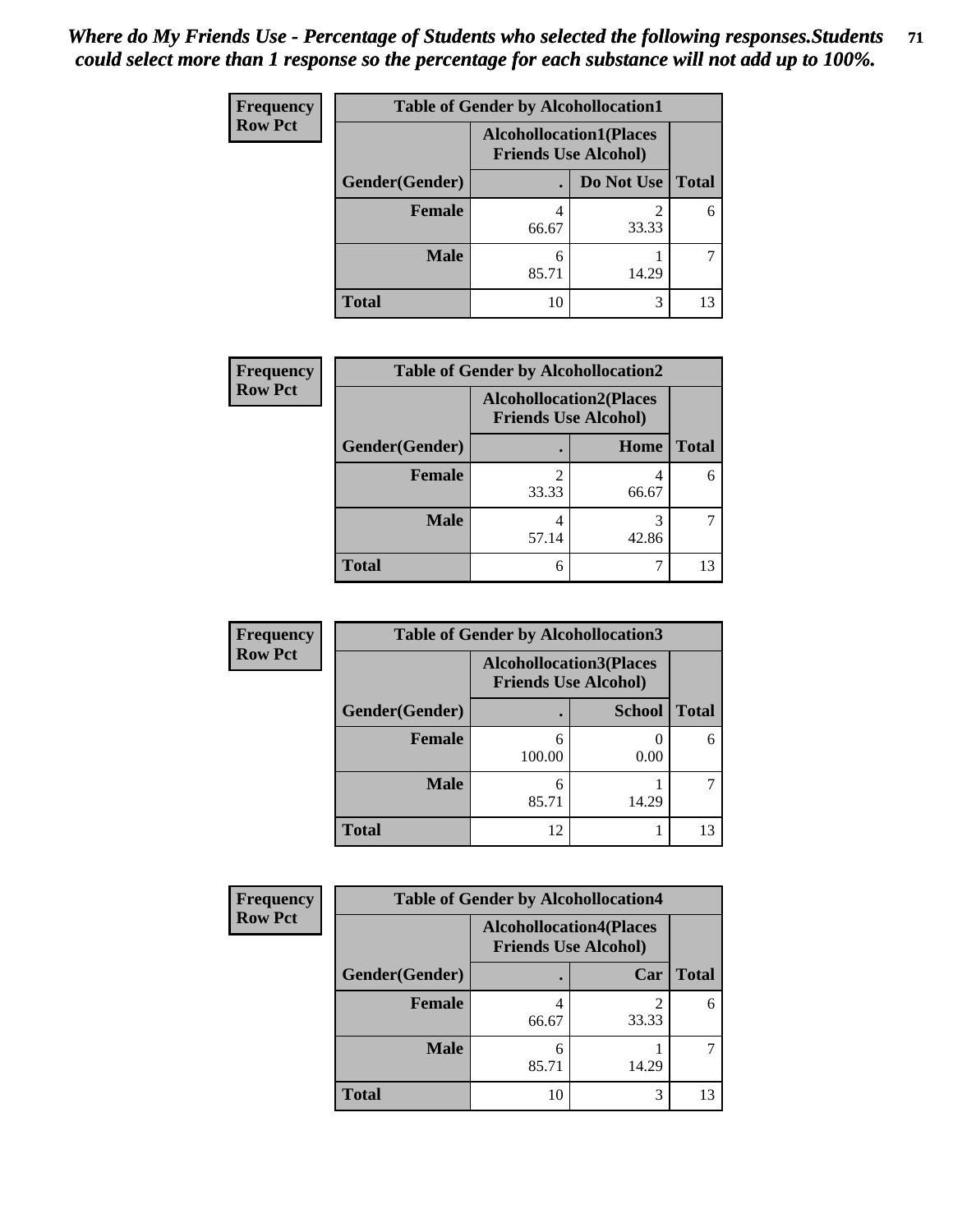| <b>Frequency</b> | <b>Table of Gender by Alcohollocation5</b> |                                                               |                          |              |
|------------------|--------------------------------------------|---------------------------------------------------------------|--------------------------|--------------|
| <b>Row Pct</b>   |                                            | <b>Alcohollocation5(Places</b><br><b>Friends Use Alcohol)</b> |                          |              |
|                  | Gender(Gender)                             |                                                               | <b>Friend's</b><br>House | <b>Total</b> |
|                  | <b>Female</b>                              | 3<br>50.00                                                    | 3<br>50.00               | 6            |
|                  | <b>Male</b>                                | 28.57                                                         | 71.43                    |              |
|                  | <b>Total</b>                               | 5                                                             | 8                        | 13           |

| <b>Frequency</b> | <b>Table of Gender by Alcohollocation6</b> |                                                               |              |              |  |
|------------------|--------------------------------------------|---------------------------------------------------------------|--------------|--------------|--|
| <b>Row Pct</b>   |                                            | <b>Alcohollocation6(Places</b><br><b>Friends Use Alcohol)</b> |              |              |  |
|                  | Gender(Gender)                             |                                                               | <b>Other</b> | <b>Total</b> |  |
|                  | <b>Female</b>                              | 66.67                                                         | 33.33        | 6            |  |
|                  | <b>Male</b>                                | 5<br>71.43                                                    | っ<br>28.57   |              |  |
|                  | <b>Total</b>                               | 9                                                             | 4            |              |  |

| Frequency      | <b>Table of Gender by Tobaccolocation1</b> |                                                               |            |              |  |
|----------------|--------------------------------------------|---------------------------------------------------------------|------------|--------------|--|
| <b>Row Pct</b> |                                            | <b>Tobaccolocation1(Places</b><br><b>Friends Use Tobacco)</b> |            |              |  |
|                | Gender(Gender)                             |                                                               | Do Not Use | <b>Total</b> |  |
|                | <b>Female</b>                              | 66.67                                                         | 33.33      | 6            |  |
|                | <b>Male</b>                                | 85.71                                                         | 14.29      |              |  |
|                | <b>Total</b>                               | 10                                                            | 3          | 13           |  |

| <b>Frequency</b> | <b>Table of Gender by Tobaccolocation2</b> |                                                               |            |              |
|------------------|--------------------------------------------|---------------------------------------------------------------|------------|--------------|
| <b>Row Pct</b>   |                                            | <b>Tobaccolocation2(Places</b><br><b>Friends Use Tobacco)</b> |            |              |
|                  | Gender(Gender)                             |                                                               | Home       | <b>Total</b> |
|                  | Female                                     | 33.33                                                         | 66.67      |              |
|                  | <b>Male</b>                                | 14.29                                                         | 6<br>85.71 |              |
|                  | <b>Total</b>                               |                                                               | 10         | 13           |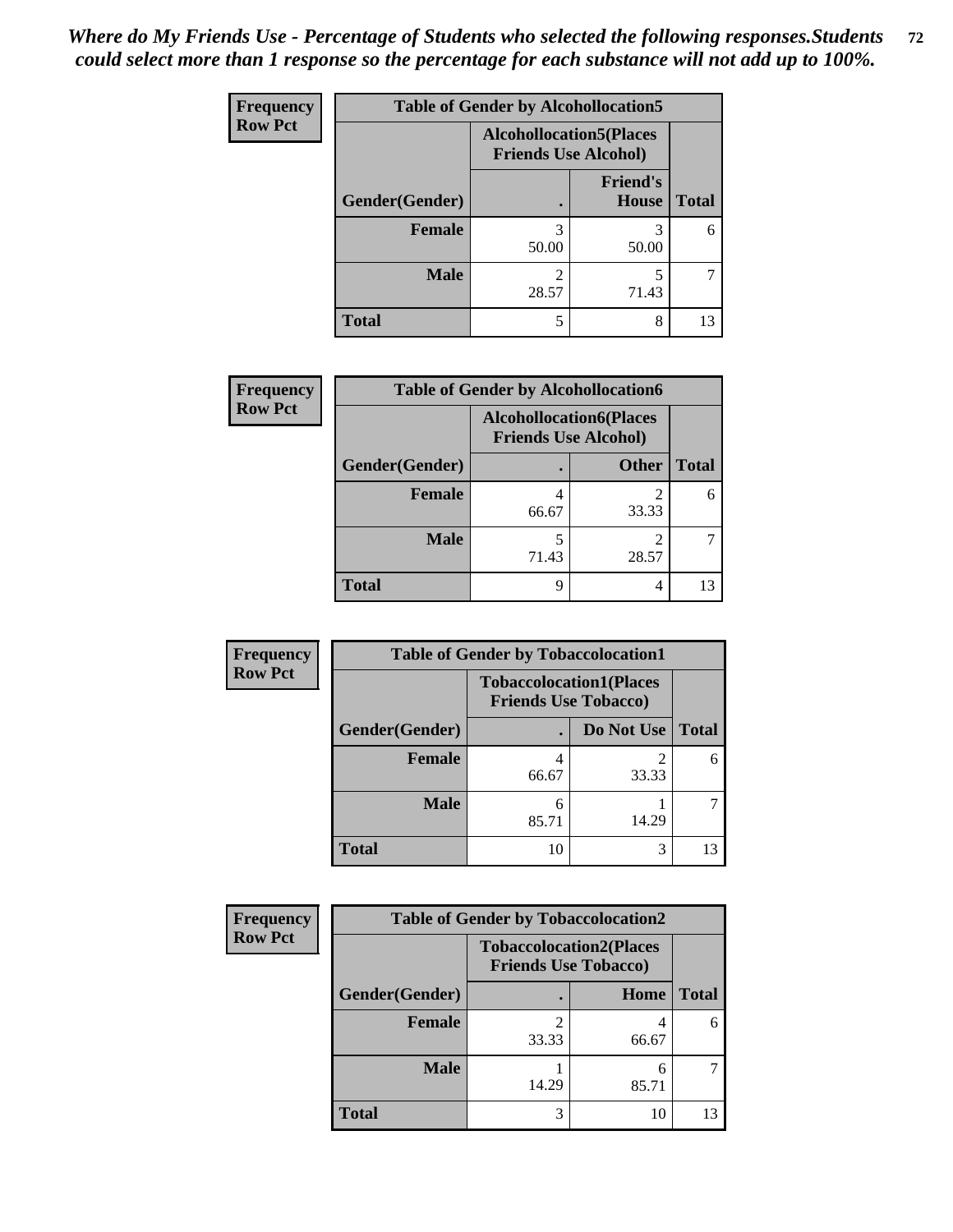| <b>Frequency</b> |                | <b>Table of Gender by Tobaccolocation3</b>                    |               |              |
|------------------|----------------|---------------------------------------------------------------|---------------|--------------|
| <b>Row Pct</b>   |                | <b>Tobaccolocation3(Places</b><br><b>Friends Use Tobacco)</b> |               |              |
|                  | Gender(Gender) |                                                               | <b>School</b> | <b>Total</b> |
|                  | Female         | 83.33                                                         | 16.67         | 6            |
|                  | <b>Male</b>    | 42.86                                                         | 57.14         |              |
|                  | <b>Total</b>   | 8                                                             |               | 13           |

| <b>Frequency</b> | <b>Table of Gender by Tobaccolocation4</b> |                                                               |       |              |
|------------------|--------------------------------------------|---------------------------------------------------------------|-------|--------------|
| <b>Row Pct</b>   |                                            | <b>Tobaccolocation4(Places</b><br><b>Friends Use Tobacco)</b> |       |              |
|                  | Gender(Gender)                             |                                                               | Car   | <b>Total</b> |
|                  | <b>Female</b>                              | 66.67                                                         | 33.33 | 6            |
|                  | <b>Male</b>                                | 42.86                                                         | 57.14 |              |
|                  | <b>Total</b>                               |                                                               | 6     |              |

| <b>Frequency</b> | <b>Table of Gender by Tobaccolocation5</b> |                                                               |                          |              |
|------------------|--------------------------------------------|---------------------------------------------------------------|--------------------------|--------------|
| <b>Row Pct</b>   |                                            | <b>Tobaccolocation5(Places</b><br><b>Friends Use Tobacco)</b> |                          |              |
|                  | Gender(Gender)                             |                                                               | <b>Friend's</b><br>House | <b>Total</b> |
|                  | Female                                     | 50.00                                                         | 50.00                    | 6            |
|                  | <b>Male</b>                                | 42.86                                                         | 4<br>57.14               |              |
|                  | <b>Total</b>                               | 6                                                             |                          | 13           |

| <b>Frequency</b> | <b>Table of Gender by Tobaccolocation6</b> |                                                               |              |              |  |
|------------------|--------------------------------------------|---------------------------------------------------------------|--------------|--------------|--|
| <b>Row Pct</b>   |                                            | <b>Tobaccolocation6(Places</b><br><b>Friends Use Tobacco)</b> |              |              |  |
|                  | Gender(Gender)                             |                                                               | <b>Other</b> | <b>Total</b> |  |
|                  | <b>Female</b>                              | 66.67                                                         | 33.33        | 6            |  |
|                  | <b>Male</b>                                | 57.14                                                         | 42.86        |              |  |
|                  | <b>Total</b>                               | o                                                             |              | 13           |  |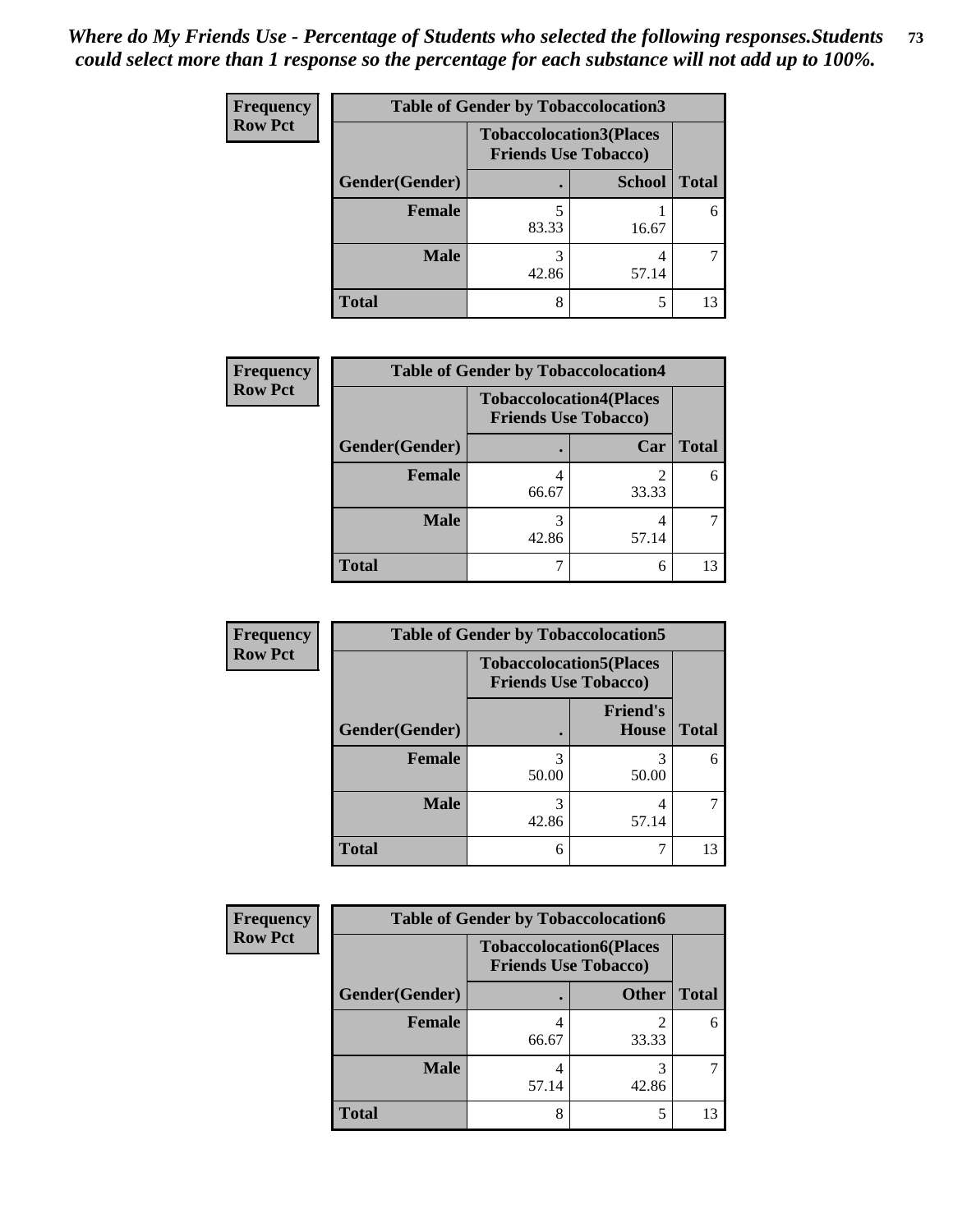| <b>Frequency</b> | <b>Table of Gender by Marijuanalocation1</b> |                                                                    |            |              |
|------------------|----------------------------------------------|--------------------------------------------------------------------|------------|--------------|
| <b>Row Pct</b>   |                                              | <b>Marijuanalocation1(Places</b><br><b>Friends Use Marijuana</b> ) |            |              |
|                  | <b>Gender</b> (Gender)                       |                                                                    | Do Not Use | <b>Total</b> |
|                  | <b>Female</b>                                | 66.67                                                              | 33.33      | 6            |
|                  | <b>Male</b>                                  | 57.14                                                              | 42.86      |              |
|                  | <b>Total</b>                                 | 8                                                                  | 5          | 13           |

| <b>Frequency</b> | <b>Table of Gender by Marijuanalocation2</b> |                                                                    |            |              |  |
|------------------|----------------------------------------------|--------------------------------------------------------------------|------------|--------------|--|
| <b>Row Pct</b>   |                                              | <b>Marijuanalocation2(Places</b><br><b>Friends Use Marijuana</b> ) |            |              |  |
|                  | Gender(Gender)                               |                                                                    | Home       | <b>Total</b> |  |
|                  | <b>Female</b>                                | 33.33                                                              | 4<br>66.67 | 6            |  |
|                  | <b>Male</b>                                  | 42.86                                                              | 4<br>57.14 |              |  |
|                  | <b>Total</b>                                 |                                                                    | 8          | 13           |  |

| Frequency      | <b>Table of Gender by Marijuanalocation3</b> |                                                                    |               |              |
|----------------|----------------------------------------------|--------------------------------------------------------------------|---------------|--------------|
| <b>Row Pct</b> |                                              | <b>Marijuanalocation3(Places</b><br><b>Friends Use Marijuana</b> ) |               |              |
|                | Gender(Gender)                               |                                                                    | <b>School</b> | <b>Total</b> |
|                | <b>Female</b>                                | 66.67                                                              | 33.33         | 6            |
|                | <b>Male</b>                                  | 71.43                                                              | 28.57         |              |
|                | <b>Total</b>                                 | q                                                                  | 4             | 13           |

| <b>Frequency</b> |                | <b>Table of Gender by Marijuanalocation4</b>                        |       |              |  |  |
|------------------|----------------|---------------------------------------------------------------------|-------|--------------|--|--|
| <b>Row Pct</b>   |                | <b>Marijuanalocation4(Places)</b><br><b>Friends Use Marijuana</b> ) |       |              |  |  |
|                  | Gender(Gender) |                                                                     | Car   | <b>Total</b> |  |  |
|                  | Female         | 50.00                                                               | 50.00 | 6            |  |  |
|                  | <b>Male</b>    | 57.14                                                               | 42.86 |              |  |  |
|                  | <b>Total</b>   |                                                                     | 6     | 13           |  |  |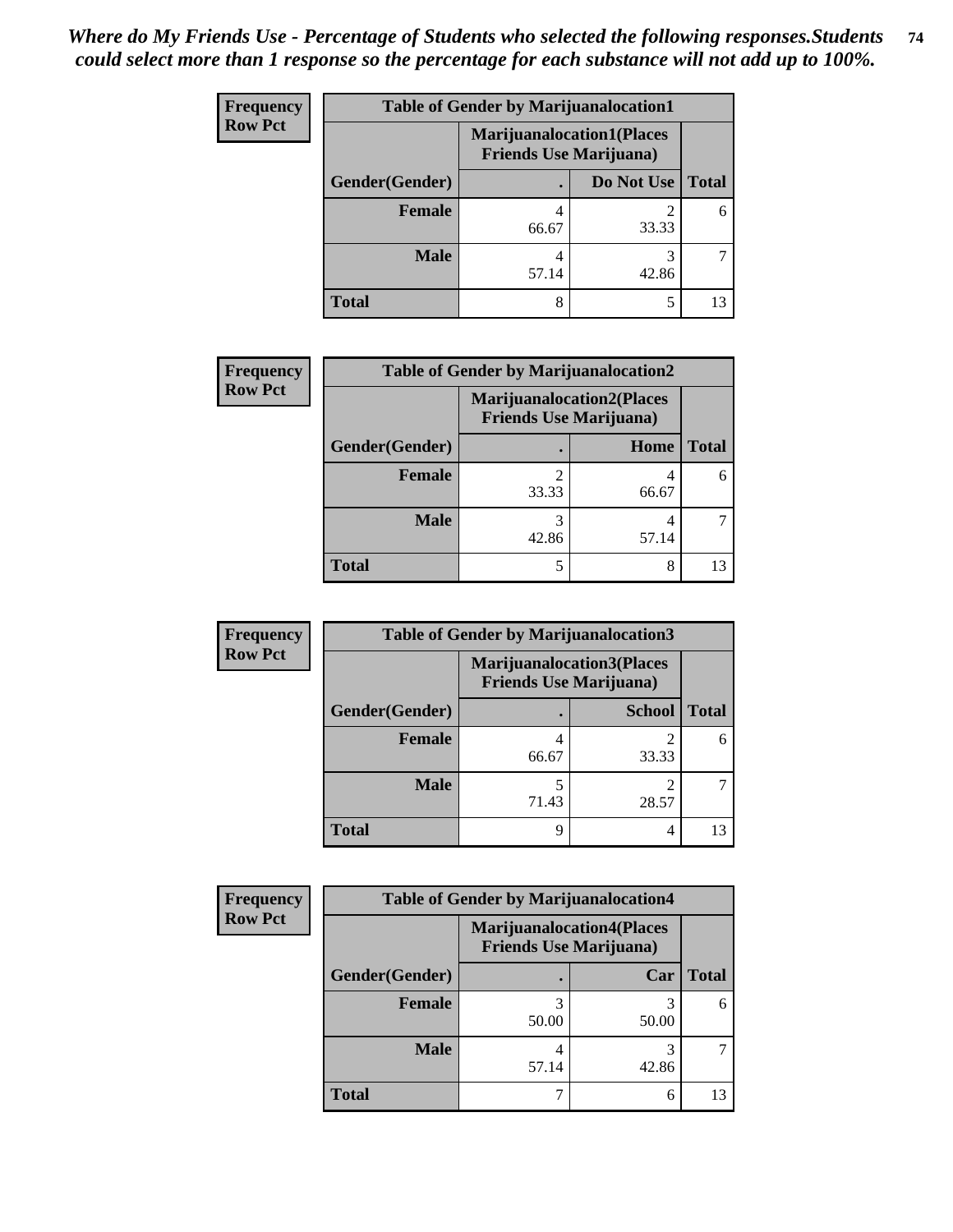| <b>Frequency</b> | <b>Table of Gender by Marijuanalocation5</b> |                                                                    |                          |              |
|------------------|----------------------------------------------|--------------------------------------------------------------------|--------------------------|--------------|
| <b>Row Pct</b>   |                                              | <b>Marijuanalocation5(Places</b><br><b>Friends Use Marijuana</b> ) |                          |              |
|                  | Gender(Gender)                               |                                                                    | <b>Friend's</b><br>House | <b>Total</b> |
|                  | <b>Female</b>                                | 50.00                                                              | 50.00                    | 6            |
|                  | <b>Male</b>                                  | 4<br>57.14                                                         | 3<br>42.86               |              |
|                  | <b>Total</b>                                 |                                                                    | 6                        | 13           |

| <b>Frequency</b> | <b>Table of Gender by Marijuanalocation6</b> |                                                                    |              |              |  |
|------------------|----------------------------------------------|--------------------------------------------------------------------|--------------|--------------|--|
| <b>Row Pct</b>   |                                              | <b>Marijuanalocation6(Places</b><br><b>Friends Use Marijuana</b> ) |              |              |  |
|                  | Gender(Gender)                               |                                                                    | <b>Other</b> | <b>Total</b> |  |
|                  | <b>Female</b>                                | 66.67                                                              | 33.33        | 6            |  |
|                  | <b>Male</b>                                  | 71.43                                                              | 28.57        |              |  |
|                  | Total                                        | Ω                                                                  | 4            |              |  |

| <b>Frequency</b> | <b>Table of Gender by Otherdruglocation1</b> |                                                                                |            |              |
|------------------|----------------------------------------------|--------------------------------------------------------------------------------|------------|--------------|
| <b>Row Pct</b>   |                                              | <b>Otherdruglocation1(Places</b><br><b>Friends Use Other Illegal</b><br>Drugs) |            |              |
|                  | Gender(Gender)                               |                                                                                | Do Not Use | <b>Total</b> |
|                  | Female                                       | 33.33                                                                          | 66.67      | 6            |
|                  | <b>Male</b>                                  | 28.57                                                                          | 71.43      |              |
|                  | <b>Total</b>                                 | 4                                                                              | 9          | 13           |

| Frequency      | <b>Table of Gender by Otherdruglocation2</b> |                                                                                |       |              |
|----------------|----------------------------------------------|--------------------------------------------------------------------------------|-------|--------------|
| <b>Row Pct</b> |                                              | <b>Otherdruglocation2(Places</b><br><b>Friends Use Other Illegal</b><br>Drugs) |       |              |
|                | Gender(Gender)                               |                                                                                | Home  | <b>Total</b> |
|                | Female                                       | 66.67                                                                          | 33.33 | 6            |
|                | <b>Male</b>                                  | 71.43                                                                          | 28.57 |              |
|                | <b>Total</b>                                 | Q                                                                              | 4     | 13           |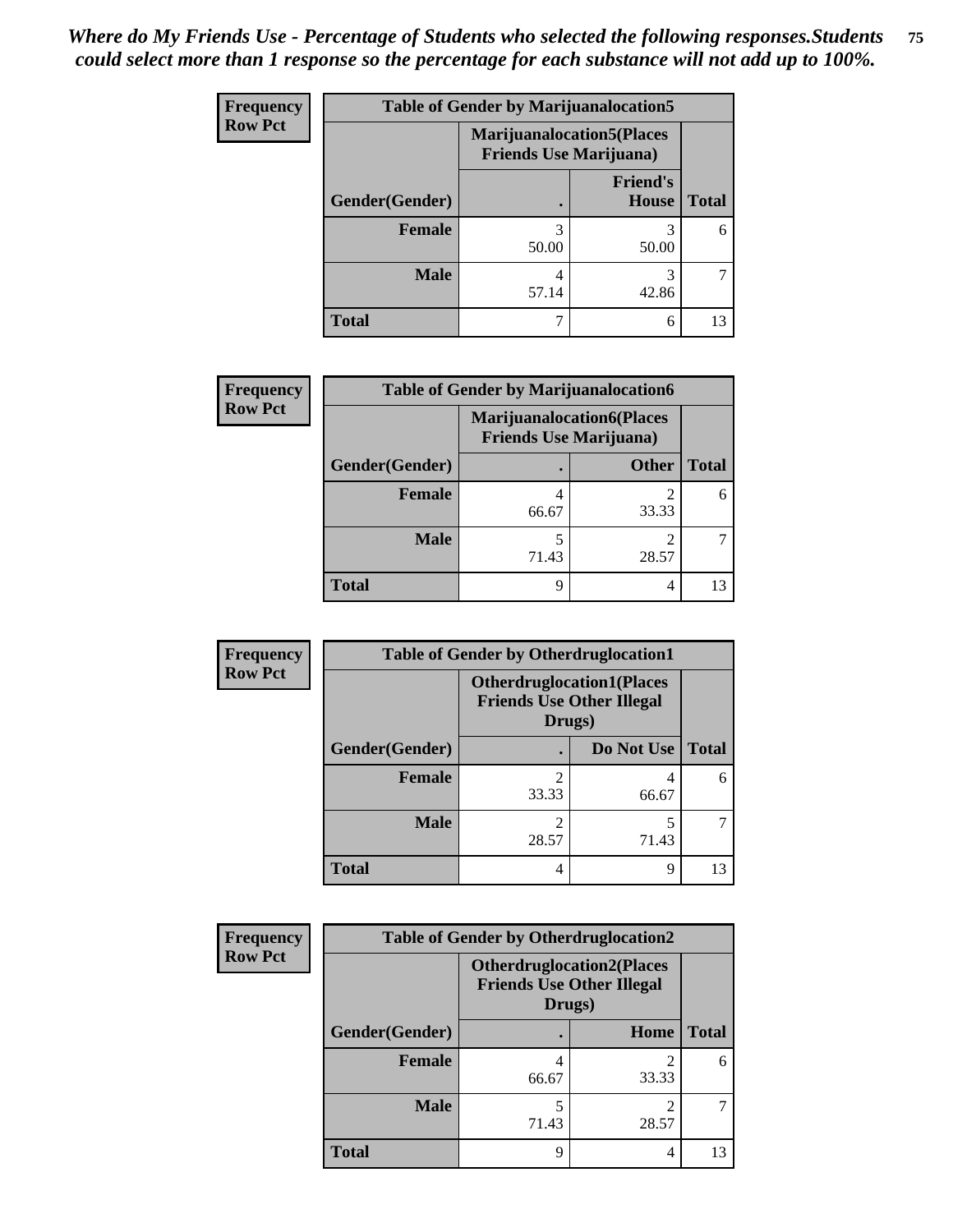| <b>Frequency</b> | Table of Gender by Otherdruglocation3 |                                            |                                  |              |
|------------------|---------------------------------------|--------------------------------------------|----------------------------------|--------------|
| <b>Row Pct</b>   |                                       | <b>Friends Use Other Illegal</b><br>Drugs) | <b>Otherdruglocation3(Places</b> |              |
|                  | Gender(Gender)                        |                                            | <b>School</b>                    | <b>Total</b> |
|                  | Female                                | 83.33                                      | 16.67                            | 6            |
|                  | <b>Male</b>                           | 6<br>85.71                                 | 14.29                            |              |
|                  | <b>Total</b>                          | 11                                         | $\mathcal{D}_{\mathcal{L}}$      | 13           |

| Frequency      | <b>Table of Gender by Otherdruglocation4</b> |                                                                                |       |              |
|----------------|----------------------------------------------|--------------------------------------------------------------------------------|-------|--------------|
| <b>Row Pct</b> |                                              | <b>Otherdruglocation4(Places</b><br><b>Friends Use Other Illegal</b><br>Drugs) |       |              |
|                | Gender(Gender)                               |                                                                                | Car   | <b>Total</b> |
|                | Female                                       | 83.33                                                                          | 16.67 | 6            |
|                | <b>Male</b>                                  | 6<br>85.71                                                                     | 14.29 |              |
|                | <b>Total</b>                                 | 11                                                                             | 2     | 13           |

| Frequency      |                | <b>Table of Gender by Otherdruglocation5</b>                                   |                                 |              |
|----------------|----------------|--------------------------------------------------------------------------------|---------------------------------|--------------|
| <b>Row Pct</b> |                | <b>Otherdruglocation5(Places</b><br><b>Friends Use Other Illegal</b><br>Drugs) |                                 |              |
|                | Gender(Gender) |                                                                                | <b>Friend's</b><br><b>House</b> | <b>Total</b> |
|                | <b>Female</b>  | 83.33                                                                          | 16.67                           | 6            |
|                | <b>Male</b>    | 71.43                                                                          | ∍<br>28.57                      |              |
|                | <b>Total</b>   | 10                                                                             | 3                               | 13           |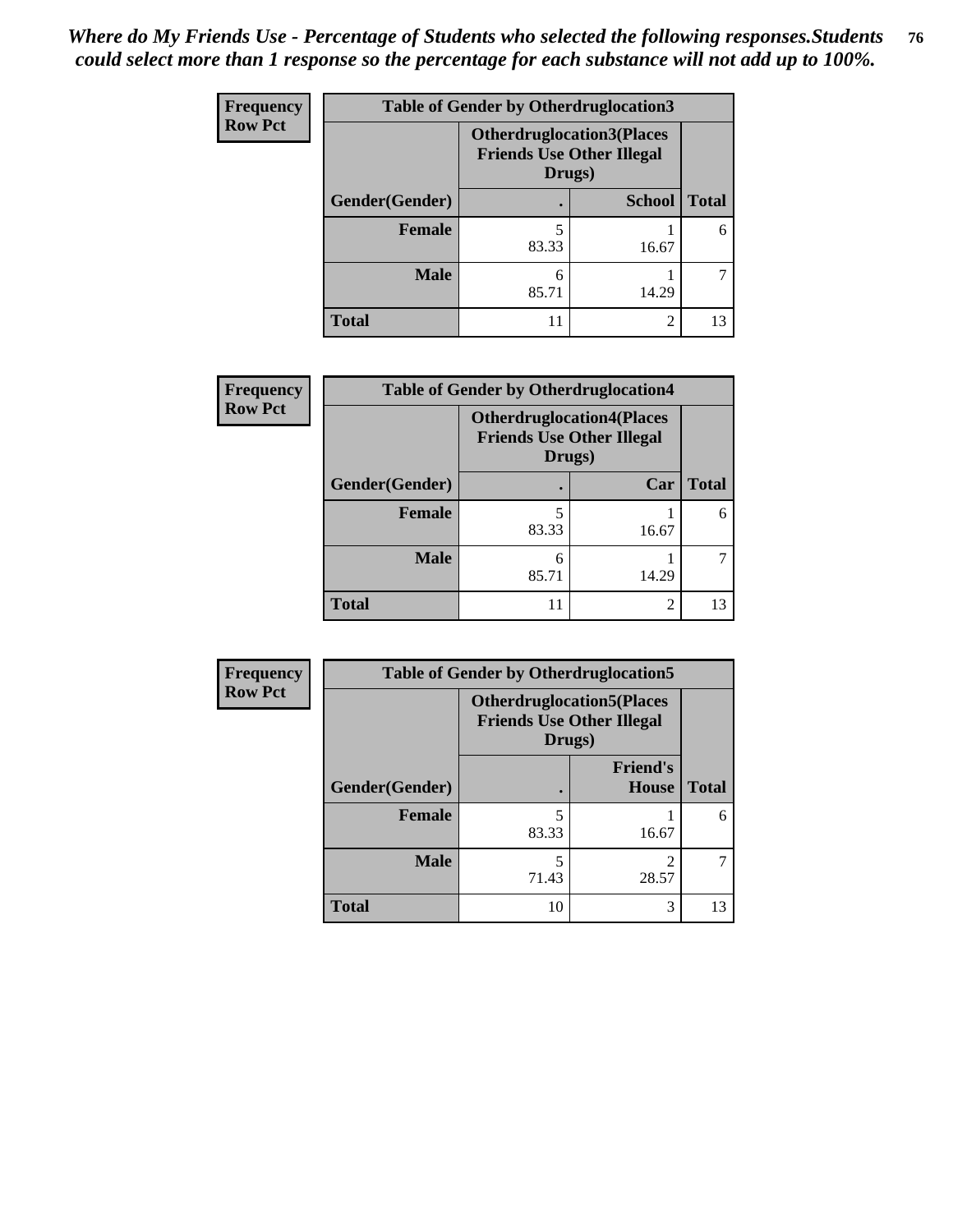| <b>Frequency</b> | <b>Table of Gender by Otherdruglocation6</b> |                                                                                |              |              |
|------------------|----------------------------------------------|--------------------------------------------------------------------------------|--------------|--------------|
| <b>Row Pct</b>   |                                              | <b>Otherdruglocation6(Places</b><br><b>Friends Use Other Illegal</b><br>Drugs) |              |              |
|                  | Gender(Gender)                               |                                                                                | <b>Other</b> | <b>Total</b> |
|                  | Female                                       | 83.33                                                                          | 16.67        | 6            |
|                  | <b>Male</b>                                  | 71.43                                                                          | 28.57        |              |
|                  | <b>Total</b>                                 | 10                                                                             | 3            | 13           |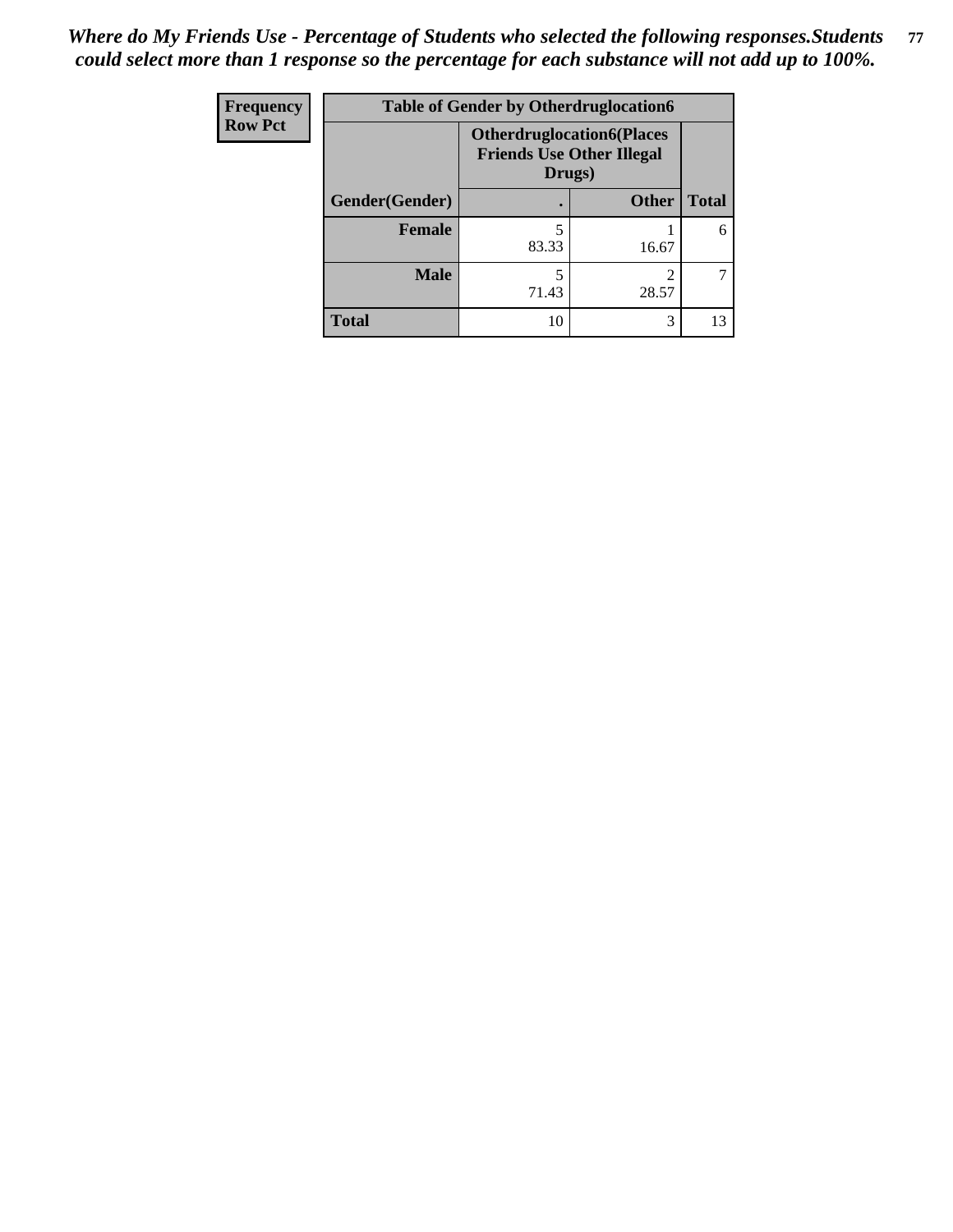| Frequency      | <b>Table of Gender by Alcoholtime1</b> |                                                          |                      |              |
|----------------|----------------------------------------|----------------------------------------------------------|----------------------|--------------|
| <b>Row Pct</b> |                                        | <b>Alcoholtime1(Times</b><br><b>Friends Use Alcohol)</b> |                      |              |
|                | Gender(Gender)                         |                                                          | Do Not<br><b>Use</b> | <b>Total</b> |
|                | <b>Female</b>                          | 4<br>66.67                                               | 2<br>33.33           | 6            |
|                | <b>Male</b>                            | 100.00                                                   | 0.00                 |              |
|                | <b>Total</b>                           | 11                                                       | 2                    | 13           |

| <b>Frequency</b> |                | <b>Table of Gender by Alcoholtime2</b>                   |                            |              |
|------------------|----------------|----------------------------------------------------------|----------------------------|--------------|
| <b>Row Pct</b>   |                | <b>Alcoholtime2(Times</b><br><b>Friends Use Alcohol)</b> |                            |              |
|                  | Gender(Gender) |                                                          | <b>On Way</b><br>to School | <b>Total</b> |
|                  | <b>Female</b>  | 5<br>83.33                                               | 16.67                      | 6            |
|                  | <b>Male</b>    | 100.00                                                   | 0.00                       |              |
|                  | <b>Total</b>   | 12                                                       |                            | 13           |

| Frequency      | <b>Table of Gender by Alcoholtime3</b> |                                                             |              |  |  |
|----------------|----------------------------------------|-------------------------------------------------------------|--------------|--|--|
| <b>Row Pct</b> |                                        | <b>Alcoholtime3(Times</b><br><b>Friends Use</b><br>Alcohol) |              |  |  |
|                | Gender(Gender)                         |                                                             | <b>Total</b> |  |  |
|                | <b>Female</b>                          | 6<br>100.00                                                 | 6            |  |  |
|                | <b>Male</b>                            | 100.00                                                      |              |  |  |
|                | <b>Total</b>                           | 13                                                          | 13           |  |  |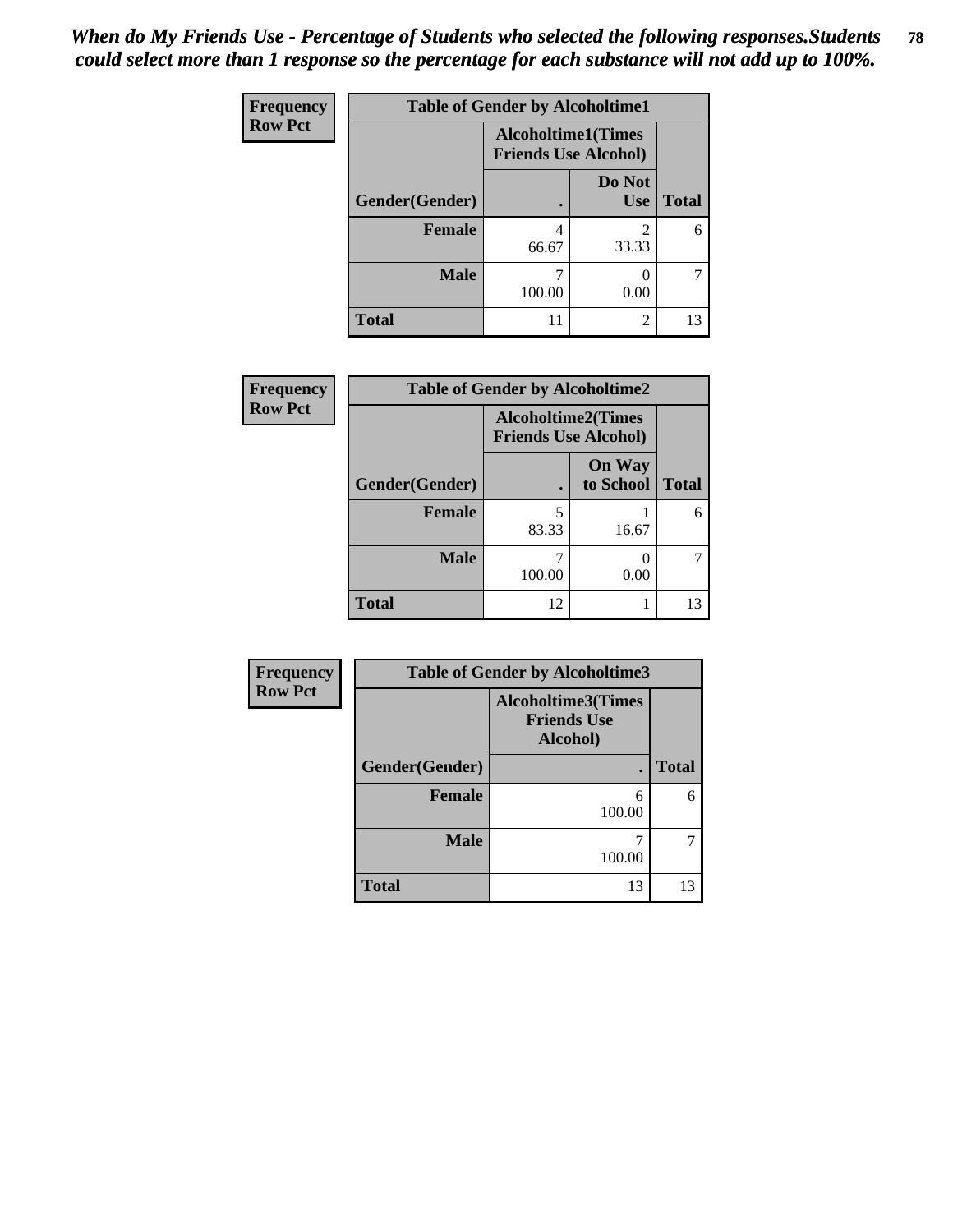*When do My Friends Use - Percentage of Students who selected the following responses.Students could select more than 1 response so the percentage for each substance will not add up to 100%.* **79**

| <b>Frequency</b> | <b>Table of Gender by Alcoholtime4</b> |                                                          |                                                |              |
|------------------|----------------------------------------|----------------------------------------------------------|------------------------------------------------|--------------|
| <b>Row Pct</b>   |                                        | <b>Alcoholtime4(Times</b><br><b>Friends Use Alcohol)</b> |                                                |              |
|                  | Gender(Gender)                         |                                                          | <b>On Way</b><br>Home<br>From<br><b>School</b> | <b>Total</b> |
|                  | <b>Female</b>                          | 3<br>50.00                                               | 3<br>50.00                                     | 6            |
|                  | <b>Male</b>                            | 6<br>85.71                                               | 14.29                                          | 7            |
|                  | <b>Total</b>                           | 9                                                        | 4                                              | 13           |

| <b>Frequency</b> | <b>Table of Gender by Alcoholtime5</b> |                                                          |            |              |
|------------------|----------------------------------------|----------------------------------------------------------|------------|--------------|
| <b>Row Pct</b>   |                                        | <b>Alcoholtime5(Times</b><br><b>Friends Use Alcohol)</b> |            |              |
|                  | Gender(Gender)                         | $\bullet$                                                | Weeknights | <b>Total</b> |
|                  | <b>Female</b>                          | 66.67                                                    | 2<br>33.33 | 6            |
|                  | <b>Male</b>                            | 85.71                                                    | 14.29      |              |
|                  | <b>Total</b>                           | 10                                                       | 3          | 13           |

| <b>Frequency</b> | <b>Table of Gender by Alcoholtime6</b> |       |                                                          |              |  |
|------------------|----------------------------------------|-------|----------------------------------------------------------|--------------|--|
| <b>Row Pct</b>   |                                        |       | <b>Alcoholtime6(Times</b><br><b>Friends Use Alcohol)</b> |              |  |
|                  | Gender(Gender)                         |       | Weekends                                                 | <b>Total</b> |  |
|                  | Female                                 | 33.33 | 4<br>66.67                                               | 6            |  |
|                  | <b>Male</b>                            | 0.00  | 100.00                                                   | 7            |  |
|                  | <b>Total</b>                           | 2     |                                                          | 13           |  |

| <b>Frequency</b> | <b>Table of Gender by Tobaccotime1</b> |                                                          |                      |              |
|------------------|----------------------------------------|----------------------------------------------------------|----------------------|--------------|
| <b>Row Pct</b>   |                                        | <b>Tobaccotime1(Times</b><br><b>Friends Use Tobacco)</b> |                      |              |
|                  | Gender(Gender)                         |                                                          | Do Not<br><b>Use</b> | <b>Total</b> |
|                  | Female                                 | 66.67                                                    | 2<br>33.33           | 6            |
|                  | <b>Male</b>                            | 6<br>85.71                                               | 14.29                |              |
|                  | <b>Total</b>                           | 10                                                       | 3                    | 13           |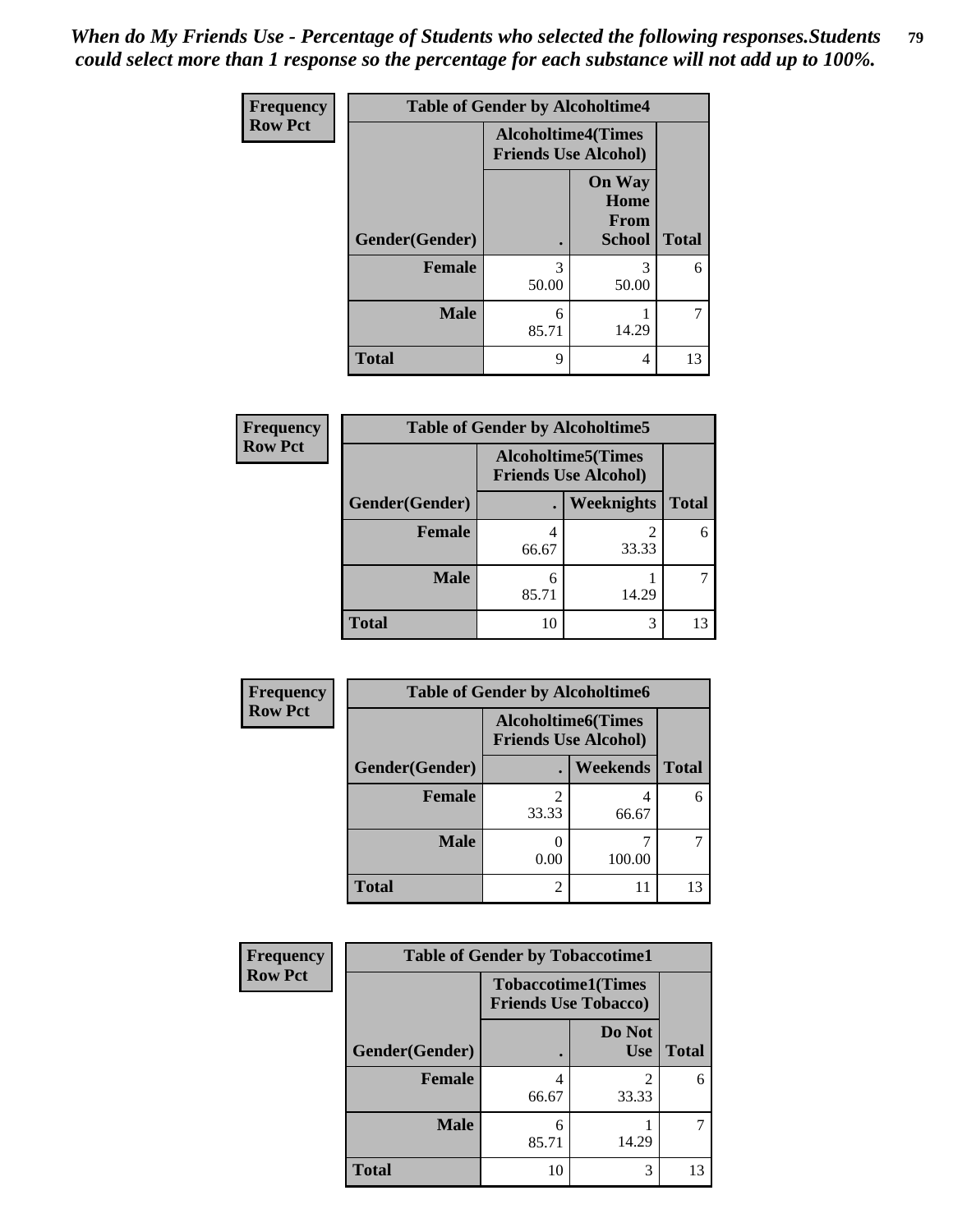| <b>Frequency</b> | <b>Table of Gender by Tobaccotime2</b> |                                                          |                            |              |
|------------------|----------------------------------------|----------------------------------------------------------|----------------------------|--------------|
| <b>Row Pct</b>   |                                        | <b>Tobaccotime2(Times</b><br><b>Friends Use Tobacco)</b> |                            |              |
|                  | Gender(Gender)                         | $\bullet$                                                | <b>On Way</b><br>to School | <b>Total</b> |
|                  | Female                                 | 4<br>66.67                                               | 2<br>33.33                 | 6            |
|                  | <b>Male</b>                            | 2<br>28.57                                               | 5<br>71.43                 |              |
|                  | <b>Total</b>                           | 6                                                        | ┑                          | 13           |

| <b>Frequency</b> | <b>Table of Gender by Tobaccotime3</b> |                                                          |                                |              |
|------------------|----------------------------------------|----------------------------------------------------------|--------------------------------|--------------|
| <b>Row Pct</b>   |                                        | <b>Tobaccotime3(Times</b><br><b>Friends Use Tobacco)</b> |                                |              |
|                  | Gender(Gender)                         |                                                          | <b>During</b><br><b>School</b> | <b>Total</b> |
|                  | <b>Female</b>                          | 5<br>83.33                                               | 16.67                          | 6            |
|                  | <b>Male</b>                            | 3<br>42.86                                               | 4<br>57.14                     |              |
|                  | <b>Total</b>                           | 8                                                        | 5                              | 13           |

| Frequency      | <b>Table of Gender by Tobaccotime4</b> |                                                          |                                                |              |
|----------------|----------------------------------------|----------------------------------------------------------|------------------------------------------------|--------------|
| <b>Row Pct</b> |                                        | <b>Tobaccotime4(Times</b><br><b>Friends Use Tobacco)</b> |                                                |              |
|                | Gender(Gender)                         |                                                          | <b>On Way</b><br>Home<br>From<br><b>School</b> | <b>Total</b> |
|                | Female                                 | 3<br>50.00                                               | 3<br>50.00                                     | 6            |
|                | <b>Male</b>                            | 6<br>85.71                                               | 14.29                                          | 7            |
|                | <b>Total</b>                           | 9                                                        | 4                                              | 13           |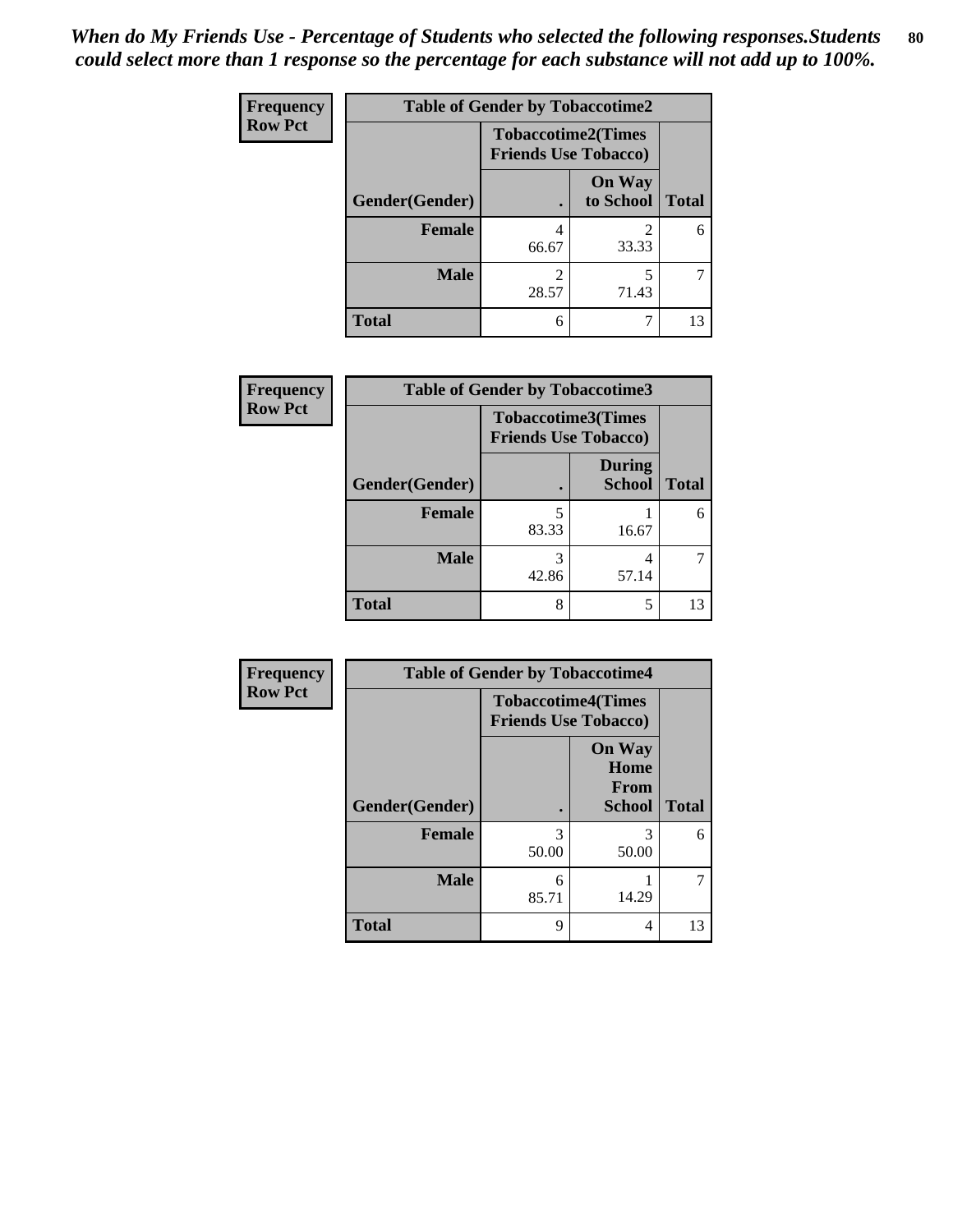| <b>Frequency</b> | <b>Table of Gender by Tobaccotime5</b> |                                                          |                   |              |  |
|------------------|----------------------------------------|----------------------------------------------------------|-------------------|--------------|--|
| <b>Row Pct</b>   |                                        | <b>Tobaccotime5(Times</b><br><b>Friends Use Tobacco)</b> |                   |              |  |
|                  | <b>Gender</b> (Gender)                 |                                                          | <b>Weeknights</b> | <b>Total</b> |  |
|                  | <b>Female</b>                          | 50.00                                                    | 50.00             | 6            |  |
|                  | <b>Male</b>                            | 28.57                                                    | 5<br>71.43        |              |  |
|                  | Total                                  |                                                          | 8                 | 13           |  |

| Frequency      |                | <b>Table of Gender by Tobaccotime6</b>                   |                 |              |  |
|----------------|----------------|----------------------------------------------------------|-----------------|--------------|--|
| <b>Row Pct</b> |                | <b>Tobaccotime6(Times</b><br><b>Friends Use Tobacco)</b> |                 |              |  |
|                | Gender(Gender) |                                                          | <b>Weekends</b> | <b>Total</b> |  |
|                | Female         | 3<br>50.00                                               | 50.00           |              |  |
|                | <b>Male</b>    | 28.57                                                    | 71.43           |              |  |
|                | <b>Total</b>   | 5                                                        | 8               |              |  |

| <b>Frequency</b> | <b>Table of Gender by Marijuanatime1</b> |                                                               |            |              |
|------------------|------------------------------------------|---------------------------------------------------------------|------------|--------------|
| <b>Row Pct</b>   |                                          | <b>Marijuanatime1(Times</b><br><b>Friends Use Marijuana</b> ) |            |              |
|                  | Gender(Gender)                           |                                                               | Do Not Use | <b>Total</b> |
|                  | <b>Female</b>                            | 66.67                                                         | 33.33      | 6            |
|                  | <b>Male</b>                              | 57.14                                                         | 3<br>42.86 |              |
|                  | <b>Total</b>                             | 8                                                             | 5          | 13           |

| <b>Frequency</b> | <b>Table of Gender by Marijuanatime2</b> |                                                               |                            |              |
|------------------|------------------------------------------|---------------------------------------------------------------|----------------------------|--------------|
| <b>Row Pct</b>   |                                          | <b>Marijuanatime2(Times</b><br><b>Friends Use Marijuana</b> ) |                            |              |
|                  | Gender(Gender)                           |                                                               | On Way to<br><b>School</b> | <b>Total</b> |
|                  | <b>Female</b>                            | 3<br>50.00                                                    | 3<br>50.00                 | 6            |
|                  | <b>Male</b>                              | 4<br>57.14                                                    | 3<br>42.86                 |              |
|                  | <b>Total</b>                             |                                                               | 6                          | 13           |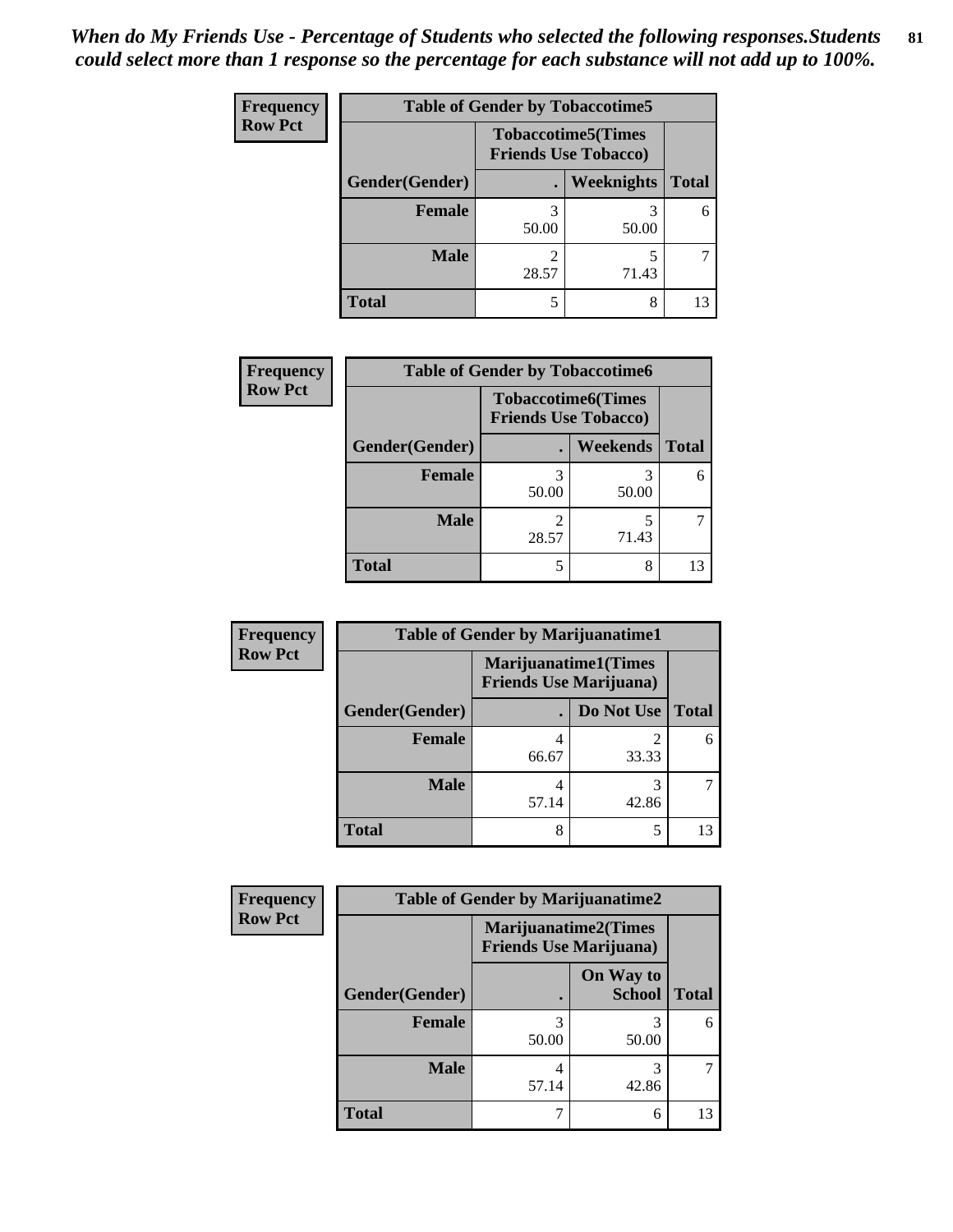| <b>Frequency</b> | <b>Table of Gender by Marijuanatime3</b> |                                |                                |              |
|------------------|------------------------------------------|--------------------------------|--------------------------------|--------------|
| <b>Row Pct</b>   |                                          | <b>Friends Use Marijuana</b> ) | Marijuanatime3(Times           |              |
|                  | Gender(Gender)                           |                                | <b>During</b><br><b>School</b> | <b>Total</b> |
|                  | <b>Female</b>                            | 6<br>100.00                    | 0.00                           | 6            |
|                  | <b>Male</b>                              | 4<br>57.14                     | 3<br>42.86                     |              |
|                  | <b>Total</b>                             | 10                             | 3                              | 13           |

| Frequency      | <b>Table of Gender by Marijuanatime4</b> |                                                               |                                                |              |
|----------------|------------------------------------------|---------------------------------------------------------------|------------------------------------------------|--------------|
| <b>Row Pct</b> |                                          | <b>Marijuanatime4(Times</b><br><b>Friends Use Marijuana</b> ) |                                                |              |
|                | Gender(Gender)                           |                                                               | <b>On Way</b><br>Home<br>From<br><b>School</b> | <b>Total</b> |
|                | <b>Female</b>                            | 3<br>50.00                                                    | 3<br>50.00                                     | 6            |
|                | <b>Male</b>                              | 3<br>42.86                                                    | 4<br>57.14                                     |              |
|                | <b>Total</b>                             | 6                                                             | 7                                              | 13           |

| <b>Frequency</b> |                | <b>Table of Gender by Marijuanatime5</b>                       |            |              |
|------------------|----------------|----------------------------------------------------------------|------------|--------------|
| <b>Row Pct</b>   |                | <b>Marijuanatime5</b> (Times<br><b>Friends Use Marijuana</b> ) |            |              |
|                  | Gender(Gender) |                                                                | Weeknights | <b>Total</b> |
|                  | <b>Female</b>  | 66.67                                                          | 33.33      | 6            |
|                  | <b>Male</b>    | 3<br>42.86                                                     | 4<br>57.14 |              |
|                  | <b>Total</b>   |                                                                | 6          | 13           |

| Frequency      | <b>Table of Gender by Marijuanatime6</b> |                                                               |                 |              |
|----------------|------------------------------------------|---------------------------------------------------------------|-----------------|--------------|
| <b>Row Pct</b> |                                          | <b>Marijuanatime6(Times</b><br><b>Friends Use Marijuana</b> ) |                 |              |
|                | Gender(Gender)                           |                                                               | <b>Weekends</b> | <b>Total</b> |
|                | <b>Female</b>                            | 33.33                                                         | 66.67           | 6            |
|                | <b>Male</b>                              | 42.86                                                         | 4<br>57.14      |              |
|                | <b>Total</b>                             | 5                                                             | 8               | 13           |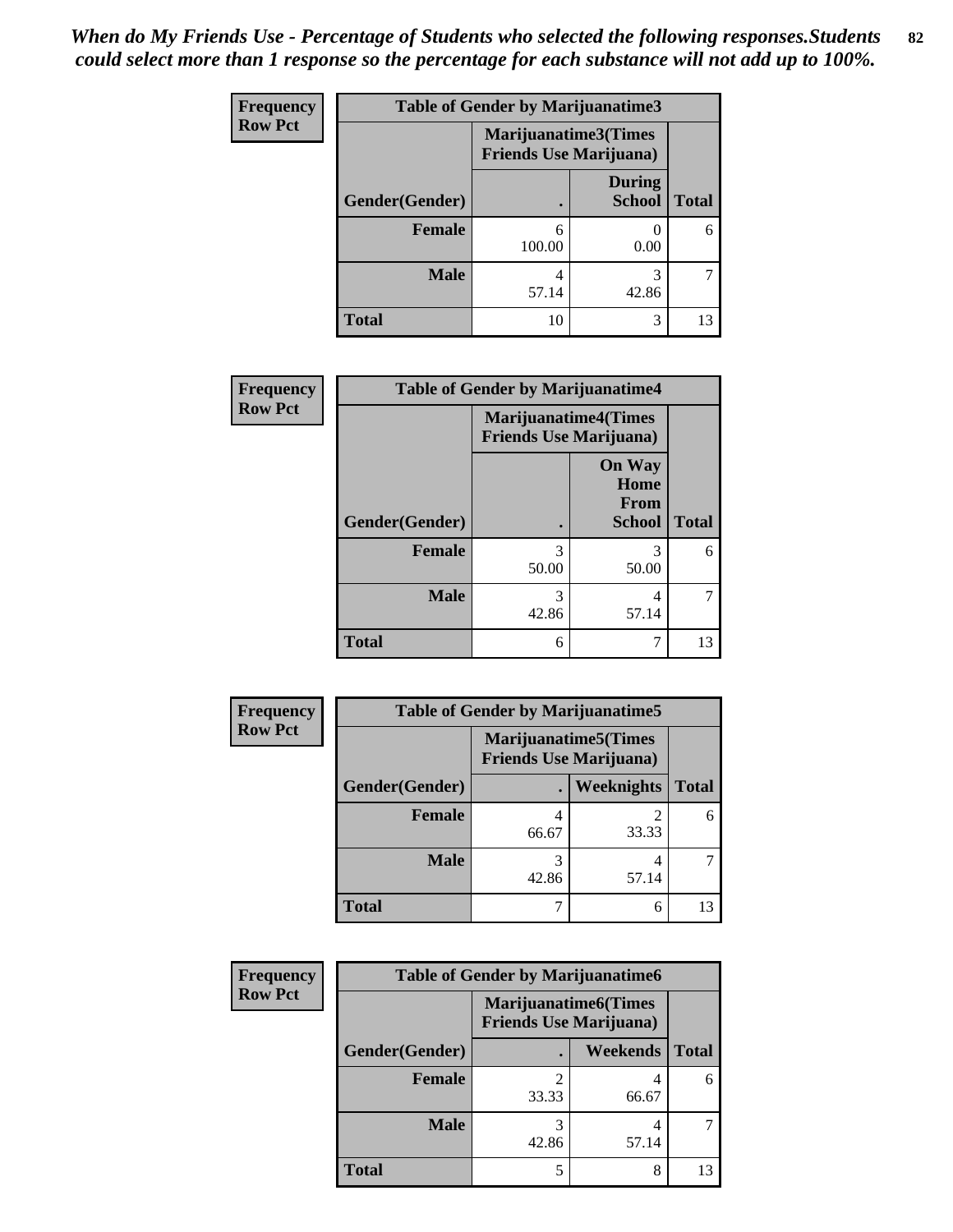| <b>Frequency</b> | <b>Table of Gender by Otherdrugtime1</b> |                                                                                   |                    |    |
|------------------|------------------------------------------|-----------------------------------------------------------------------------------|--------------------|----|
| <b>Row Pct</b>   |                                          | <b>Otherdrugtime1(Times</b><br><b>Friends Use Other</b><br><b>Illegal Drugs</b> ) |                    |    |
|                  | Gender(Gender)                           |                                                                                   | Do Not Use   Total |    |
|                  | <b>Female</b>                            | 2<br>33.33                                                                        | 66.67              | 6  |
|                  | <b>Male</b>                              | 2<br>28.57                                                                        | 5<br>71.43         |    |
|                  | <b>Total</b>                             | 4                                                                                 | 9                  | 13 |

| Frequency      | <b>Table of Gender by Otherdrugtime2</b> |                                                                                   |                            |              |
|----------------|------------------------------------------|-----------------------------------------------------------------------------------|----------------------------|--------------|
| <b>Row Pct</b> |                                          | <b>Otherdrugtime2(Times</b><br><b>Friends Use Other</b><br><b>Illegal Drugs</b> ) |                            |              |
|                | Gender(Gender)                           |                                                                                   | On Way to<br><b>School</b> | <b>Total</b> |
|                | <b>Female</b>                            | 5<br>83.33                                                                        | 16.67                      | 6            |
|                | <b>Male</b>                              | 6<br>85.71                                                                        | 14.29                      |              |
|                | <b>Total</b>                             |                                                                                   | $\mathfrak{D}$             | 13           |

| Frequency      | <b>Table of Gender by Otherdrugtime3</b> |                        |                                                  |              |
|----------------|------------------------------------------|------------------------|--------------------------------------------------|--------------|
| <b>Row Pct</b> |                                          | <b>Illegal Drugs</b> ) | Otherdrugtime3(Times<br><b>Friends Use Other</b> |              |
|                | Gender(Gender)                           |                        | <b>During</b><br><b>School</b>                   | <b>Total</b> |
|                | <b>Female</b>                            | 6<br>100.00            | 0<br>0.00                                        | 6            |
|                | <b>Male</b>                              | 6<br>85.71             | 14.29                                            | ┑            |
|                | <b>Total</b>                             | 12                     |                                                  | 13           |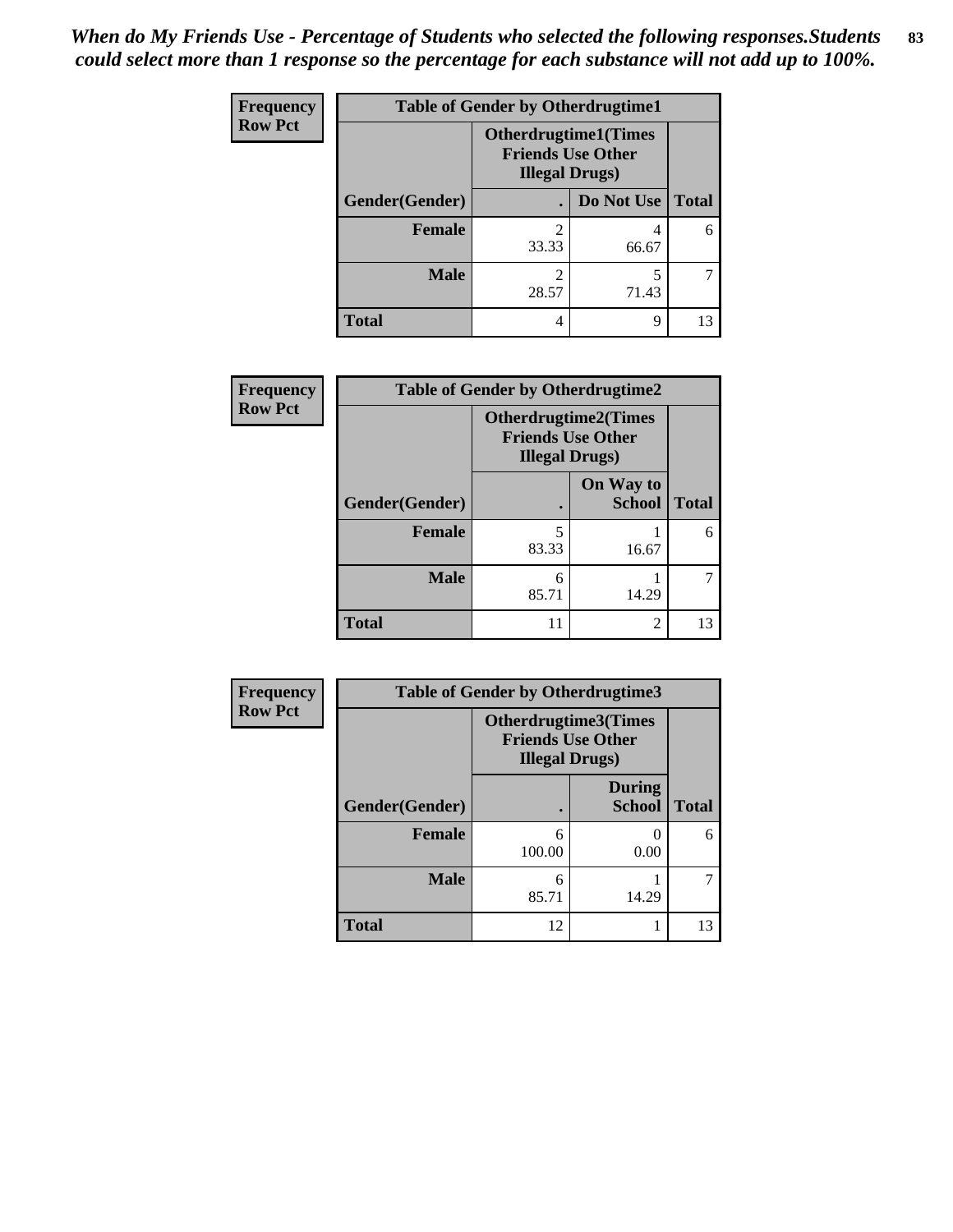*When do My Friends Use - Percentage of Students who selected the following responses.Students could select more than 1 response so the percentage for each substance will not add up to 100%.* **84**

| <b>Frequency</b> | <b>Table of Gender by Otherdrugtime4</b> |                                                                                   |                                                       |              |
|------------------|------------------------------------------|-----------------------------------------------------------------------------------|-------------------------------------------------------|--------------|
| <b>Row Pct</b>   |                                          | <b>Otherdrugtime4(Times</b><br><b>Friends Use Other</b><br><b>Illegal Drugs</b> ) |                                                       |              |
|                  | Gender(Gender)                           |                                                                                   | <b>On Way</b><br>Home<br><b>From</b><br><b>School</b> | <b>Total</b> |
|                  | <b>Female</b>                            | 5<br>83.33                                                                        | 16.67                                                 | 6            |
|                  | <b>Male</b>                              | 6<br>85.71                                                                        | 14.29                                                 |              |
|                  | <b>Total</b>                             | 11                                                                                | $\overline{c}$                                        | 13           |

| <b>Frequency</b> | <b>Table of Gender by Otherdrugtime5</b> |                                                                                   |            |              |  |
|------------------|------------------------------------------|-----------------------------------------------------------------------------------|------------|--------------|--|
| <b>Row Pct</b>   |                                          | <b>Otherdrugtime5(Times</b><br><b>Friends Use Other</b><br><b>Illegal Drugs</b> ) |            |              |  |
|                  | Gender(Gender)                           |                                                                                   | Weeknights | <b>Total</b> |  |
|                  | <b>Female</b>                            | 5<br>83.33                                                                        | 16.67      | 6            |  |
|                  | <b>Male</b>                              | 6<br>85.71                                                                        | 14.29      |              |  |
|                  | <b>Total</b>                             | 11                                                                                | 2          | 13           |  |

| <b>Frequency</b> | <b>Table of Gender by Otherdrugtime6</b> |                                                                                   |                         |              |
|------------------|------------------------------------------|-----------------------------------------------------------------------------------|-------------------------|--------------|
| <b>Row Pct</b>   |                                          | <b>Otherdrugtime6(Times</b><br><b>Friends Use Other</b><br><b>Illegal Drugs</b> ) |                         |              |
|                  | Gender(Gender)                           |                                                                                   | Weekends                | <b>Total</b> |
|                  | <b>Female</b>                            | 66.67                                                                             | $\overline{2}$<br>33.33 | 6            |
|                  | <b>Male</b>                              | 71.43                                                                             | $\overline{2}$<br>28.57 |              |
|                  | <b>Total</b>                             | 9                                                                                 | 4                       | 13           |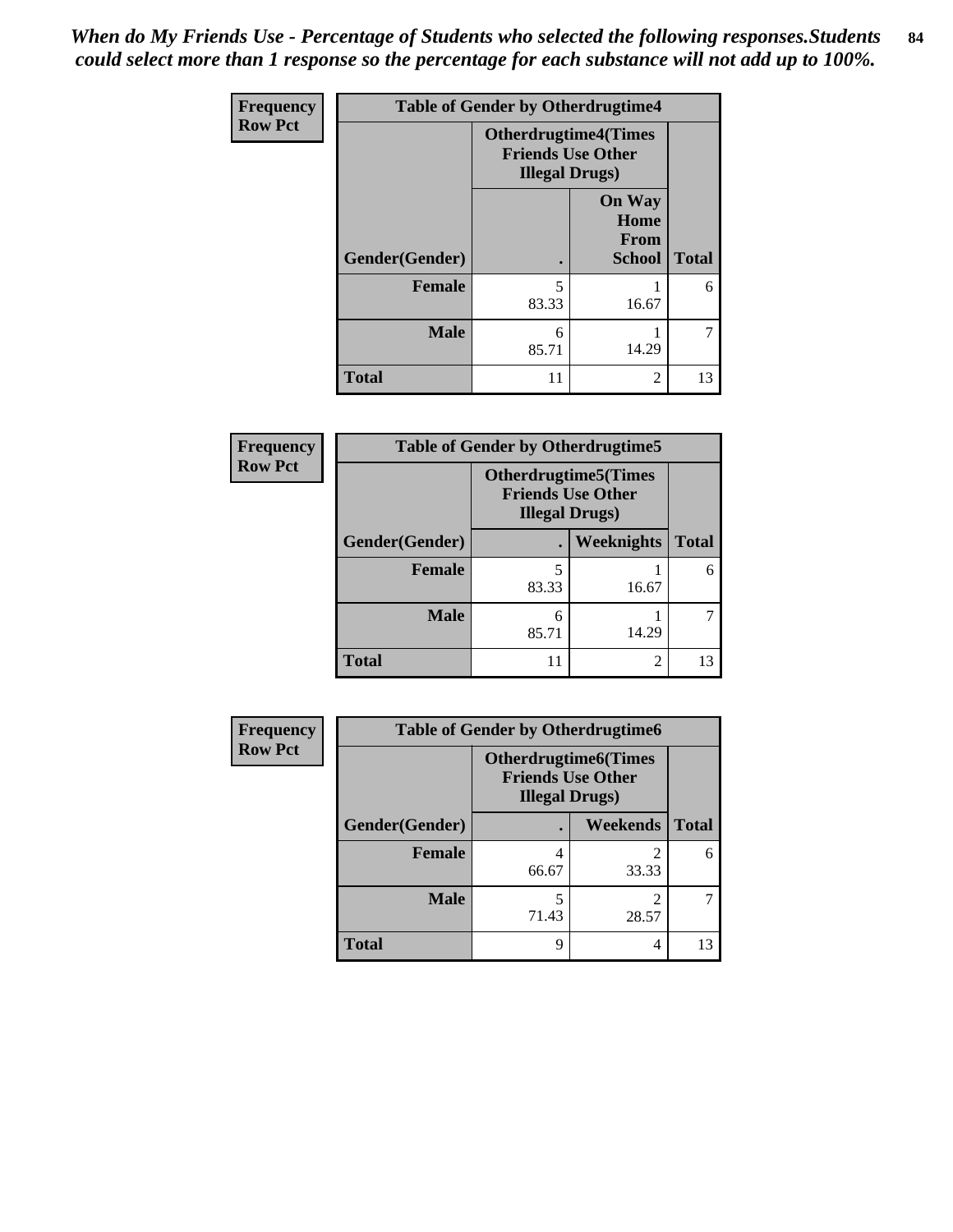## *Other Questions* **85**

| Frequency      | <b>Table of Gender by Educationalcohol</b> |                                                                                                                                       |                |              |
|----------------|--------------------------------------------|---------------------------------------------------------------------------------------------------------------------------------------|----------------|--------------|
| <b>Row Pct</b> |                                            | <b>Educationalcohol</b> (I<br>have been taught<br>about alcohol,<br>tobacco,<br>and other drugs<br>within the last year<br>at school) |                |              |
|                | Gender(Gender)                             | Yes                                                                                                                                   | N <sub>0</sub> | <b>Total</b> |
|                | <b>Female</b>                              | 3<br>50.00                                                                                                                            | 3<br>50.00     | 6            |
|                | <b>Male</b>                                | 3<br>42.86                                                                                                                            | 4<br>57.14     | 7            |
|                | <b>Total</b>                               | 6                                                                                                                                     | 7              | 13           |

| Frequency      | <b>Table of Gender by Rodedrinking</b> |                                                                                                                     |                |              |
|----------------|----------------------------------------|---------------------------------------------------------------------------------------------------------------------|----------------|--------------|
| <b>Row Pct</b> |                                        | Rodedrinking(In<br>the past 30 days I<br>have ridden in a<br>car with a driver<br>who had been<br>drinking alcohol) |                |              |
|                | Gender(Gender)                         | Yes                                                                                                                 | N <sub>0</sub> | <b>Total</b> |
|                | <b>Female</b>                          | 16.67                                                                                                               | 5<br>83.33     | 6            |
|                | <b>Male</b>                            | 4<br>57.14                                                                                                          | 3<br>42.86     |              |
|                | <b>Total</b>                           | 5                                                                                                                   | 8              | 13           |

| Frequency      |                | <b>Table of Gender by Drugsschool</b>                                                                                               |                |              |
|----------------|----------------|-------------------------------------------------------------------------------------------------------------------------------------|----------------|--------------|
| <b>Row Pct</b> |                | <b>Drugsschool</b> (During<br>the past 12 months,<br>I have been offered,<br>sold,<br>or given illegal drugs<br>on school property) |                |              |
|                | Gender(Gender) | <b>Yes</b>                                                                                                                          | N <sub>0</sub> | <b>Total</b> |
|                | <b>Female</b>  | 16.67                                                                                                                               | 5<br>83.33     | 6            |
|                | <b>Male</b>    | 3<br>42.86                                                                                                                          | 4<br>57.14     |              |
|                | <b>Total</b>   | 4                                                                                                                                   | 9              | 13           |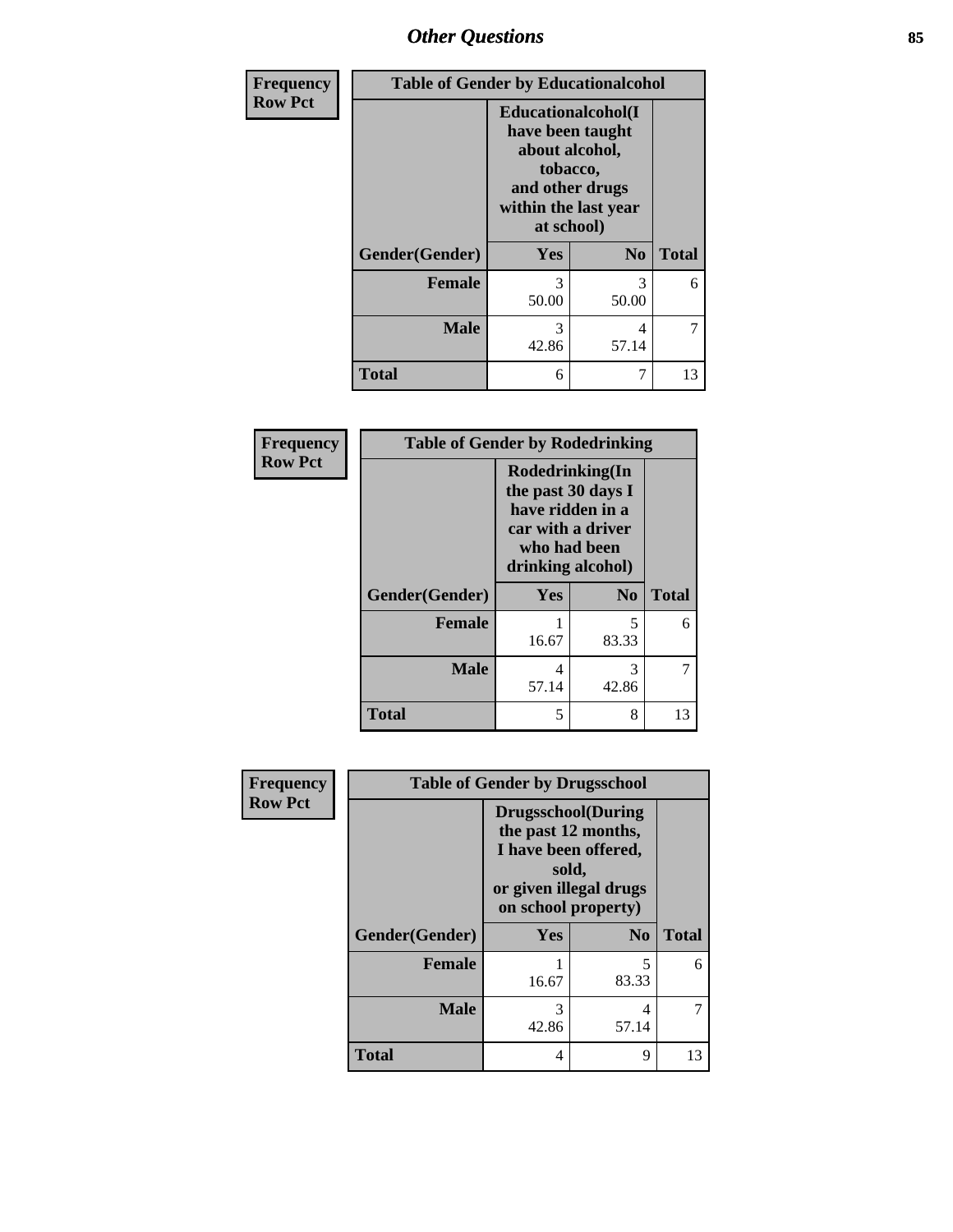*Other Questions* **86**

| <b>Frequency</b> | <b>Table of Gender by Bingedrinking</b> |                                                                                                                    |                                      |                          |                                    |                          |              |
|------------------|-----------------------------------------|--------------------------------------------------------------------------------------------------------------------|--------------------------------------|--------------------------|------------------------------------|--------------------------|--------------|
| <b>Row Pct</b>   |                                         | <b>Bingedrinking</b> (I have drunk<br>five or more drinks of alcohol<br>at one sitting during the last 30<br>days) |                                      |                          |                                    |                          |              |
|                  | Gender(Gender)                          | $\mathbf 0$<br><b>Days</b>                                                                                         | 3 to<br>5<br>days                    | <b>6 to</b><br>9<br>days | 20<br>t <sub>0</sub><br>29<br>days | <b>All</b><br>30<br>days | <b>Total</b> |
|                  | <b>Female</b>                           | 4<br>66.67                                                                                                         | 0<br>0.00                            | 1<br>16.67               | $\Omega$<br>0.00                   | 16.67                    | 6            |
|                  | <b>Male</b>                             | $\mathcal{R}$<br>42.86                                                                                             | $\mathcal{D}_{\mathcal{L}}$<br>28.57 | 1<br>14.29               | 14.29                              | $\Omega$<br>0.00         | 7            |
|                  | <b>Total</b>                            | 7                                                                                                                  | $\overline{2}$                       | $\overline{2}$           |                                    |                          | 13           |

| Frequency      | <b>Table of Gender by Educationaids</b> |                                                                                                 |                |              |
|----------------|-----------------------------------------|-------------------------------------------------------------------------------------------------|----------------|--------------|
| <b>Row Pct</b> |                                         | <b>Educationaids</b> (I<br>have been taught<br>about HIV/AIDS<br>at school in the<br>past year) |                |              |
|                | Gender(Gender)                          | Yes                                                                                             | N <sub>0</sub> | <b>Total</b> |
|                | <b>Female</b>                           | 3<br>50.00                                                                                      | 3<br>50.00     | 6            |
|                | <b>Male</b>                             | 3<br>42.86                                                                                      | 4<br>57.14     | 7            |
|                | <b>Total</b>                            | 6                                                                                               |                | 13           |

| Frequency      | <b>Table of Gender by Suicideconsider</b> |                 |                |              |
|----------------|-------------------------------------------|-----------------|----------------|--------------|
| <b>Row Pct</b> |                                           | Suicideconsider |                |              |
|                | Gender(Gender)                            | Yes             | N <sub>0</sub> | <b>Total</b> |
|                | <b>Female</b>                             | 16.67           | 83.33          | 6            |
|                | <b>Male</b>                               | 14.29           | 6<br>85.71     |              |
|                | <b>Total</b>                              |                 | 11             | 13           |